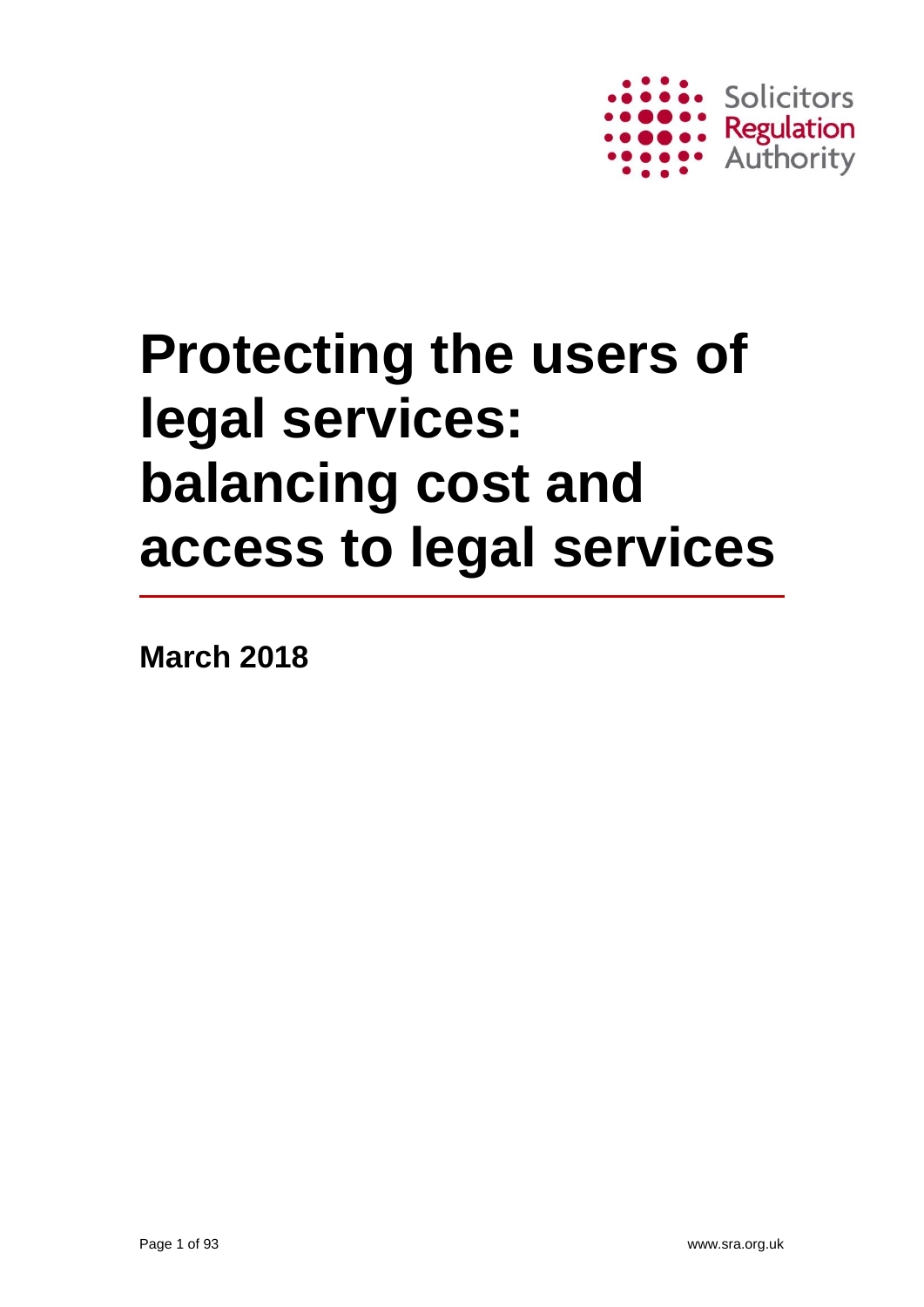#### **Contents**

| Putting our proposals into practice - our approach to drafting the rules 28 |
|-----------------------------------------------------------------------------|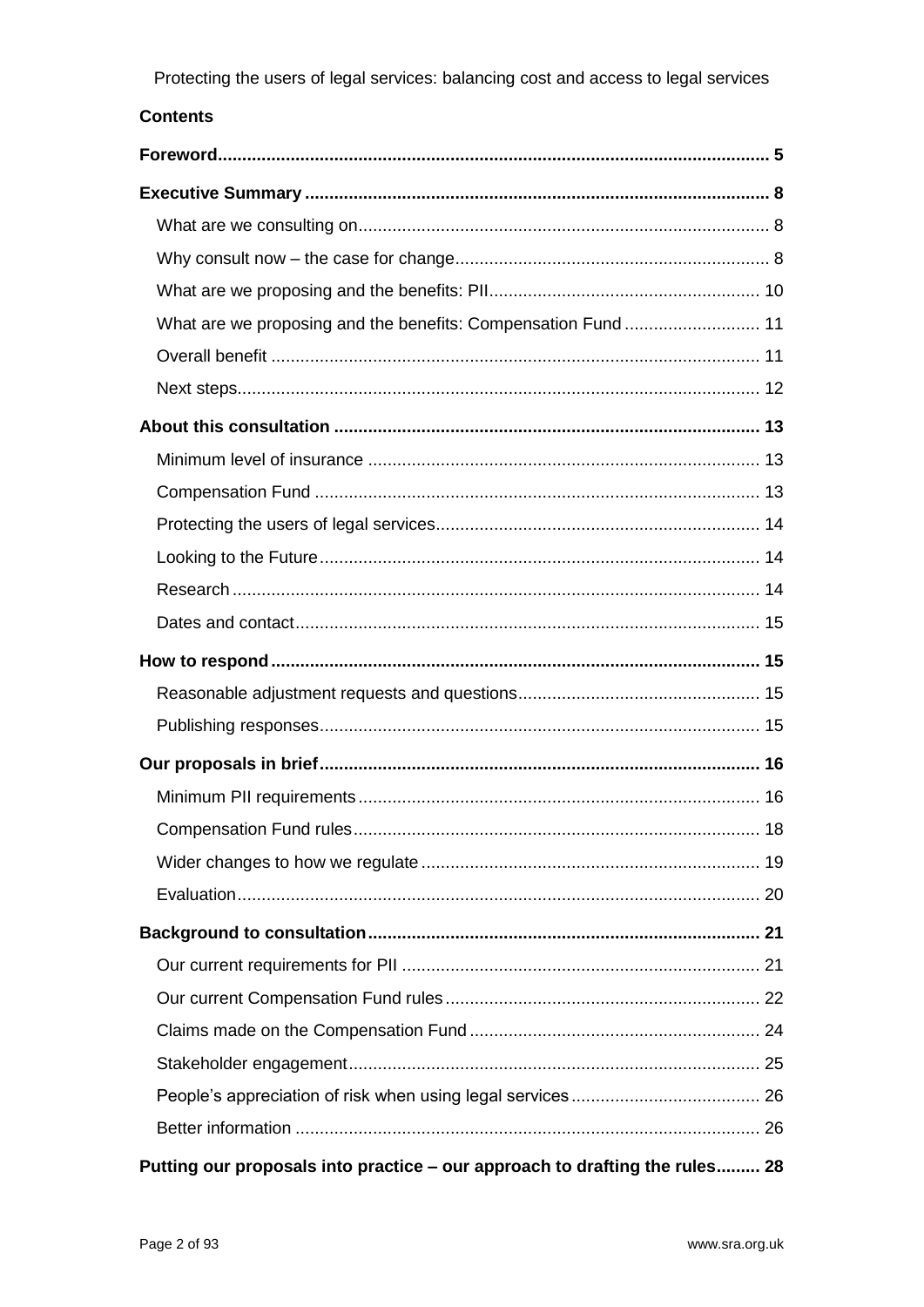| Protecting the users of legal services: balancing cost and access to legal services |  |
|-------------------------------------------------------------------------------------|--|
|                                                                                     |  |
|                                                                                     |  |
|                                                                                     |  |
| Section One: Changes to our Professional Indemnity Insurance (PII)                  |  |
|                                                                                     |  |
|                                                                                     |  |
|                                                                                     |  |
| Drafting an exclusion - financial institutions and large businesses  38             |  |
|                                                                                     |  |
|                                                                                     |  |
|                                                                                     |  |
|                                                                                     |  |
|                                                                                     |  |
|                                                                                     |  |
|                                                                                     |  |
|                                                                                     |  |
|                                                                                     |  |
|                                                                                     |  |
|                                                                                     |  |
|                                                                                     |  |
|                                                                                     |  |
|                                                                                     |  |
|                                                                                     |  |
|                                                                                     |  |
|                                                                                     |  |
|                                                                                     |  |
|                                                                                     |  |
|                                                                                     |  |
|                                                                                     |  |
|                                                                                     |  |
|                                                                                     |  |
|                                                                                     |  |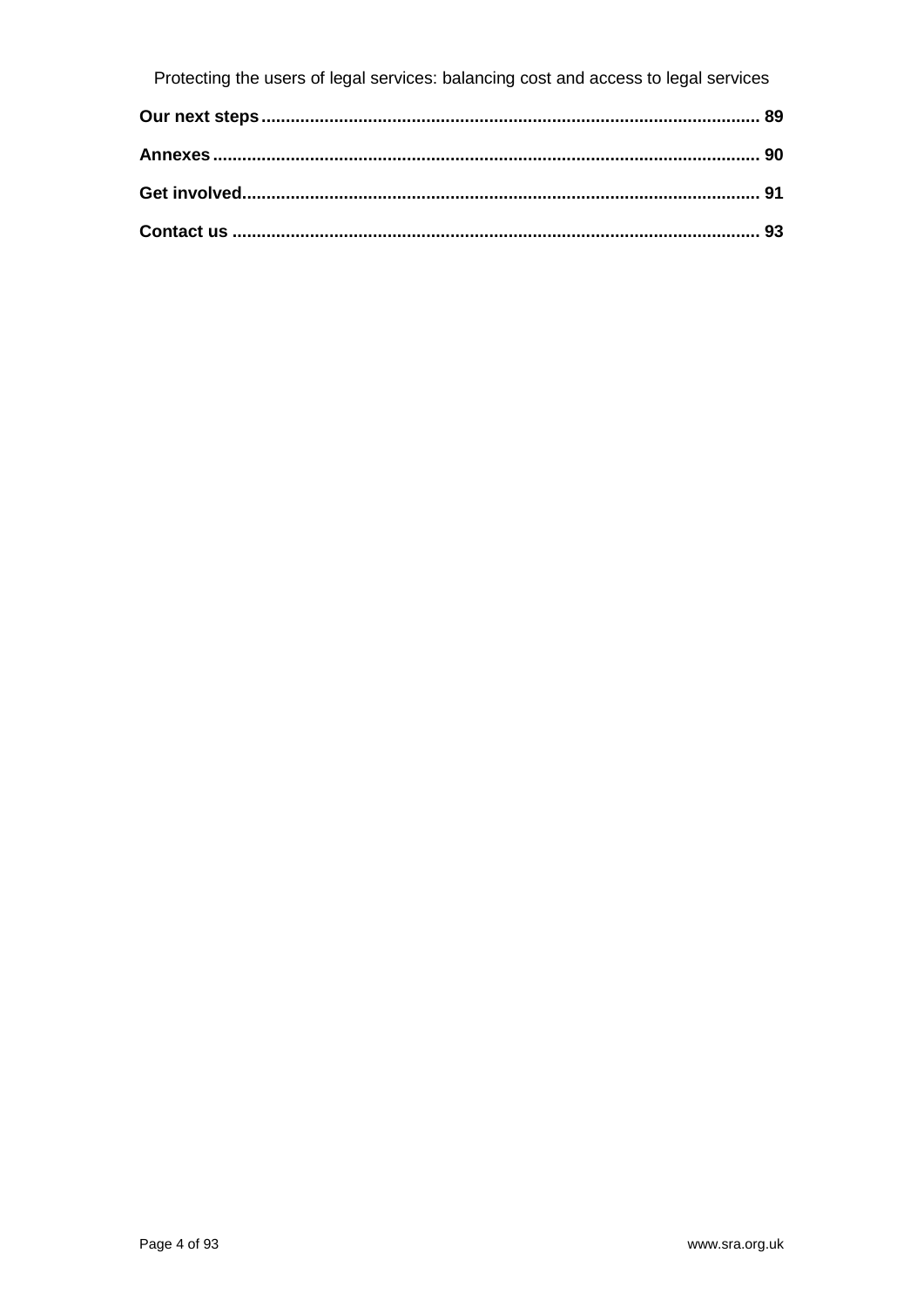## <span id="page-4-0"></span>**Foreword**

Legal services matter to us all. They can help us at some of the most important and potentially vulnerable moments in our life - whether passing money onto loved ones, buying a house or handling a relationship breakdown. Most people are happy with the service they receive from solicitors and regulated law firms, but things can and do go wrong. It is crucial that the public can trust that when things go wrong the right protection is in place. The principle that all regulated law firms should have a minimum level of indemnity insurance, with an additional safety net of the Compensation Fund, has served the sector well.

Our analysis of 10 years of insurance claims against law firms suggests our current approach is too rigid. The legal sector is increasingly diverse, with solicitors and firms practising in many different ways. Our rules could mean some firms, particularly those working in low risks areas, are spending more on cover than is necessary. The evidence shows that this burden falls particularly heavily on small firms.

We also know that our insurance rules can put new firms off entering the market  $- a$ market that the Competition and Markets Authority (CMA) has concluded needs to be more open and competitive to better serve the public.

Our proposals aim to tackle these problems by taking a pragmatic approach that gives firms more flexibility to choose the right level of insurance cover to fit their business and its customers. There would be an opportunity for firms, particularly smaller ones working in low risk areas, to reduce their insurance costs. The public could still have confidence in a minimum yet appropriate level of protection, while potentially benefiting from lower costs and more choice.

A balance needs to be achieved. Many people struggle to afford legal services, with only one in ten making use of it when they experience a legal problem. When so many people are struggling to access solicitors' expertise, we need to be confident that the protection is set at the right level. The lower costs of insurance should, if the market is working well, ultimately flow though to lower prices for the users of legal services.

In the same spirit, we are also reviewing how, in a changing world, we are operating the Compensation Fund. We want to make sure it has a clear purpose as a hardship fund so that people who are vulnerable and deserve it the most continue to be protected. Nobody wants to see victims of dishonest solicitors out of pocket, losing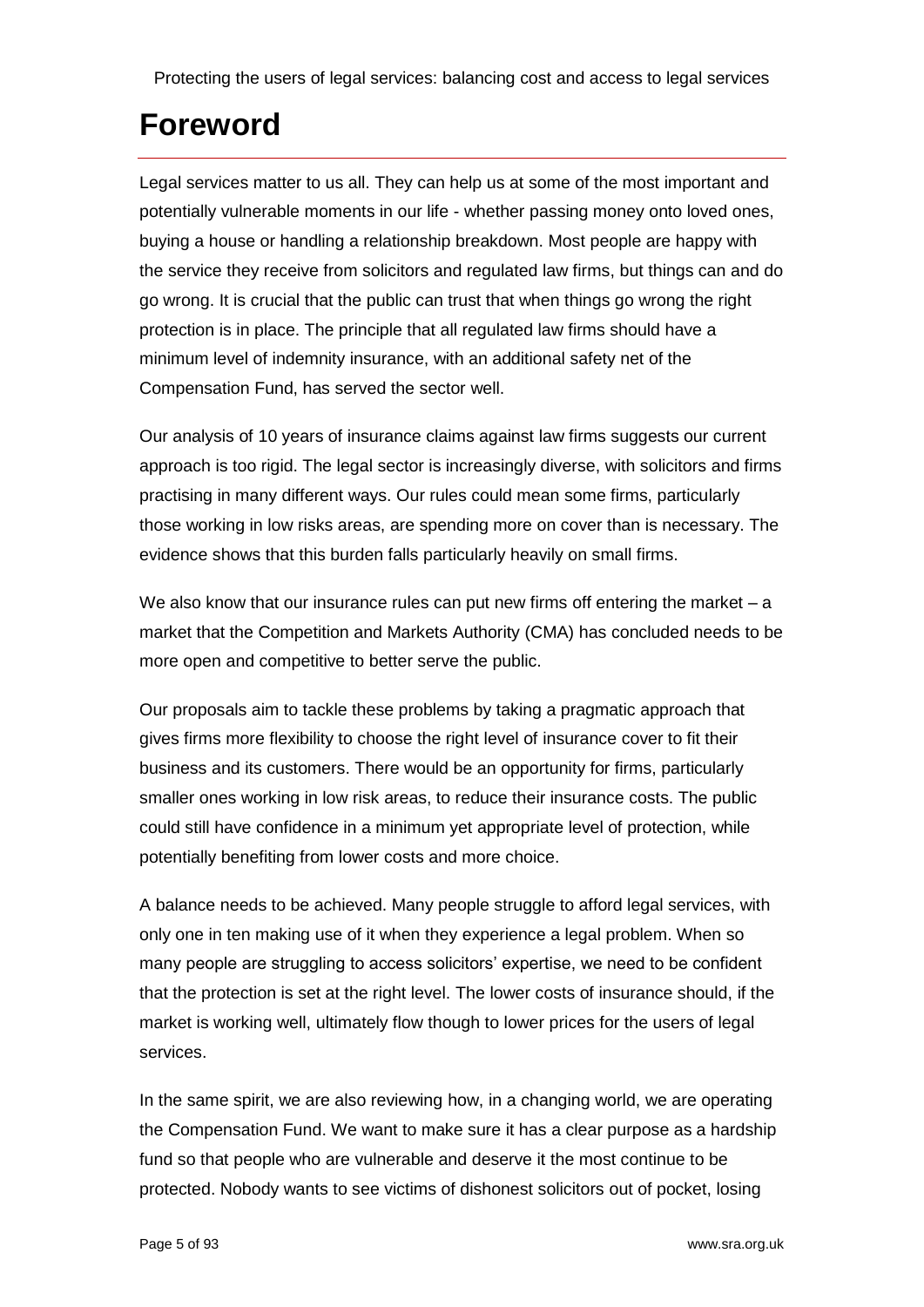Protecting the users of legal services: balancing cost and access to legal services the home that they were buying or seeing a family member's hard earned savings lost. But should the Compensation Fund be there to protect the wealthy, the handful of people who put their money into dubious investment schemes seeking a high return or other organisations who have more considerable resources?

We realise this consultation deals with complex areas with no easy answers. That is why in recent years we have carried out extensive engagement and research to make sure our proposals are based on the best evidence available. Making sure we arrive at the right level of the appropriate protection will be a fine balance, so we are keen to hear a wide range of views to make sure we get it right.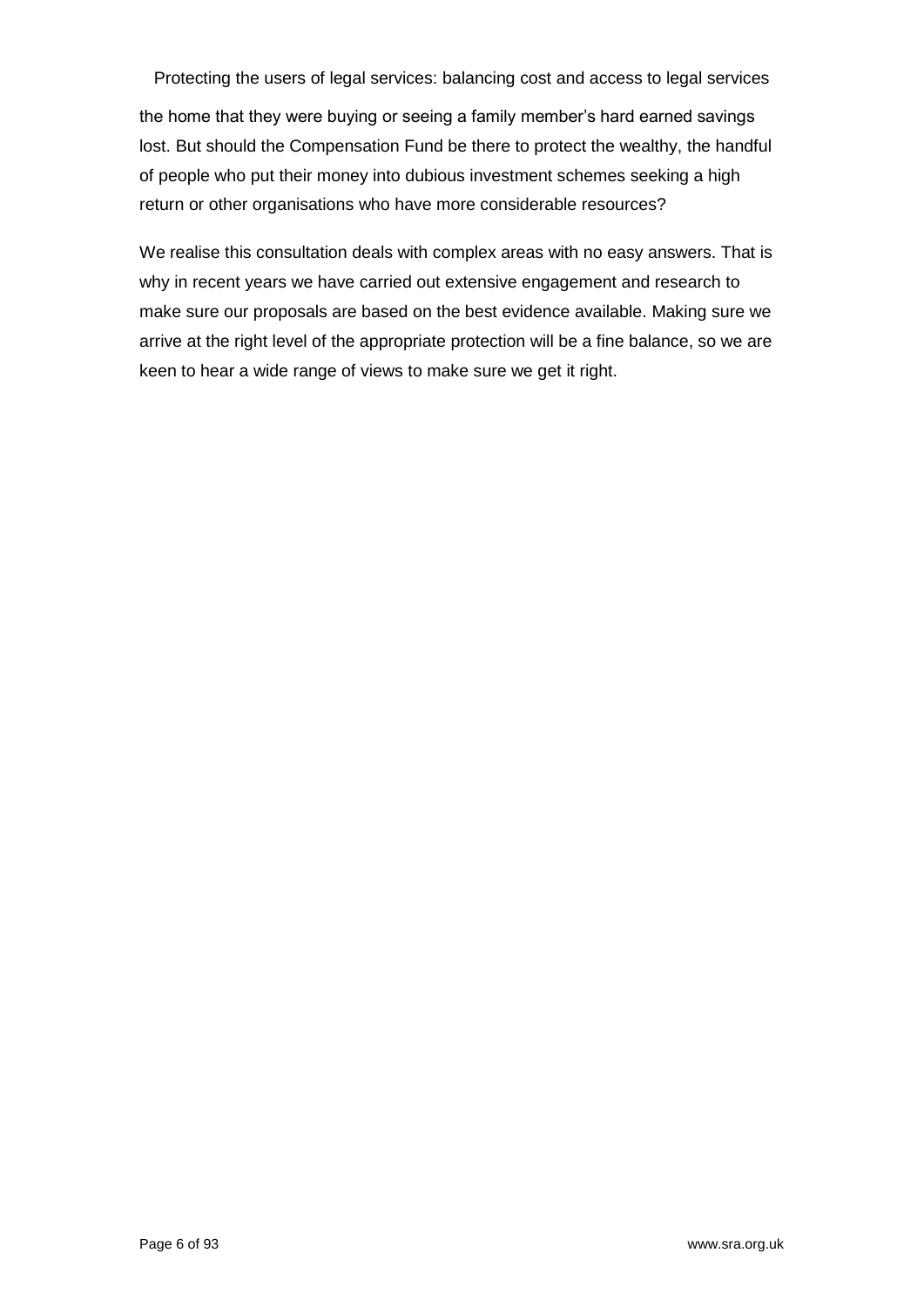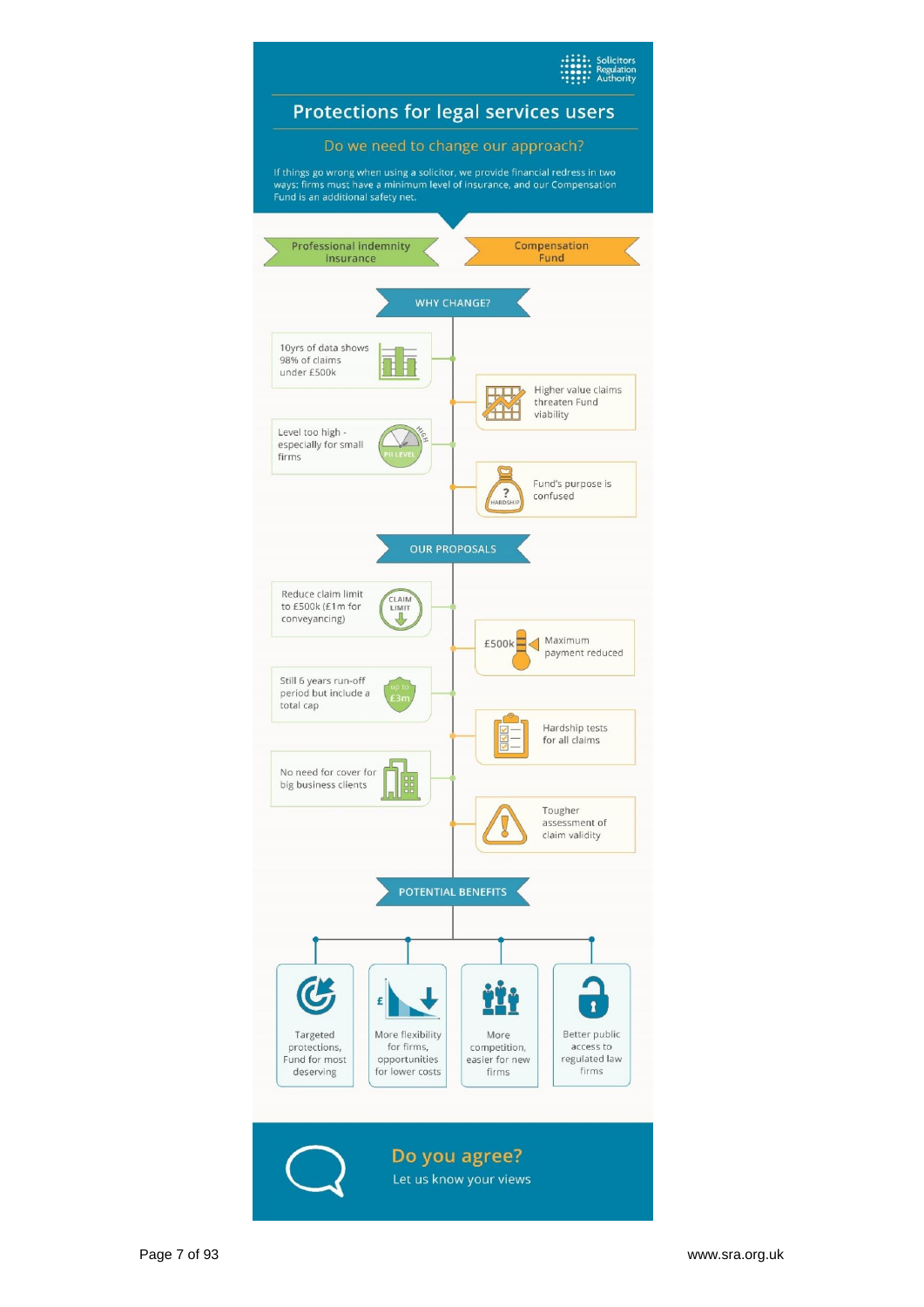# <span id="page-7-0"></span>**Executive Summary**

#### <span id="page-7-1"></span>What are we consulting on

Whether moving house, passing on an inheritance or handling a relationship breakdown, people often use solicitors at critical moments in their life when they might be at their most vulnerable.

Most people are happy with the service they receive. Yet if things go wrong the financial and personal consequences can be far reaching. We make sure there is a minimum level of financial redress available if a solicitor or an individual working in a firm we regulate, is dishonest or incompetent. We protect the public's money in two ways by:

- requiring that all the firms we regulate have a minimum level of Professional Indemnity Insurance (PII). People who have suffered a loss may be able to claim if their law firm has, for instance, not acted carefully or looked after their money properly
- running the Compensation Fund, which is available to eligible applicants when other avenues of redress have been exhausted.

Access to these protections play a key role in maintaining public confidence in using regulated law firms. We are consulting on whether the rules around our PII and the Compensation Fund protections are appropriate.

#### <span id="page-7-2"></span>Why consult now – the case for change

We are currently reviewing and modernising our whole regulatory approach to make it simpler and to target what matters. We are making certain there is a sharp focus on high standards, while getting rid of unnecessary bureaucracy that does not protect the public but pushes up costs or restricts access to solicitors. In keeping with this reform, we think it is the right time to review our approach to financial redress to make sure it offers appropriate protection.

In reviewing our approach to PII, we have analysed 10 years of insurance claims against law firms. It suggests that our current approach is disproportionate and not targeted for risks of different firms. In its current form it is: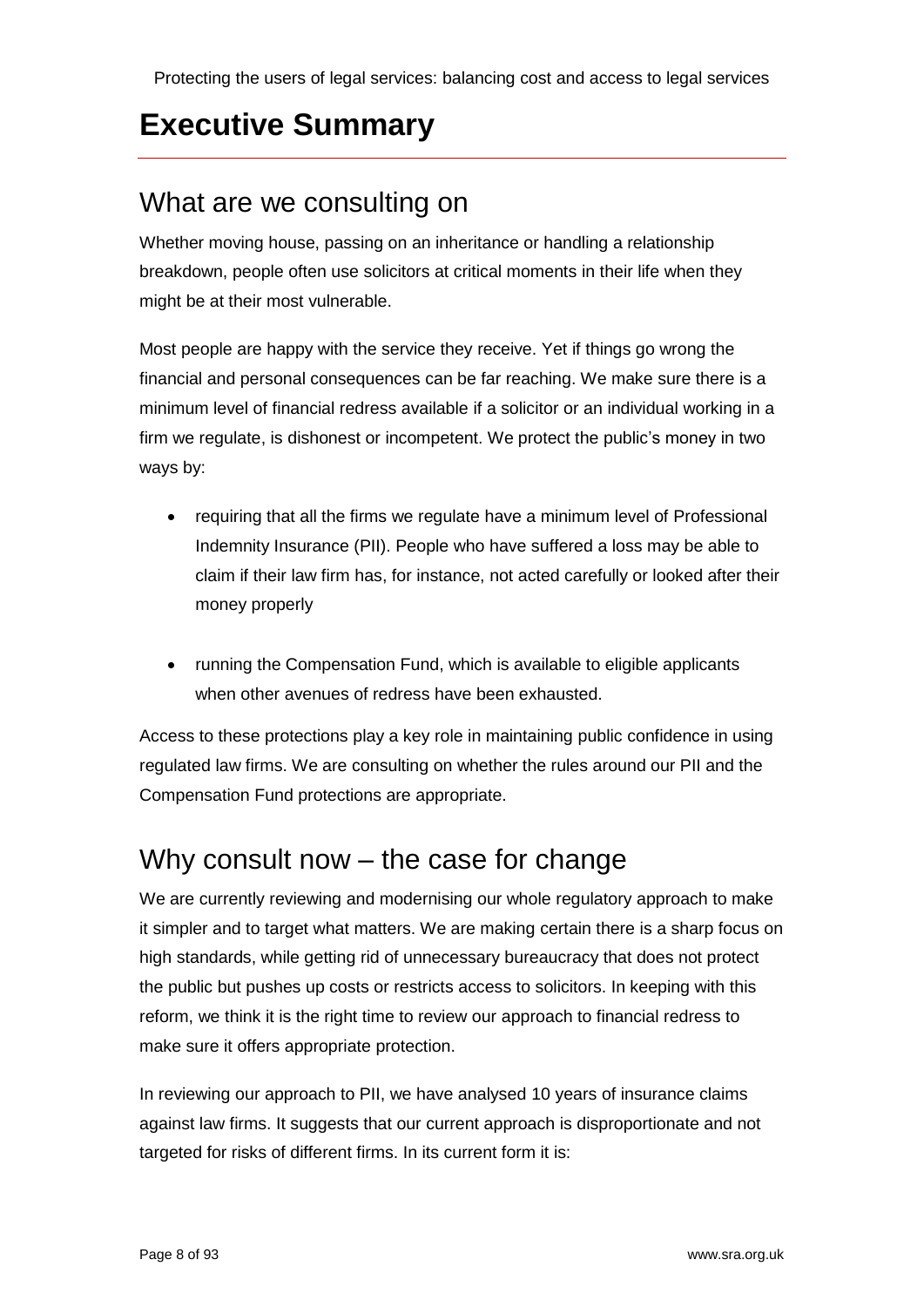- **Too costly for some**: PII is the single highest cost of regulation. The evidence shows that most claims relate to a few areas of work. Conveyancing makes up more than half of claims. Our rules mean that some firms currently spend more on cover than is necessary.
- **Particularly problematic for small firms**: The evidence shows that the cost of PII falls particularly heavily on small firms. The high premium for run-off insurance can stop solicitors retiring and closing their practices when they want to. This is a growing issue with small firms having an increasingly older profile. One-in-five of the firms we intervene into is the result of disorderly firm closures.
- **Dampens competition**: The legal sector faces a big challenge. Many people struggle to afford legal services. Most people and small businesses – nine out of ten – do not use solicitors when they have a legal problem. The CMA has concluded that the sector needs to become more open and competitive. Just as the issue of 'run-off' cover can make it hard for firms to exit the market, the cost of minimum cover can make it difficult for new firms, with potentially innovative ideas, to enter the market.

Last year, we asked law firms for an increased contribution to the Compensation Fund due to forecast changes in the type of claims made. We need to make sure the Fund is sustainable and has the right tools to use this money in an appropriate and targeted way to best protect the public and small businesses. We need to review how we operate the Fund in light of:

- **Potential confusion around its purpose**: The current rules and eligibility criteria are complex and lead to a lack of a clear purpose for the Fund. Is it there to provide support for everyone who has suffered losses in set circumstances? Or should it target only those who have faced particular hardship? Our current position is complex, simultaneously trying to offer wide support, while focusing on hardship in some instances.
- **Changing risks and higher value claims:** Historically, payments from the Fund have been for relatively small amounts, but we are now seeing new types of claim. In some instances, we are seeing the re-emergence of claims linked to solicitors' involvement in large scale dubious investment schemes,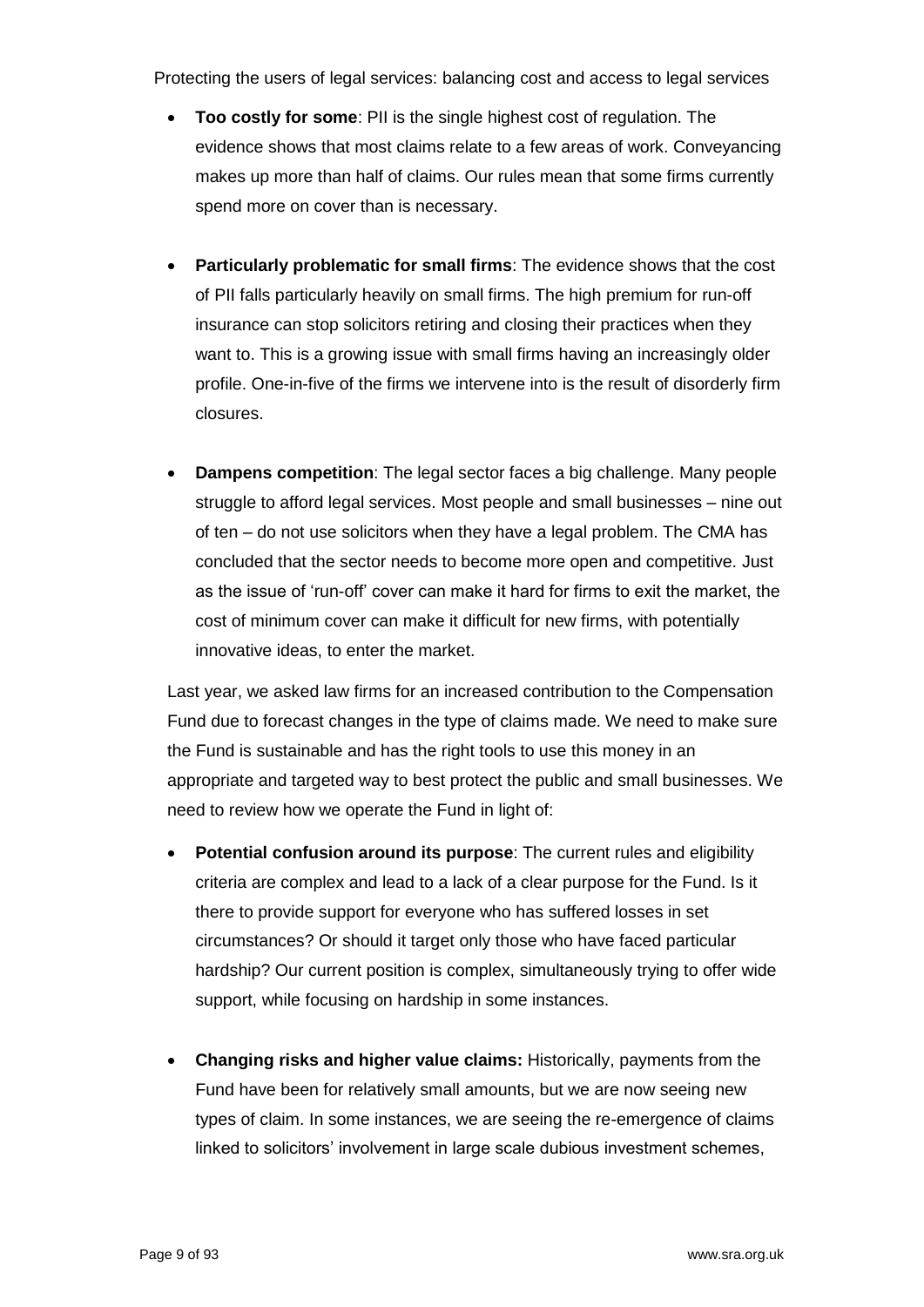offering very high returns. These could result in demands on the Fund that, if eligible for payment, could threaten its viability.

#### <span id="page-9-0"></span>What are we proposing and the benefits: PII

PII protects users of legal services and solicitors from the financial consequences of claims. We plan to keep core terms in place to make sure people and small businesses are still covered when they most need it. However, we are proposing to introduce more flexible options for firms to get insurance that suits the risks of their business.

Key changes we propose include:

- **Reducing the claims limit**: Currently firms must have minimum cover of £2m, rising to £3m for firms with certain structures. We plan to reduce this to £500,000 for all firms apart from claims for conveyancing services. Some 98 percent of historic claims in our data set would have fallen within this limit.
- **Having a higher limit for conveyancing:** Those carrying out conveyancing services would need a minimum of £1m cover, reflecting the higher risks of working in that area and making sure the public are protected where problems are most likely.
- **Flexibility around who the cover should protect**: There would be no need for our minimum terms to include cover for financial institutions, corporate and other large business clients. We also propose to introduce a conveyancing component in insurance so that only firms that need cover for this work are required to buy it.
- **Make changes to run-off:** We would maintain a six-year run-off period, but aim to tackle the problem of how expensive this type of cover is by proposing caps of £3m for firms that need conveyancing services cover and £1.5m for other firms. This would make it easier for firms to close properly and reduce the risk that solicitors delay retirement unnecessarily.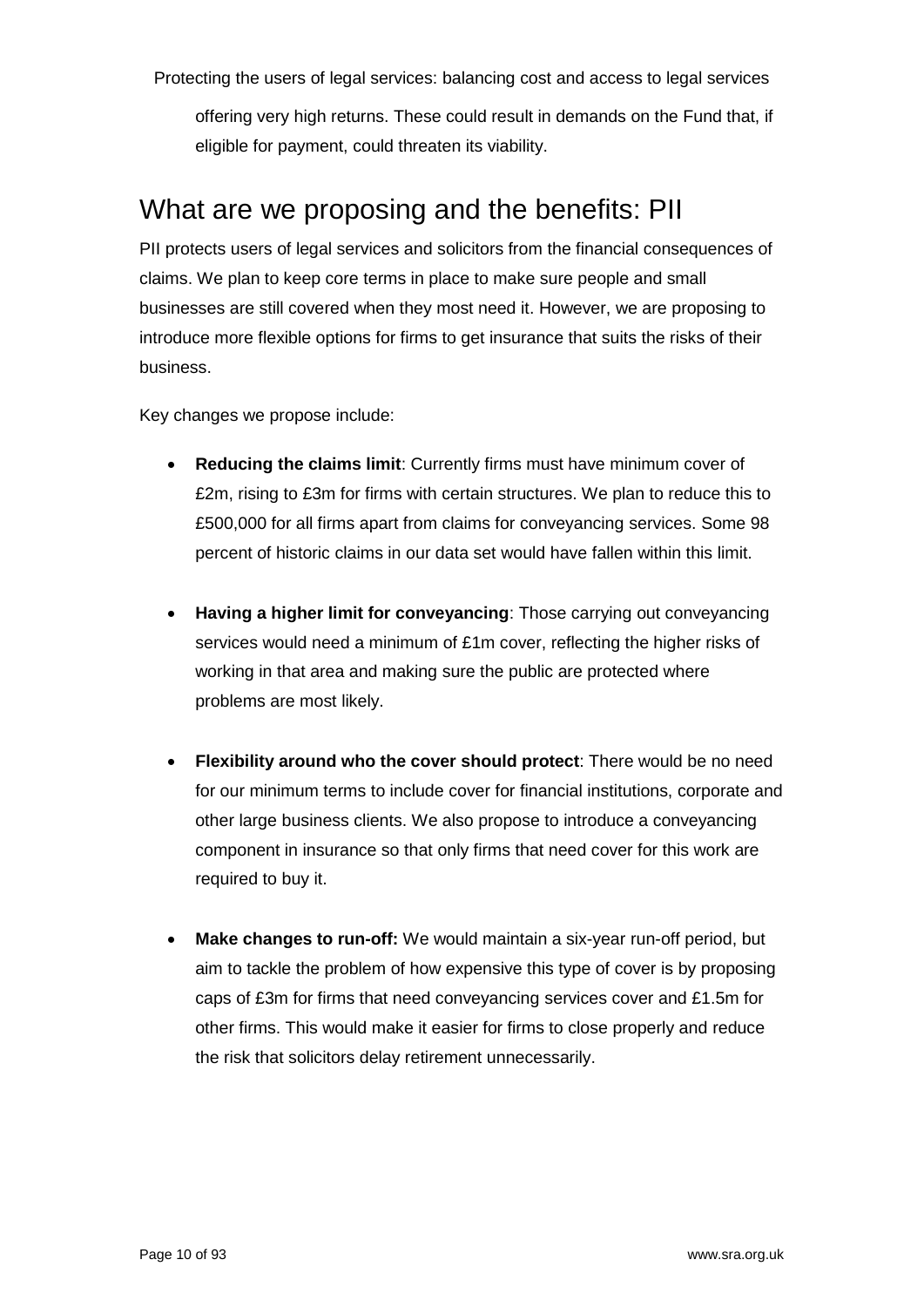## <span id="page-10-0"></span>What are we proposing and the benefits: Compensation Fund

The Compensation Fund is crucial in protecting the public and small businesses, while maintaining trust in the profession.

Key changes we propose include:

- **Greater focus on hardship:** Narrowing eligibility to only those people that need the most protection. This would mean that the very wealthy, or an organisation that cannot prove hardship, would not be able to make claims on the Fund. Barristers and other experts also could not claim.
- **Reducing the maximum payment:** Currently the maximum sum receivable from the Fund is £2m. We propose reducing this to £500,000.
- **More robust assessment of claims:** We want to strengthen our approach to making sure the Fund is not available to those whose own actions could have prevented a loss. For example, did the applicant, looking to make very high returns from a dubious investment take steps to check the legitimacy of the scheme and any products, as well as the solicitors' involvement in them. We do not believe that the Fund is intended to underwrite dubious investment schemes even if a solicitor is involved in some way.

We will retain the discretion to make sure that the users of legal services affected by the behaviour of solicitors in regulated firms in unique or very unusual circumstances are protected.

## <span id="page-10-1"></span>Overall benefit

Overall, our proposals aim to make sure people using solicitors continue to be well protected while providing opportunities for firms to have greater flexibility to buy insurance that best suits their business and clients and, if appropriate, lowers costs.

Key benefits of our proposals include:

• A clear focus on meeting the needs of those who deserve the most protection, while ensuring the longer-term sustainability of the Compensation Fund.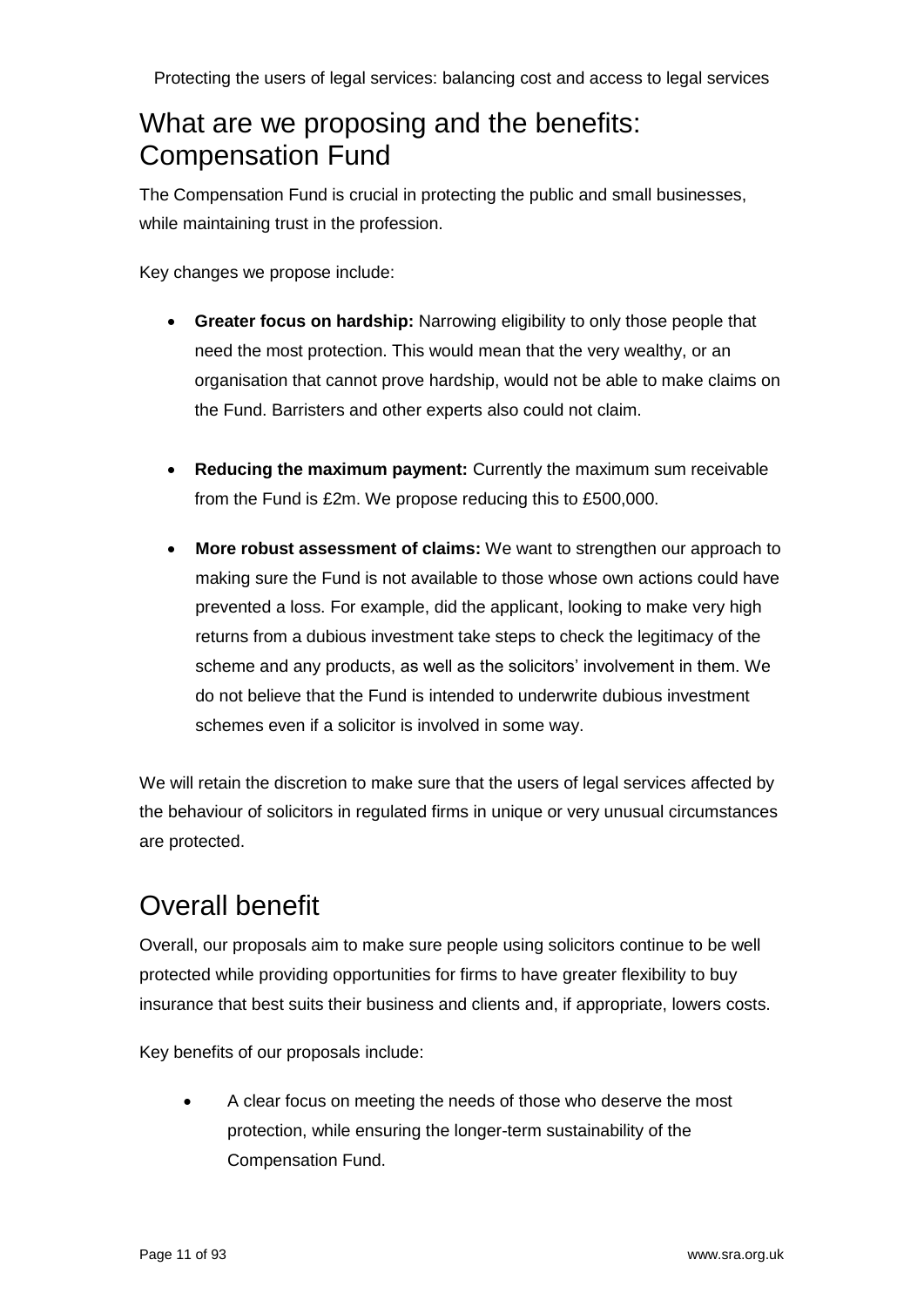- Reducing the costs of PII where appropriate, particularly for law firms working in low risk areas of work.
- Tackling the problem of firms having difficulty closing down due to high run-off costs, which can negatively affect users of legal services.
- Helping remove barriers for new firms wishing to enter the market, potentially helping improve choice for the public.

There is no single barrier to accessing legal services. Individuals and small businesses often face complex and combined obstacles. However, a major barrier is affordability. These changes may help reduce costs for some firms. So long as the legal services market is competitive and firms pass savings on, this may make it easier for more people to be able to access legal services.

#### <span id="page-11-0"></span>Next steps

We realise this consultation deals with complex areas, with no easy answers. In recent years we have carried out extensive engagement and research to make sure our proposals are based on the best evidence. There is a careful balance to be achieved in getting the level of public protection right.

These are proposals and not a fixed set of reforms. We welcome all additional evidence to help us reach a final decision.

The consultation is open from 23 March to 15 June 2018.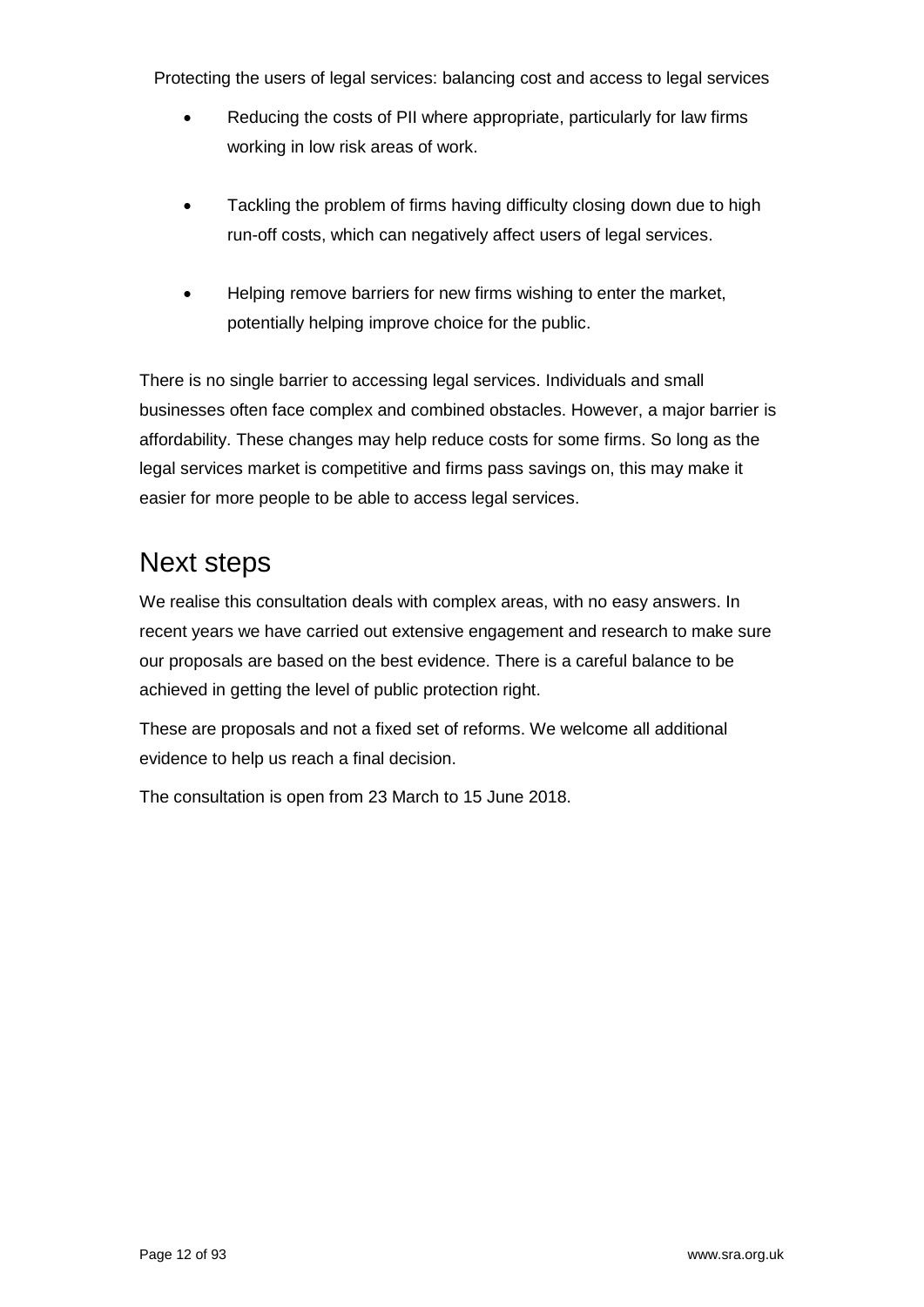# <span id="page-12-0"></span>**About this consultation**

We make sure the public is protected by taking action when things go wrong. We set and monitor the minimum level of PII cover for the law firms we regulate. Insurance must therefore meet the Minimum Terms and Conditions (MTCs) we set out in our rules. We also operate a compensation scheme to provide a long stop protection for users of legal servces. This is a discretionary fund that will in some circumstances, replace money lost by people because of the dishonesty or incompetence of an individual or law firm that we regulate. Law firms and solicitors pay an annual levy towards the Compensation Fund, and we consider claims and make payments.

#### <span id="page-12-1"></span>Minimum level of insurance

We have reviewed the levels of insurance claims paid to people covering a large part part of the market for more than 10 years. Our findings indicate that our current minimum requirements are substantially more than is needed to protect almost all people when things go wrong. Therefore, our regulations are not proportionate and could be imposing higher costs on firms than is necessary. We are proposing to allow more flexible options for firms to get insurance that better suits the risks of the services they offer, while retaining some core terms to properly protect people and small businesses.

## <span id="page-12-2"></span>Compensation Fund

The Compensation Fund has been operating for nearly 70 years. We need to make sure we are managing it in as effective way as possible, taking into consideration our regulatory objectives and people's expectations. So we are also asking important questions about whether, as the legal services market and the risks that give rise to potential claims change, we are operating the Compensation Fund with a clear purpose. We do not think that we should manage it in a way to guarantee that all users of legal services are covered for any losses caused by a solicitor or a firm. Instead we are proposing changes that reflect the purpose as a hardship fund to make sure that it is focused on vulnerable people that deserve it the most.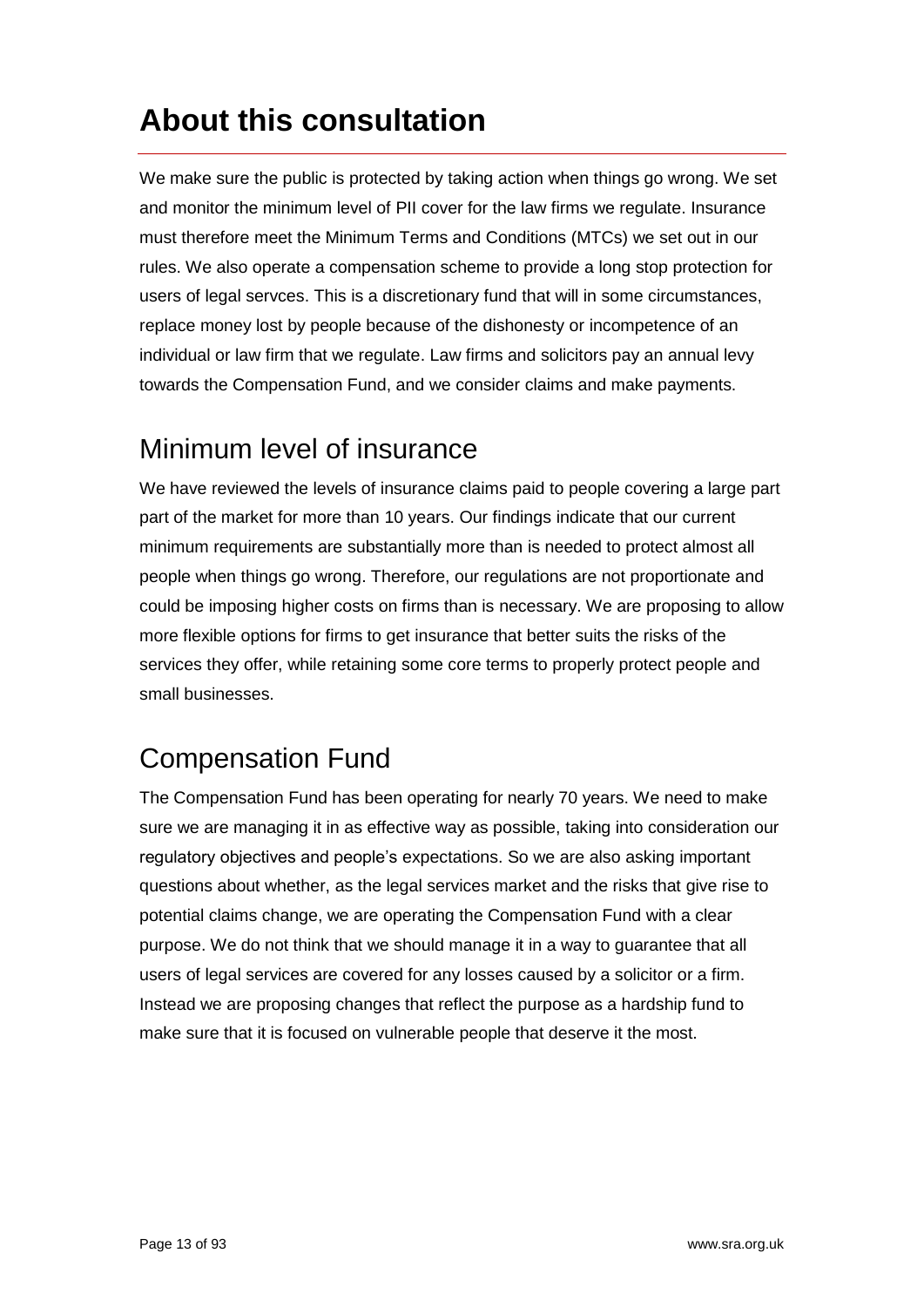#### <span id="page-13-0"></span>Protecting the users of legal services

Making sure people are financially protected when they use legal services is a priority for us. Access to these protections play a key role in maintaining public confidence in using legal services. Our proposals reflect a carefully balanced view, that while still making sure people using solicitors are well protected, they provide opportunities for firms, particularly small firms, to lower their cost of insurance. We also include in this paper a range of options for PII that we are not proposing to take forward. We would like your views on these as well as our proposals and whether you have any additional evidence we should consider in reaching our final decisions.

## <span id="page-13-1"></span>Looking to the Future

These changes are part of our ["Looking to the Future"](http://www.sra.org.uk/sra/policy/future/position-paper.page) regulatory reform programme. It has a sharp focus on high professional standards and the reduction of unnecessary bureaucracy, reducing costs and removing constraints on an open and competitive legal sector. We have already made several key decisions, including allowing solicitors to provide some legal services outside of regulated firms. We have also presented our new Principles, Codes of Conduct and Accounts Rules. We have also consulted on how to make information more accessible to potential users of legal services, to help them find services they need and information on prices.

## <span id="page-13-2"></span>Research

We have already published our [PII market trends and claims analysis.](https://www.sra.org.uk/sra/news/press/pii-trends-published.page) This provides us with evidence on the type and level of claims made by people covered by firms' PII policies over the period 2004 to 2014. Our findings from this analysis are summarised in this consultation paper and also in more detail in our initial impact assessment. We also encourage you to consider the evidence set out in the external economic review, [EPC Potential options for SRA PII requirements,](https://www.sra.org.uk/sra/consultations/access-legal-services.page#download) we commissioned on the options to reform the scope of PII cover. This report evaluates these against the principles we have established for our financial protection arrangements and identifies likely impacts. We have also commissioned [external research](https://www.sra.org.uk/sra/consultations/access-legal-services.page#download) on peoples' appreciation of of the risks involved in legal services and how they value the protections available to them.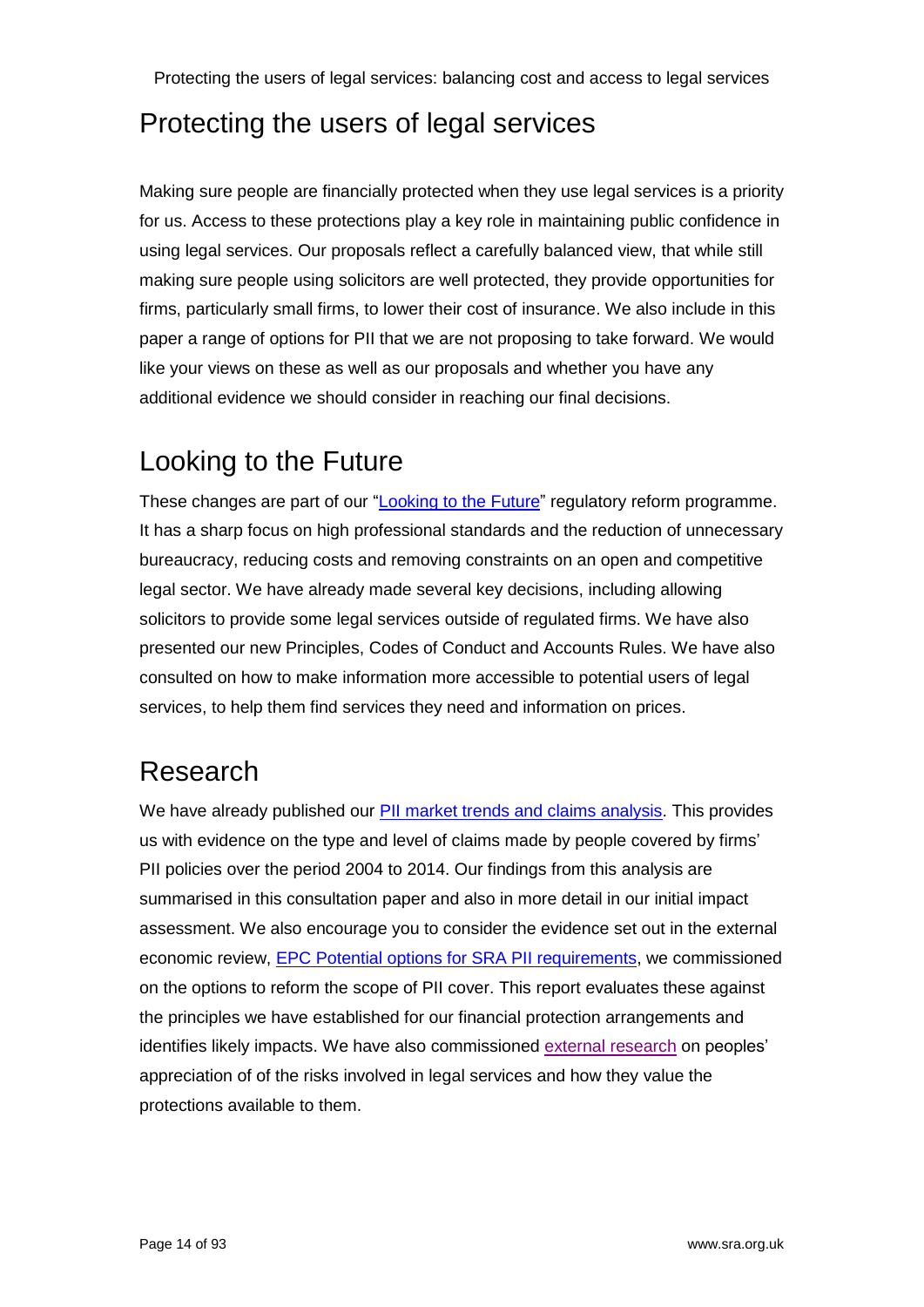#### <span id="page-14-0"></span>Dates and contact

This consultation will run from 23 March to 15 June 2018.

After this consultation closes, we will collate and analyse all the responses. We will then decide what proposals to take forward.

## <span id="page-14-1"></span>**How to respond**

Our online consultation questionnaire is a convenient, flexible way to respond. You can save a partial response online and complete it later. You can download a copy of your response before you submit it.

**[Start your response now](https://form.sra.org.uk/s3/access-legal-services)** 

#### <span id="page-14-2"></span>Reasonable adjustment requests and questions

[Contact us](http://www.sra.org.uk/sra/consultations/access-legal-services.page#respond) if you need to respond to this consultation using a different format or if you have any questions.

[Read our reasonable adjustments policy](https://www.sra.org.uk/sra/reasonable-adjustment-policy.page)

#### <span id="page-14-3"></span>Publishing responses

We will publish and attribute your response unless you request otherwise.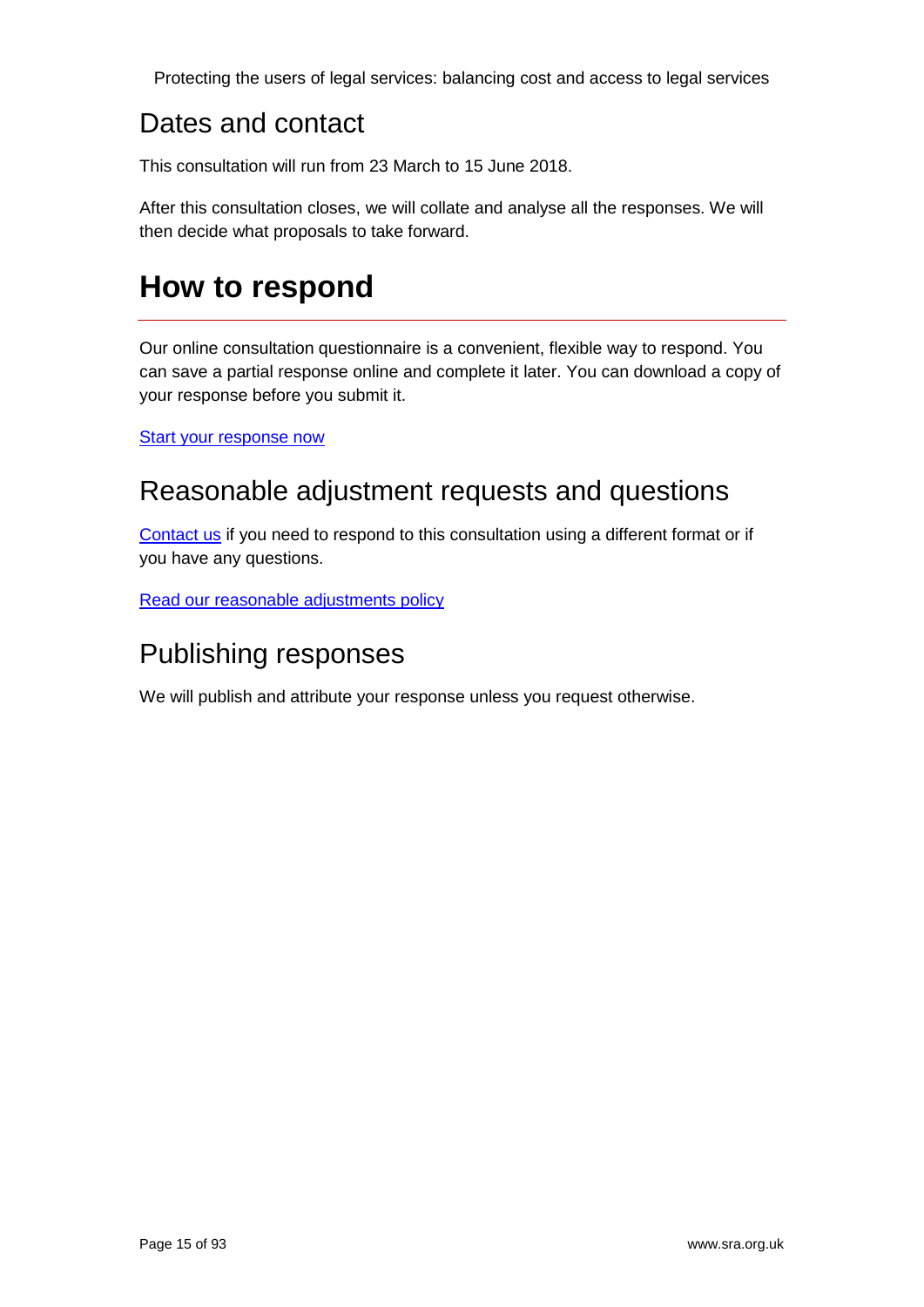# <span id="page-15-0"></span>**Our proposals in brief**

## <span id="page-15-1"></span>Minimum PII requirements

1. The data shows that over a 10 year period, around £1.6 billion was paid to users of legal services from the MTCs layer of insurance cover. This figure includes the actual value of the settled claims and claimants' costs. An additional £400m was paid under the policies for firms' defence costs. Most claims have been paid as a result of problems in a limited range of legal work. Commercial legal work, such as mergers and acquisitions, and conveyancing stand out as giving rise to the most high value payments. Other areas of law rarely give rise to high value payments. The analysis is summarised below.

| <b>Legal service</b>                               | <b>Claims</b><br>total<br>value<br>(where<br>area<br>specified) | <b>Settled</b><br>claim<br>average<br>payment | <b>Claims</b><br>value<br>where<br>98%<br>claims<br>paid | <b>Claims</b><br>value<br>at risk<br>if new<br><b>imits</b> | <b>Claims</b><br>total<br>value<br>at risk<br>if new<br><b>limits</b> | No. of<br><b>claims</b><br>at risk<br>if new<br>limits |
|----------------------------------------------------|-----------------------------------------------------------------|-----------------------------------------------|----------------------------------------------------------|-------------------------------------------------------------|-----------------------------------------------------------------------|--------------------------------------------------------|
| Conveyancing                                       | 51%                                                             | £69,600                                       | £520,000                                                 | £53m                                                        | 3%                                                                    | 79                                                     |
| Commercial                                         | 15%                                                             | £261,900                                      | £2,620,000                                               | £51m                                                        | 3%                                                                    | 85                                                     |
| <b>Landlord and Letting</b>                        | 8%                                                              | £56,900                                       | £480,000                                                 | £25m                                                        | 1%                                                                    | 43                                                     |
| Pensions, Tax, Trusts,<br><b>Wills and Probate</b> | 8%                                                              | £66,100                                       | £460,000                                                 | £18m                                                        | 1%                                                                    | 34                                                     |
| Injury and Medical<br>negligence                   | 8%                                                              | £44,000                                       | £340,000                                                 | £14m                                                        | 1%                                                                    | 29                                                     |
| Litigation                                         | 6%                                                              | £49,100                                       | £440,000                                                 | £16m                                                        | 1%                                                                    | 36                                                     |
| <b>Employment, Family</b><br>and other             | 4%                                                              | £31,700                                       | £250,000                                                 | £6m                                                         | 0.3%                                                                  | 12                                                     |
| Block claims or<br>Unspecified                     |                                                                 |                                               |                                                          | £77m                                                        | 4%                                                                    | 124                                                    |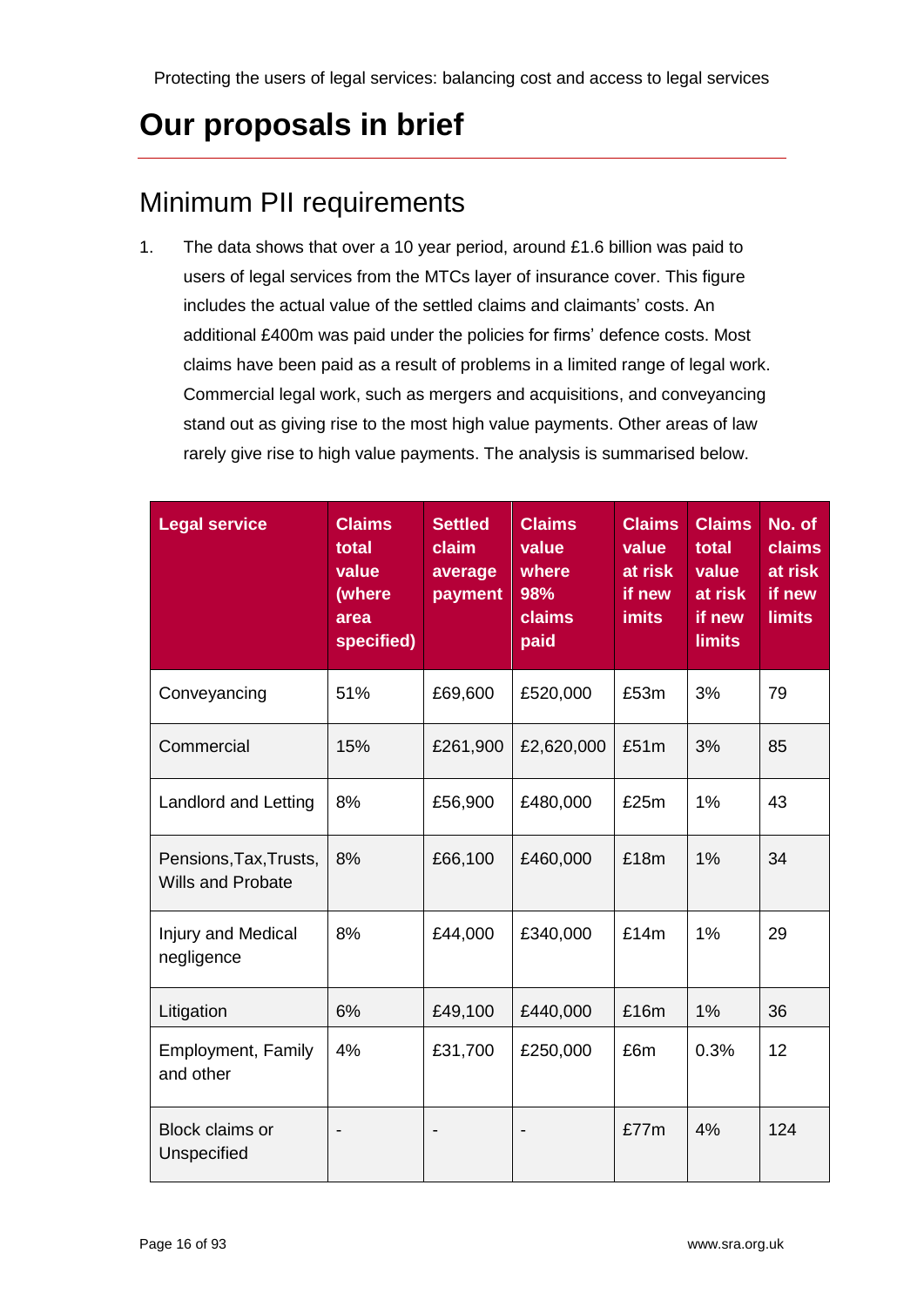- 2. We think the current 'one size fits all' approach to minimum insurance cover means our regulations are not proportionate or targeted and could be imposing higher costs on firms than is necessary. We want to allow more flexible options for firms to get insurance that suits the risks of their business and its clients so people remain properly protected. Our proposals are to:
	- reduce the minimum level of cover required for each claim to £500,000 apart from claims for conveyancing services
	- establish a separate minimum level of cover for each claim for firms providing conveyancing services to £1m
	- introduce a separate component in the insurance arrangements for conveyancing services (firms that need cover for conveyancing services would be required to include this component and if they did not, then conveyancing claims would not be covered by the insurance policy)
	- to exclude compulsory cover for financial institutions, along with corporate and other large business clients (firms will still need to buy appropriate and adequate cover for these clients)
	- give firms and insurers more flexibility in their arrangements for defence costs (to maintain consumer protection, defence costs would continue to be excluded from the calculation when an indemnity limit has been reached)
	- introduce a total cap for the level of cover over the six-year run-off period (we are proposing a cap of £3m for firms that need cover for conveyancing services and a cap of £1.5m for other firms).
- 3. We explain these in more detail in **Section One**.
- 4. Firms will still need to make sure they have adequate and appropriate insurance for all the work they do. As is the case now, they will have to assess their clients' needs and buy additional cover where necessary. These changes should help to lower some firm's insurance costs. We expect this to encourage competition and ultimately lead to lower prices for some users of legal services,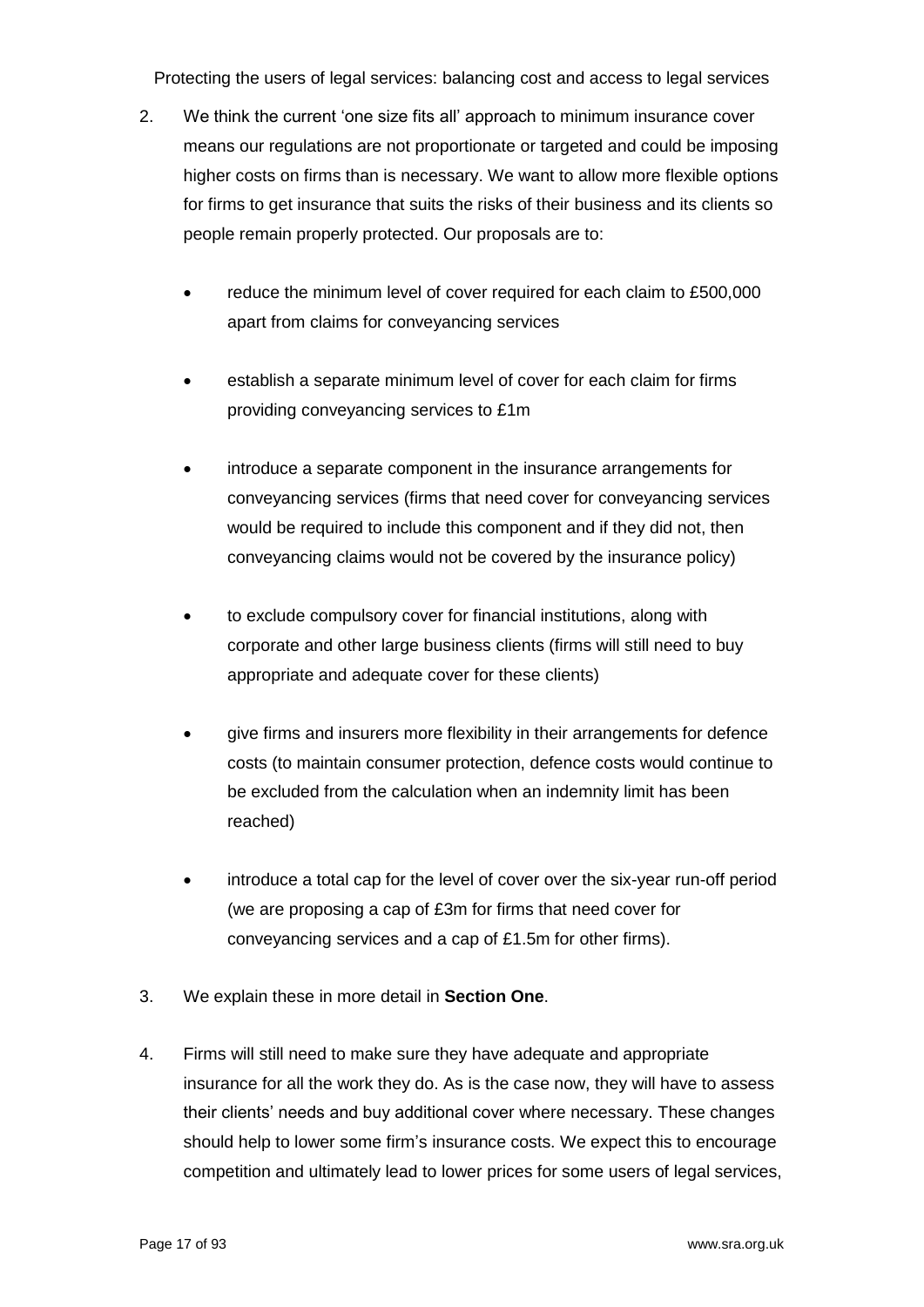assuming the market is working well and firms pass these savings onto their customers. We know new firms, often with potential to provide legal services in innovative ways, find the costs of insurance a very significant hurdle to starting their businesses. We think the changes to run-off insurance cover will make it easier for firms to close properly. The profession has an increasingly ageing profile and it is important for public protection that solicitors can retire and close their practices when they want to.

#### <span id="page-17-0"></span>Compensation Fund rules

- 5. The legal services market and the risks to people that use the services of a solicitor has evolved. Individual solicitors and authorised firms pay a contribution each year to cover the cost of claims paid and other costs of operating the Compensation Fund. We have held down contribution levels over the last three years as the fund reserves were judged to be sufficient to cover the existing risks to people using legal services that could result in a claim. Emerging risks from solicitor involvement in dubious investment schemes has led to contribution levels returning to previous levels this year<sup>1</sup>.
- 6. We propose to modernise the rules and eligibility criteria that reflect the purpose of the Fund as a proportionate and targeted fund to make sure that any loss does not lead hardship. The proposals are to:
	- exclude claims from individuals with net household financial assets<sup>2</sup> above a threshold of £250,000
	- exclude large charities and trusts from eligibility and simplify the test we use for assessing whether a payment should be made, so that all eligible businesses, charities and trusts must show hardship to receive a payment

<sup>1</sup> The total contribution for 2017 increased to £11.1m from £8.5m in 2016. The individual contribution was raised to £40 (compared to £32 in 2016) and the firm contribution became £778 (compared to £548 in 2016)

<sup>2</sup> We define this in paragraph 105 of this paper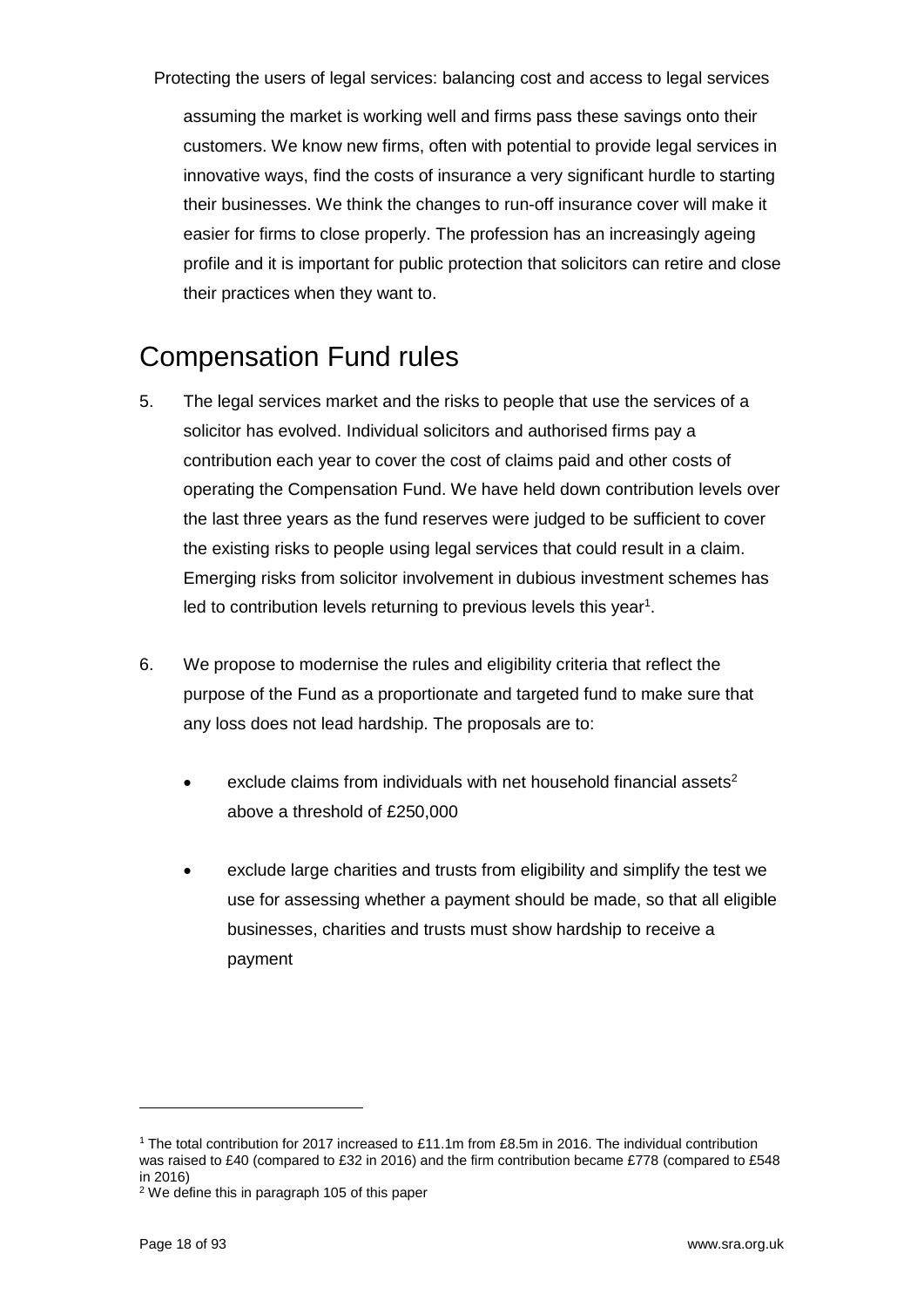- exclude applications for payment of unpaid fees from barristers and other experts
- for eligible applicants, limit payments to the direct financial losses caused by the actions of the solicitor
- tighten up the circumstances when we make a payment where a firm or solicitor has failed to get the insurance we ask for and extend our eligibility criteria to people that make these types of applications
- reduce the maximum payment from £2m to £500,000 and provide guidance setting out the circumstances when a higher payment might be considered
- apply a clearer and more robust approach to how we take account the applicant's behaviour when assessing claims, for example taking into account the steps a person has taken to confirm that the services being provided by their solicitor are genuine
- require a duty of full and frank disclosure by an applicant, and to equip us with direct investigatory powers that allow us to challenge evidence provided by an applicant.
- 7. We explain these in more detail in **Section Two**.

#### <span id="page-18-0"></span>Wider changes to how we regulate

- 8. Our review has also highlighted areas where we need to make wider changes to how we regulate that could reduce the overall cost of our financial protection arrangements. This includes strengthening our response to firms that do not pay insurance premiums or are dishonest with their insurer. We explain these in **Section Three**.
- 9. You can find further information in support of our proposals in the Annexes to this consultation.
	- Annex 1 shows how our current PII arrangements compare with other professions.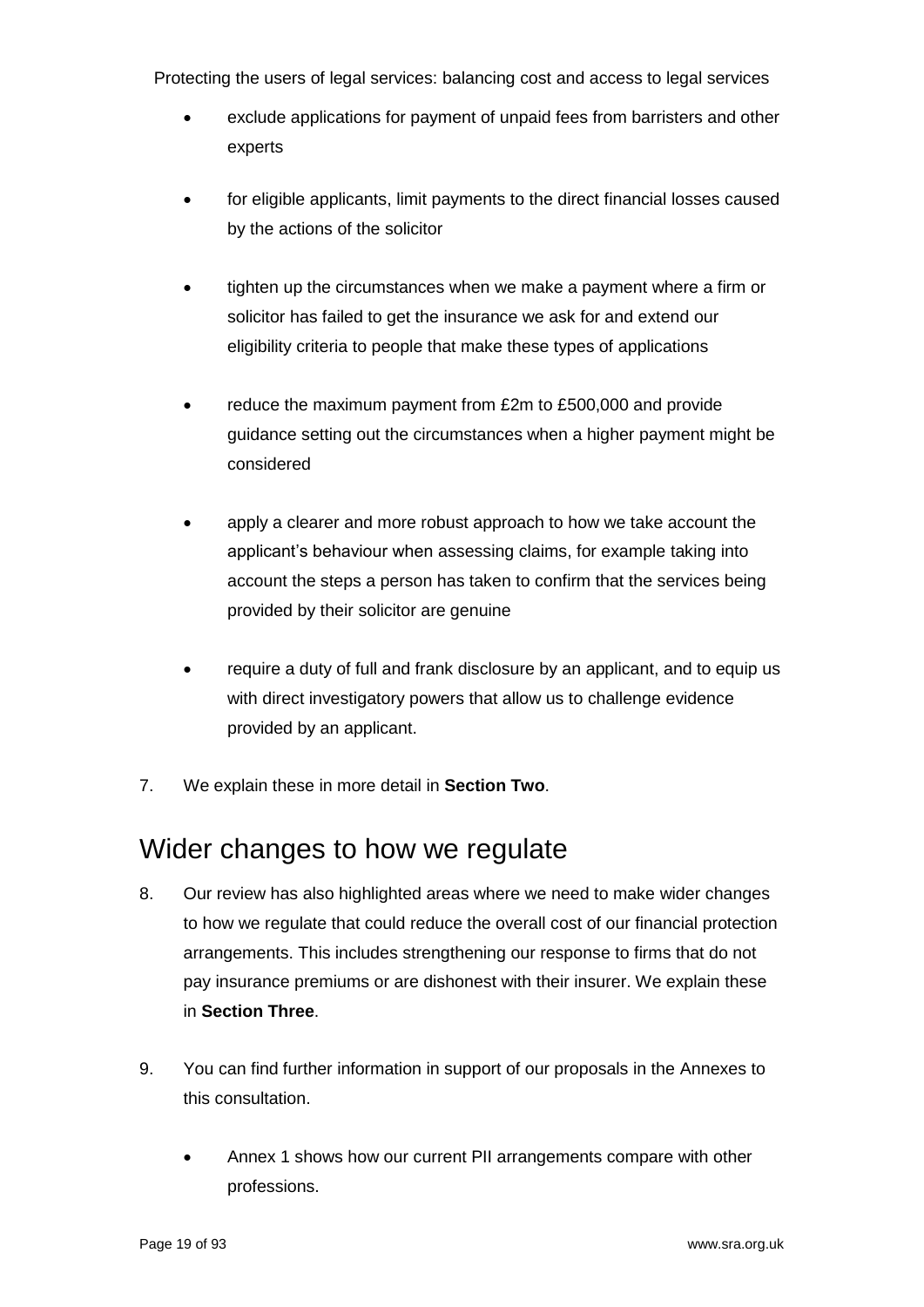- Annex 2 is our initial impact assessment.
- Annex 3 includes drafts of the Compensation Fund Rules, Statutory Indemnity Insurance Rules and MTCs reflecting the proposals set out in this consultation paper.

#### <span id="page-19-0"></span>**Evaluation**

10. We have identified some key benefits from the changes to make our requirements more proportionate. These include the flexibility for firms to lower insurance costs, tackling the problem of firms having difficulty closing down and improved choice for the public. These will be the starting point for how we evaluate these reforms. We also recognise that it will take some time for any impact on the legal services market may become apparent and there is some dependency on other reforms designed to encourage a more competitive legal services market. We plan to evaluate the reforms using [CSES' evaluation](http://www.sra.org.uk/sra/policy/future/resources.page)  [framework](http://www.sra.org.uk/sra/policy/future/resources.page) in a post-implementation review. We will use the impact evaluation framework to for example, to revisit the rationale, aims and objectives of our reforms to help us evaluate whether they have been achieved and compare actual impacts against the current position and potential/predicted impacts. The review will be informed by a qualitive assessment of how the market is changing. This will involve us surveying and going out to talk to insurers and firms to understand how their behaviours have changed because of the reforms. Much of what we want to achieve, therefore, rests on them taking advantage of the flexibility offered by the proposed PII arrangements. We will also come back to the challenges we have identified with these reforms, to review whether they materialised and the success of the mitigations we identified.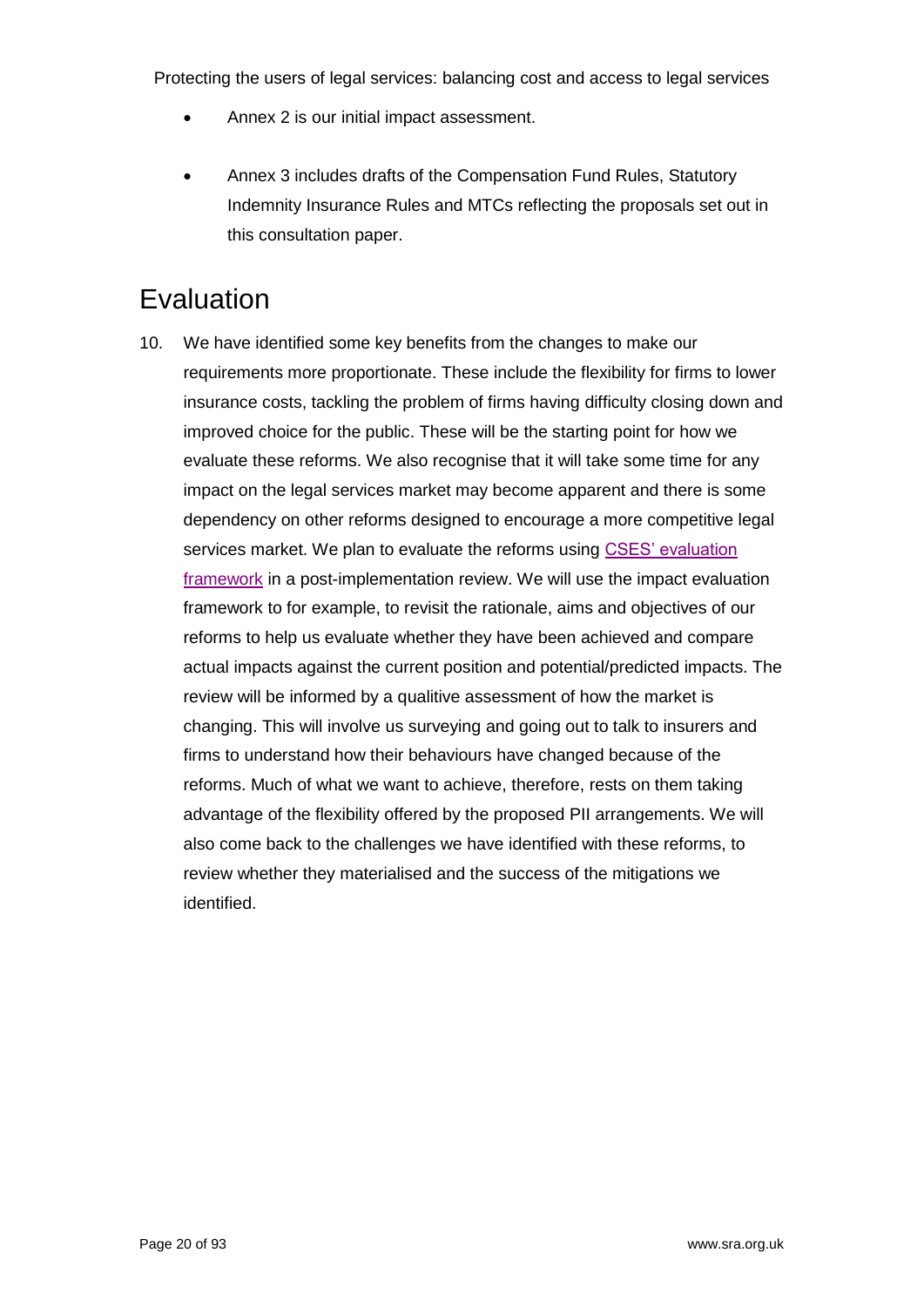#### <span id="page-20-1"></span><span id="page-20-0"></span>Our current requirements for PII

- 11. Our PII arrangements offer substantial consumer protection. A comparison of our current arrangements with other professions can be found at Annex 1. The areas that distinguish solicitors' PII from arrangements in other jurisdictions and other professions are:
	- $\bullet$  when a firm closes<sup>3</sup>, insurers must provide the firm with an unlimited sixyear run-off policy, even when the premium is not paid
	- when arranging an insurance policy, firms and insurers may agree any level of excess on a claim settled under the policy. The insurer is liable for the value of the excess to the client if the firm does not pay
	- the policy covers all the legal and professional services<sup>4</sup> offered by the insured firm, even where the firm may have not declared it provides a specific type of legal work on a proposal form
	- the insurer must provide cover on a strict liability basis for claims which include losses of money arising out of any breach of the SRA Accounts  $Rules<sup>5</sup>$
	- insurers must provide unlimited cover for any legal costs and expenses incurred while defending a claim.
- 12. Some 42 insurers signed up to our Participating Insurers Agreement (PIA) in 2017/18 to provide Solicitors PII. Co-insurance and the increase in underwriting capacity from new "A rated" insurers has resulted in a slight decrease in premiums for all firms. Co-insurance is where insurers share the risk on a firm, is becoming increasingly prevalent, in particular for firms involved in high value commercial work.

<sup>3</sup> If there is a successor practice to the ceased practice, then the requirement to provide run-off cover does not apply unless the firm elects to be insured under the run-off cover

<sup>&</sup>lt;sup>4</sup> For licenced bodies the policy covers only their regulated activities

<sup>5</sup> The duty to remedy breaches rests not only on the person causing the breach, but also on all the [principals](javascript:handleLink() in the firm and extends to replacing missing client [money](javascript:handleLink() from the principals own resources, even if the money has been misappropriated by an employee or another [principal](javascript:handleLink()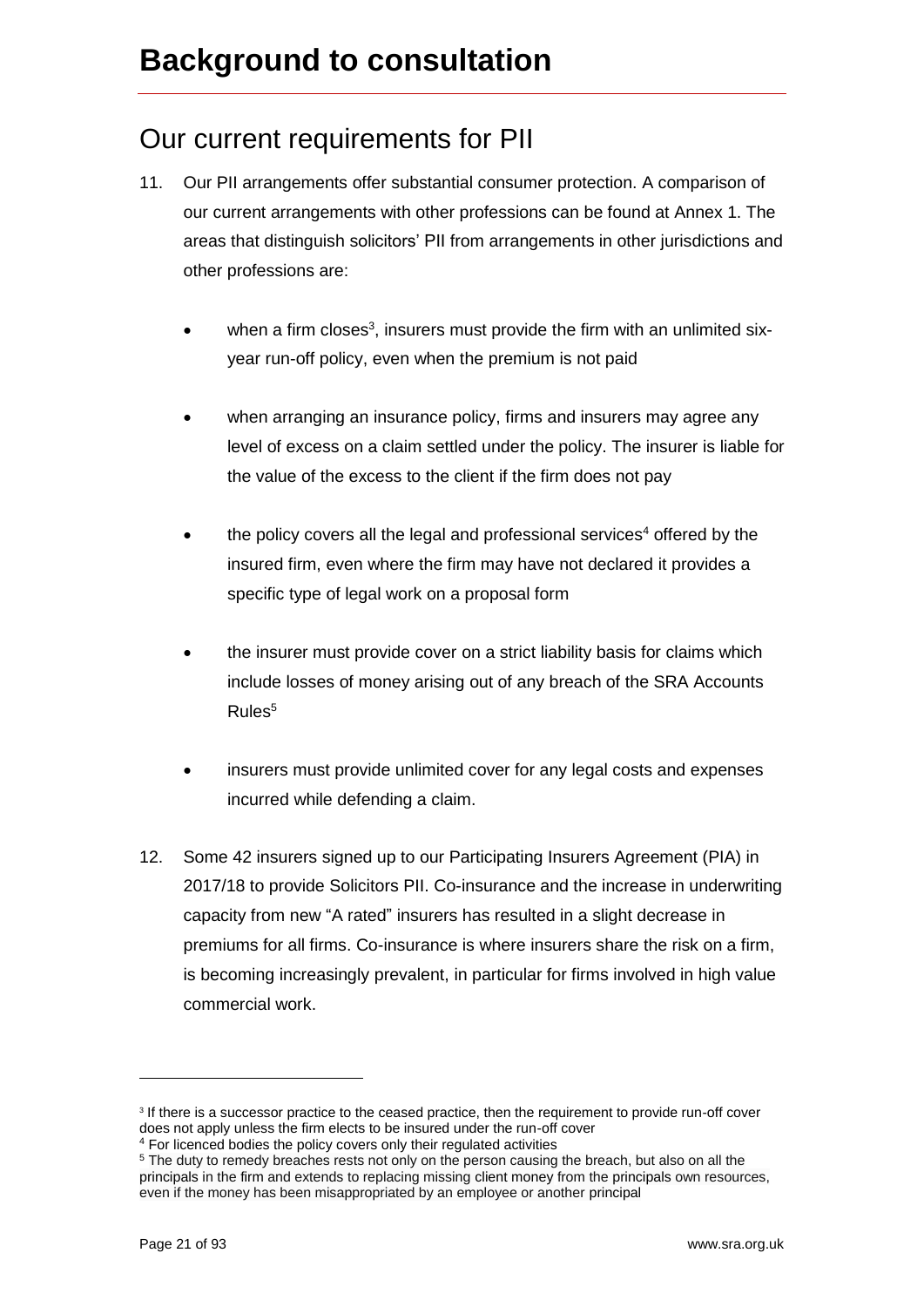- 13. The [Law Society's PII research report](http://www.lawsociety.org.uk/support-services/risk-compliance/pii/surveys/) provides us with information on premiums. The average costs of premiums for all firms reduced from £27,209 in 2015/16 to £26,853 in 2016/17. However, for smaller firms they increased from £29,049 to £32,470. Sole practitioners continue to pay the highest proportion of their turnover in premium costs at around 6 percent. The median cost of run-off cover in 2016 remains at 300 percent of a firm's annual premium. The absolute cost of run-off has increased for all firms, but particularly for small firms. Small firms face run-off premiums of on average of £25,000 (or over 20 percent of the annual turnover of their firms). Almost 20 percent of the firms we intervene into are because of poorly managed firm closures.
- 14. The cost of claims has reduced as those generated in the recession-driven post 2008 period have now been settled. However, insurers are now increasingly aware of cyber-related claims and the risk of more severe losses from commercial work. They are considering more closely the type and size of practice they are willing to insure, as well as needing more evidence of strong risk management procedures and IT systems before providing firms with insurance.

#### <span id="page-21-0"></span>Our current Compensation Fund rules

- 15. The Compensation Fund is already a discretionary fund. Our rules set out the circumstances where we will replace money lost by people because of the dishonesty or incompetence of an individual or law firmthat we regulate. They already mean that some payments are prioritised over others and we have a hardship test for some routes to pay out. The current scope of possible payments from the Fund is wide. The current rules mean that eligible claims are not limited to losses incurred by only the client of a firm. For example, barristers instructed on behalf of a client can make a claim for unpaid fees. It can also be used for other purposes, such as:
	- paying grants for litigation costs people have incurred in trying to recover losses from other sources for example the firm itself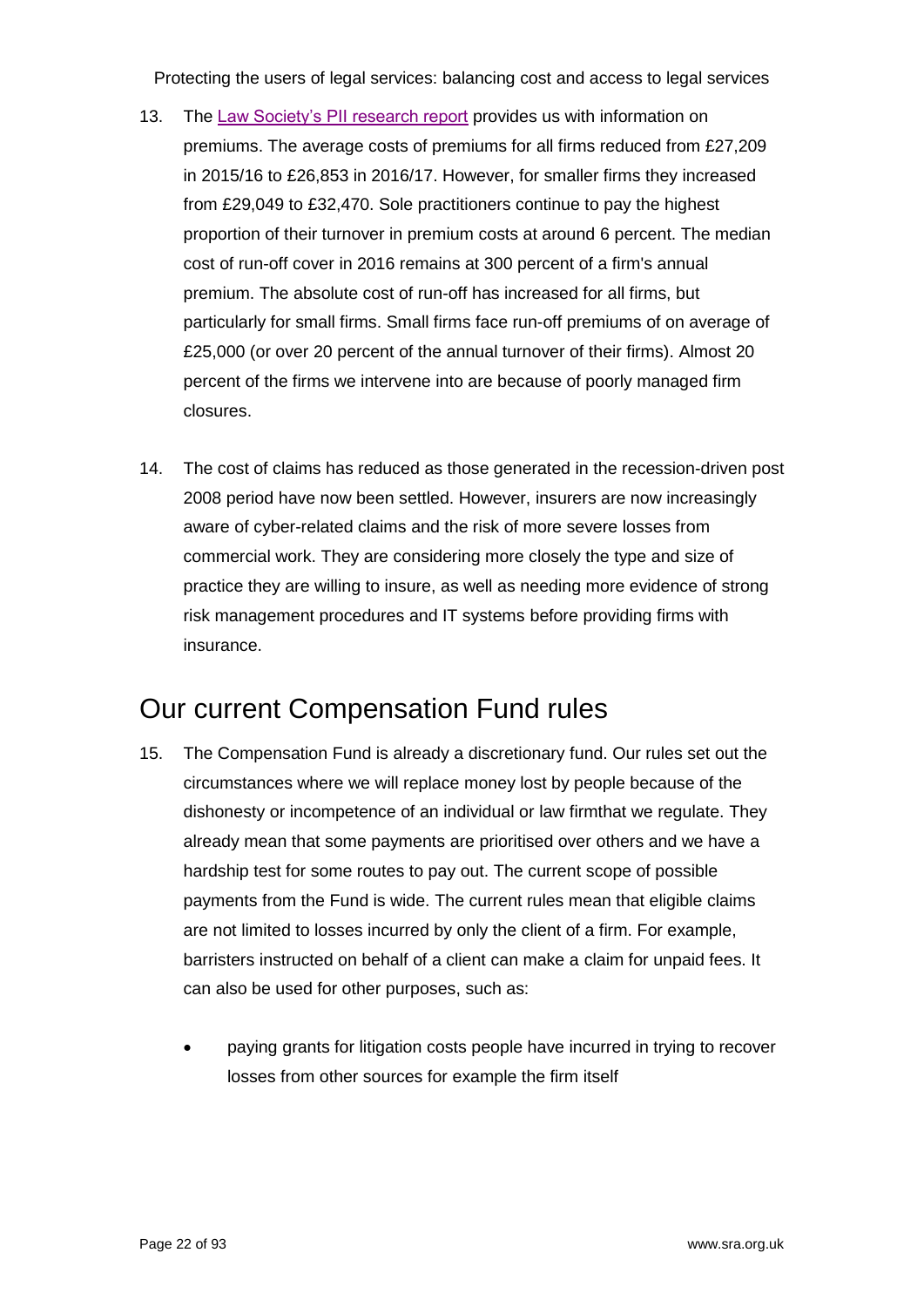- providing access to financial redress where a firm fails to have a valid policy of indemnity insurance in place (which otherwise would have paid the claim).
- 16. There is no automatic right to a payment. In exercising our discretion, we consider a range of factors, including whether the:
	- loss can be made good by some other means<sup>6</sup>
	- activities, omissions or behaviour of the applicant has contributed to the loss being claimed from the Fund
	- loss results from the combined activities of more than one party (for example a solicitor conspires with a surveyor to conduct mortgage fraud).
- 17. This means that every claim is considered on its merits and we can reject or reduce a payment. For example, a payment will only reflect the proportion of the loss that is directly attributable to the acts of the solicitor or firm. We also expect that claimants are honest when requesting a payment. Where they fail to provide complete information, this can result in lengthy investigations and costly legal challenges.
- 18. The methodology used to allocate the cost of the Fund across the regulated community has remained static for many years. Some 50 percent of the funding requirement is met by a fixed contribution from regulated individuals. The other 50 percent comes from a fixed contribution on regulated firms holding client money. Contributions collected from firms and individuals are also used to cover the cost of interventions into firms<sup>7</sup>. This includes the cost of:
	- our team of intervention officers

 $\overline{a}$ 

 $6$  The Compensation Fund has the option of seeking redress from the individual at fault, but this is often impractical due to the costs of legal action and the limited chances of a successful recovery

 $7$  For 2017/18 we have estimated that intervention costs will be in the region of £6.9m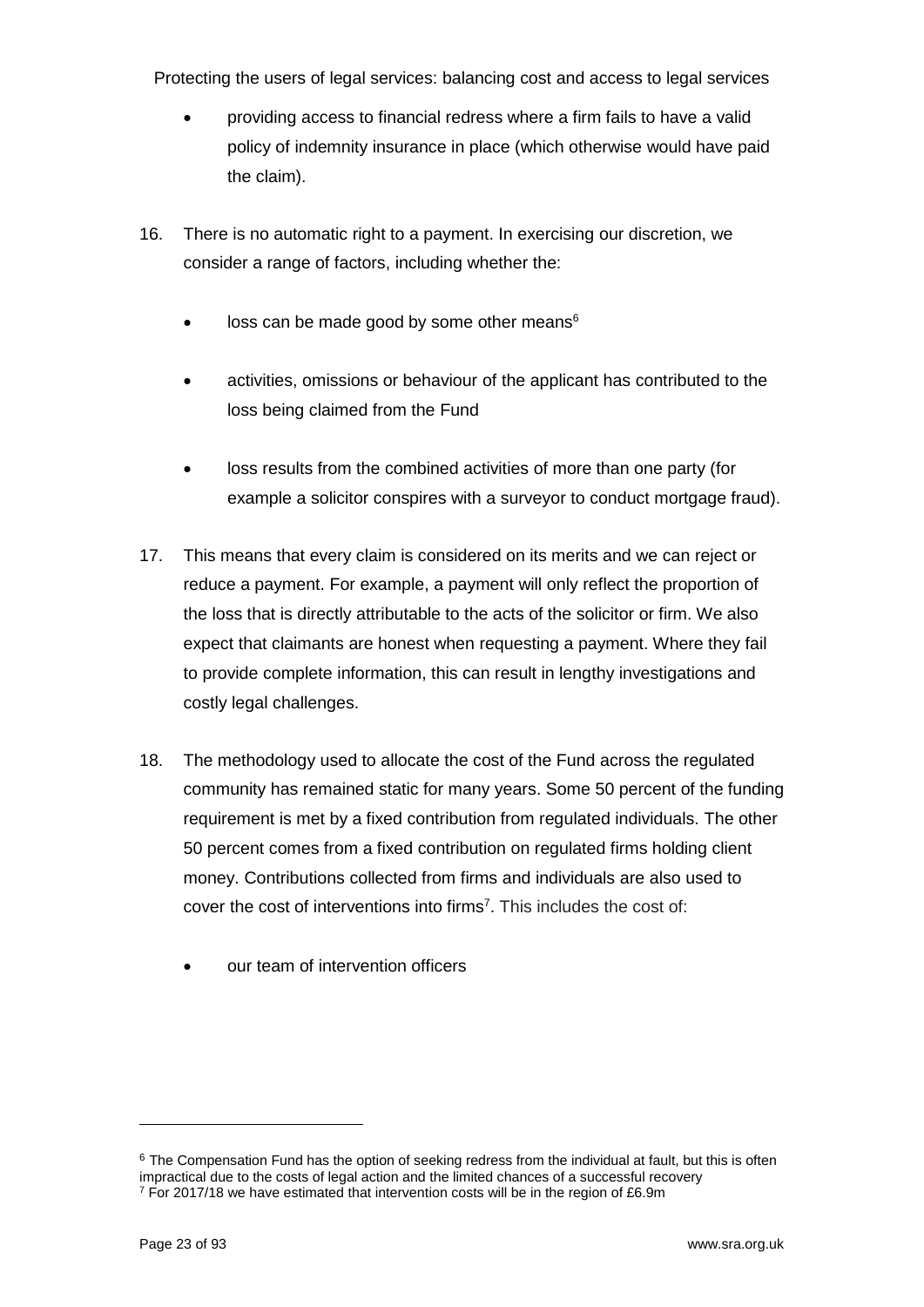- external services of intervention agents (solicitors' firms on a panel) and for service providers that undertake immediate management of client files on intervention
- archiving, repatriation and ultimate destruction of closed client files taken into our possession at the point of intervention.

#### <span id="page-23-0"></span>Claims made on the Compensation Fund

- 19. Traditionally, payments from the Comensation Fund have been made against a relatively limited range of legal services transactions, including conveyancing, probate and personal injury. This correlates with the most common areas where people seek legal advice<sup>8</sup>. They are also areas of work where solicitors will hold or receive substantial sums of money, most of which belongs to the client and has to be kept in the firm's client account<sup>9</sup>.
- 20. Sometimes, it can be difficult to allocate a shortfall in a firm's business or client account to a person's specific legal transaction. This may be because there has been a general failure to account by the firm, resulting in partial losses to all the firms' clients. In some cases, the solicitor may have access to their client's money and assets, but these are held outside of the firm's client account. For example, the solicitor may have access to money held in a personal bank account when acting as an executor to the estate.
- 21. The risks people face when using legal services from a solicitor and the expected pattern of claims have a direct impact on the level of contributions we collect from the profession. There is a wide range in the value of individual payments from the Fund. This reflects variations in the value and nature of the transactions that ultimately caused the loss. The average payment from the Compensation Fund has historically been relatively small. The highest average payments <sup>10</sup> are linked to problems with mortgage and other fraud and gross overcharging. But these only represent 4 percent of the number of claims paid

 $\overline{a}$ 

<sup>&</sup>lt;sup>8</sup> According to the [Legal Services Consumer Panel Tracker Survey 2017,](http://www.legalservicesconsumerpanel.org.uk/publications/research_and_reports/index.html) 31 percent of respondents had sought legal advice for conveyancing, 13 percent for probate and 7 percent for accident or injury claims. 9 A "client account" is an account of a practice kept at a [bank](javascript:handleLink() o[r building](javascript:handleLink() society for holding [client](javascript:handleLink() [money,](javascript:handleLink() in accordance with the requirements set out in the SRA Accounts Rules 2011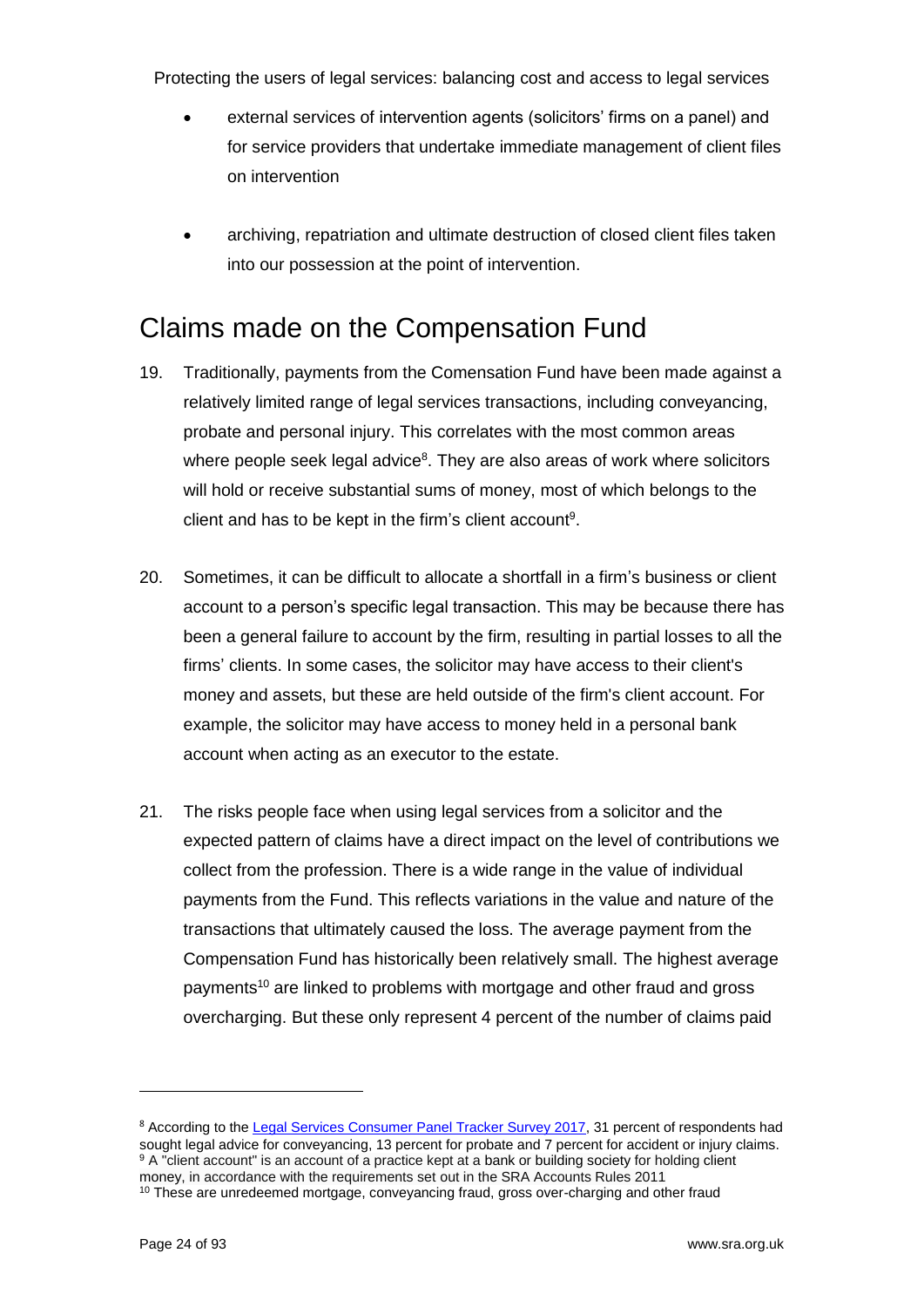out. There have only been a small number of cases since 2011 where the payment has been greater than £500,000. In some of these cases the payment was recovered from the firm when we completed the process of reconciling the firms' accounts.

22. More detail about historical claims paid by the Compensation Fund is provided in our initial impact assessment.

#### <span id="page-24-0"></span>Stakeholder engagement

- 23. We recognise that this is a major area of reform, and we have shared our initial thinking and analysis with a range of stakeholders. This has helped us to develop our consultation position and test out ideas, and to shine a light on the benefits and possible pitfalls of various different approaches.
- 24. We discussed early ideas with the Legal Services Consumer Panel (LSCP), who recognise the need to balance the cost of financial protections with access to affordable legal services. The LSCP suggested that additional research was needed to understand consumer attitudes and what is people's knowledge of the potential risks when purchasing legal services. They felt that this would be helpful in achieving the right balance, and we have since commissioned external research.
- 25. Engagement with other legal services stakeholders has also been important in scoping out the proposals in this consultation paper. We have spoken to solicitors, law firms and compliance professionals, including early discussion at our annual compliance conferences and engagement with the Law Society's PII Committee. We have also been in discussion with financial services stakeholders, which has included insurers, lenders and brokers. Some of this has been through our Insurance Liaison Committee, as well as separate meetings with brokers and representative bodies. Our proposals have been informed by engagement with these groups.
- 26. We are taking forward a full schedule of engagement work during the consultation period, to make sure that we are not only discussing the proposals and their possible impacts, but also taking on board views and perspectives from as wide a range of people and organisations as possible. Our programme includes focus groups, roundtables, committee meetings and online channels,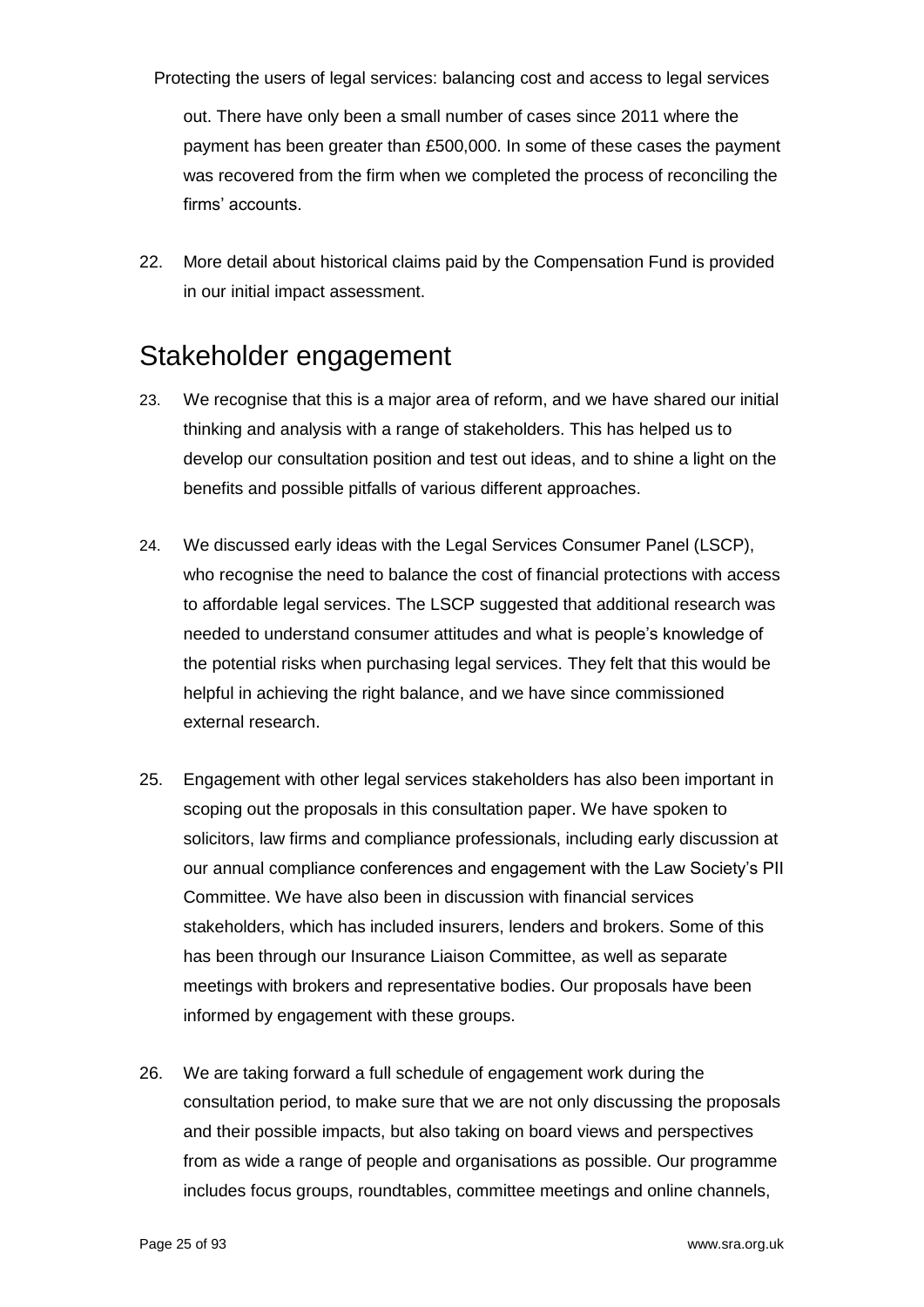and will cover discussions with members of the public, consumer groups, regulated professionals, insurers and lenders. We welcome views from as wide a range of people as possible, so our work will include talking to charities and Law Centres that support vulnerable groups, and organisations that represent different communities in the legal profession.

#### <span id="page-25-0"></span>People's appreciation of risk when using legal services

- 27. There are several financial risks that exist for people when buying legal services. They include if they:
	- are not able to access legal advice at all, resulting in a financial loss
	- receive a poor service that is not value for money
	- receive negligent advice
	- their solicitor is dishonest and even takes their money.
- 28. Our changes, not only as part of this consultation but our Looking the Future programme and the introduction of the Solicitors Qualifying Examination, are aimed at reducing those risks to people.
- 29. Our initial [consumer risk in legal services research](https://www.sra.org.uk/sra/consultations/access-legal-services.page#download) has confirmed that we need to be realistic about people's current level of appreciation of the risks involved in purchasing legal services. Everyone is different so people's appreciation of potential problems and their risk appetite varies. That's why we set requirements for financial redress which need to be proportionate to the risks that people face.

#### <span id="page-25-1"></span>Better information

30. Surveys of the users of legal services show that where people do shop around, they are much less likely to search on the basis of financial protections than other factors such as price and quality of service. People use legal services often a critical life moments. Thoughts about what might go wrong with a solicitor and how they are protected are often far from mind even though the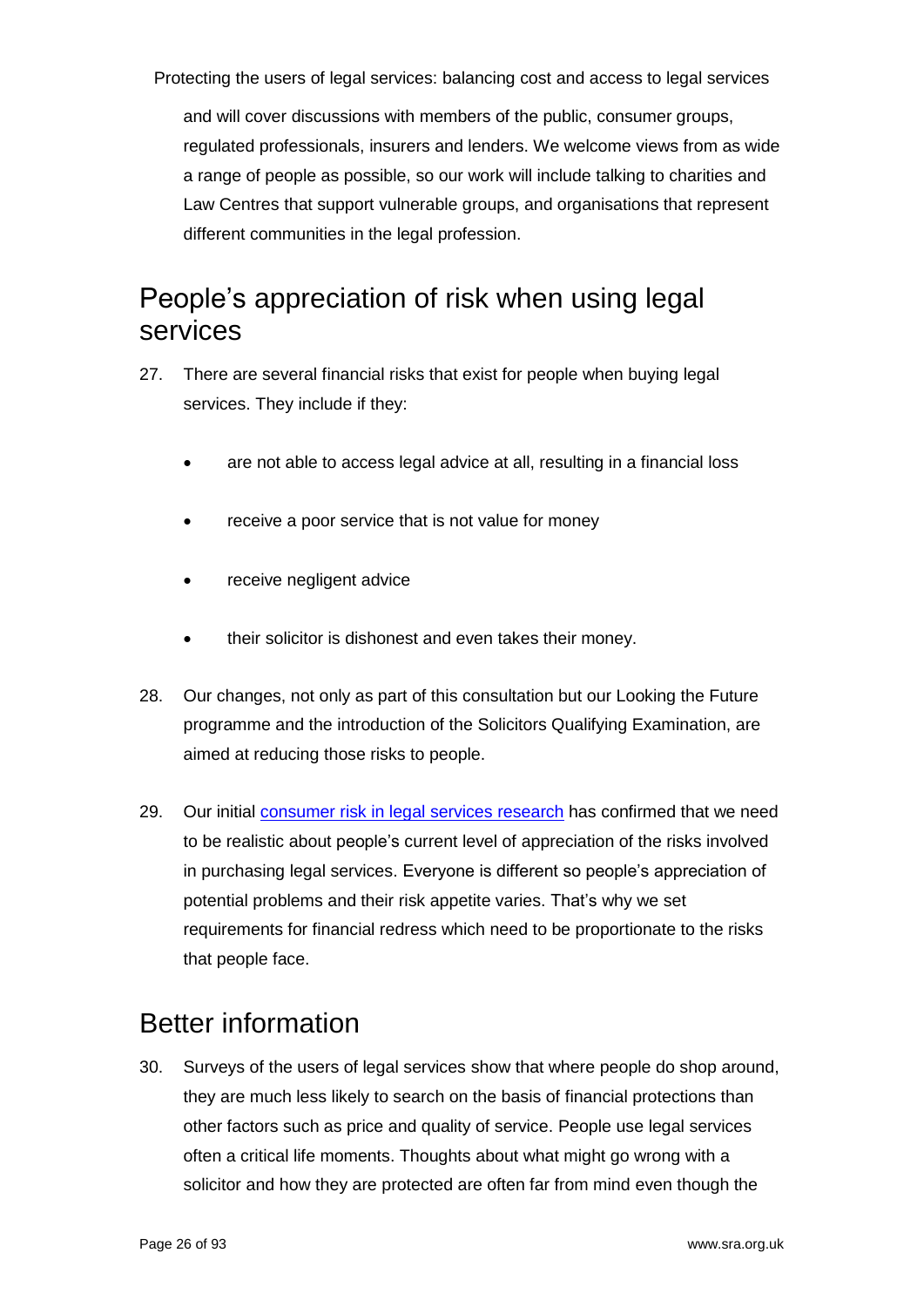Protecting the users of legal services: balancing cost and access to legal services services they receive can have far-reaching financial and personal consequences. This is important when considering the information we think we and firms should make available about the protections that are available.

- 31. Our research has highlighted the distinction between information designed to:
	- help people access and act on information about legal services so they can make infomed choices, drive competition for the supply of legal services
	- help consumers understand what protections are in place, building confidence and helping regulated firms to access untapped demand for legal services.
- 32. The availability of information on redress could mitigate the risk to people that they choose a firm that does not have appropriate PII cover. Simple approaches such as comparing the level of cover to the value of their property transaction could provide them with information that indicates whether the firm is under or over-insured. This information should not be so complex that it distracts from other information that could help them choose providers that offer better value for money. We will explore how best to provide information for example through the use of regulatory logos and provision of checklists. This could help people better understand how they are protected when they choose a SRA regulated firm.
- 33. We recognise that information will need to be presented in different ways to meet the needs and preferences of different people. We will engage with members of the public and businesses about this, including through our wider work on better information. We will use the outcomes from this work to help inform people about how firms are regulated by us, the work they do and that they have PII in accordance with our MTCs and have access to the Compensation Fund.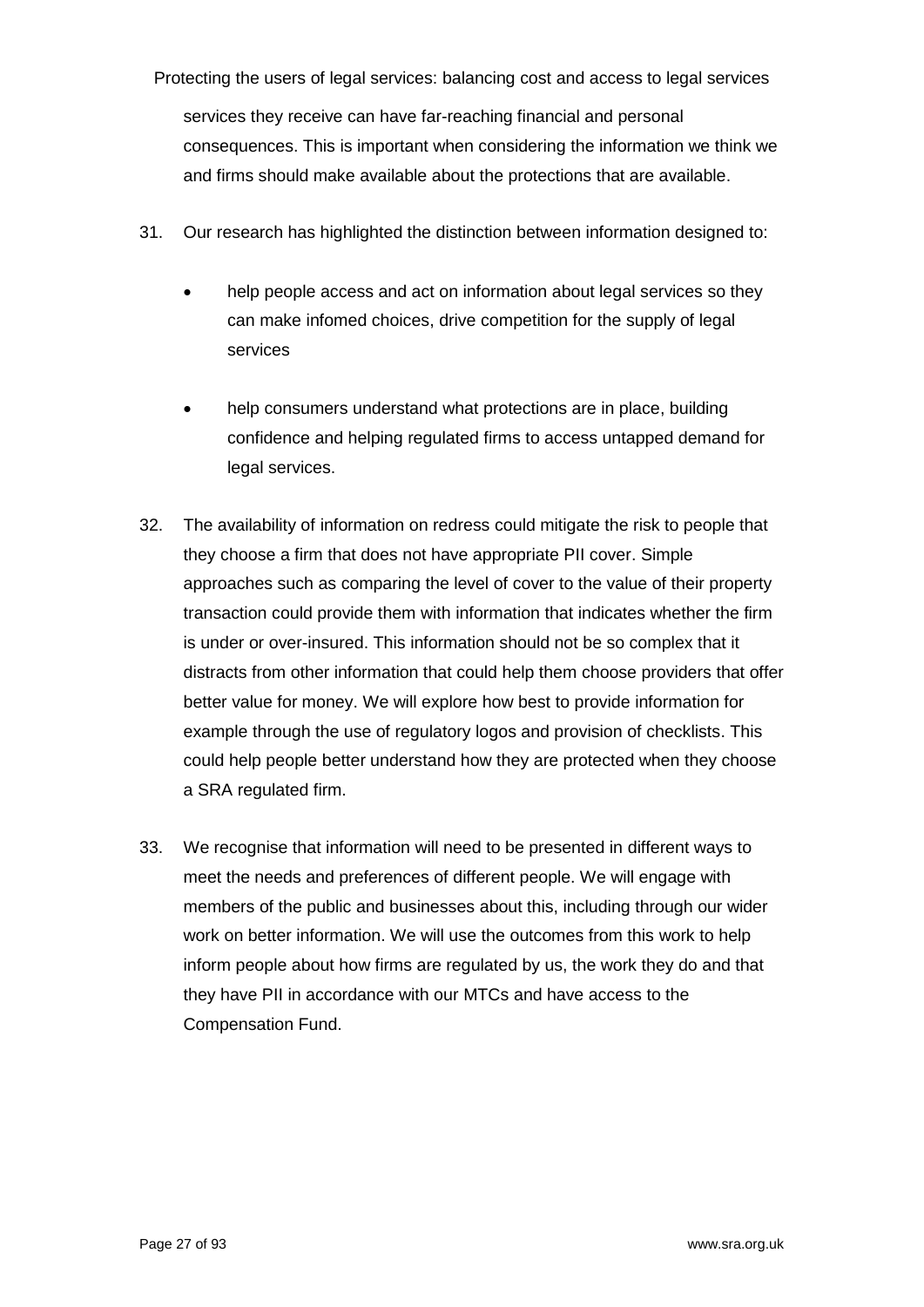## <span id="page-27-0"></span>**Putting our proposals into practice – our approach to drafting the rules**

#### <span id="page-27-1"></span>Protecting users of legal services reforms

- 34. The draft rules at Annex 3 include the proposals we think are necessary to make sure we have proportionate requirements for public protection for the firms we regulate. The draft rules include changes to our MTCs for PII policies if the proposals go ahead. We have reviewed these more widely alongside the other obligations we put on insuers in our Participating Insueres Agreement (PIA). As a result of this review, we are proposing a number of changes to the MTCs to bring them up-to-date.
- 35. We also want to remove unnecessarily duplication between the MTCs and the PIA and to make them more relevant for both insurers and a modern legal services market. We explain this in paragraphs 62 to 64.
- 36. We have also looked at the PII arrangements that apply where a Registered European Lawyer (REL) is a principal in a firm and wants to rely on their home state PII cover. Our review has resulted in simpler rules and confirmation of which MTCs are varied when the the firm is given a partial expemption from the need to have qualifiying insurance.

## <span id="page-27-2"></span>LTTF reforms

- 37. As part of phase one [the LTTF reforms,](http://www.sra.org.uk/sra/consultations/code-conduct-consultation.page) we have already confirmed the protections for clients of solicitors working in non-Legal Services Act (LSA) regulated firms. We have decided it is not proportionate to require the solicitors that work in these firms to have insurance that is equivalent to our MTCs. We have also confirmed the position that clients of solicitors working in non-LSA regulated firms would not be able to make a claim on the Compensation Fund.
- 38. Clients that use a solicitor in these firms will receive a range of standard consumer protections. Additional protections will also arise because the solicitor will be subject to our individual Code of Conduct and professional standards. When we lift the restrictions on solicitors working in firms outside our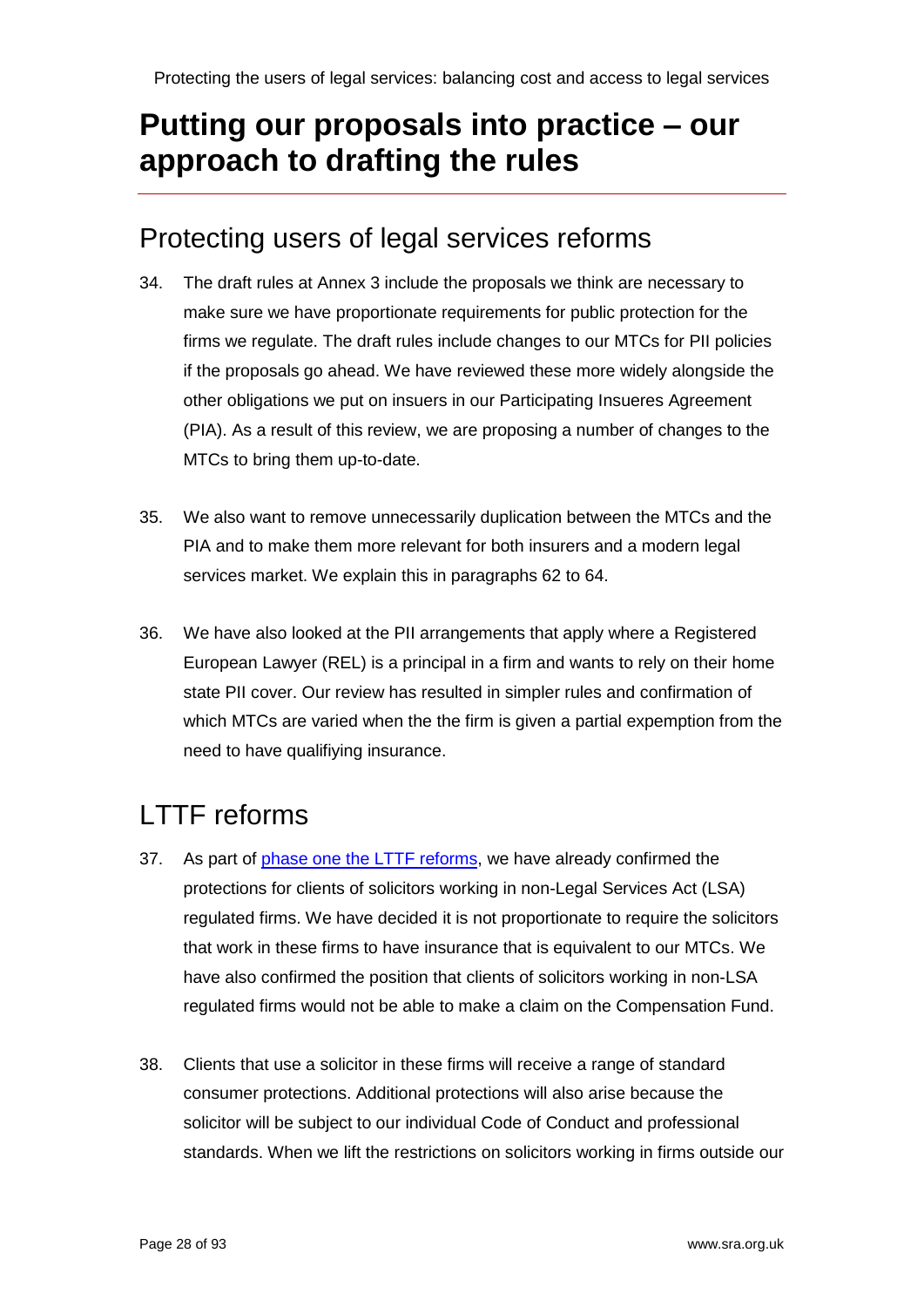Protecting the users of legal services: balancing cost and access to legal services regulation, we do not want to introduce requirements that unnecessarily reduce the availability of lower cost options for people that need such services.

- 39. In [phase two of our LTTF reforms,](https://www.sra.org.uk/sra/consultations/lttf-phase-two-handbook-reform.page) we are proposing to allow individual selfemployed solicitors to provide the full range of legal services without the need for the firm to be authorised by us. If this proposal goes ahead we will continue to allow clients of these individual solicitors to have access to the Fund. We have also decided that this should be the case for clients of solicitors working in special bodies.
- 40. The rule changes to reflect the above are also included in the draft rules included at Annex 3 of this consultation.

#### <span id="page-28-0"></span>**Timescale**

41. Our aim is to make the rules so that they are in place for when we expect to implement the LTTF reforms. If, however it takes longer to get the wider reforms to our requirements for public protection right, we will implement the rule changes in stages.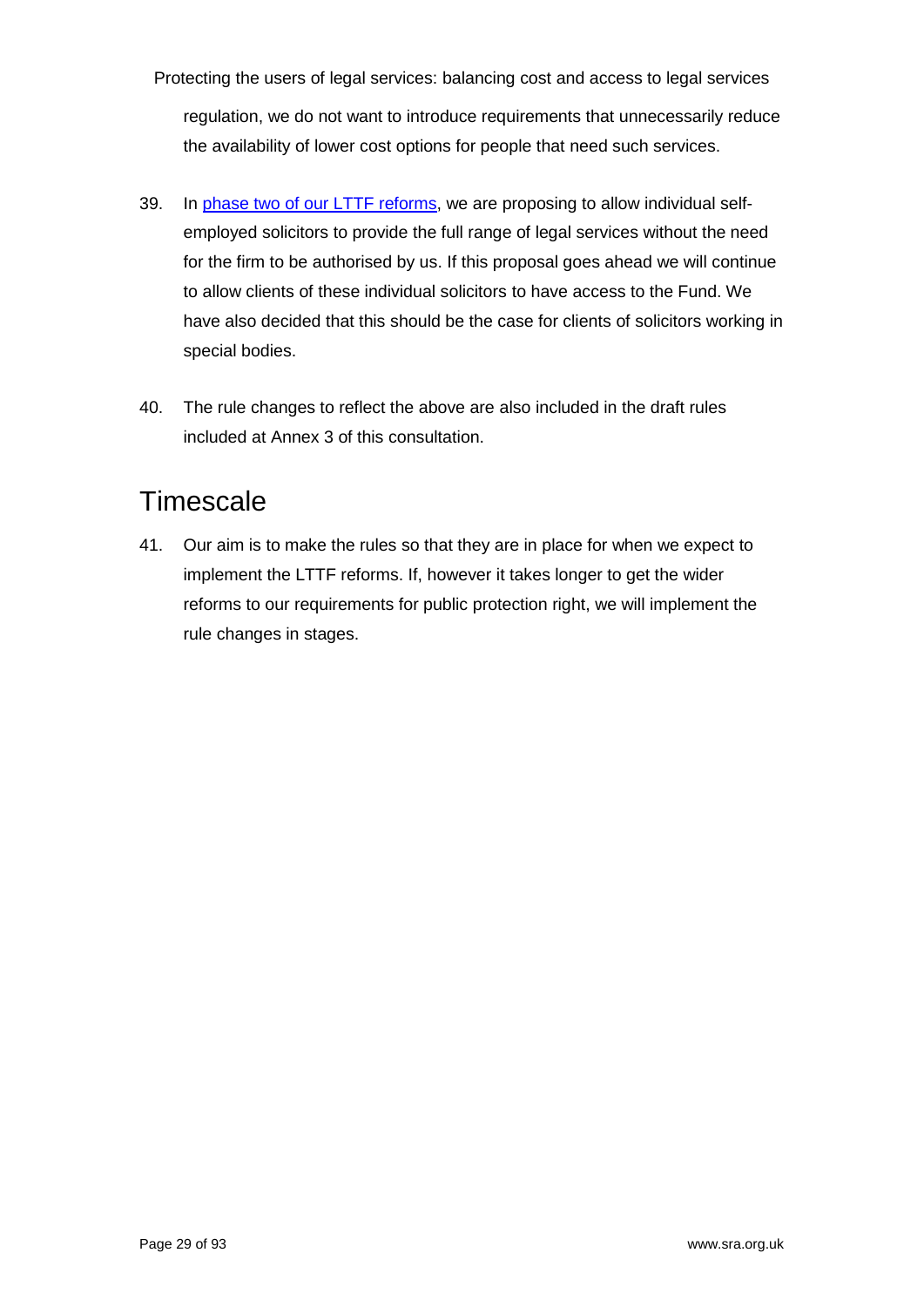## <span id="page-29-0"></span>**Section One: Changes to our Professional Indemnity Insurance (PII) arrangements**

#### <span id="page-29-1"></span>**Rationale**

#### The current requirements are not proportionate

- 42. Our PII requirements have been in place for nearly 20 years with minimal changes. They are therefore due for a review to see if they remain appropriate. We think that the analysis of past claims data and other evidence suggests our requirements are neither proportionate nor targeted and could be imposing higher costs on firms than is necessary. Our view is that this means that they are not likely to support the delivery of our regulatory objectives. PII is the single highest cost of regulation with small firms particularly affected. The profession has an increasingly aging profile and the cost of run-off insurance can stop solicitors retiring and closing their practices when they want to. Our proposals could mean lower costs for firms and encourage new firms to enter the market. In the long run, so long as the legal market is competitive, this should lead to lower costs for users of legal services.
- 43. We have considered if insurers are likely to reduce premiums as a result of the proposals, and in turn if those lower costs will be passed on to consumers. We cannot guarantee either but that is not a justification for maintaining untargeted or disproportionate regulation. The evidence supports our view that the proposed changes to MTCs could lead to lower premiums. We estimate this could be in the range of 9 to 17 percent. We set out this analysis in more detail below and in the initial impact assessement. For example, when we consulted on a lower minimum level of cover previously, one insurance broker advertised a 10 percent reduction in premiums for £500,000 of cover, and some other insurers responded to the consultation saying that premiums would fall. Similarly work we are undertaking with a group of small legal services providers, so they can put in place lower and more proportionate insurance cover for the work they do, could result in a significant reductions of their PII premiums.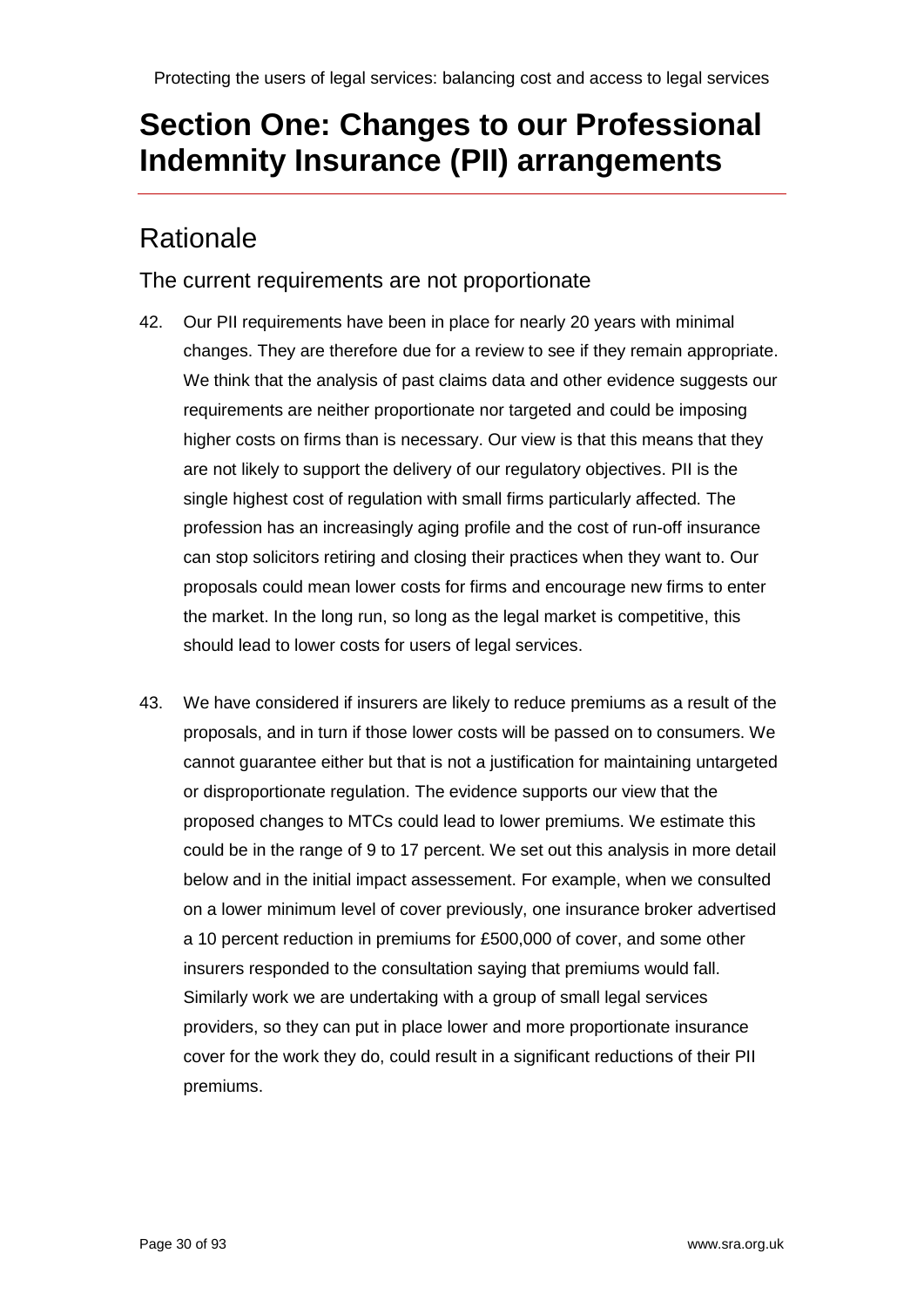- 44. It is also important to consider these proposals as potential mitigations against premium increases should the insurance market return to less favourable conditions<sup>11</sup>.
- 45. We do not expect firms to simply reduce their prices by the level of any lower insurance premiums. It is more likely that as firms consider and set their charges they will take account of their overall costs and margins as well as market share and competitive pressures. So it is important to consider these proposals alongside our wider reforms that are designed to promote a more competitive legal services market.

#### How might this improve choice to users of legal services?

- 46. In its recent review [of the legal services market,](https://www.gov.uk/cma-cases/legal-services-market-study) the CMA concluded that regulatory costs may hinder entry and exit of small firms to the legal services market. The CMA specifically recommended that regulators continue their work to lower the costs of  $PII^{12}$ . It is the single highest cost of regulation, with small firms particularly affected. The [Law Society](http://www.lawsociety.org.uk/Support-services/Research-trends/docs/PII-survey-2016-17-report/) estimate that 4.8 percent of total turnover in the legal services market goes on purchasing PII cover. This rises to 6 percent for sole practitioners.
- 47. Our discussions with several new entrants to the legal market confirm this assessment. For example, any business that wants to deliver limited scope legal services on line, meeting specific legal needs at low cost, would face a requirement for a level of cover that is many thousand times the fee paid or any reasonable or likely claim. Of course there are many more examples of firms needing more cover and the obligation remains for firms to assess and purchase the level of cover that is appropriate for their work. Many firms already do this and there is no reason to doubt that will continue.
- 48. Some people struggle to access legal services. More than half of UK adults faced a legal problem in the last three years<sup>13</sup>. But only [one third of them](https://www.gov.uk/government/publications/legal-problem-and-resolution-survey-2014-to-2015) got professional advice. And, [only one in ten took advice](https://www.lawsociety.org.uk/support-services/research-trends/documents/legal-needs-survey-online-survey-inviduals-handling-legal-issues-may-2016/) from a solicitor or

 $\overline{a}$ 

<sup>&</sup>lt;sup>11</sup> Recent observations that for future renewals some insurers will maintain current premiums or push for an increase because of losses that they have suffered in other markets, for example, following natural catastophies resulting in claims for huge losses <sup>12</sup> See paragraph 51 of th[e CMA report](https://www.gov.uk/cma-cases/legal-services-market-study)

<sup>13</sup> [Individual consumer legal needs \(PDF 2 pages, 157KB\),](https://research.legalservicesboard.org.uk/wp-content/media/Research-summary_ILNS_v2-FINAL.pdf) Legal Services Board, 2016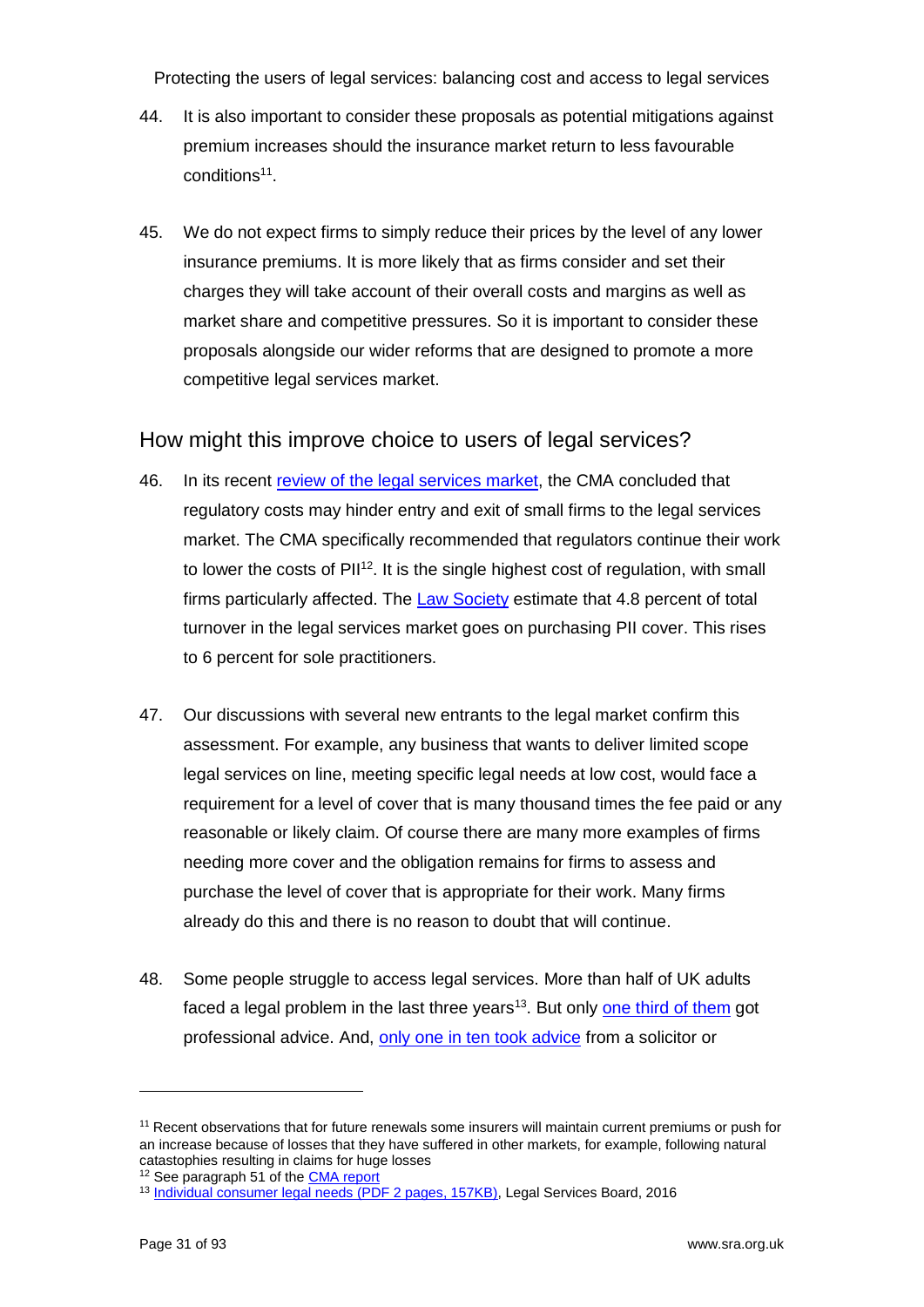Protecting the users of legal services: balancing cost and access to legal services barrister. So it is important to remove unnecessary restrictions to firms starting up or remaining in the market where we can.

49. There is no single barrier to accessing legal services. Individuals and small businesses often face complex and combined obstacles. However, research undertaken by bodies such as the LSCP shows a major barrier to accessing legal services is affordability<sup>14</sup>. If the legal services market is working well we can expect firms to ultimately pass some savings in costs onto the users of legal services as lower prices.

#### <span id="page-31-0"></span>Approach

- 50. Previous work conducted for the SRA in 2009 looked at [different models for](https://www.sra.org.uk/documents/SRA/cra-report-on-sra-financial-protection-arrangements.pdf)  [delivering PII.](https://www.sra.org.uk/documents/SRA/cra-report-on-sra-financial-protection-arrangements.pdf) It compared the open market with alternative approaches, including using a single fund or a master policy. During that work, principles were developed that we think continue to be relevant to assess the impact of changes to our financial protections arrangements. These are that the arrangments should:
	- be fair, transparent and accessible enabling those covered by the scheme who have suffered loss as a result of breach of duty by a law firm to be promptly and properly compensated
	- be the minimum necessary to meet their objectives and cost effective in providing the public with protection in the most efficient manner
	- not inhibit competition between different legal services providers or new entry and innovation by new business models
	- encourage an independent, strong, diverse and effective legal profession
	- be targeted, intervening only where there are clear problems that need to be resolved

 $\overline{a}$ 

<sup>&</sup>lt;sup>14</sup> More detail on this research can be found in our paper [Improving access: tackling unmet legal needs](http://www.sra.org.uk/risk/resources/legal-needs.page)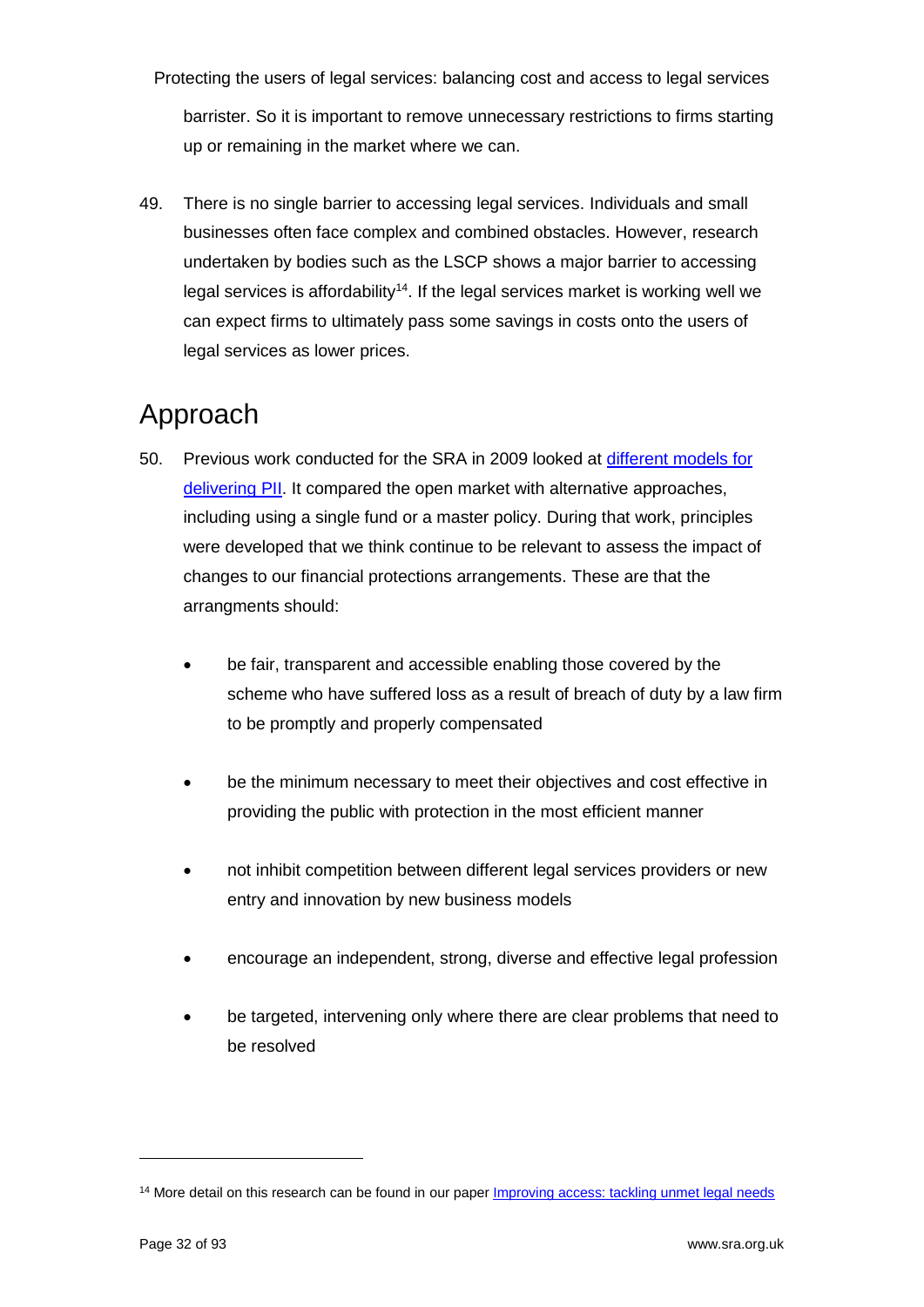- seek to avoid unintended consequences in terms of the impact on law firms, clients, insurers or the wider regulated community
- support, but not replace, regulatory supervision regarding professional standards
- provide appropriate incentives for lawyers to undertake risk management by incorporating an element of polluter pays into their design.
- 51. We have used these principles, along with the data and evidence we have gathered from stakeholders to identify the likely effects of a range of options for changing the current level and scope of cover provided by out MTCs. Drawing on this we set out our proposals in the next sections of this paper and a summary of the likely impacts as well as the challenges that we have identified. Our initial impact assessment contains further details.
- 52. We also explain in this consultation paper the other options that we have considered and explain why we have decided not to develop them into firm proposals. We ask for views on these and whether respondents have any additional evidence or you think we should consider before reaching our final decisions. Similarly, we are interested to understand any unintended consequences that could result from our proposals and any other ideas we may not have considered that you think would mean our requirements are more proportionate and targeted.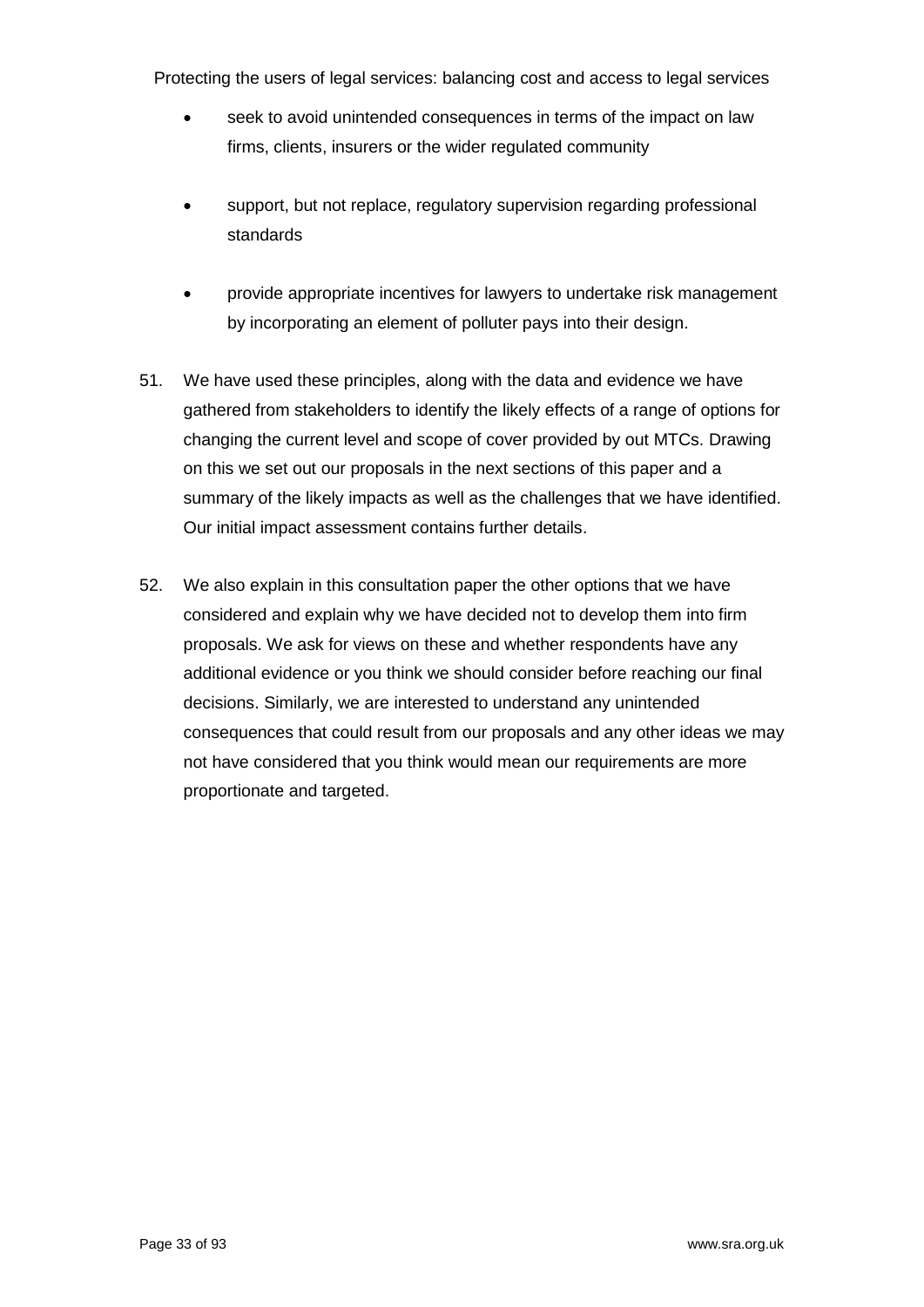# <span id="page-33-0"></span>Our proposals

| <b>Current position</b>                                                                                                                                                                                                                                                                    | Proposal                                                                                                                                                                                                                                                                                                                                                                                                                                                                                  | Reason for change                                                                                                                                                                                                                                                                                                                                                                                                                                                                                                                                                                                                                                                                                                    |
|--------------------------------------------------------------------------------------------------------------------------------------------------------------------------------------------------------------------------------------------------------------------------------------------|-------------------------------------------------------------------------------------------------------------------------------------------------------------------------------------------------------------------------------------------------------------------------------------------------------------------------------------------------------------------------------------------------------------------------------------------------------------------------------------------|----------------------------------------------------------------------------------------------------------------------------------------------------------------------------------------------------------------------------------------------------------------------------------------------------------------------------------------------------------------------------------------------------------------------------------------------------------------------------------------------------------------------------------------------------------------------------------------------------------------------------------------------------------------------------------------------------------------------|
| <b>Indemnity limits</b><br>Relevant recognised and<br>licensed bodies must have<br>minimum cover of £3m,<br>while other firms must<br>have minimum cover of<br>£2m. The dfferent limits<br>originally reflected the<br>variation of personal<br>liability in different firm<br>structures. | Reduce the minimum level of<br>cover required for each claim<br>for eligible clients<br>To reduce the minimum level of<br>cover required for each claim to<br>£500,000 for claims apart from for<br>conveyancing services. Establish<br>a separate minimum level of cover<br>required for conveyancing<br>services of £1m.<br>We propose to remove the current<br>differential limits based on the<br>legal structure of a firm, so these<br>limits would apply for all types of<br>firm. | We think this is a proportionate<br>minimum requirement given the<br>overall claims profile for the firms we<br>regulate that provides targeted<br>protection for users of legal services.<br>If this results in lower insurance<br>premiums, this could encourage new<br>entrants into the market. This may<br>increase competition and the<br>opportunity for people to access more<br>affordable legal services. It may<br>reduce costs for small firms in<br>particular, helping them to be more<br>sustainable, supporting consumer<br>choice and access to justice for<br>peope needing legal services.<br>There is little evidence of different<br>claims patterns based on the legal<br>structure of a firm. |
| <b>Exclusions from cover</b><br>Work for all types of<br>clients must be covered by<br>the MCTs.                                                                                                                                                                                           | <b>Flexibility in client coverage</b><br>To exclude compulsory cover for<br>financial institutions, along with<br>corporate and other large<br>business clients with turnover of<br>more than £2m (firms will still<br>need to buy appropriate and<br>adequate cover for these clients).<br>These businesses are already<br>excluded from being eligible to<br>claim on the Compensation Fund.                                                                                            | This change should ensure more<br>proportionate regulation. Large<br>corporations are more sophisticated<br>and should be able to assure<br>themselves about the adequacy of<br>insurance arrangements relating to<br>legal services they prurchase.<br>Insurance arrangements covering<br>these clients could be offered on<br>significantly more flexible terms,<br>allowing the emergence of<br>proportionate and more suitable<br>arrangements.                                                                                                                                                                                                                                                                  |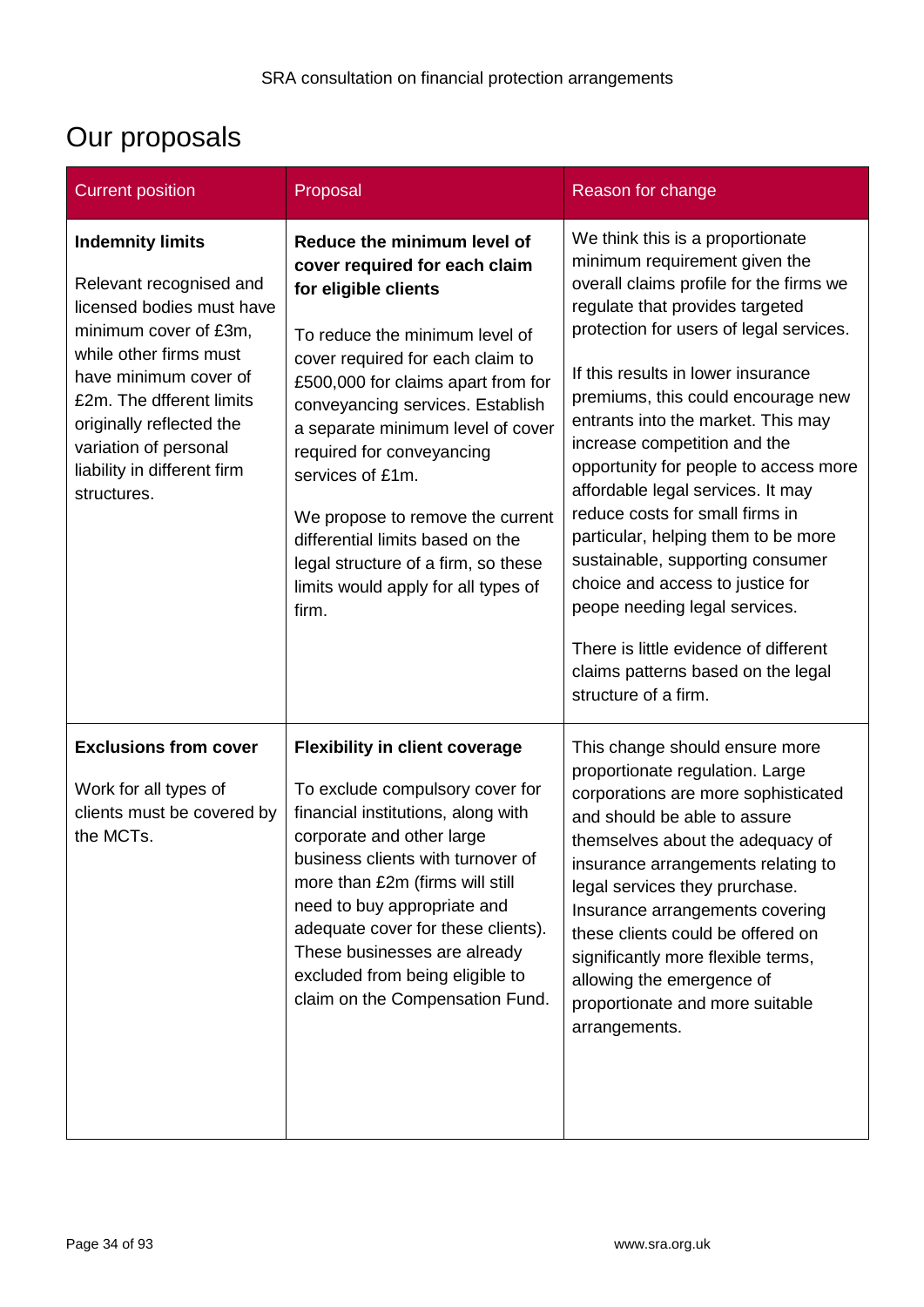| <b>Current position</b>                                                                                                                                                                                                                    | Proposal                                                                                                                                                                                                                                                                                                                                                                                                                                                                  | Reason for change                                                                                                                                                                                                                                                                                                                                                                                                                                                                                                                                                                                      |
|--------------------------------------------------------------------------------------------------------------------------------------------------------------------------------------------------------------------------------------------|---------------------------------------------------------------------------------------------------------------------------------------------------------------------------------------------------------------------------------------------------------------------------------------------------------------------------------------------------------------------------------------------------------------------------------------------------------------------------|--------------------------------------------------------------------------------------------------------------------------------------------------------------------------------------------------------------------------------------------------------------------------------------------------------------------------------------------------------------------------------------------------------------------------------------------------------------------------------------------------------------------------------------------------------------------------------------------------------|
| <b>Exclusions from cover</b><br>Insurers must provide<br>cover for any claim that<br>arises out of professional<br>services provided by the<br>firm. Even when it is from<br>work that a firm has not<br>declared on its proposal<br>form. | Introduce a specific component<br>within the insurance<br>arrangements for conveyancing<br>services<br>Firms that need cover for<br>conveyancing services would be<br>required to include this component<br>which would be on the same<br>terms and conditions as the rest of<br>the policy apart from the single<br>claims limit would be £1m of<br>cover. Firms that do not add in<br>this component, would not be<br>covered by the policy for<br>conveyancing claims. | This will provide insurers with<br>certainty about which firms they are<br>insuring for conveyancing services.<br>We think this will enable even more<br>accurate underwriting by insuers and<br>pricing of premiums based on the<br>actual risks of different law firms. It<br>could also reveal information to firms<br>about how much they are paying to<br>be insured for conveyancing services.<br>In some cases, firms may decide that<br>it is more profitable to specialise in<br>other areas of work. Users of legal<br>services may benefit if the quality of<br>conveyancing work improves. |
| <b>Defence costs</b><br>Insurance covers<br>unlimited defence costs<br>that are in addition to the<br>indemnity limit.                                                                                                                     | <b>Change defence costs</b><br>arrangements<br>To allow firms and insurers more<br>flexibility in their arrangements for<br>defence costs.<br>To maintain consumer protection,<br>defence costs would continue to<br>be excluded from the calculation<br>when an indemnity limit has been<br>reached.                                                                                                                                                                     | Insurers and firms have incentives to<br>ensure defence costs are properly<br>included in insurance cover.<br>Removing a prescriptive uniform<br>arrangement should allow firms and<br>insurers to agree more flexible<br>alternatives, including caps on<br>defence costs or excess<br>arrangements that cover defence<br>costs. These could lower insurance<br>premiums and the number of claims<br>unnecessarily defended.                                                                                                                                                                          |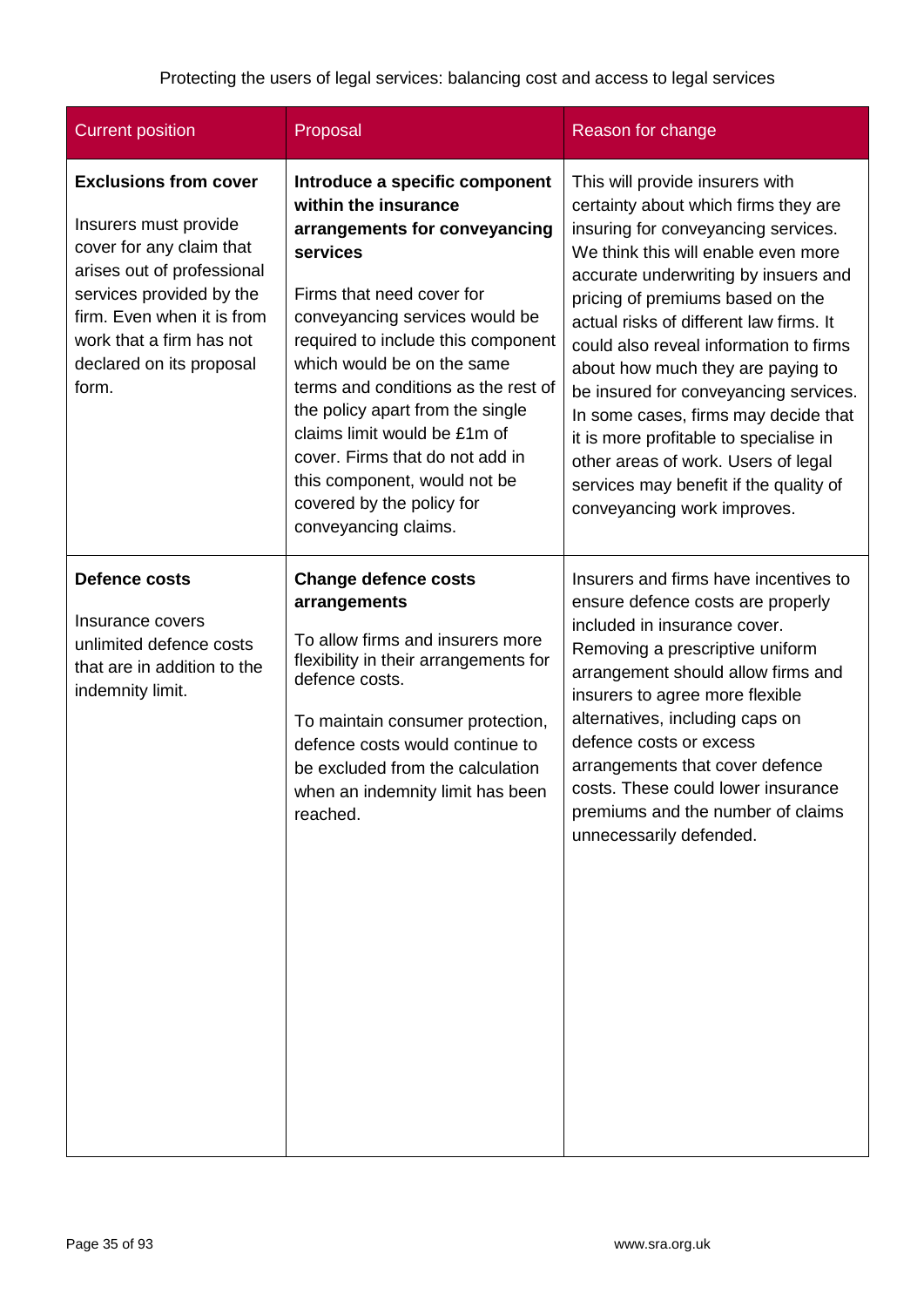| <b>Current position</b>                                                                                           | Proposal                                                                                                                                                                                                                                                                                                                                                                                                                                                                                                                                                                                                                                                                                                                                                       | Reason for change                                                                                                                                                                                                                                                                                                                                                                                                                                                                                                                                                                                                                                                                                                                                                                                                                                                                                                                                                                                                                                                                                                                                                                                   |
|-------------------------------------------------------------------------------------------------------------------|----------------------------------------------------------------------------------------------------------------------------------------------------------------------------------------------------------------------------------------------------------------------------------------------------------------------------------------------------------------------------------------------------------------------------------------------------------------------------------------------------------------------------------------------------------------------------------------------------------------------------------------------------------------------------------------------------------------------------------------------------------------|-----------------------------------------------------------------------------------------------------------------------------------------------------------------------------------------------------------------------------------------------------------------------------------------------------------------------------------------------------------------------------------------------------------------------------------------------------------------------------------------------------------------------------------------------------------------------------------------------------------------------------------------------------------------------------------------------------------------------------------------------------------------------------------------------------------------------------------------------------------------------------------------------------------------------------------------------------------------------------------------------------------------------------------------------------------------------------------------------------------------------------------------------------------------------------------------------------|
| <b>Run-off cover</b><br>Insurers are required to<br>provide six-years run-off<br>cover after a firm is<br>closed. | Run-off cover - introducing a<br>total cap(s) for the level of<br>claims made over the six-year<br>period for run-off<br>We are proposing caps of £3m for<br>firms that require conveyancing<br>services cover and £1.5m for<br>other firms.<br>A single cap could be introduced<br>over the six-year period or be<br>phased based on the expected<br>claims profile for run-off claims<br>during the six-year period.<br>We do not have robust data on<br>the total settled claims for<br>individual firms over the six-year<br>run-off policies. The proposed cap<br>is based on our proposed<br>indemnity limits for a single claim<br>and our understanding that run-off<br>premiums are calculated as<br>approximately three times the<br>annual premium. | Our current arrangements are<br>expensive. Run-off premiums are<br>increasing for some firms even in<br>favourable market conditions. This<br>creates a barrier for firms wishing to<br>leave the market, with a significant<br>proportion of solicitors not closing<br>their firms properly. This is a greater<br>issue given the aging profile of<br>solicitors especially those that<br>practise as sole practitioners or in<br>small patnerships <sup>15</sup> . Older sole<br>practitioners are exposed to personal<br>liability for all liabilities of their<br>business and therefore present the<br>highest risk of not being able to shut<br>their firm when they want to. Around<br>60 per cent of sole practitioners that<br>carry out will and probate and<br>conveyancing are over 55. Both<br>areas of work generate high volumes<br>of claims.<br>Insurers are required to provide run-<br>off cover even when a firm does not<br>pay the premium. This results in high<br>levels of non- payment further<br>increasing the cost to those that do<br>pay.<br>We recognise that there are<br>challenges with caps and do not<br>propose this option for current<br>indemnity periods. |

 $\overline{a}$ 

<sup>&</sup>lt;sup>15</sup> 51 percent of sole practitioners are over 55 and are not set up as limited compabies or part of a limited liability partnership.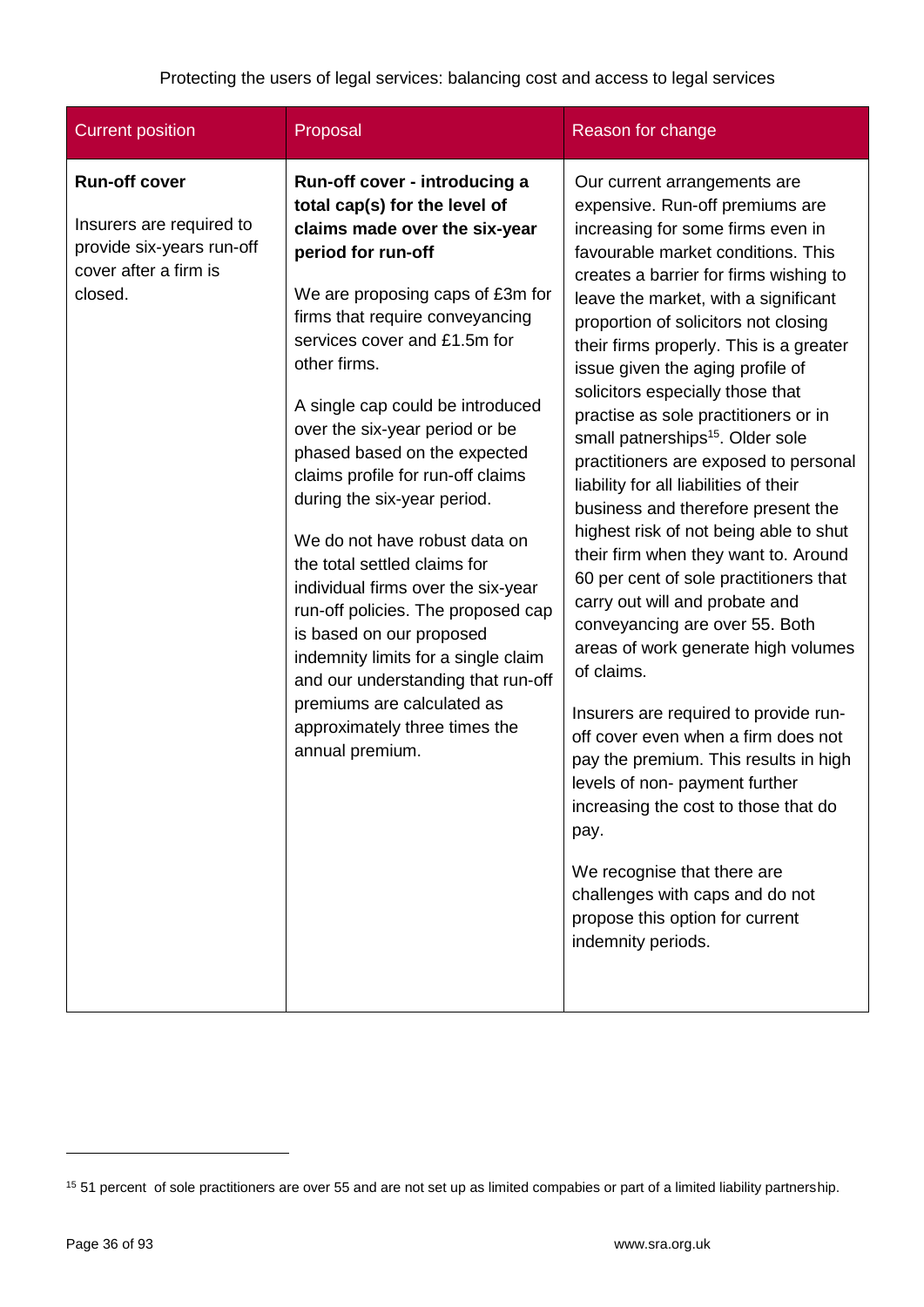**Question 1:** To what extent do you think the proposed changes to our PII requirements provide an appropriate minimum level of cover for a regulated law firm?

Strongly agree Somewhat agree Neither disagree or agree Somewhat disagree Strongly disagree

Please explain your answer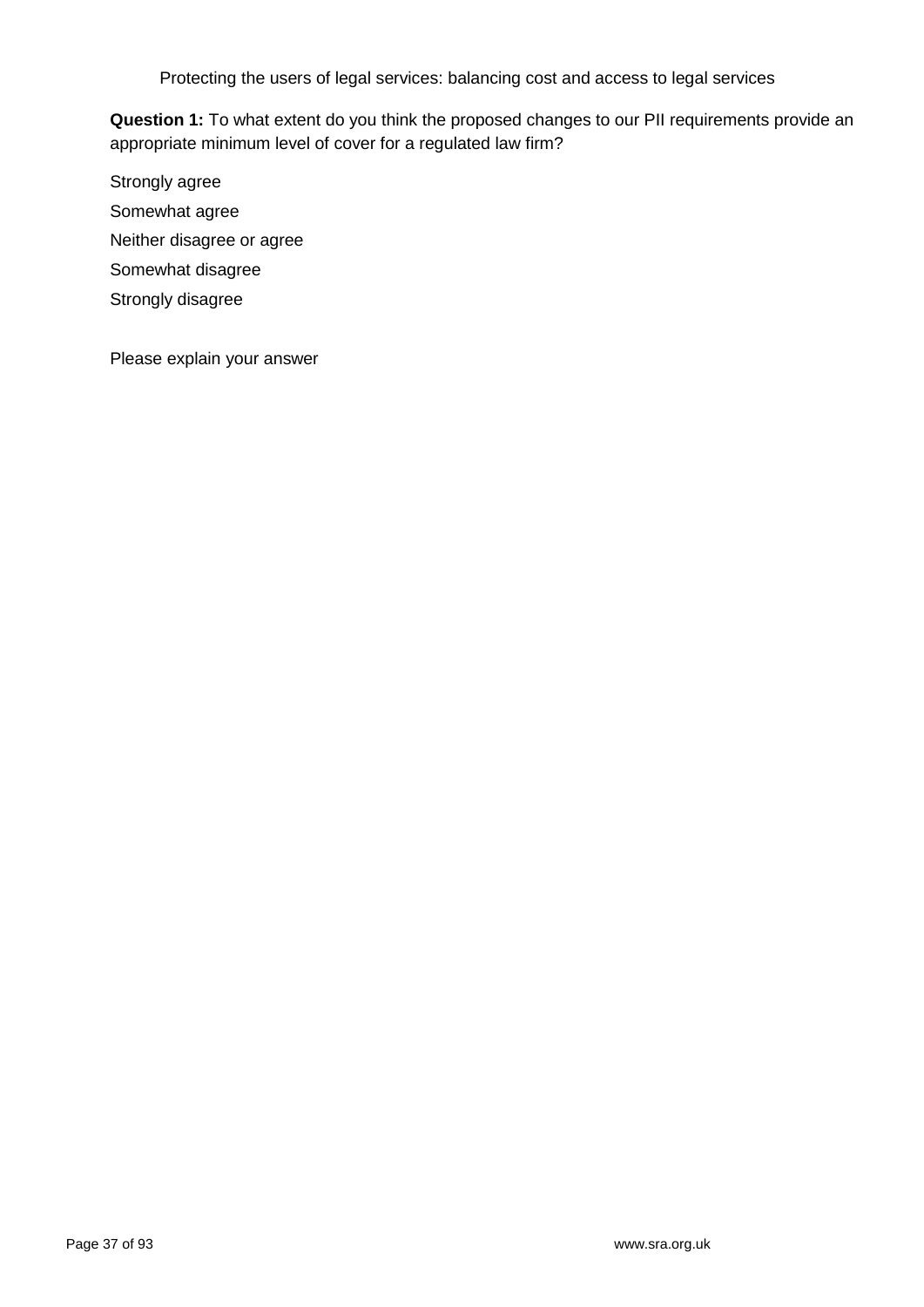## Drafting an exclusion - financial institutions and large businesses

- 53. It is important that we draft this exclusion from cover in a sufficiently clear way, so that firms and the users of legal services are clear which people would be covered by our MTCs. A firm that provides legal services for financial institutions and large corporate clients may then need to purchase additional cover covering work for these clients. Our proposed approach is to base the exclusion on the turnover (exceeds £2m) of the client in the financial year at the time the act giving rise to a claim occured.
- 54. We considered an alternative approach to base the exclusion on the capital assets of the organisation or business. We think this would exclude a narrower set of large businesses as not all will have a high level of capital but may still be sophisticated clients. We are also interested in views on whether this change should be an exclusion that the MTCs can never include these clients. This would give the most certainty as to which clients are always covered by the MTCs and which are not. Alternatively like some other exclusions, it could be drafted as a permitted exclusion. This would mean that firms could choose whether or not to exclude these clients. It would then be for the law firm and insurer to agree whether to include cover these clients.

**Question 2**: To what extent do you agree that our minimum PII requirements do not need to include cover for financial institutions and other large business clients?

Strongly agree Somewhat agree Neither disagree or agree Somewhat disagree Strongly disagree

Please explain your answer

Please provide any additional comments on the alternative option that this could be at the election of the law firm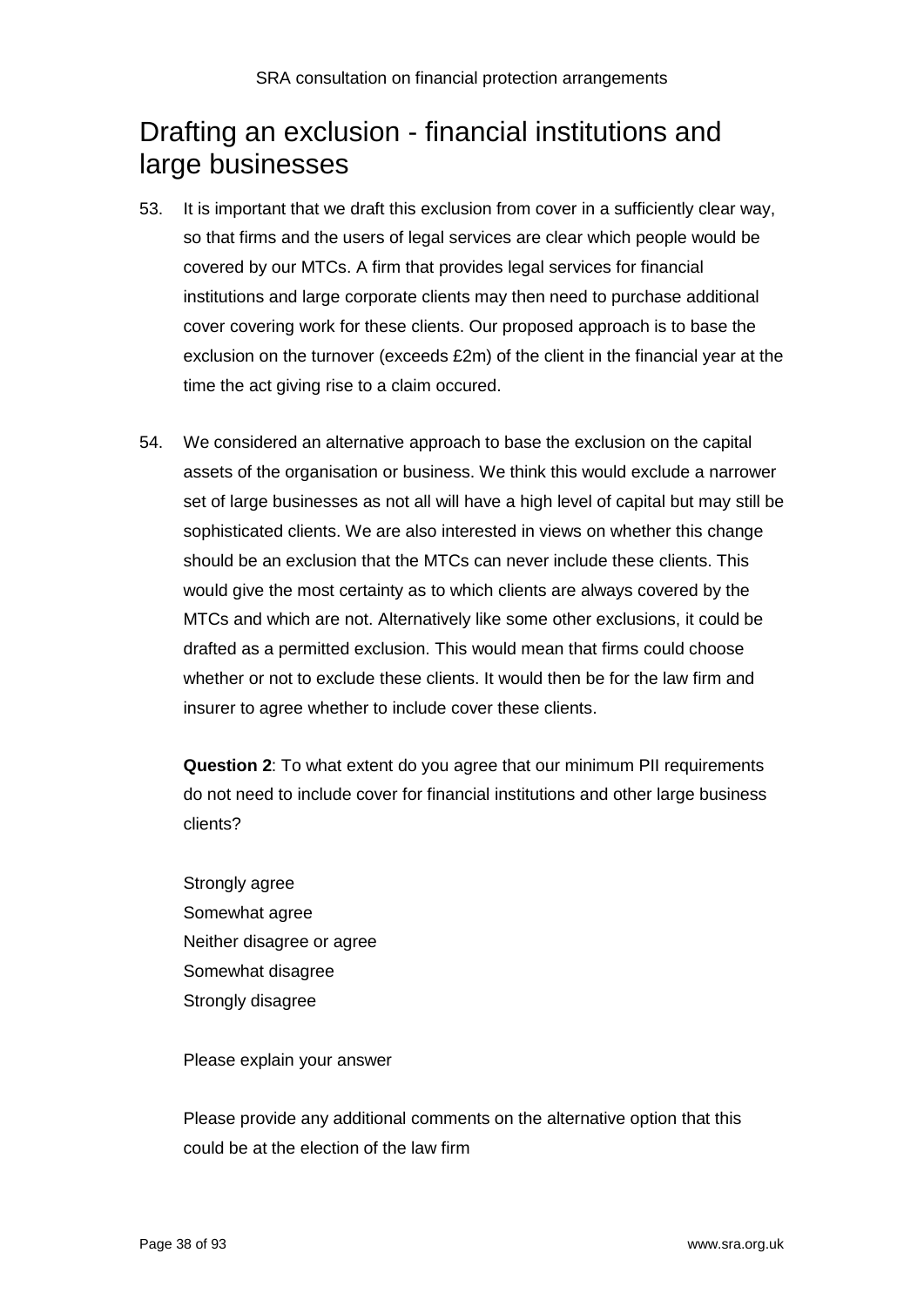Question 3: Do you think our definition for excluding large financial institutions corporations and business client is appropriate?

Y/N

If no, please provide an alternative way of drafting the exclusion definition.

## Definition of conveyancing services

55. We have reviewed the definition of conveyancing in **Section 11 of the** [Administration of Justice Act 1985.](http://www.legislation.gov.uk/ukpga/1985/61/section/11) We propose to define conveyancing services for the purposes of PII cover as:

> Dealing with transfers, conveyances, leases, contracts, deeds, grants, mortgages, charges, licences and other documents in connection with, and other services ancillary to, the disposition, acquisition or creation of estates or interests in or over land and the sale and purchase of companies whose primary asset is an estate or interest in land.

56. This proposed definition also goes beyond the definition used for reserved legal activities in the Legal Services Act 2007 since the reservation refers only to [narrow specific elements of conveyancing.](http://www.legislation.gov.uk/ukpga/2007/29/schedule/2/crossheading/reserved-instrument-activities) We think this is necessary because the claims data informs us that mistakes that give rise to conveyancing negligence claims are not limited to reserved instrument activities. For example, they may also arise from inadequate searches and mortgage fraud. Conveyancing cover needs to include a wider set of activities involved in buying, selling or remortgaging a property to transfer its legal title from one person to another. Firms will also need to consider prior work when deciding whether they need cover for conveyancing services. We will provide guidance on this.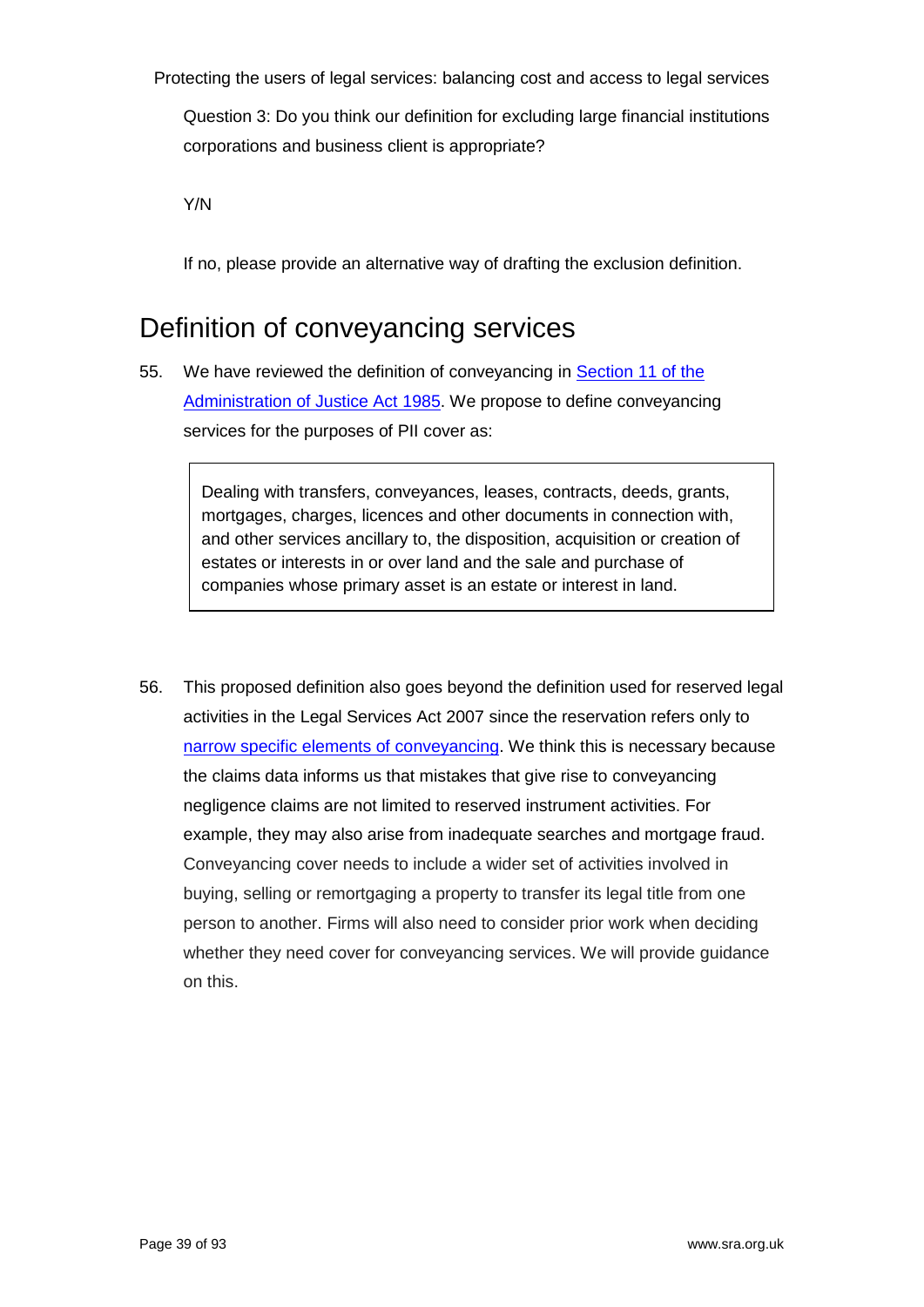**Question 4**: To what extent do you agree that we should introduce a separate component in our PII arrangements meaning only firms that need to have cover for conveyancing services are required to buy this cover?

Strongly agree Somewhat agree Neither disagree or agree Somewhat disagree Strongly disagree

Please explain your answer

**Question 5**: Do you think our proposed definition of conveyancing services is appropriate?

Y/N

If no, please explain what you think should be an alternative definition.

## Successor practice rules

- 57. Our current PII arrangements allow for successor practices. When we introduced the open market model for insurance in 2000 we also made changes to permit an option where a merger with, or acquisition by, another firm, does not trigger run-off cover. Instead, cover for the prior (closed) firm is provided through the ongoing insurance of the (acquiring) successor practice. There are benefits in enabling as much takeover activity as possible as clients remain protected when a firm closes, without the closing firm needing to pay for run-off cover. It reduces the risk of firms exiting the market in a disorderly way and the need for costly intervention by us.
- 58. The rules are written in a way to actively seek a successor practice<sup>16</sup>. However we have been told that they are not easy to understand and, depending on their application, can result in inconsistent outcomes. We understand some firms

<sup>&</sup>lt;sup>16</sup> Alternatively, our rules allow a firm to elect to acquire run-off cover for any liabilities of the firm provided cover complies with the MTCs and provided the premium is paid under the terms of the policy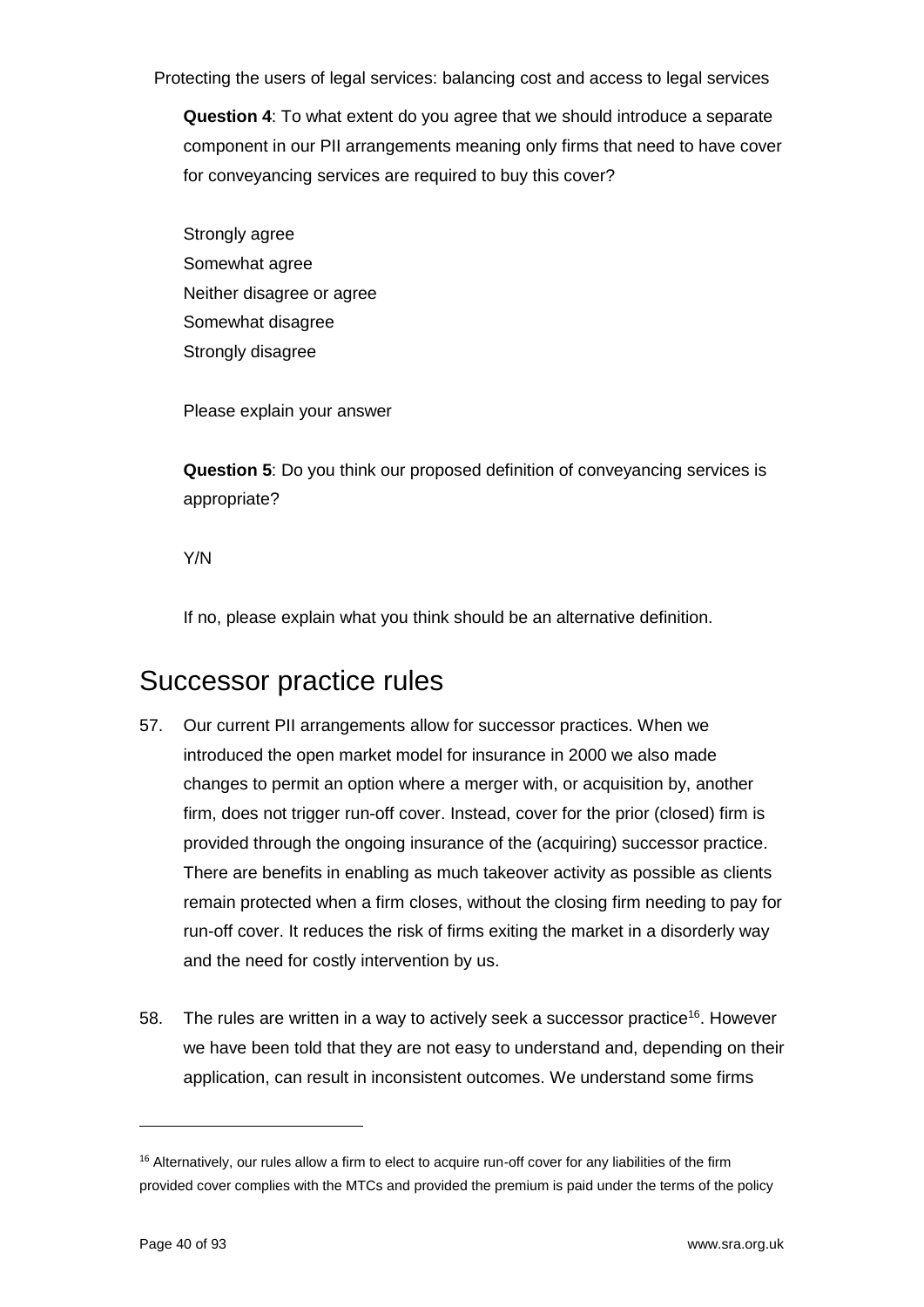structure themselves to avoid becoming a successor practice resulting in a gap in public protection. It is also possible for more than one firm to be a successor practice This can leave acquiring firms unknowingly at risk of a significant claim and multiple firms at risk of the same claim. This creates uncertainty for the users of legal services, firms and their insurers, causing costly disputes on identifying which policy should respond to specific claims. We also understand that this uncertainty can be a barrier to merger and takeover activity.

- 59. We would welcome views and evidence on whether there are any difficutlies in how our current successor practice rules are working in practice. We would like to understand whether there are alternative approaches that provide better clarity and therefore more consistent outcomes on successor practice whilst maintaining consumer protection when a firm closes.
- 60. An option might be to prohibit multiple successor practices so that only one firm confirms their position as a successor practice. Whilst creating greater certainty this would mean only one firm taking on the risk of future claims that is currently spread across multiple firms. Another option could be to allow the rules so the acquiring firm becomes the successor practice for only live matters when the merger or acquisition takes place. To maintain consumer protection this would require all firms that are closing, merging or being acquired to purchase run-off cover in respect of closed client matters.
- 61. Our proposals to reform run-off cover are therefore also relevant to the cost and benefits of alternative approaches to our successor practice rules. Firms can already elect to pay for run-off cover instead of passing the risk of future claims onto a successor firm. We are already making changes to our firm closure process to improve the information that is available when a firm closes including whether run-off cover has been purchased and about any successor practice. We are interested to hear views about whether we need to change our successor practice rules and if so how.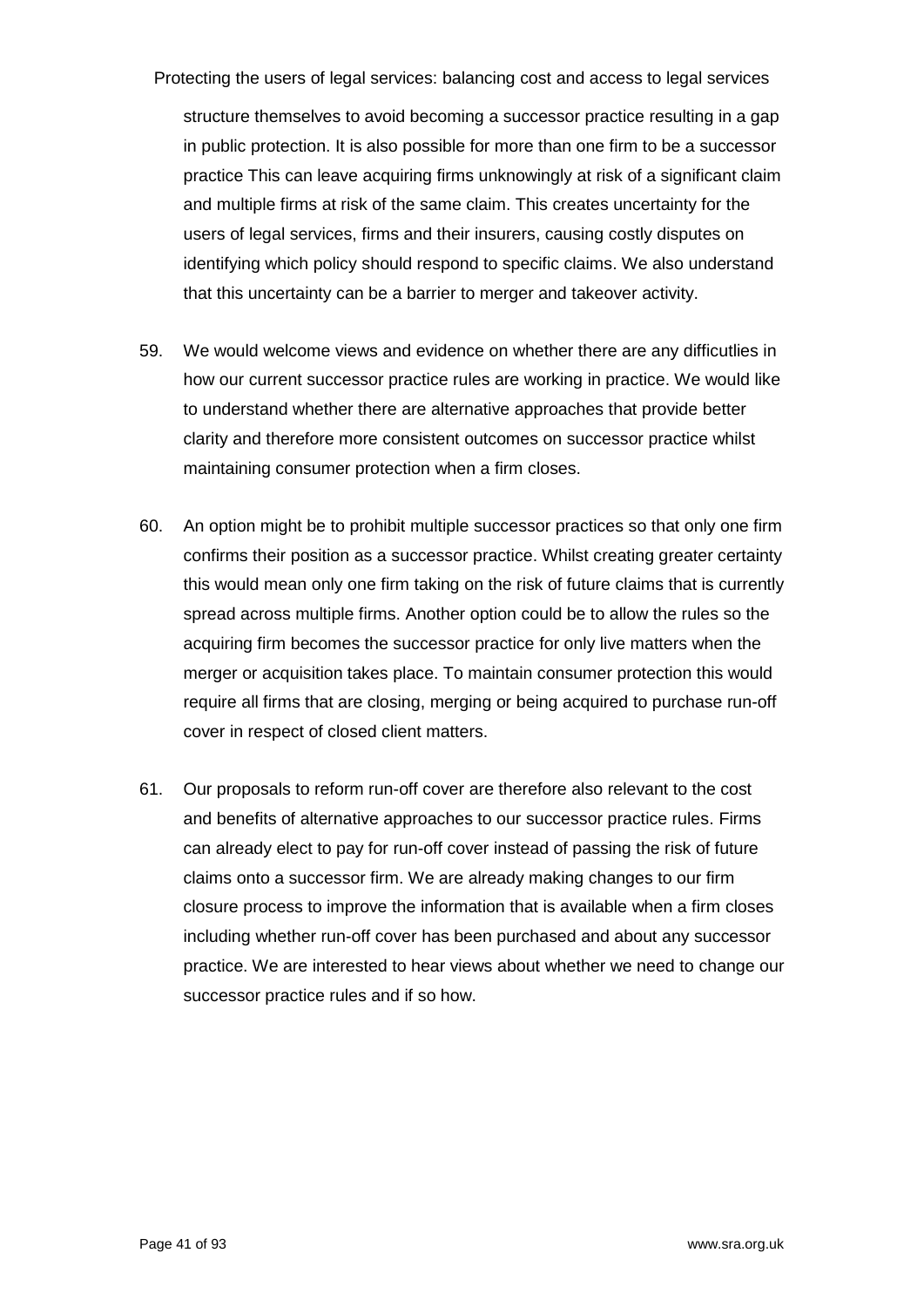**Question 6:** Do you think there are changes we should be making to our successor practice rules?

Y/N

If yes, please explain what these are and provide any evidence to support you view

## Our initial review of the MTCs and the PIA

- 62. We have also reviewed how our MTCs sit more broadly alongside the other obligations we put on insurers because they sign our PIA. We have identified and intend to remove overlapping or duplicated requirements between the MTCs and the PIA. We have also identified areas where they can both be bought up-to-date to reflect modern working practices.
- 63. By doing this we think we will achieve:
	- a standalone set of MTCs that is focused on the scope of insurance cover we require participating insurers to provide
	- a modern contract with insurers that focuses on our relationship with them, the information that we expect to receive and how disputes involving more than one insurer should be resolved.
- 64. The MTCs included at Annex 3 reflect the proposed changes to our PII requirements and the outcomes of this initial review. We have:
	- simplified the terminology and definitions used the MTCs
	- removed requirements where they relate specifically to our relationship with the participating insurer. We think these sit better in the PIA and should not determine or confuse the scope of cover that is required in the policy of insurance
	- proposed a more up to date and cost effective method for a law firm and its insuer to resolve a coverage dispute, that a mutually agreed independent Queens Counsel (QC) is appointed to determine the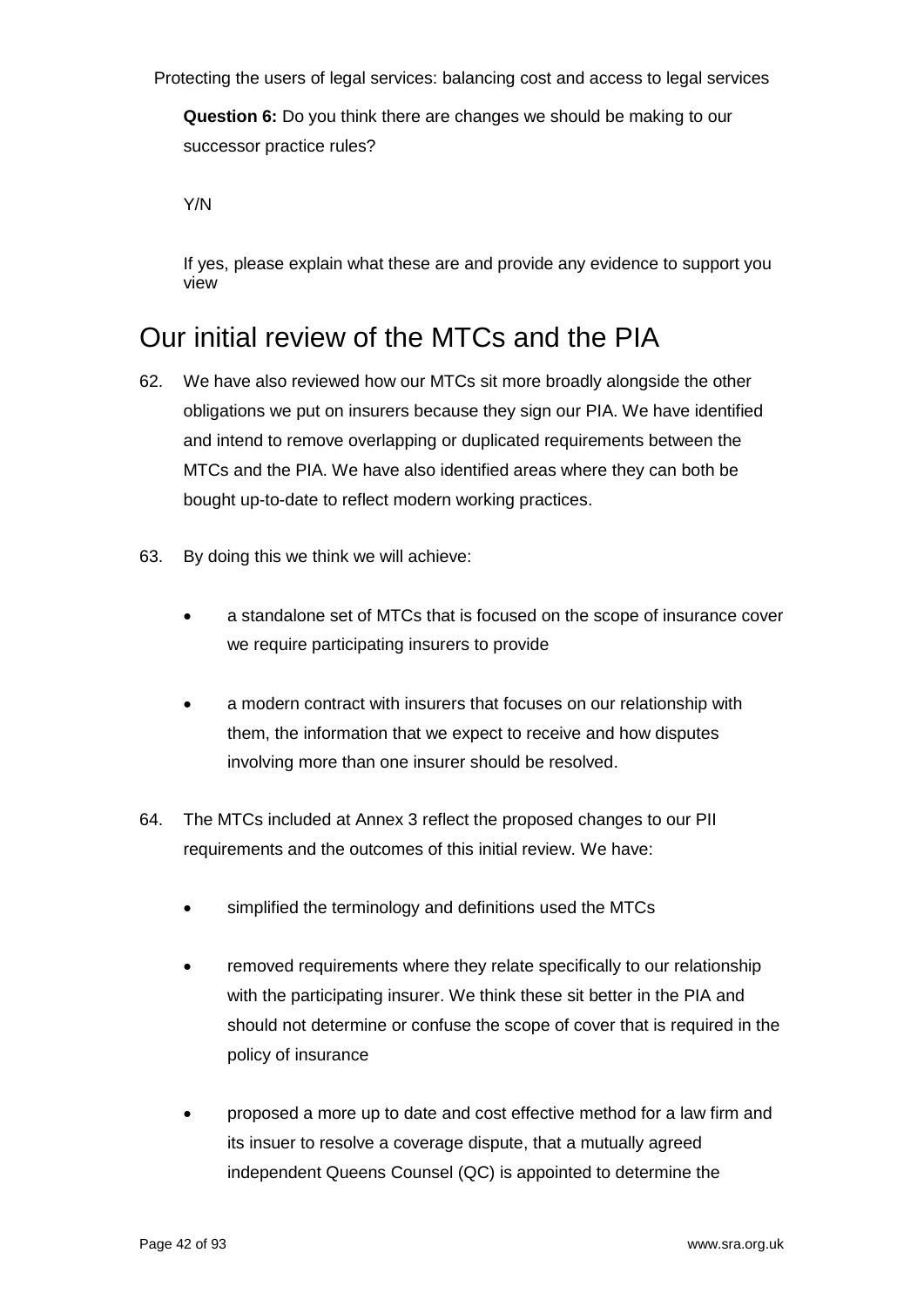dispute. We understand that this is common practice in other industries and is an effective method of reaching agreement.

**Question 7:** Do you agree with the approach we are taking to bring the MTCs and the PIA up to date?

Strongly agree Somewhat agree Neither disagree or agree Somewhat disagree Strongly disagree

Please explain your answer

Do you have any detailed comments on the changes we have made to the provisions in the MTCs?

## Impact on the cost of insurance

65. Overall, we expect these proposals to impose a downward pressure on the cost of PII. We present our estimated impacts as premium reductions, assuming favourable market conditions. It is equally important to view these as mitigating factors should premiums increase in less favourable market conditions. There is a market view that an upward trend in premiums is increasingly likely as cyber attacks and other criminals continue to target solicitors' client accounts.

### Annual premiums

- 66. We think premiums will reduce because there is a narrowing of the scope of cover as a result of:
	- a reduction in the minimum level of cover required for a single claim
	- the exclusion of commercial clients from compulsory cover.
- 67. More flexible defence costs arrangements could also lower the costs to insurers without negatively affecting consumer protection. They might also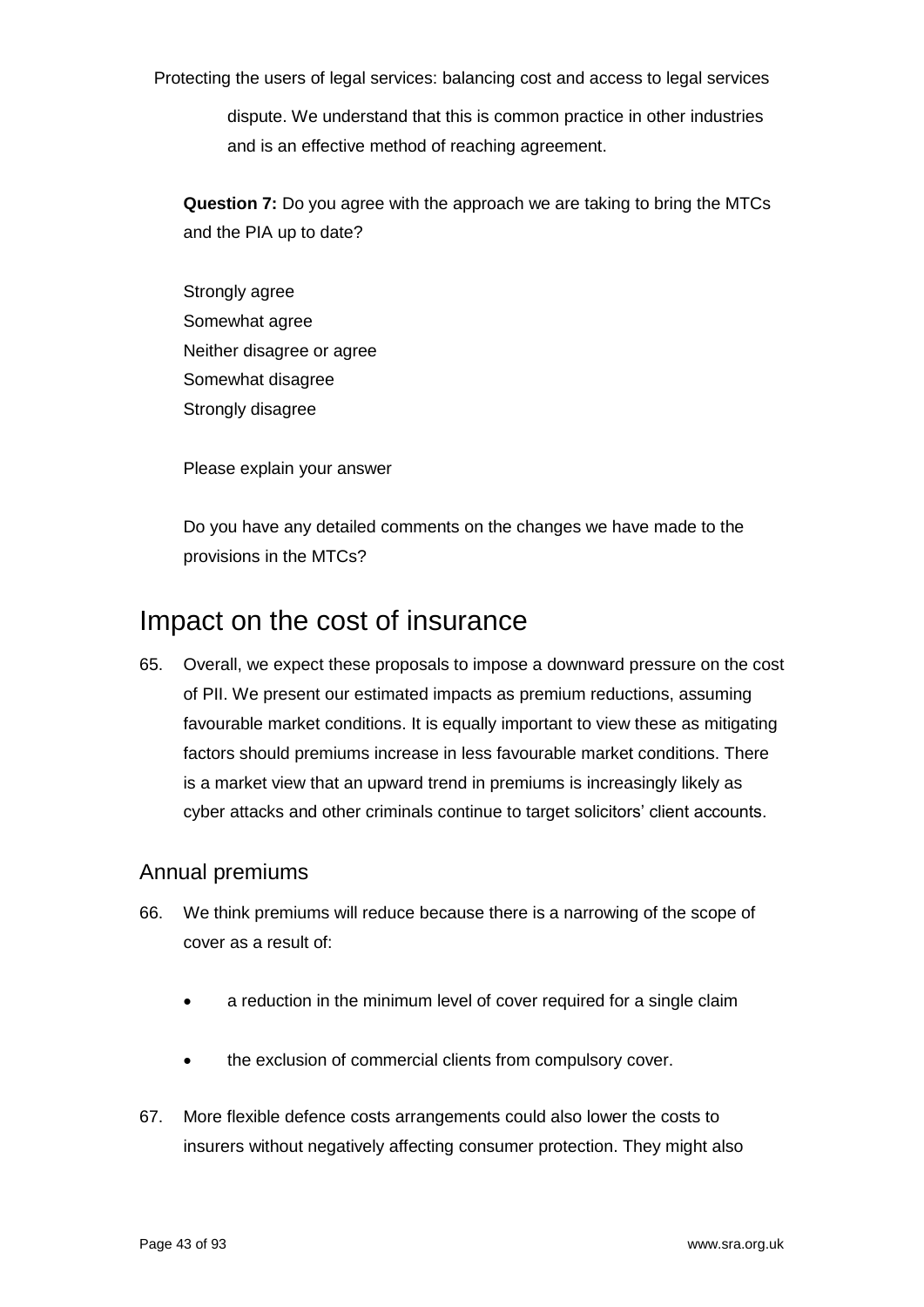Protecting the users of legal services: balancing cost and access to legal services create a claims environment where the number of claims unnecessarily defended is reduced.

68. We think the inclusion of a specific component in the MTCs for conveyancing will enable even more accurate underwriting by insuers and pricing of premiums based on the actual risks of different law firms. This may lower premiums the most for firm that do work that has a lower risk of high values more frequent indemnity claims.

### Reduction in the minimum level of cover required for each claim

- 69. We can expect this to result in a discount in premiums because insurers providing only this level of cover would have reduced costs to pay or reinsure against the risk of unlikely but particularly high value individual claims. The lower limit would also apply to claims that be treated under the insurance policy as a single claim because they arise from 'similar acts or omissions in a series of related matter or transactions'. This is most common in conveyancing claims. It would also apply to claims arising from incidents that are not associated with a single area of work, for example acts of internal and external fraud that may result in loss of money from a firms' client account.
- 70. There are a range of views on what the size of this discount might be. When we previously proposed reducing the limit to £500,000, we presented evidence that the impact on premiums might be in the range of 5 to 15 percent. This was based on a range of evidence from stakeholder feedback during the earlier consultation on PII reforms in 2014. This included external advice and evidence of the discounts that were being offered to some firms at that time. We also observed when we had previously increased the level of cover from £1m to £2m/£3m that premiums increased by percent.
- 71. Some insurers think the impact could be more modest than this range saying they already factor into premiums the likelihood that a firm will face a very high claim. We agree that the majority of the premiums that firms pay is to cover the risk of claims up to £500,000. However, our view remains that there is a premium value to provide a limit above this level. Therefore this proposal would reduce underwriting risk for the compulsory minimum layer of insurance. The insurance industry does not take on additional risk at no cost, or to put it another way, does not offer free insurance.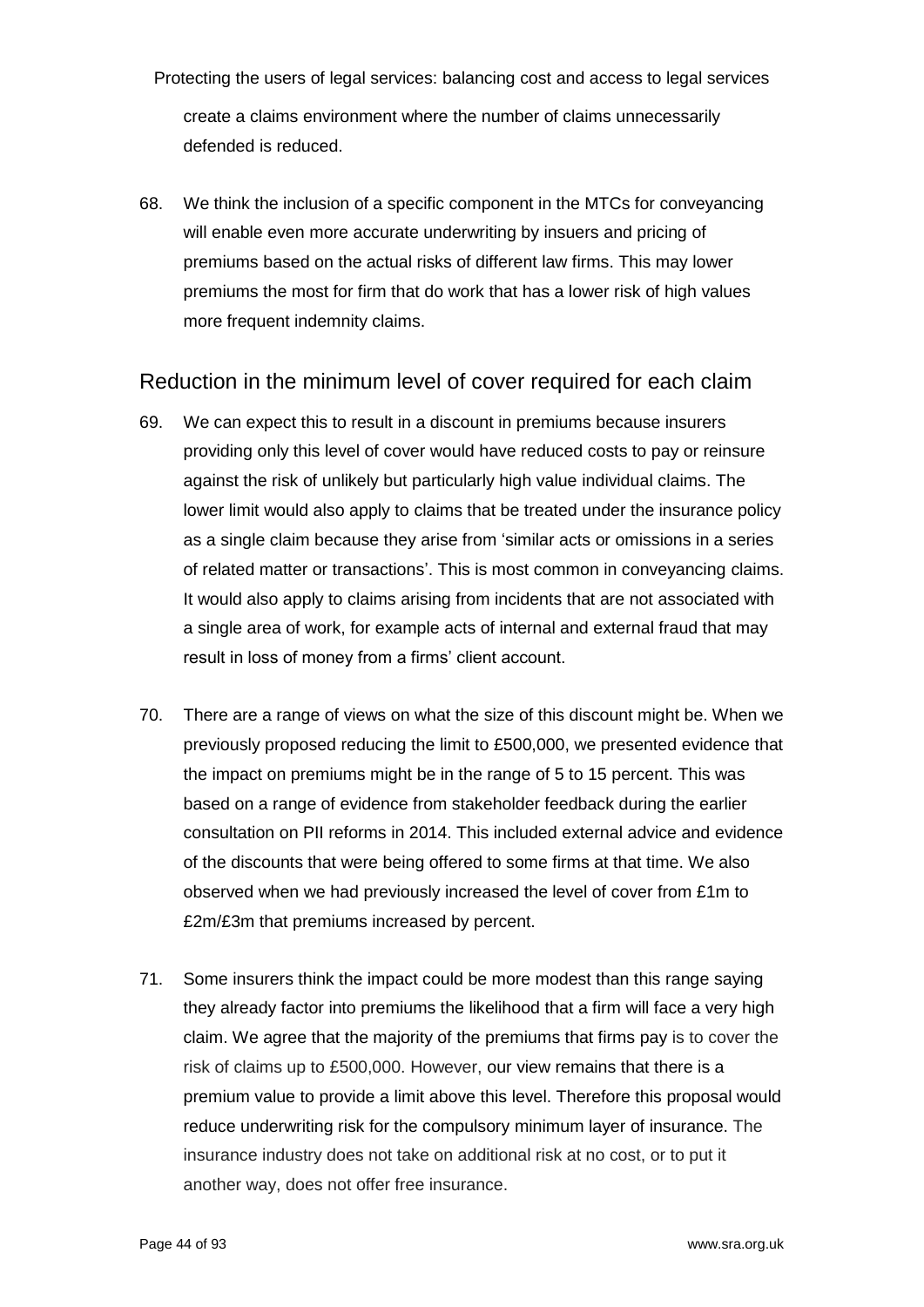72. Reflecting caution from insurers and because we are now proposing a higher limit for conveyancing cover we estimate the impact of our proposed lower limit would be in the range of 5 to 10 percent reduction in premiums.

### Defence costs

- 73. Allowing firms and insurers to have more flexible defence arrangements is likely to shift some costs back to firms. For example, if firm agreed with an insurer an excess arrangement that included defence costs then the value of the defence excess would switch from being paid by insurers to being directly incurred by firms. Unlike the current excess arrangements, a proportion of these costs would need to be paid by firms as soon as a claim starts to accrue defence costs. We expect this would alter firms' behaviour, leading to a reduction in the number of claims unnecessarily defended, leading to a further reduction in defence costs. This would also speed up compensation for clients.
- 74. We have calculated that based on the historic data, if it is assumed that all firms would have had a defence excess of £5,000 (this is around the average level for the usual excess on claims in [current PII policies\)](https://www.lawsociety.org.uk/Support-services/Research-trends/docs/PII-survey-2016-17-report/) then insurers share of defence costs would have been reduced by approximately £80m. This equates to around of 4 percent of claims value paid over the 2004-14 period. Some insurers and other specialist defence lawyers we have spoken to think the impact of allowing more flexible arrangements for defence costs could be higher than this. We estimate the impact of our proposed changes to defence cost arrangements could be in the range of a 4 to 7 percent reduction in premiums.
- 75. This gives a range of 9 to 17 percent premium savings from these changes.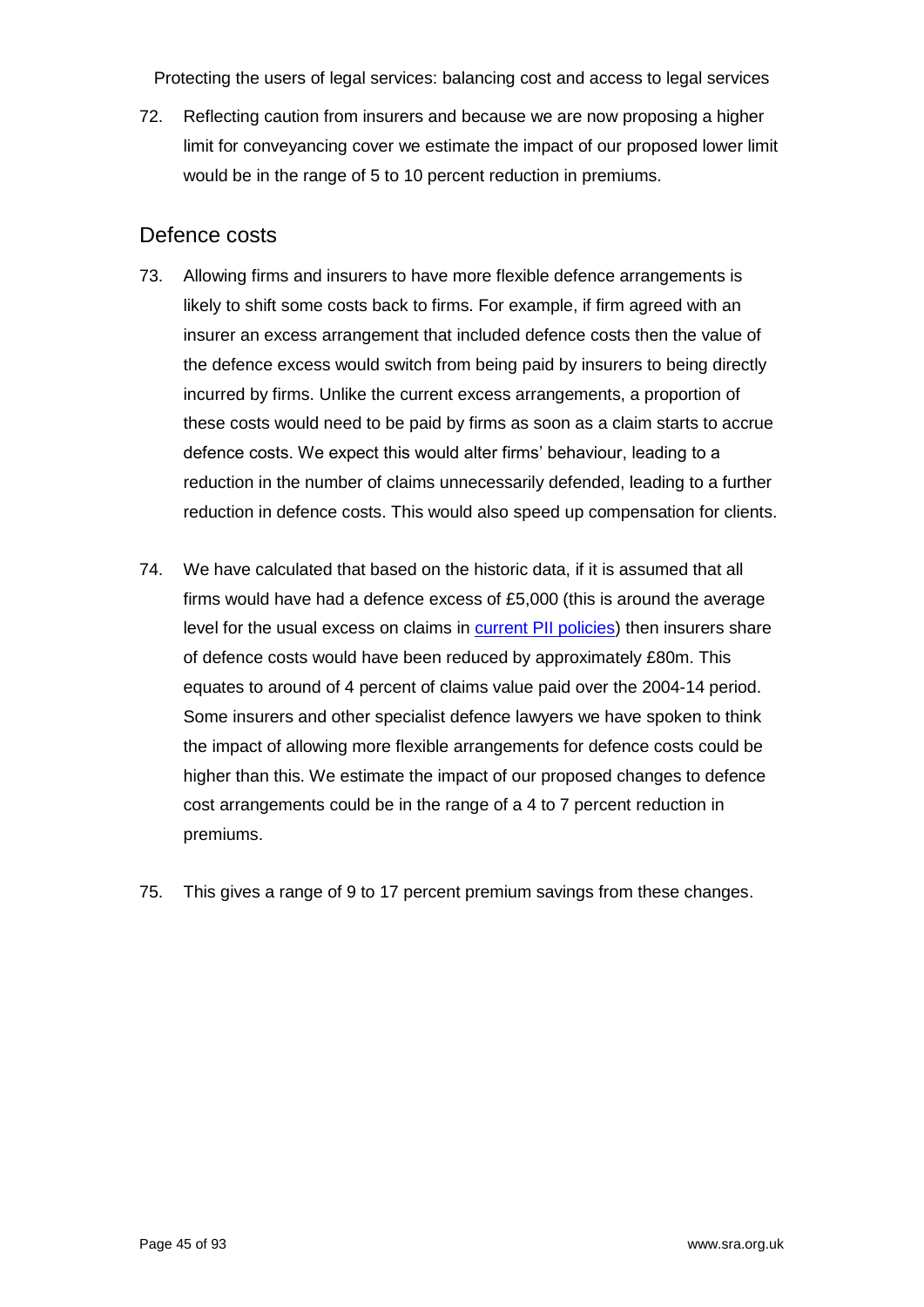**Question 8:** To what extent do you agree that the changes to our PII requirements provide law firms with more flexible options to potentially lower insurance costs?

Strongly agree Somewhat agree Neither disagree or agree Somewhat disagree Strongly disagree

Please explain your answer

### **Conveyancing**

- 76. Insurers already identify conveyancing as a key risk factor with the potential to impact on the cost of premiums. However, under the current MTCs an insurer must cover any claims arising during legal practice. Therefore, insurers can never be certain that they will not face the risk of a conveyancing claim, even where a firm has stated when applying for cover that it does not do this type of work. This inevitably means there will be some cross-subsidy or an element of risk premium in insurers' pricing models.
- 77. We expect the option for insuers to quote prices without conveyancing cover will lead to even more accurate pricing and to unwind any remaining crosssubsidy in the pricing of insurance between conveyancing and other areas of law.
- 78. If the impact of this is significant this may mean that some firms delivering lower risk services that do not need to buy conveyancing cover could potentially achieve savings towards the top of the range or potentially above.

### Small firms

79. More than half of firms we regulate have fewer than four partners. The benefit of reduced premiums for compulsory insurance will be greater for small firms because they pay proportionately higher premiums relative to turnover. The [Law Society 2016-17](https://www.lawsociety.org.uk/Support-services/Research-trends/docs/PII-survey-2016-17-report/) survey shows small firms are seeing premiums rise even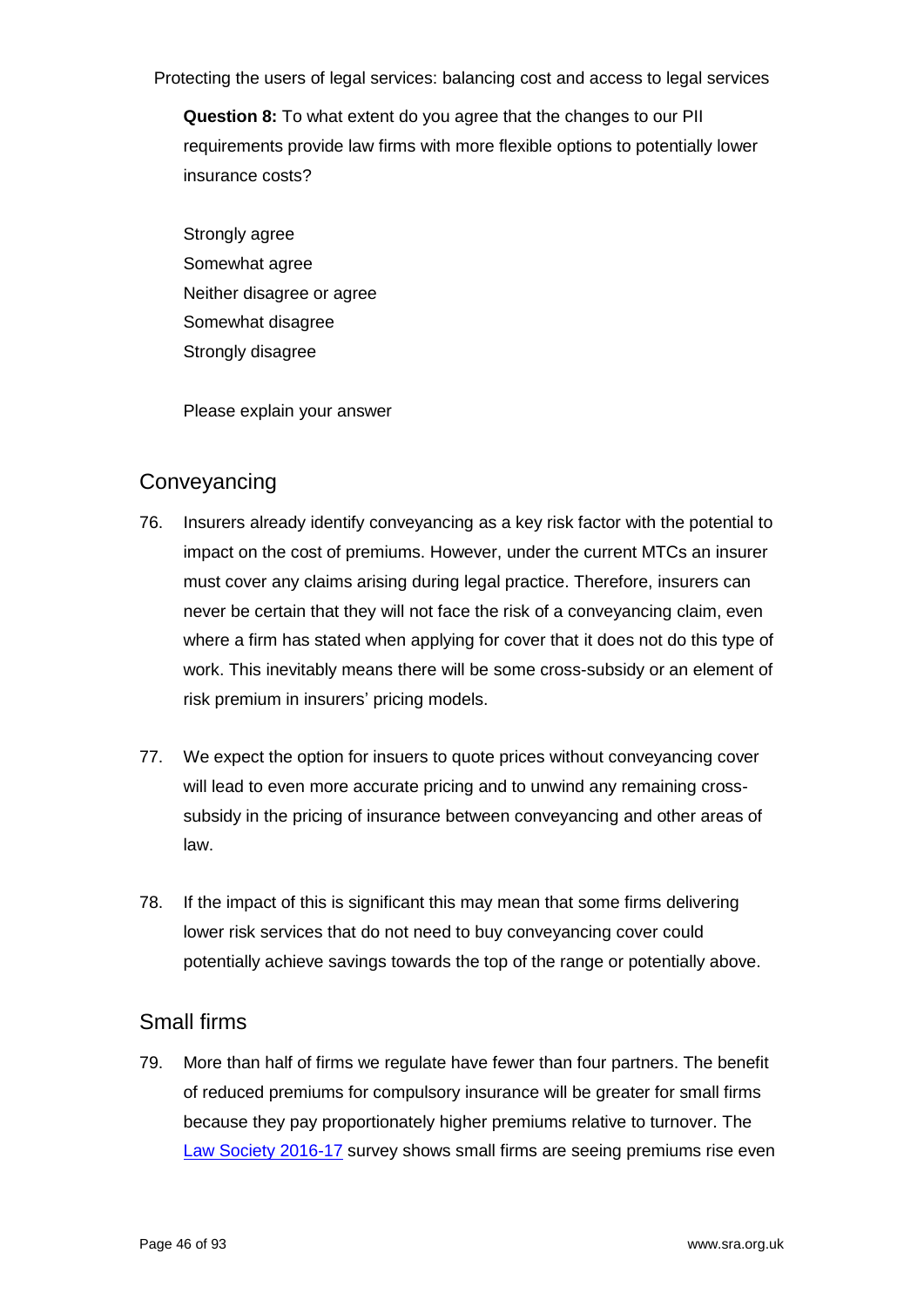Protecting the users of legal services: balancing cost and access to legal services in relatively favourable market conditions. They are more likely to have a problem affording run-off cover.

- 80. There is also evidence that small firms find it more difficult to get competitive quotes for cover. We think the reforms will both increase existing insurers' appetite to provide cover to small firms and potentially encourage new insurers to enter the market. This may not have a significant further impact on premiums when the market is favourable but would sustain competitive premiums for firms in a less favourable market.
- 81. Small firms are also more likely to only need to buy the minimum level of cover. 93 percent of sole practitioners and 78 percent of 2-4 partner firms currently only purchase the compulsory indemnity limits. For larger firms the take up of top-up insurance increases significantly from 68 percent of 5-10 partner firms to 90 percent of 11-25 partner firms. The cost reduction will be particularly important for the small firms that provide services to people across England and Wales. If this mean they are more sustainable, this could make a vital contribution to access to justice for members of the public and small businesses.
- 82. The proposals to exclude large business clients from insurance cover and to limit the requirement to have conveyancing cover to firms involved in this work will give even more flexibility for firms. This will allow firms to have insurance cover better matched to the services they offer.
- 83. Nearly 60 percent of small firms generate no turnover from residential property work. This increases to nearly 65 percent for commercial property work. For firms that have a majority black, Asian and minority ethnic (BAME) diversity profile<sup>17</sup>, the percentage of firms that generate no turnover from residential property increases to nearly 63 percent. It falls to 52 percent for firms with a majority white diversity profile<sup>18</sup>. Firms with a majority BAME diversity profile instead have a higher proportion of their work in areas of law where the likelihood and value of negligence claims is lower, such as criminal litigation and immigration work. They are therefore more likely to have the opportunity to

 $17$  Majority BAME: The majority of regulated individuals in a firm are BAME

<sup>&</sup>lt;sup>18</sup> Majority white: The majority of regulated individuals in a firm are white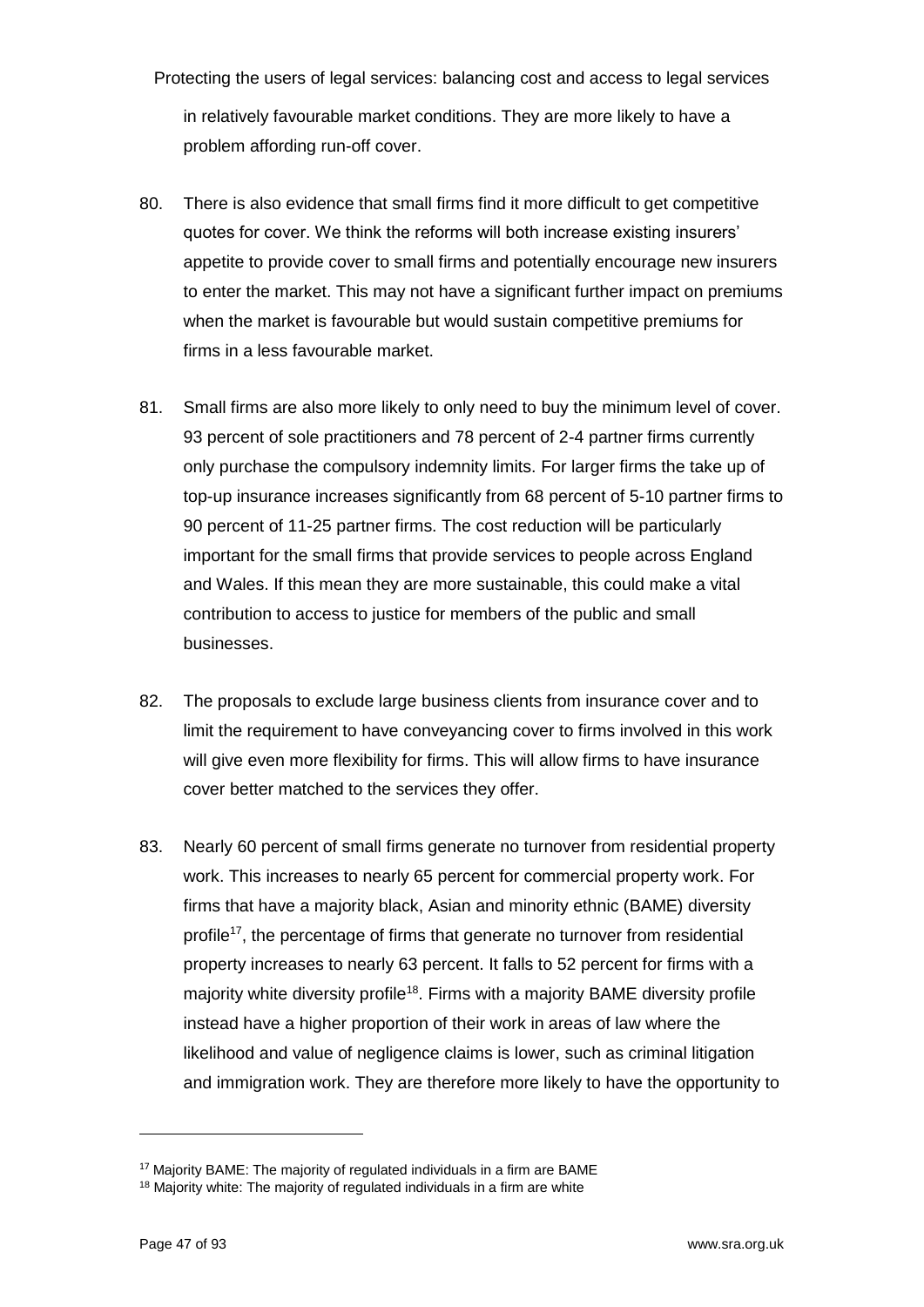Protecting the users of legal services: balancing cost and access to legal services benefit from the potential for larger premium reductions and from the flexibility in the minimum requirements.

### Other firms

84. Greater flexibility to agree different insurance terms with clients outside the compulsory coverage and for top-up cover above the compulsory indemnity limits could lower the total cost of insurance for larger firms. In some cases, the changes will make insurance arrangements more straightforward. It will remove tiers of insurance, allowing Multi-Disciplinary Partnerships (MDPs) the freedom to harmonise PII arrangements across the different arms of their business, without the need for waivers.

### Run-off premiums

- 85. We anticipate the average reductions in premiums from the proposal to introduce a cap on run-off cover to be greater than the 9 to 17 percent we have estimated for annual premiums. This is because it sets an absolute limit to the risk insurers are exposed to. As run-off cover becomes more affordable, we can also expect this to result in a reduction in the non-payment of run-off premiums which could reduce premiums even further. We are asking for views from stakeholders during the consultation to help us better quantify this impact.
- 86. If run-off cover becomes more affordable, then solicitors nearing retirement or wanting to cease practising are more likely to pay for run-off cover and to close their firms properly. This will reduce the risk to the users of legal services that occasionally requires our intervention. The data suggests that nearly 20 percent of interventions by the SRA are caused by firm not closing properly. Our estimated intervention costs for 2017-18 are nearly £7m. If these were reduced by a fifth, then this would have meant a potential reduction in the firm contribution of nearly £50.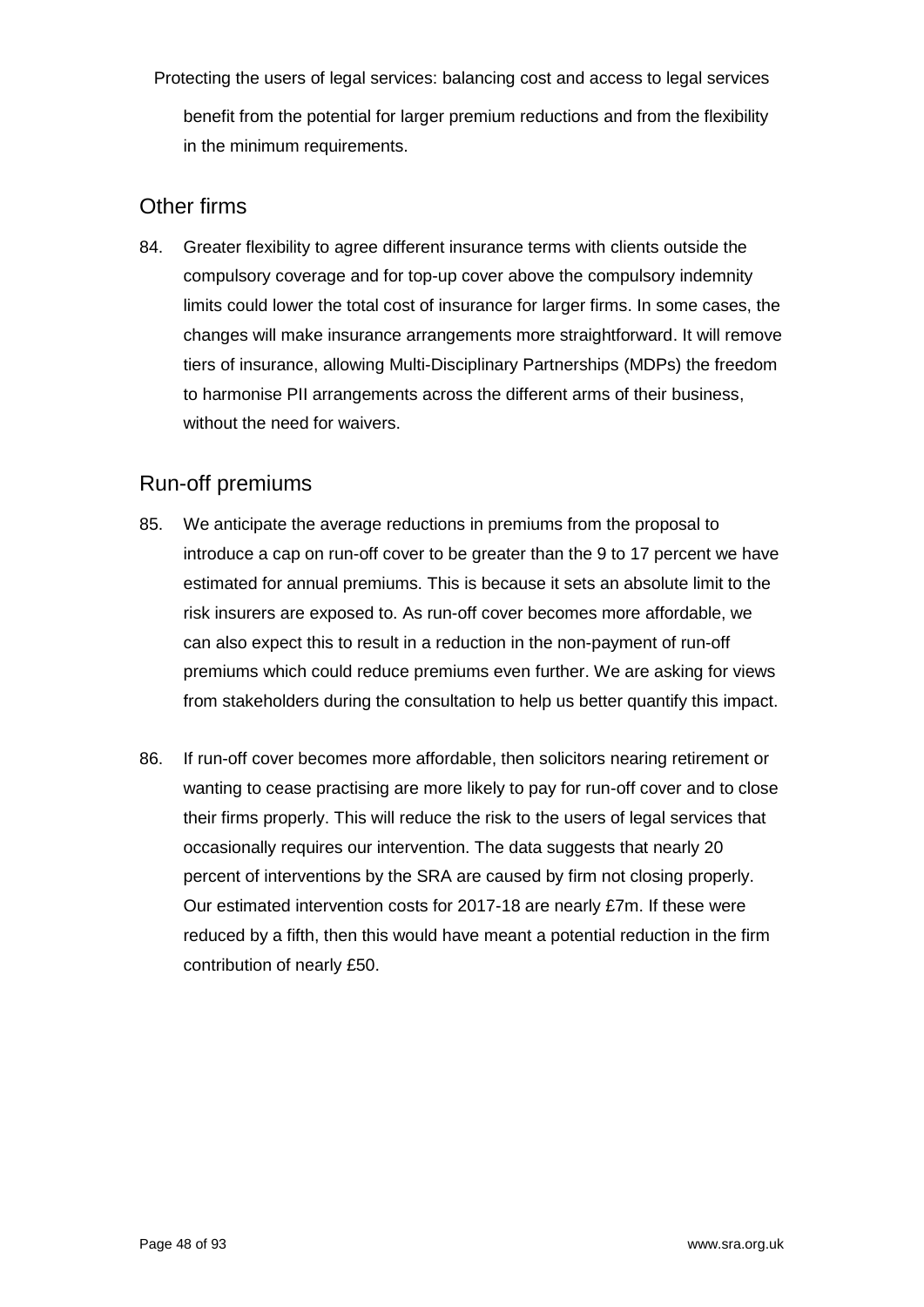**Question 9:** Do you agree the proposed level for the cap on cover in run-off provides adequate protection for the users of legal services whilst balancing the need for premiums to be more affordable?

Strongly agree Somewhat agree Neither disagree or agree Somewhat disagree Strongly disagree

Please explain your answer and what evidence you have to support your view, or if you have a view on an alternative level for the cap.

## Impact on users of legal services

### Access to legal services

- 87. We believe these changes will permit more flexible options for firms, helping to lower their insurance costs. We expect this to encourage competition and ultimately lead to lower prices for some users of legal services, assuming the market is working well and firms pass these savings onto the users of legal services.
- 88. Access to affordable services, combined with access to good information to make an informed choice, is essential to reduce inequality in access to legal advice. If these changes lead to lower prices then they will specifically assist older women, disabled people and some BAME groups as they are more likely to be on low incomes.
- 89. Vulnerable people are more likely to experience legal problems, but according to the **MOJ** survey 2014-15 often do not seek help from solicitors<sup>19</sup>. We know that levels of vulnerability can change depending on certain circumstances, for example a person's health, life events or the capability to manage affairs and access and process information about legal services. A consumer's

<sup>&</sup>lt;sup>19</sup> The groups that were most likely to experience a high number of legal problems were those with a limiting illness or disability, were unemployed, a lone parent with dependent children, living in a household with an annual income below £15,000 or living in rented accommodation.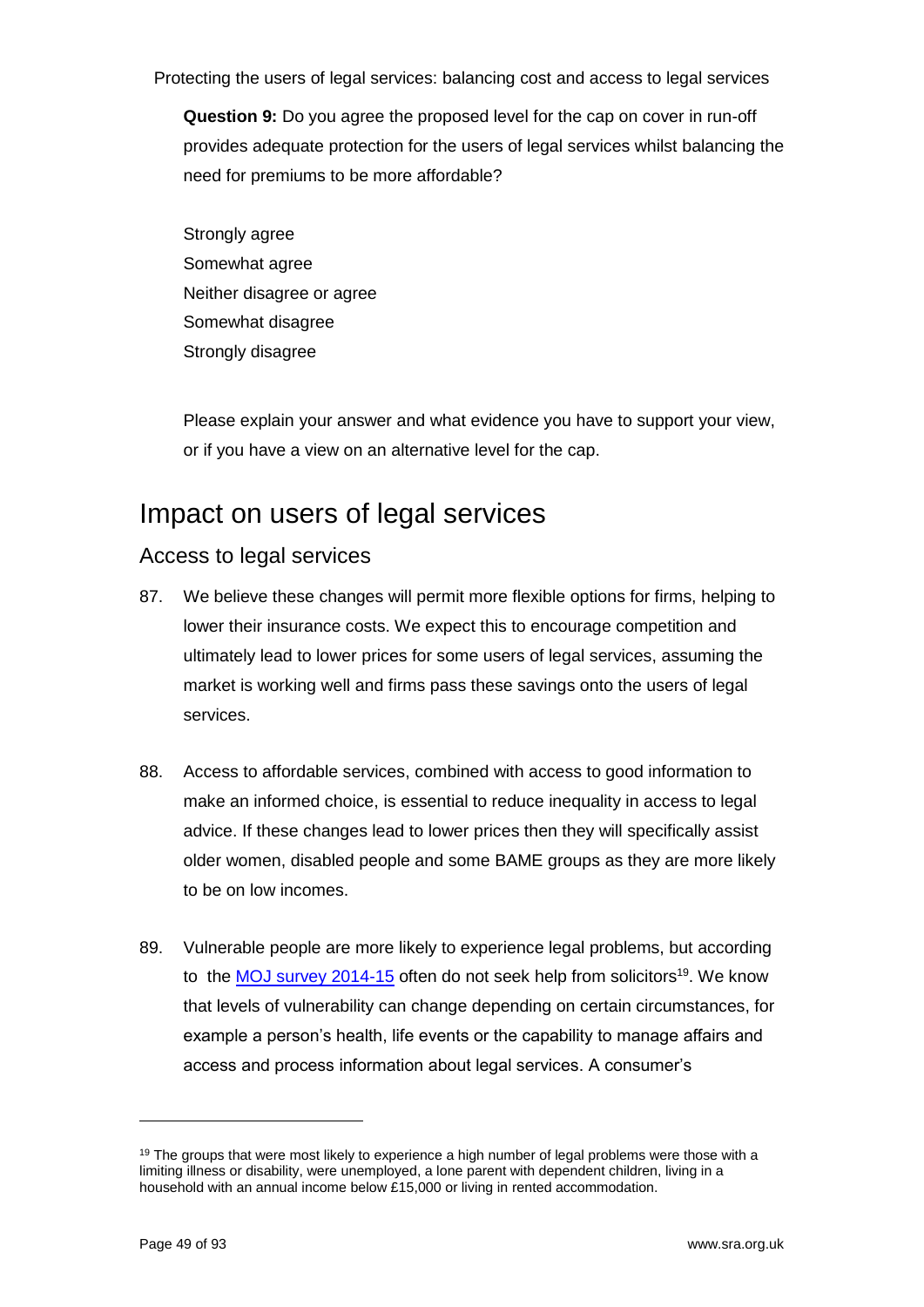Protecting the users of legal services: balancing cost and access to legal services vulnerability may also determine the impact on the individual's ability to afford legal services. This leads to poor outcomes and hinders the proper administration of justice. According to the Law Works [report 2016](https://www.hoganlovells.com/en/publications/mind-the-gap-an-assessment-of-unmet-legal-need-in-london) there is also a risk that vulnerability is increased without the appropriate legal support.

- 90. The more flexible options for insurance arrangements could result in reduced premiums for firms that do lower risk work. These include social and mental welfare law, immigration, consumer debt, family mediation, residential care and arbitration work. Vulnerable groups of consumers are likely to be needing help in these areas and would benefit if more affordable services were available.
- 91. As well as reducing costs for existing firms, we can expect this to encourage new entrants into the market to provide these types of legal services. We have evidence that lower insurance costs have been a key driver of new businesses in our innovation space providing increased access for some vulnerable consumers to legal services.

### Other impacts

- 92. The changes also have the potential to benefit commercial clients because they will be able to influence how they think the firm they are buying services from should be insured. This is because more sophisticated consumers may be able to understand better the risk trade-offs of different insurance arrangements when choosing a legal service provider.
- 93. The reforms will also provide firms with information on the true cost of conveyancing cover. We also expect this to lead to positive changes in firm behaviour, reducing the likelihood that a conveyancing claim will arise in the first place and potentially increasing the quality of conveyancing services provided by solicitors.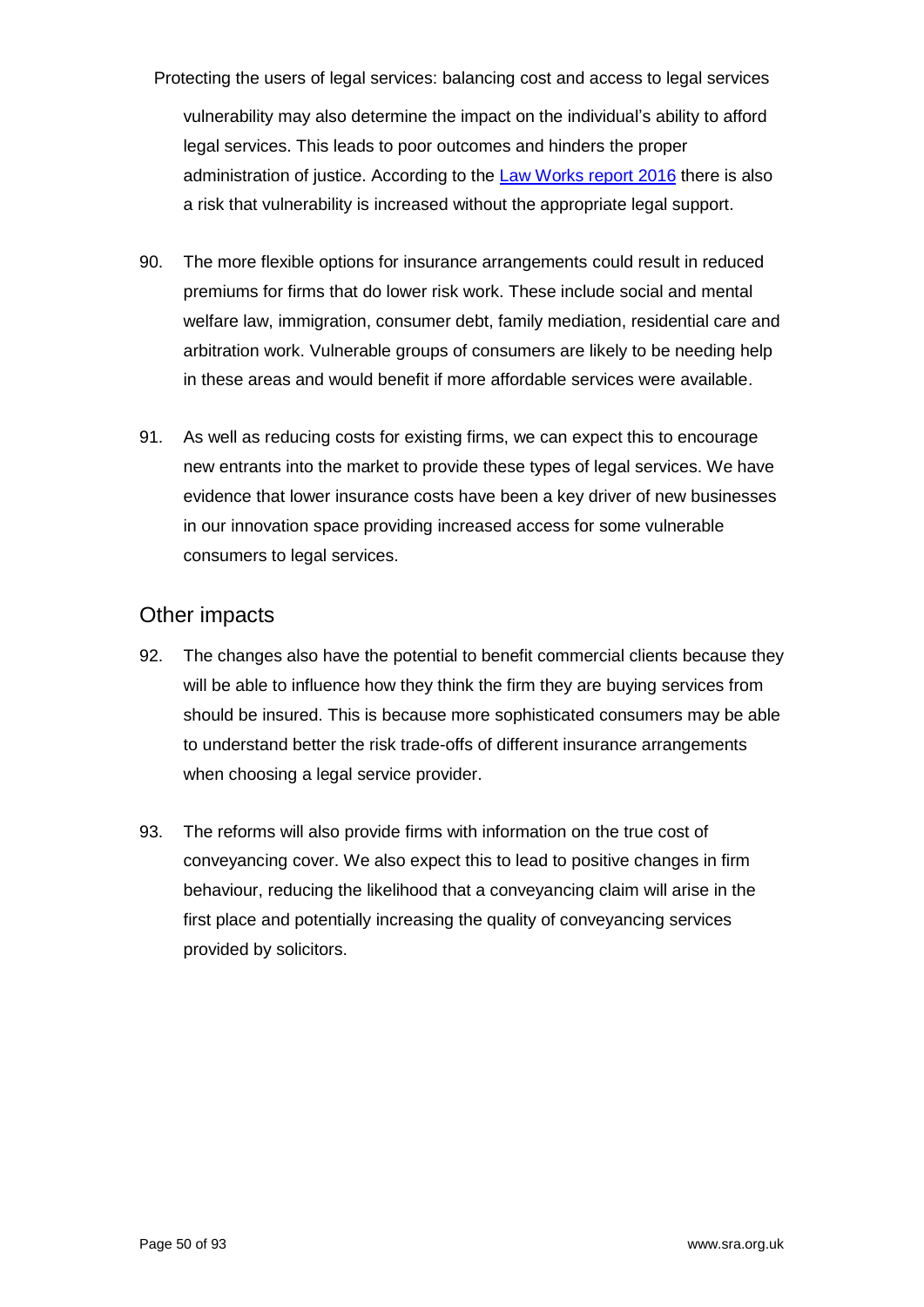**Question 10:** To what extent do you agree that the changes to our PII requirements could encourage new firms to enter the legal services market increasing choice for users of legal services?

Strongly agree Somewhat agree Neither disagree or agree Somewhat disagree Strongly disagree

Please explain your answer

**Question 11:** Are there any positive or negative EDI impacts from the proposed changes to our PII requirements that you think we have not identified?

Y/N

If yes, please explain what you think these impacts are

## Acknowledging challenges

- 94. The potential impact on consumer protection makes this a challenging area of reform. Previous consultations on proposed changes to our arrangements have not progressed because the evidence on the likely impacts has been limited and contested.
- 95. We now have a comprehensive evidence base to support our reforms, including the analysis of historic insurance and compensation fund claims. We have worked with stakeholders and commissioned independent economic advice to identify the likely impacts of options to change our arrangements. Our analysis of the market and Equality, Diversity and Inclusion (EDI) impacts is informed by the data we hold on the existing work profile of firms and the EDI characteristics of solicitors that work in different types of firms.
- 96. We encourage stakeholders to comment on our analysis and conclusions and to provide any additional evidence that either that supports or does not support them.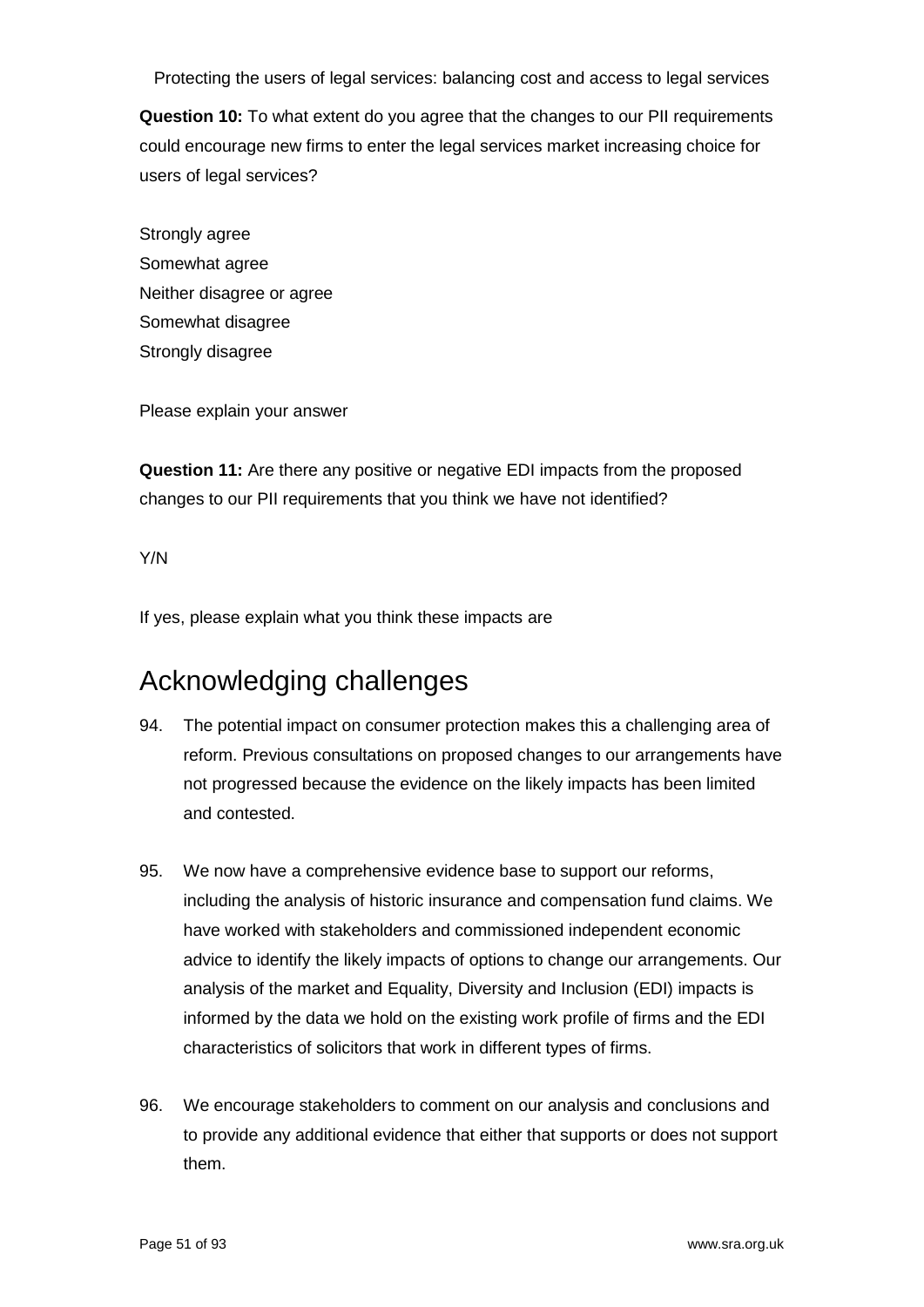97. We have identified what we think the risks and challenges and how we think they could be mitigated. We set this out in our initial impact assessment. In summary these are:

| <b>Challenge</b>                                                                                                                                                                                 | <b>Mitigating this challenge</b>                                                                                                                                                                                                          |
|--------------------------------------------------------------------------------------------------------------------------------------------------------------------------------------------------|-------------------------------------------------------------------------------------------------------------------------------------------------------------------------------------------------------------------------------------------|
| A small number of users of legal services<br>could lose out from the reduction in the level<br>of compulsory indemnity limits. Given the<br>value of these claims these are likely to have       | Taken together the evidence suggests that<br>members of the public and small businesses<br>are extremely unlikely to experience a claim<br>that would be above the new minimum limits.                                                    |
| serious financial consequences even for<br>consumers on higher incomes<br>Policies that extend cover beyond the proposed                                                                         | We already require firms to assess the level of<br>appropriate insurance they need for their<br>clients. In reality not all firms would reduce                                                                                            |
| minimum level of cover required may have<br>different terms reducing the level of protection<br>provided by 'top up cover'.                                                                      | their level of cover because they would buy<br>additional cover and others would have internal<br>resources from which claims could be paid.                                                                                              |
| There may also be some uncertainty for clients<br>which are at, or close to, the definitional<br>boundary of financial and business clients<br>proposed to be excluded from compulsory<br>cover. | We will strengthen our guidance on where<br>firms might need to purchase additional cover.<br>For example we would expect firms working in<br>residential 'property hotspots' to make sure<br>they have appropriate cover for their work. |
|                                                                                                                                                                                                  | There is limited evidence that firms currently<br>under-insure and we believe competition by<br>insurers would maintain wide coverage where<br>a firm needed to buy additional cover.                                                     |
|                                                                                                                                                                                                  | We will uses a range of tools to monitor and<br>identify firms that may be under-insured and<br>then to take appropriate regulatory action.                                                                                               |
|                                                                                                                                                                                                  | This will consist of thematic reviews informed<br>by data sharing and matching across insurers<br>and other agencies such as the Land Registry<br>to spot where firms may be a risk of being<br>under-insured.                            |
|                                                                                                                                                                                                  | We will require firms to be clear in the<br>information they provide to people about<br>insurance when choosing a firm. We will also<br>provide consumers with check lists to use to<br>help them make the suitable choice for them.      |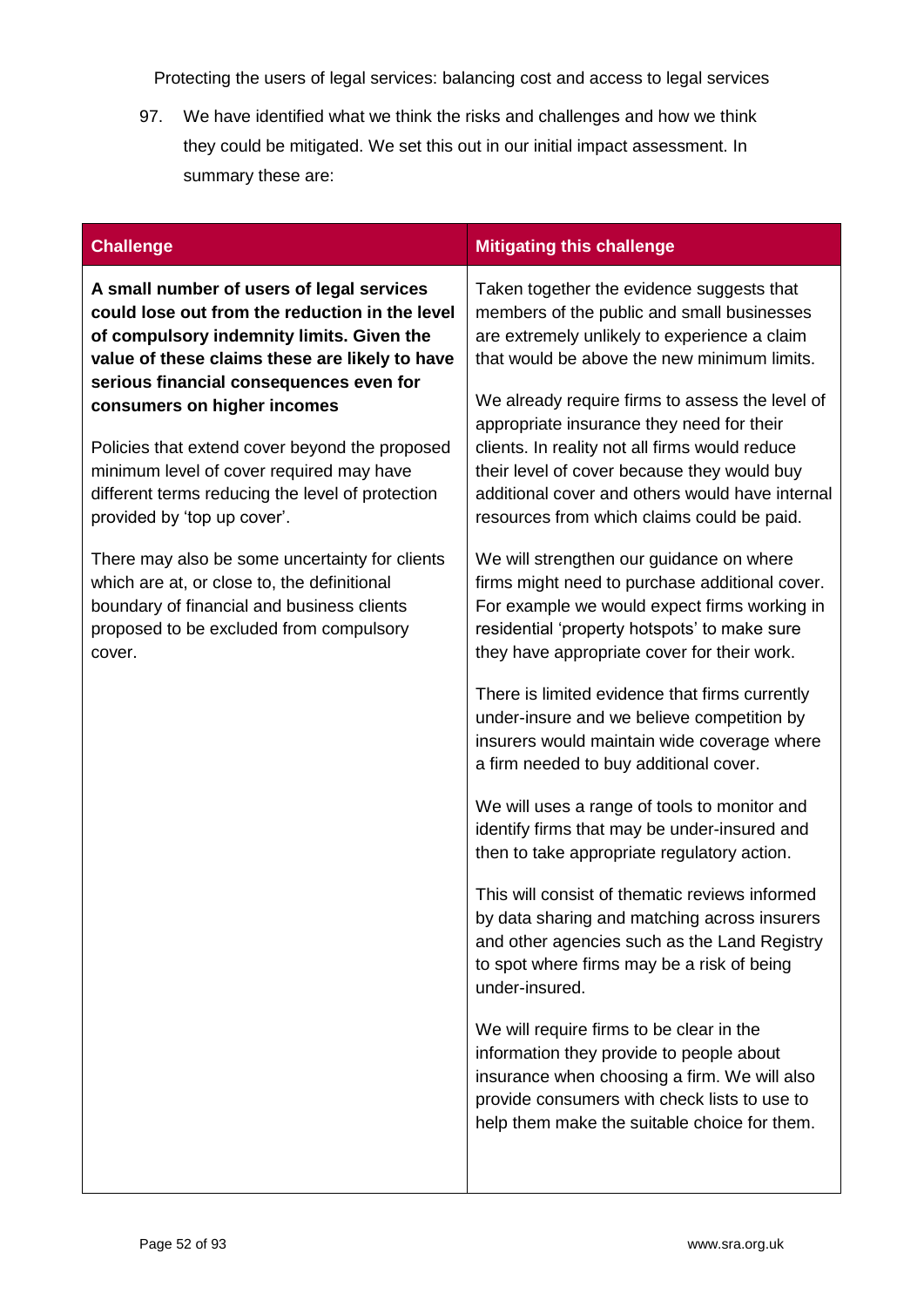| <b>Challenge</b>                                                                                                                                                                                                                                                                                                                                                                                                                                                                                                                                                                                                                                                                                                                                                    | <b>Mitigating this challenge</b>                                                                                                                                                                                                                                                                                                                                                                                                                                                                                                                                                                                                                                                                                                                   |
|---------------------------------------------------------------------------------------------------------------------------------------------------------------------------------------------------------------------------------------------------------------------------------------------------------------------------------------------------------------------------------------------------------------------------------------------------------------------------------------------------------------------------------------------------------------------------------------------------------------------------------------------------------------------------------------------------------------------------------------------------------------------|----------------------------------------------------------------------------------------------------------------------------------------------------------------------------------------------------------------------------------------------------------------------------------------------------------------------------------------------------------------------------------------------------------------------------------------------------------------------------------------------------------------------------------------------------------------------------------------------------------------------------------------------------------------------------------------------------------------------------------------------------|
| An aggregation cap could result in different<br>outcomes for consumers depending on<br>when they make the claim<br>Consumers will be unprotected once the cap is<br>reached.<br>There could be differential outcomes for the<br>users of legal services according to the timing of<br>a claim which consumers may not know about.                                                                                                                                                                                                                                                                                                                                                                                                                                   | Phasing the level of cover over the six-year<br>run-off period could reduce but not eliminate<br>the risk of differential outcomes for consumers.<br>Insurers may offer policies which provide for<br>additional cover once a limit has been reached<br>conditional on the firm paying an additional<br>premium ("a reinstatement clause"). There is<br>opportunity to develop an open market in run-<br>off cover. This could lead to a competitive<br>alternative to automatic cover provided by the<br>current insurer when the firm closes without a<br>successor practice. We also recognise that in<br>certain circumstances, the partners, directors<br>and members of a firm may be liable for claims<br>if run-off cover is insufficient. |
| Some lenders may reduce the size of<br>conveyancing panels because where there is<br>more flexibility in policies they have limited<br>resources to check the level of PII cover held<br>by individual firms<br>Mortgage lenders often rely on dual<br>representation, where the same solicitor acts for<br>both buyer (borrower) and lender.<br>If the additional cost to lenders of checking the<br>level and scope of cover for individual firms is<br>disproportionate, they may respond by limiting<br>the number of firms on their panels.<br>This risk is higher for the proposal to exclude<br>large financial and business clients from scope<br>of mandatory insurance because there is not a<br>guarantee that they are covered by the standard<br>MTCs. | We will explore the best way for firms to<br>provide information about the scope of their<br>cover. This should mitigate the costs to lenders<br>of checking this for individual firms.<br>We do not have a role to intefer with the<br>market outcome on conveyancing panels.<br>Lenders already take a view on conveyancing<br>and small firms, refusing access to some<br>lender panels. The Law Society's<br>Conveyancing Quality Scheme (CQS) has a<br>similar impact and lenders require small firms<br>especially to have the CQS mark.                                                                                                                                                                                                     |
| Higher risk of firm failure if they under insure<br>and then become liable for a high value<br>claim and cannot pay for it from internal<br>resources                                                                                                                                                                                                                                                                                                                                                                                                                                                                                                                                                                                                               | Firms will still be obliged to have appropriate<br>insurance for all their clients and we will<br>strengthen our guidance on this and on the<br>information we expect firms to provide to<br>clients on the scope of their PII cover.                                                                                                                                                                                                                                                                                                                                                                                                                                                                                                              |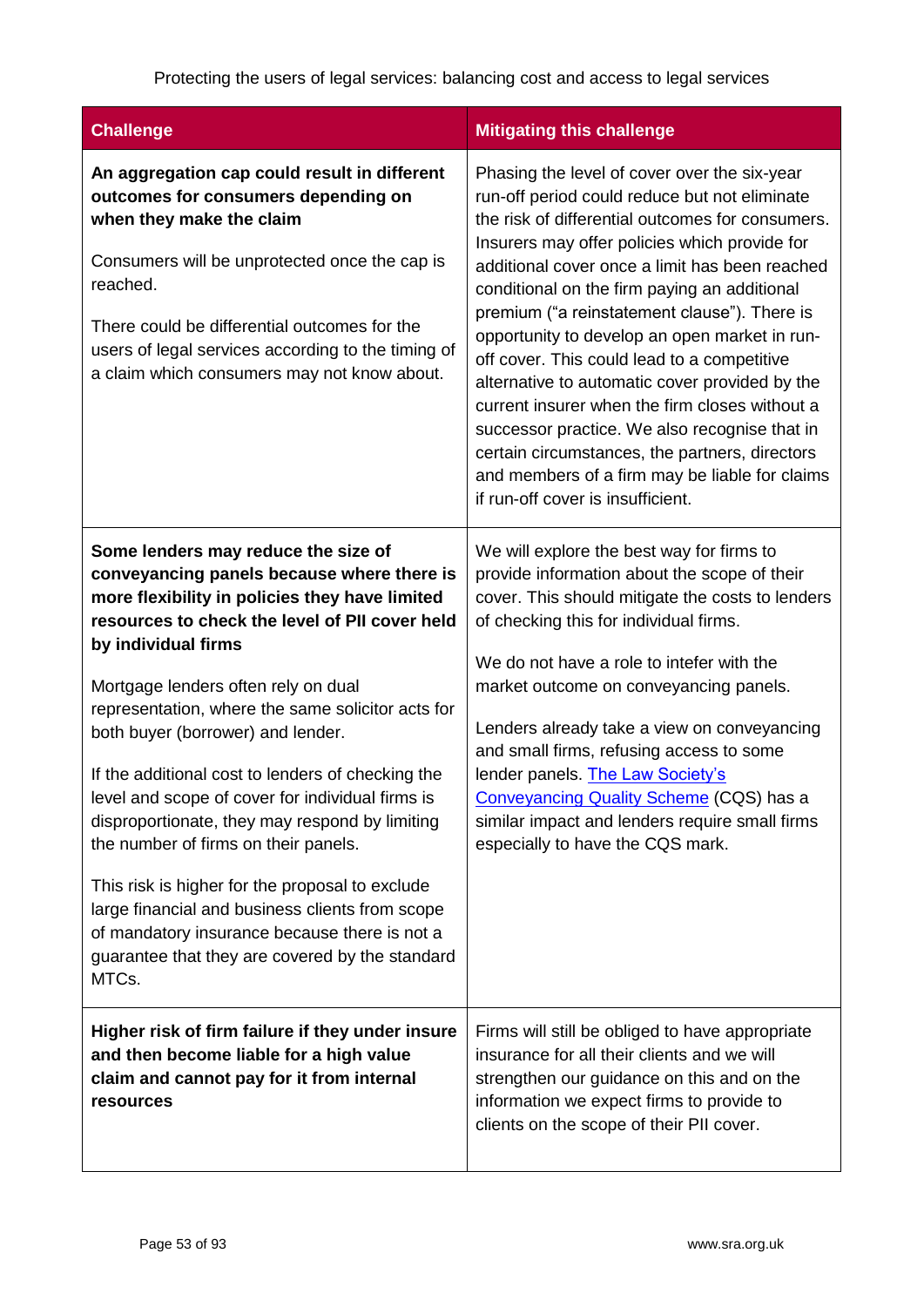| <b>Challenge</b>                                                                                                                                                                                                                                                                                                                                                                                                                                                     | <b>Mitigating this challenge</b>                                                                                                                                                                                                                                                                                      |
|----------------------------------------------------------------------------------------------------------------------------------------------------------------------------------------------------------------------------------------------------------------------------------------------------------------------------------------------------------------------------------------------------------------------------------------------------------------------|-----------------------------------------------------------------------------------------------------------------------------------------------------------------------------------------------------------------------------------------------------------------------------------------------------------------------|
| Increased complexity in the process for<br>firms to buy the cover they need<br>Firms will need to assess their overall insurance<br>requirements. They may need to opt-in to<br>conveyancing cover or buy additional policies to<br>cover lenders. This may increase the<br>transactional costs to firms to buy the cover they<br>need for all their clients. Separate additional<br>policies could mean separate claims handling<br>processes for different claims. | We still expect insurers to offer firms the option<br>to 'top up' their insurance policy to include a<br>level of cover for financial institutions on the<br>same terms as our compulsory insurance.                                                                                                                  |
| A risk that some firms do not include the<br>endorsement for conveyancing services and<br>then continue to provide conveyancing<br>services or face a claim for historic work                                                                                                                                                                                                                                                                                        | To make sure we have a clear definition of<br>conveyancing services and provide guidance<br>to firms so they understand when they should<br>to includethis component of insurance.                                                                                                                                    |
| This would mean that the firm would not be<br>insured for conveyancing work. If the firm is<br>negligent, it is still liable but may not have the<br>financial resources to pay a high value claim.                                                                                                                                                                                                                                                                  | We will collect information from insurers on the<br>firms that do and do not have conveyancing<br>cover. This could be made available to the<br>public as well as lenders.                                                                                                                                            |
|                                                                                                                                                                                                                                                                                                                                                                                                                                                                      | Our monitoring to spot firms that are under-<br>insured would include analysis to match the<br>data we hold about the scope of firms<br>insurance with data about which firms are<br>registering title with the Land Registry.                                                                                        |
|                                                                                                                                                                                                                                                                                                                                                                                                                                                                      | Although we acknowledge the possible<br>reduction in the size of lender panels we would<br>also expect that so long as dual representation<br>continues then the checking undertaken by<br>lenders will act to control this risk. Solicitors<br>acting for sellers might also be looking out for<br>this possibility. |
|                                                                                                                                                                                                                                                                                                                                                                                                                                                                      | We will take firm regulatory action should a<br>firm be identified as providing conveyancing<br>services without being insured, to discourage<br>this behaviour.                                                                                                                                                      |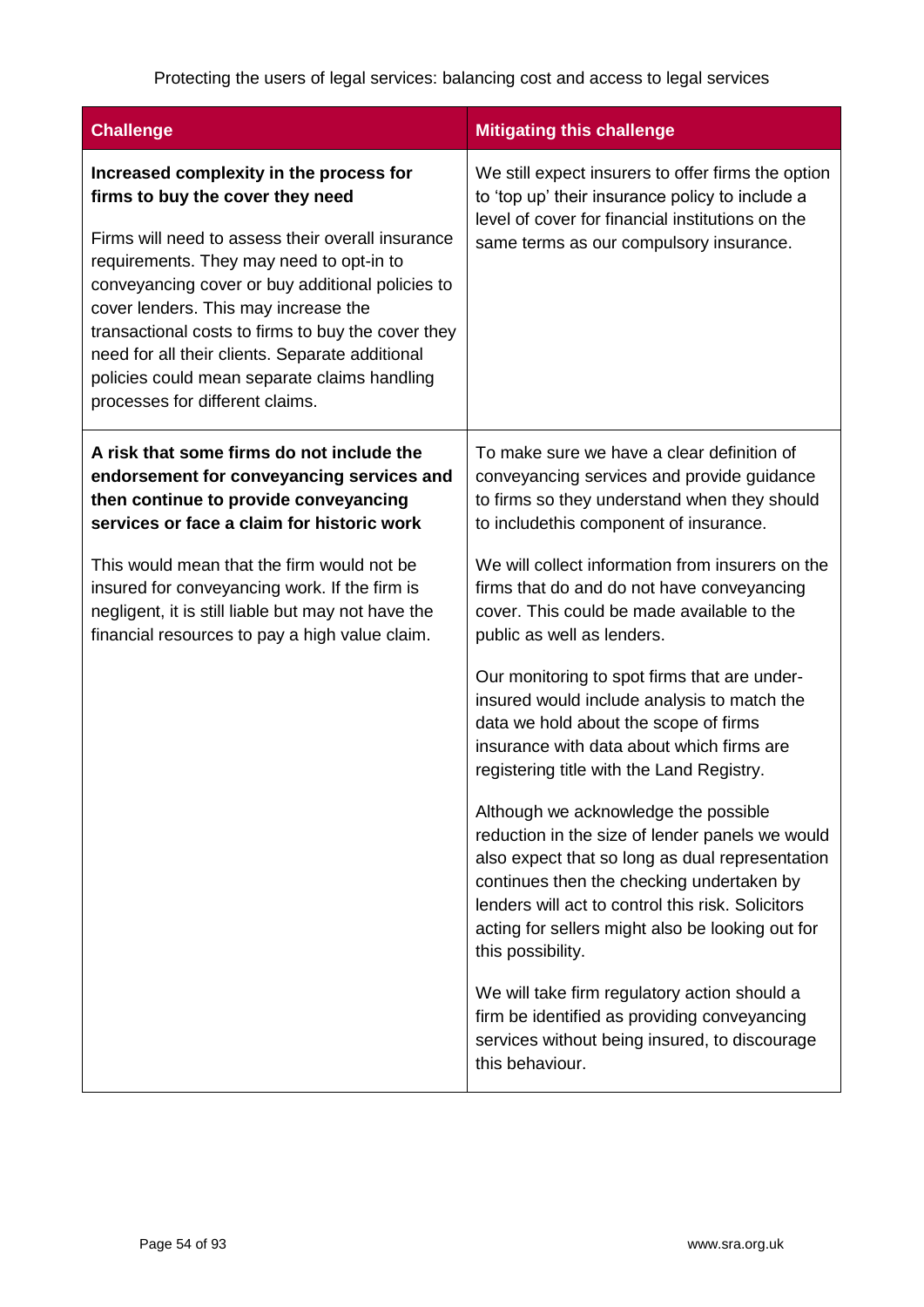## Options we are proposing not to take forward

| <b>Current position</b>                                                                                                                                                               | Potential change                                                                                                                                                                                | Reason we are not taking forward                                                                                                                                                                                                                                                                                                                                                                                                                                                                                                                                        |
|---------------------------------------------------------------------------------------------------------------------------------------------------------------------------------------|-------------------------------------------------------------------------------------------------------------------------------------------------------------------------------------------------|-------------------------------------------------------------------------------------------------------------------------------------------------------------------------------------------------------------------------------------------------------------------------------------------------------------------------------------------------------------------------------------------------------------------------------------------------------------------------------------------------------------------------------------------------------------------------|
| <b>Indemnity limits</b><br>There is no current provision for<br>a 'sideways aggregation cap' (ie<br>an absolute cap on payments<br>paid for a single indemnity<br>period).            | Introducing a total cap(s)<br>for level of claims made<br>during a single indemnity<br>period<br>To introduce a total cap with<br>a single automatic<br>reinstatement of the limit              | This could lower insurance costs<br>and encourage new insurers to<br>enter the market, but could lead<br>to arbitrary impacts on the users<br>of legal services once the cap<br>was reached. The availability of<br>the indemnity for a specific matter<br>would be determined by the<br>extent and timing of other claims<br>preceding them in the same<br>policy year.                                                                                                                                                                                                |
| <b>Exclusions from cover</b><br>Insurers are obliged to replace<br>money that has been<br>dishonestly taken from the client<br>account or where a firm's<br>systems have been hacked. | <b>Cybercrime</b><br>To exclude coverage under<br>PII policies for claims arising<br>from external cyber<br>fraud/crime activity that<br>results in losses from<br>solicitors' client accounts. | We do not think that we can rely<br>on firms taking out adequate<br>insurance if this is excluded from<br>PII cover. Therefore, the impact<br>on consumer protection of this<br>option is too great.<br>The need for monitoring to make<br>sure firms have a suitable<br>cybercrime policy could prove too<br>burdensome. There is currently a<br>lack of market consensus on what<br>a 'cyber policy' is.<br>We believe by strengthening our<br>regulatory approach more broadly<br>to the cybercrime risk we can<br>offer an effective and<br>proportionate response. |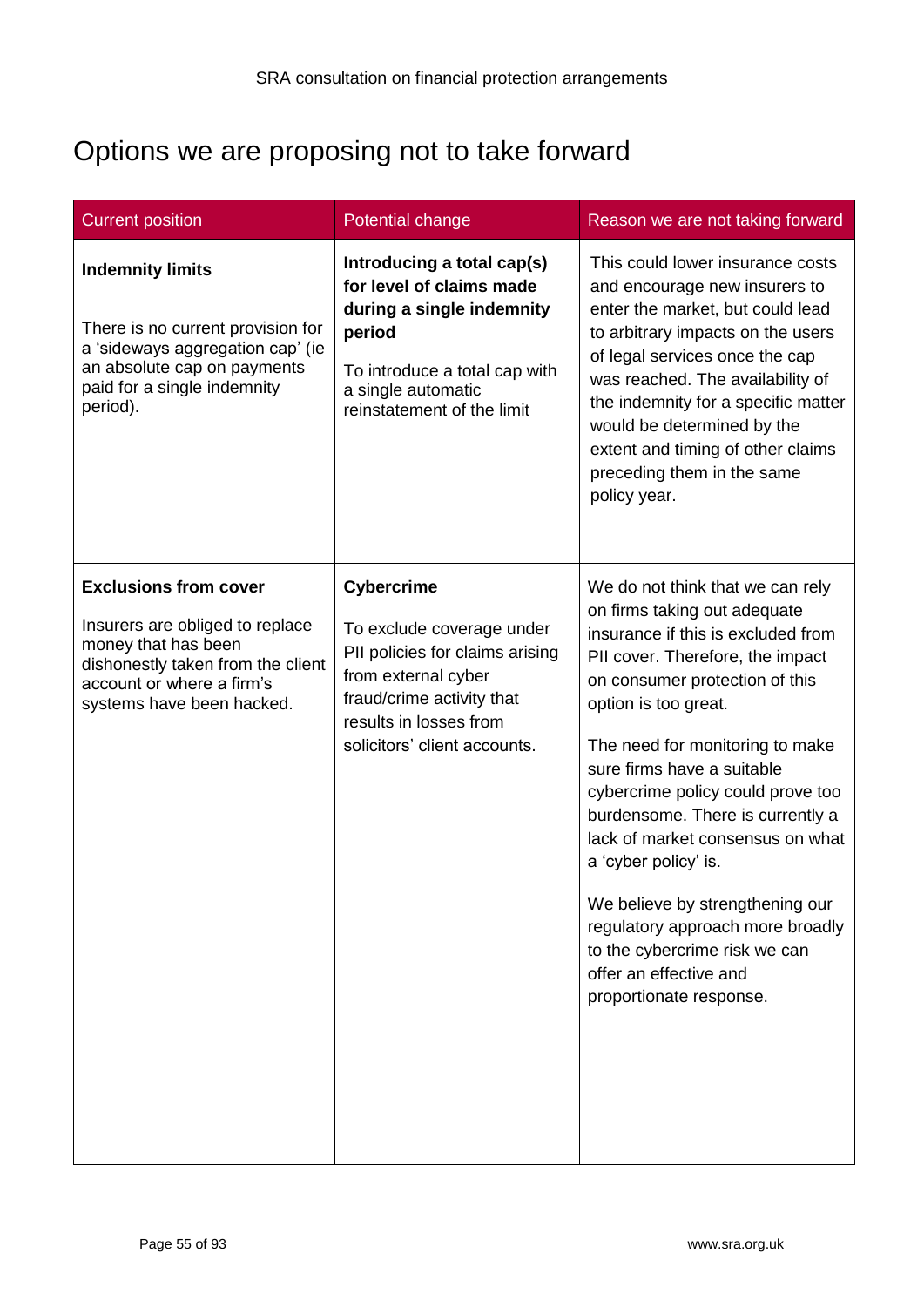| <b>Current position</b>                                                                                                                                                                                                                            | <b>Potential change</b>                                                                                                                                                                                                                                                                                                                                       | Reason we are not taking forward                                                                                                                                                                                                                                                                                                                                                                                                                                                                                                                                                                                                                                                                                                  |
|----------------------------------------------------------------------------------------------------------------------------------------------------------------------------------------------------------------------------------------------------|---------------------------------------------------------------------------------------------------------------------------------------------------------------------------------------------------------------------------------------------------------------------------------------------------------------------------------------------------------------|-----------------------------------------------------------------------------------------------------------------------------------------------------------------------------------------------------------------------------------------------------------------------------------------------------------------------------------------------------------------------------------------------------------------------------------------------------------------------------------------------------------------------------------------------------------------------------------------------------------------------------------------------------------------------------------------------------------------------------------|
| <b>Exclusions from cover</b><br>Currently the MTCs require that<br>dishonesty must be covered<br>wherever there is an innocent<br>partner/principal in the firm, but<br>can be excluded where all have<br>committed or condoned the<br>dishonesty. | <b>Widen exclusions for</b><br>dishonesty<br>To extend exclusions for<br>dishonesty so that innocent<br>partner(s) are no longer able<br>to make a claim on indemnity<br>insurance for another<br>person's dishonest actions.<br>Any claim for compensation<br>arising from a solicitor's<br>dishonesty would then be<br>covered by the Compensation<br>Fund. | Insurers remain well placed to<br>incentivise firms to invest in<br>systems and controls that are<br>likely to reduce the risks of fraud<br>by offering differentiated<br>premiums.<br>Insurers could be expected to<br>argue more cases involve<br>dishonesty and refuse cover. This<br>could lead an increase in the<br>number of lengthy and costly<br>disputes that delay prompt<br>access to redress for consumers.                                                                                                                                                                                                                                                                                                          |
| <b>Excess arrangements</b><br>Firms and insurers may agree<br>any level of excess. If the firm<br>does not pay the excess, the<br>insurer becomes liable to pay<br>the client. Insurers can seek<br>repayment of the excess<br>through the courts. | <b>Alter insurers obligations</b><br>where firm do not pay the<br>excess<br>Insurers will no longer be<br>obliged to pay the excess<br>when a firm does not pay. To<br>stop disproportionate<br>excesses being put in place<br>we would introduce a<br>maximum excess in respect<br>of claims made in one<br>indemnity period.                                | There does not appear to be a<br>high proportion of zero excess<br>policies, suggesting that firms do<br>generally pay the excess agreed<br>in their policies. We are<br>strengthening our response when<br>insurers tell us that an excess<br>has not been paid which should<br>lead to further reductions in the<br>level of non-payment.<br>Some firms might choose an<br>unduly high excess and if the firm<br>had insufficient internal<br>resources, this would bring risks<br>to consumers if either the firm<br>had no intention or ability to pay<br>it.<br>Consumers are in a poorer<br>position to prevent firms from<br>arranging a high excess or to<br>pursue firms for unpaid excess in<br>comparison to insurers. |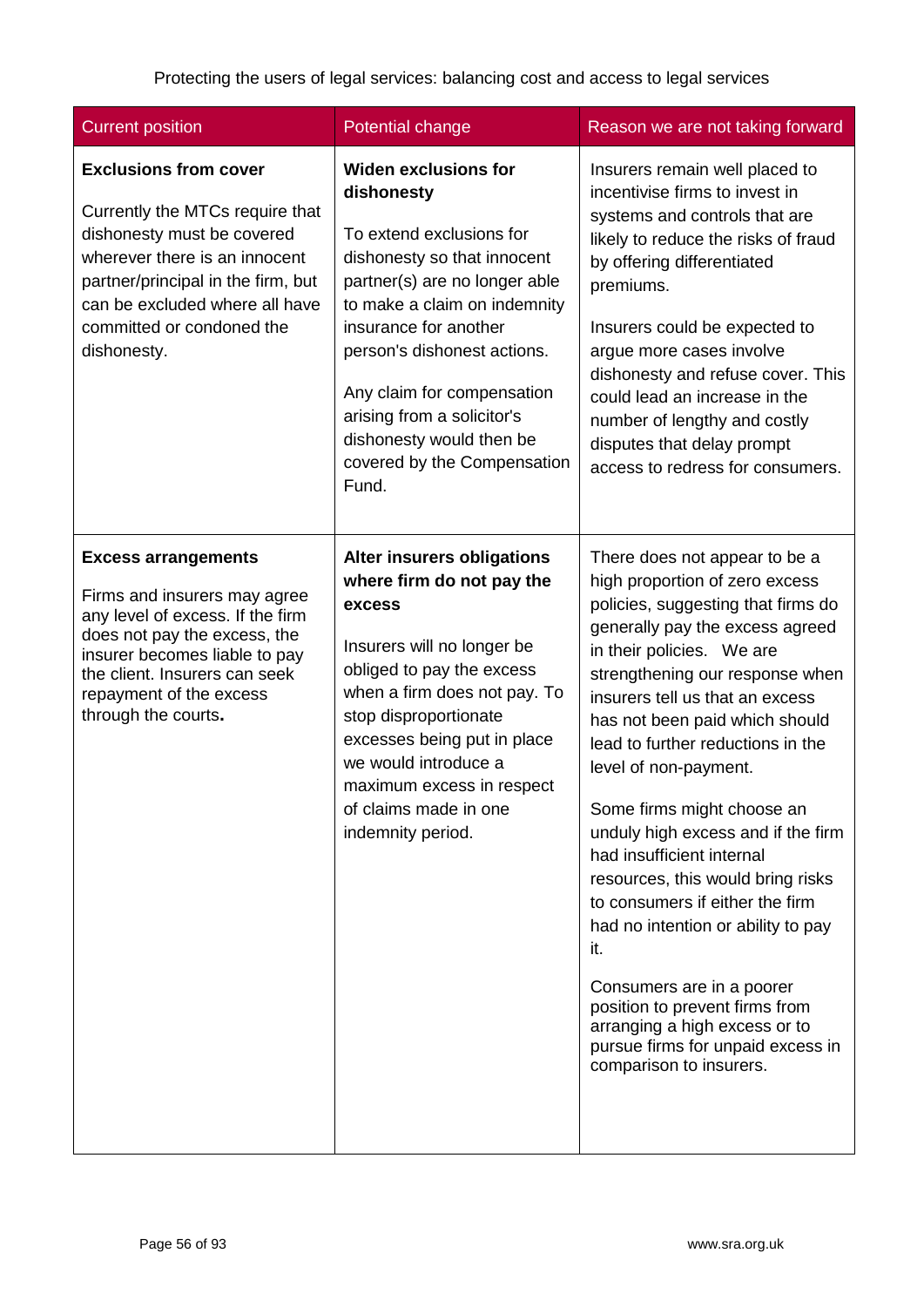| <b>Current position</b>                                                                                                                                                                                                                                                                                               | Potential change                                                                                                                                                                                                                                                                                                                                                                                                                                           | Reason we are not taking forward                                                                                                                                                                                                                                                                                                                                                                                                                                                                                                                                                                                                                                                           |
|-----------------------------------------------------------------------------------------------------------------------------------------------------------------------------------------------------------------------------------------------------------------------------------------------------------------------|------------------------------------------------------------------------------------------------------------------------------------------------------------------------------------------------------------------------------------------------------------------------------------------------------------------------------------------------------------------------------------------------------------------------------------------------------------|--------------------------------------------------------------------------------------------------------------------------------------------------------------------------------------------------------------------------------------------------------------------------------------------------------------------------------------------------------------------------------------------------------------------------------------------------------------------------------------------------------------------------------------------------------------------------------------------------------------------------------------------------------------------------------------------|
| Insurer remedies when a firm<br>has misrepresented or acted<br>dishonestly<br>Firms who misrepresent their<br>business activities and pay a<br>lower premium than they would<br>otherwise pay do not suffer the<br>consequences of their<br>misrepresentation, since the<br>insurer must still pay out any<br>claims. | Fair presentation of risk<br>To increase the remedies that<br>are available to insurers<br>where a firm fails to fulfil its<br>duty to make a fair<br>presentation of risk. We<br>propose to allow a wider set<br>of remedies in line with those<br>in the Insurance Act 2015.<br>This would include the right<br>to avoid cover where this<br>misrepresentation has been<br>deliberate or reckless - or in<br>other words the firm has<br>been dishonest. | Allowing cover to be avoided for<br>deliberate or reckless<br>misrepresentation could have an<br>adverse impact on the consumer<br>protections available to clients.<br>The insurer should continue to<br>bear the risk as it has the greatest<br>understanding of the impact.<br>Ensuring the transparency of<br>protection is vital in maintaining<br>consumer protection. Even with<br>the possibility of access to the<br>Compensation Fund, there is a<br>risk of a client finding they are<br>excluded because they do not<br>meet the eligibility criteria.<br>We are strengthening our<br>approach to enforcement against<br>firms that have been dishonest<br>with their insurer. |
| <b>Run-off cover</b><br>At the time of a firm closure, the<br>insurer is required to provide six<br>years of run-off cover, even if<br>the premium is not paid.                                                                                                                                                       | Reduce period of run-off<br>cover<br>Reduce the length of time for<br>run-off cover. We have<br>previously consulted on an<br>option to reduce the length of<br>run-off cover to three years.                                                                                                                                                                                                                                                              | Our data analysis shows that<br>significant proportions of run-off<br>claims continue to arise until the<br>sixth year and therefore we do not<br>support reducing the length of<br>cover.                                                                                                                                                                                                                                                                                                                                                                                                                                                                                                 |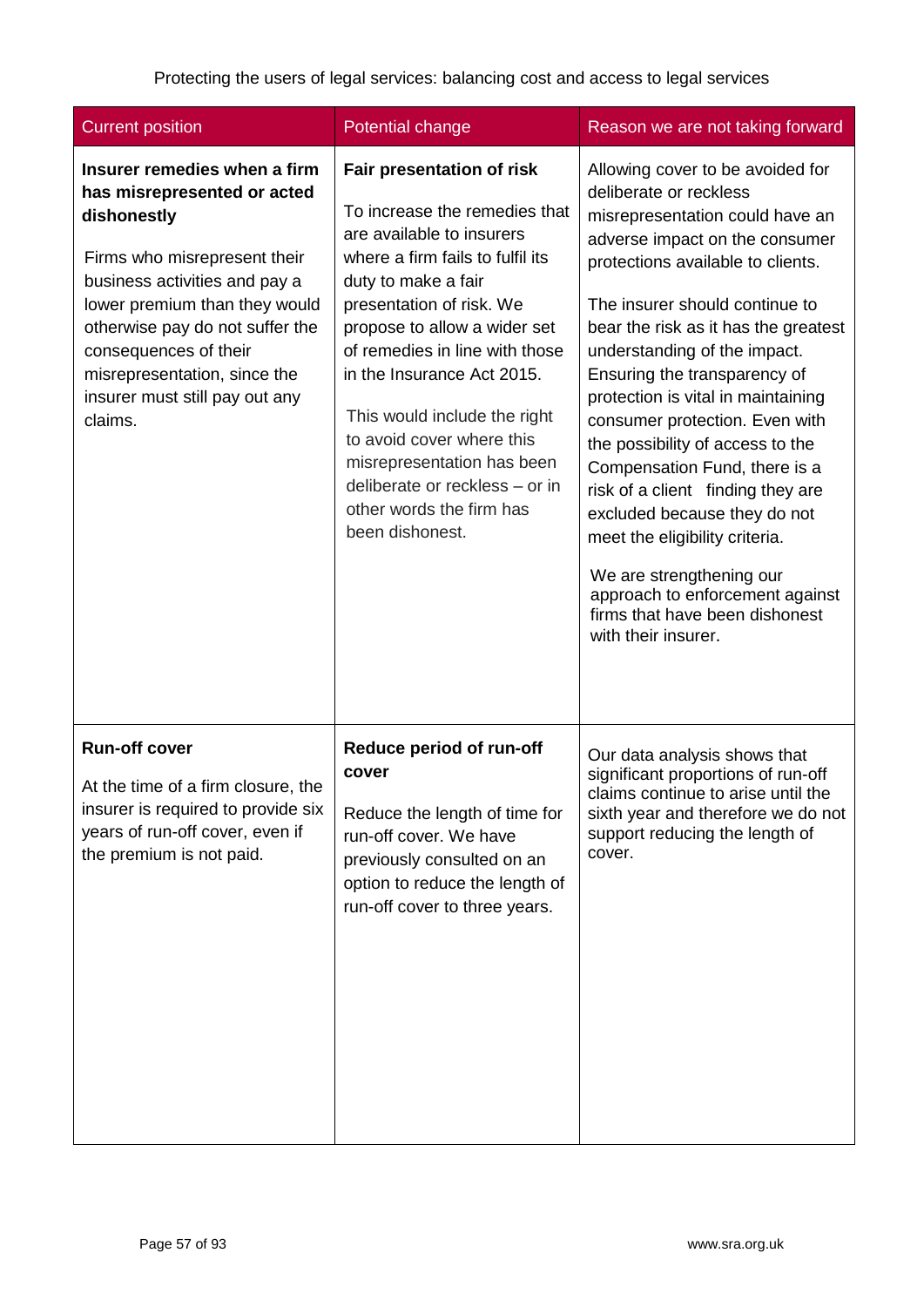| <b>Current position</b>                                                                                                                                         | Potential change                                                                                                                                                              | Reason we are not taking forward                                                                                                                                                                                                                                                                                                                                                                                                                                                                                                                                                                                                                                                                                                                                 |
|-----------------------------------------------------------------------------------------------------------------------------------------------------------------|-------------------------------------------------------------------------------------------------------------------------------------------------------------------------------|------------------------------------------------------------------------------------------------------------------------------------------------------------------------------------------------------------------------------------------------------------------------------------------------------------------------------------------------------------------------------------------------------------------------------------------------------------------------------------------------------------------------------------------------------------------------------------------------------------------------------------------------------------------------------------------------------------------------------------------------------------------|
| <b>Run-off cover</b><br>At the time of a firm closure, the<br>insurer is required to provide six<br>years of run-off cover, even if<br>the premium is not paid. | Insurance only on payment<br>of premiums<br>This would mean that unlike<br>the current position, if a firm<br>did not pay its run-off<br>premium, it would not be<br>insured. | We expect this to reduce the cost<br>of run-off cover significantly<br>because current default rates are<br>so high. However, the negative<br>impact on consumer protection<br>would be too great. Our proposal<br>to introduce a total cap on cover<br>will make premiums more<br>affordable especially for small<br>firms. We will also focus on<br>regulatory action, including<br>preventing the 'Phoenix Firm'<br>scenario <sup>20</sup> and taking<br>enforcement action against<br>solicitors that carry on in practice<br>after closing a firm, without paying<br>run-off cover for their closed firm.<br>We are also working with insurers<br>to provide them with timely<br>information that puts them in a<br>better position to recover<br>premiums. |

**Question 12:** Are there any options for changes to our PII requirements that we are not proposing or have not identified that we should consider further? Please explain why and provide any evidence that supports your view.

<sup>&</sup>lt;sup>20</sup> This is where solicitors or managers close their firms without paying run-off premiums and then reappear in a new firm. We are tightening our firm closure and authorisation process so we can spot where this is happening and take appropriate action.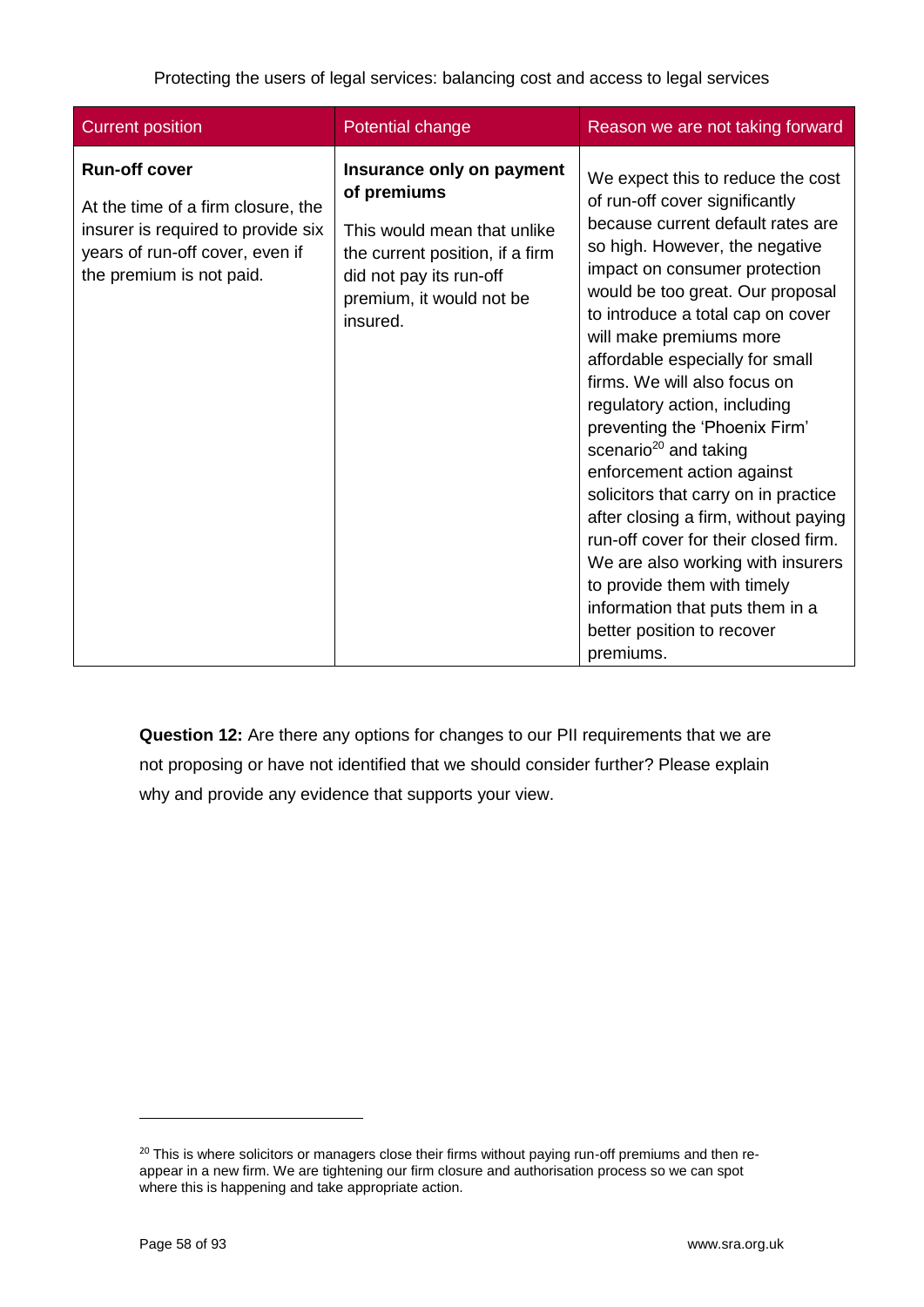## **Section Two: Changes to our Compensation Fund**

### **Rationale**

- 98. The Compensation Fund is already a discretionary fund. Beyond its discretionary nature other limits include the eligibility criteria, a hardship test for certain applicants and a maximum payout (with discretion to exceed this).
- 99. Historically, payments have been made against a broad range of legal service transactions, including conveyancing, probate and personal injury. Payments are usually for relatively small amounts and this has allowed the fund to remain viable through affordable contributions from the profession. The highest risks that lead to claims by people are in areas of legal practice where firms have access to client money. Insurance will cover some of these losses, but not for example, where all partners in the firm are implicated in the dishonesty.
- 100. We want to make sure how we manage the Fund remains consistent with best regulatory practice, our regulatory objectives and people's expectations. It is right that we now ask ourselves, the profession and the public questions about the purpose of the Compensation Fund.
- 101. We think the purpose of the Fund has become more open to question as the legal market and the services provided by solicitors has evolved. This is partly because the risks that give rise to potential claims on the Fund are changing. For example we are seeing the re-emergence of solicitor involvement in largescale dubious investment schemes that can be scams $21$ . Although very few people buy the products of risky schemes compared to the number of people using conveyancling, probate or personal injury services, we are currently investigating some 50 firms involved in such schemes, with possible losses of well over £200m. This is because these schemes, which attract people by offering very high returns can be perpetrated on a massive scale giving rise to potential claims on the fund that, if eligible for payment, could threaten its

 $\overline{a}$ 

 $21$  This is not a new risk and we have issued warnings over several years. In the late 1990s to early 2000s, some US\$500 million passed through law firms in relation to highly dubious investment schemes. These claims have led to large payments in the past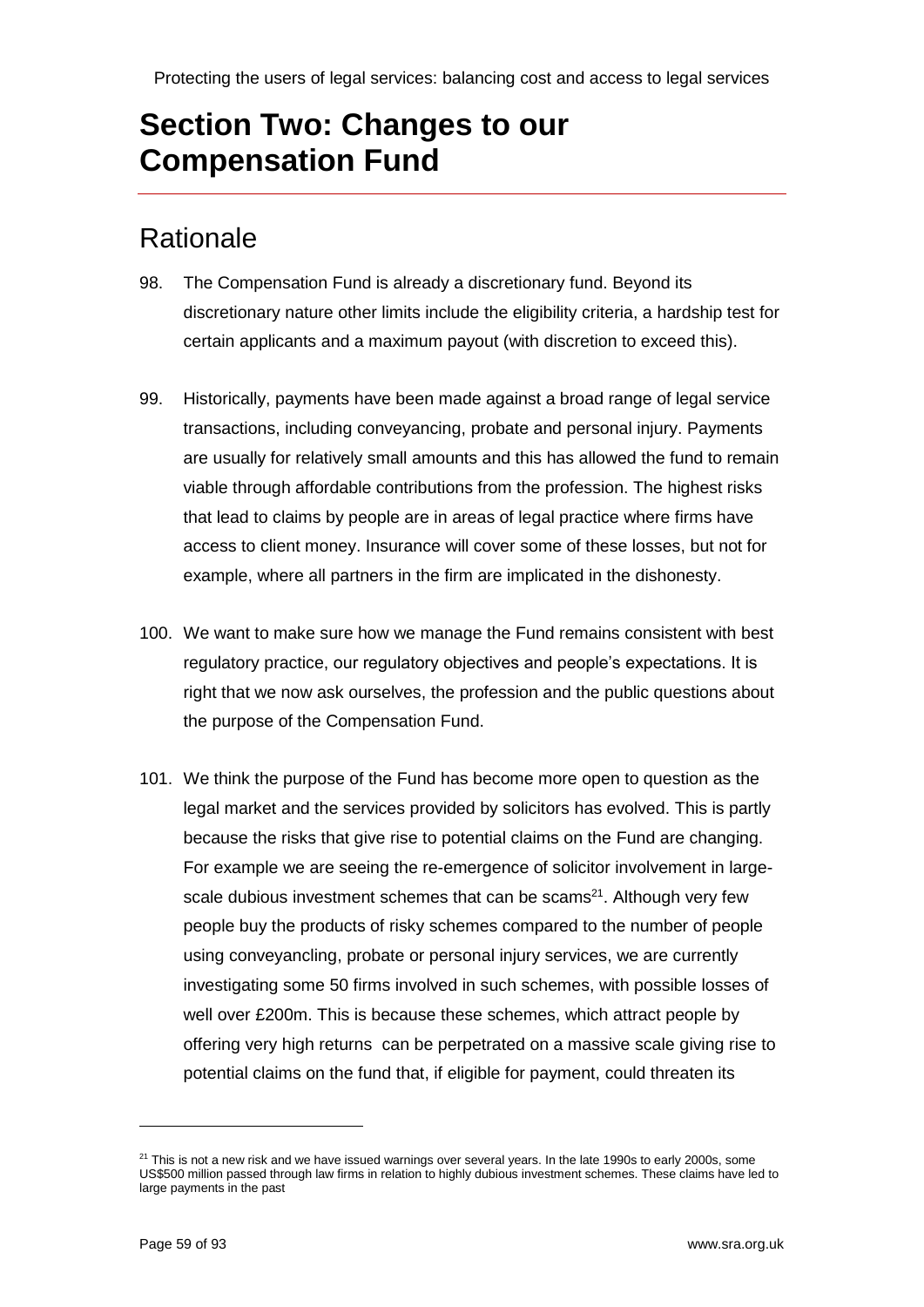Protecting the users of legal services: balancing cost and access to legal services viability. The would mean that claims relating to widley used legal services could not be met.

Therefore, we do not think that the Fund can be a guarantee that all users of legal services are covered for any loss caused by solicitors or regulated firms. Nor do we think that those who take the risk of dubious investment schemes in pursuit of high percentage returns, should be prioritised over people that have been provided with routine conveyancing or probate services. The underlying rationale for any decision to prioritise certain claims is usefully summarised in a judgment of the Court of Appeal in the Mortgage Express*<sup>22</sup>* case which recognised the risks inherent in a discretionary Compensation Fund:

"It seems clear to us from the current legislation, the history of the fund and the mode of operating it that the solicitors' profession was never intended or required to assume an open-ended liability to meet any unsatisfied loss sustained by any party caused by the dishonesty of any solicitor."

- 102. This principle is reflected to some extent in the current rules. We think it is timely to modernise the rules and eligibility criteria to more clearly reflect the purpose of the Compensation Fund as a proportionate and targeted hardship fund, helping the vulnerable and those that need and deserve it the most. We propose to:
	- narrow eligibility to only those people that need and deserve the most protection
	- provide us with new tools and powers that allow us to make sure claims are assessed as robustly as possible
	- emphasise that consumers need to take responsibility for their own financial decisions

<sup>22</sup> *R v Law Society ex p Mortgage Express* [1997] 2 All ER 348, Lord Bingham CJ delivered the judgment of the court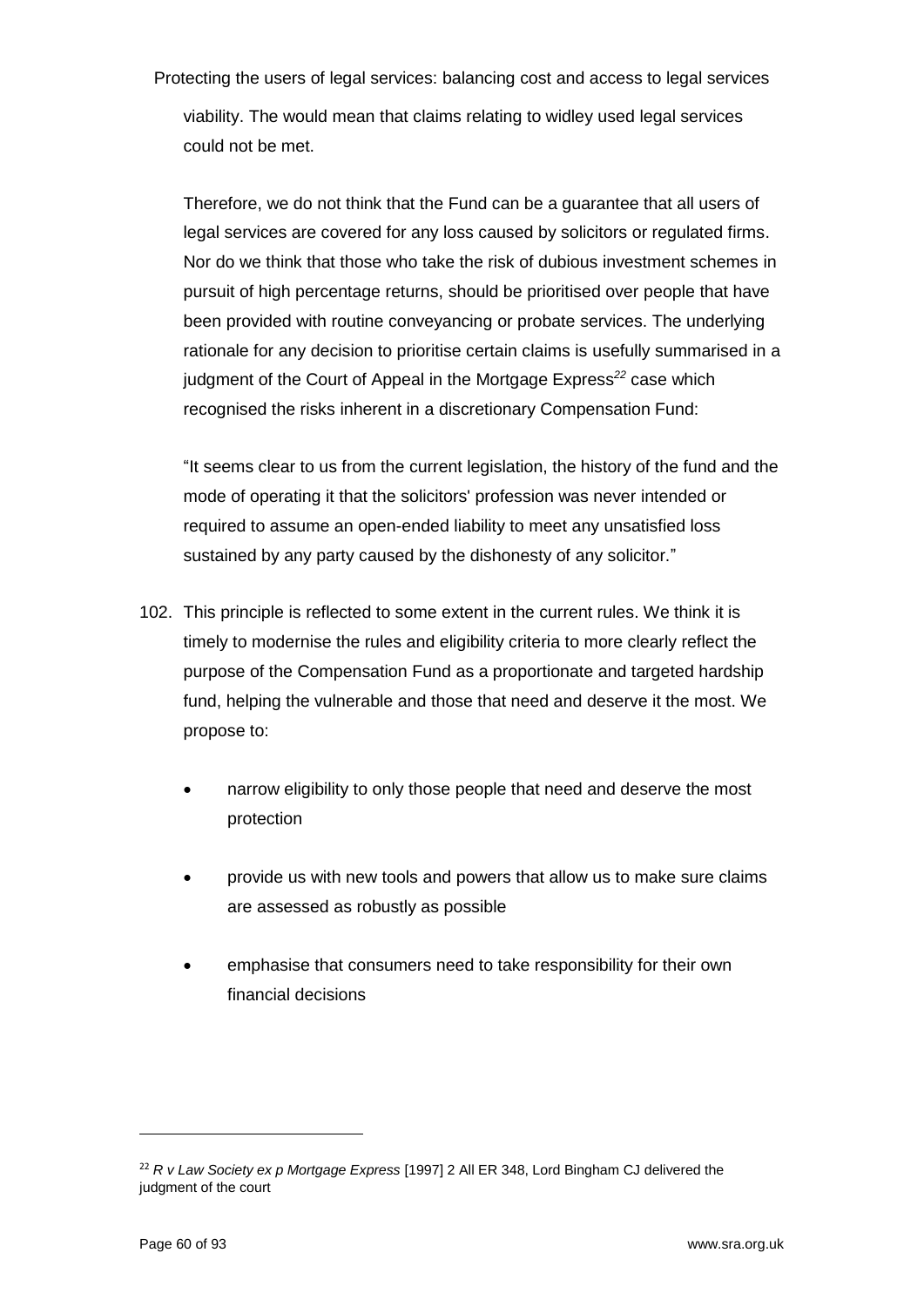- retain the discretionary elements that allow us to make sure that the users of legal services and others affected by behaviour of solicitors of regulated firms in unique or very unusual circumstances are protected.
- 103. We recognise that other options may exist and welcome new evidence, ideas and analysis.
- 104. Because we are changing our rules about where solicitors can practise and the consumer potections that apply, we also need to consider how the Compensation Fund is financed. This issue is discussed in more detail later on in paragraphs 113 to 114.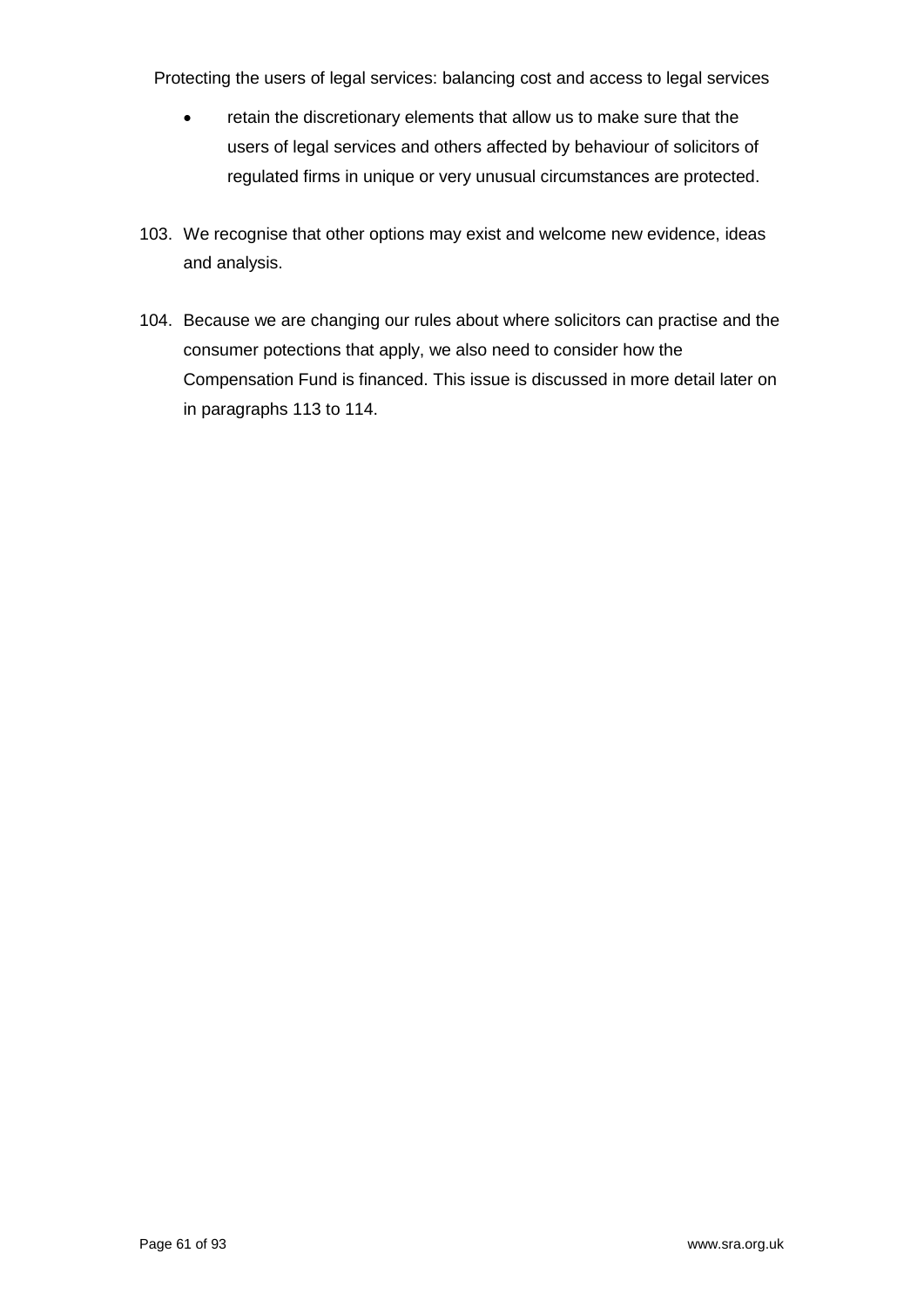# Our proposals

| <b>Current position</b>                                                                                                                                                                                                                                                                                                                                                                         | Proposal                                                                                                                                                                                                                                                                                                                                                                                                                                                                                                                                                                                                                                                                                                                                                                                                                                                       | Reason for change                                                                                                                                                                                                                                                                                                                                                                                                                                                                 |
|-------------------------------------------------------------------------------------------------------------------------------------------------------------------------------------------------------------------------------------------------------------------------------------------------------------------------------------------------------------------------------------------------|----------------------------------------------------------------------------------------------------------------------------------------------------------------------------------------------------------------------------------------------------------------------------------------------------------------------------------------------------------------------------------------------------------------------------------------------------------------------------------------------------------------------------------------------------------------------------------------------------------------------------------------------------------------------------------------------------------------------------------------------------------------------------------------------------------------------------------------------------------------|-----------------------------------------------------------------------------------------------------------------------------------------------------------------------------------------------------------------------------------------------------------------------------------------------------------------------------------------------------------------------------------------------------------------------------------------------------------------------------------|
| <b>Eligibility to claim</b><br>There is currently no<br>provison in the rules which<br>allows for claims from<br>high-worth individuals to<br>be excluded                                                                                                                                                                                                                                       | <b>Exclude people living in households</b><br>with net financial assets above a<br>threshold from being eligible for a<br>payment from the Fund.<br>We propose to include new eligibility<br>criteria that would mean individuals<br>from the wealthiest households would<br>no longer be able to apply for a<br>payment from the Fund. We propose a<br>relatively straightforward measure used<br>by the <b>ONS</b> to calculate net household<br>financial wealth that excludes physical<br>wealth, property and pension assets.<br>Applicants with net household financial<br>assets over £250,000 would not be<br>eligible to make a claim. Data from the<br>ONS indicates that it we set the<br>threshold at this level individuals living<br>in 5 percent of the wealthiest<br>households in Great Britain (based on<br>this measure) would be excluded. | To make sure the<br><b>Compensation Fund is</b><br>targeted at the people that<br>need the most protection.                                                                                                                                                                                                                                                                                                                                                                       |
| <b>Eligibility to claim</b><br><b>Business and charities</b><br>with an income below £2m<br>or trusts with assets below<br>£2m can claim but must<br>demonstrate hardship<br>where there has been a<br>failure to account<br>Business with an income<br>above £2m cannot claim.<br>Charities with an income<br>or trusts with assets above<br>£2m can claim if they can<br>demonstrate hardship | <b>Exclude all claims from charities and</b><br>trusts with an income/assets of more<br>than £2m from eligibility.<br>Simplify the test we use for<br>assessing whether a payment<br>should be made so that all eligible<br>businesses, charities and trusts<br>must show hardship<br>The Fund retains its discretion to deal<br>with applications from large charities<br>and trusts where it can be<br>demonstrated that individual<br>beneficiaries would suffer hardship.                                                                                                                                                                                                                                                                                                                                                                                  | Large charities and trusts,<br>like large businesses, are<br>better placed to understand<br>the risks of purchasing legal<br>services and bear the impact<br>if something goes wrong.<br>Currently, there are<br>differences depending on the<br>applicant and the grounds for<br>the claim, whether hardship<br>must be demonstrated. We<br>propose to simplify in line<br>with the purpose of the Fund<br>and that hardship must be<br>demonstrated for all eligible<br>claims. |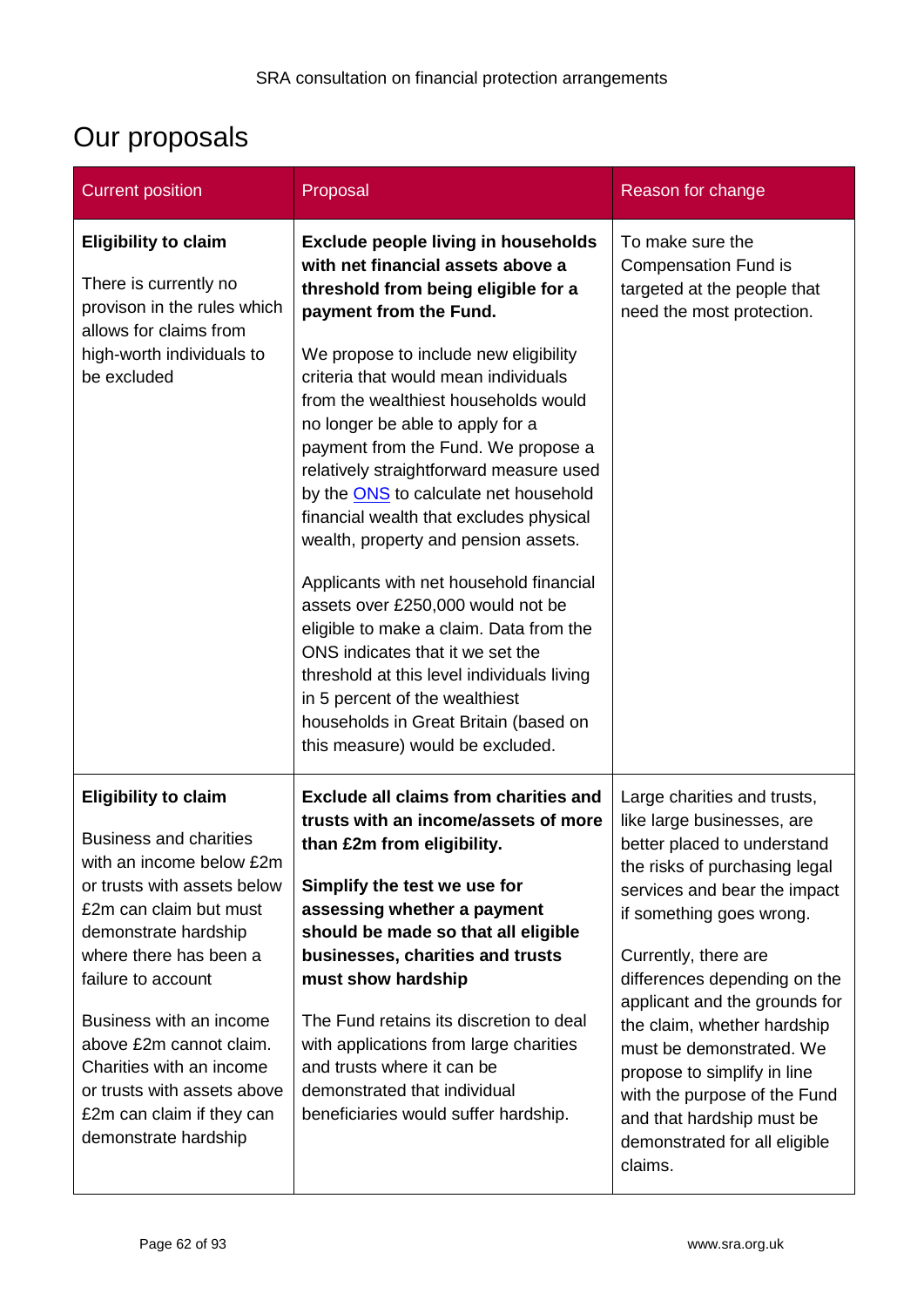| <b>Current position</b>                                                                                                                                                                                                                                                                                                                                             | Proposal                                                                                                                                                                                                                                                                                                                                                                                                                                                                                                                                          | Reason for change                                                                                                                                                                                                                                                                                                                                                                                                                                                                                                                                                                                   |
|---------------------------------------------------------------------------------------------------------------------------------------------------------------------------------------------------------------------------------------------------------------------------------------------------------------------------------------------------------------------|---------------------------------------------------------------------------------------------------------------------------------------------------------------------------------------------------------------------------------------------------------------------------------------------------------------------------------------------------------------------------------------------------------------------------------------------------------------------------------------------------------------------------------------------------|-----------------------------------------------------------------------------------------------------------------------------------------------------------------------------------------------------------------------------------------------------------------------------------------------------------------------------------------------------------------------------------------------------------------------------------------------------------------------------------------------------------------------------------------------------------------------------------------------------|
| <b>Eligibilty to claim</b><br>Claims from barristers and<br>experts can currently be<br>made.                                                                                                                                                                                                                                                                       | <b>Exclude claims from barristers and</b><br>experts                                                                                                                                                                                                                                                                                                                                                                                                                                                                                              | To make sure the<br><b>Compensation Fund is</b><br>targeted at the people that<br>need the most protection.                                                                                                                                                                                                                                                                                                                                                                                                                                                                                         |
| <b>Range of payments</b><br>Claims for costs incurred<br>following an event can<br>also be made in certain<br>circumstances, for<br>example, a claim for<br>litigation costs.                                                                                                                                                                                       | For eligible applicants limit<br>payments to the direct financial loss<br>caused by the actions of the solicitor<br>or firm.<br>This would mean grants would no<br>longer be paid to applicants to cover<br>litigation costs incurred to pursue<br>alternative means of redress or for<br>paying someone to help with an<br>application for a payment from the<br>Fund.                                                                                                                                                                           | The proposal aims to<br>strengthen the purpose of the<br>Fund to relieve hardship and<br>provide redress for direct<br>losses arising in the course of<br>the 'usual business of a<br>solicitor'.<br>We are redesigning our<br>process and the forms we<br>use so to make it easier for<br>vulnerable people to apply for<br>a payment potentially<br>assisted by friends, carers or<br>organisations like Citizens<br>Advice, rather than by paid<br>professionals. Citizens<br>Advice, for example, already<br>help people make claims to<br>the Criminal Injuries<br><b>Compensation Scheme.</b> |
| <b>Range of payments</b><br>Claims can be made for<br>losses that arise from the<br>actions of a 'firm/solicitor'<br>that was not authorised by<br>the SRA but could have<br>been and does not have a<br>valid PII policy<br>There is scope for claims<br>to be made where an<br>insurer is insolvent and the<br>firm does not have in<br>place valid-run-off cover | Tightening the circumstances when<br>the Fund makes a payment where a<br>firm or solicitor has failed to have PII<br>cover in place and extend the<br>eligibility criteria to these claims<br>To only permit claims where a firm has<br>failed to get insurance to those firms<br>that have has been authorised by us.<br>The rules currently allow this type of<br>claim where solicitors practising as a<br>sole practitioner or in partnership could<br>only have ever been authorised by the<br>SRA, but have failed to get<br>authorisation. | We think it needs to be<br>clearer when the<br>Compensation Fund will pay<br>claims that should have been<br>covered by an insurance<br>policy. We do not think it is<br>proportionate to offer the<br>protection of the Fund to<br>clients of firms could have<br>been but are not regulated by<br>us. This level of protection<br>has never been provided for<br>claims arising in a limited<br>company or LLP which are<br>subject to different legal                                                                                                                                            |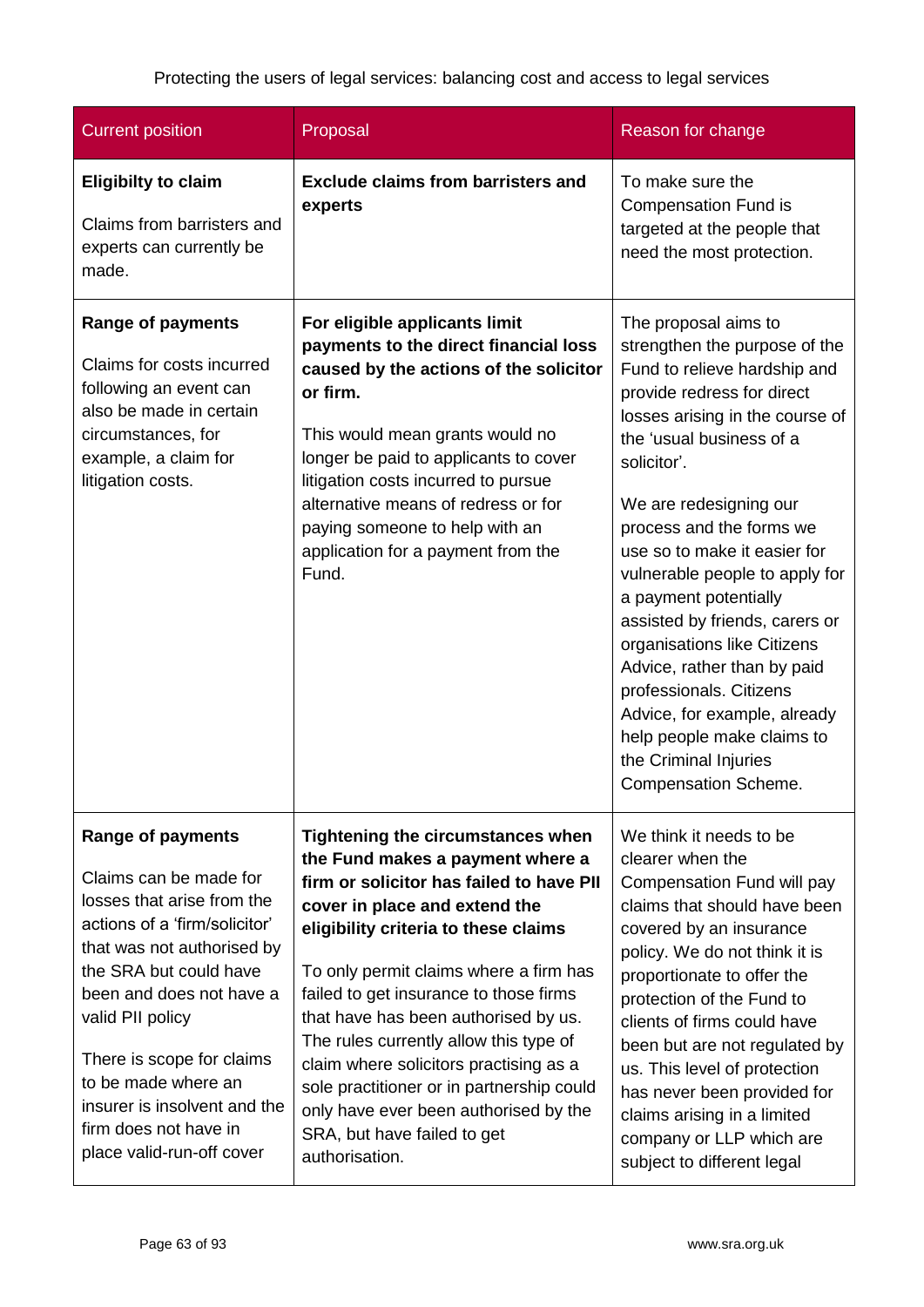| <b>Current position</b>                                                                                                                                                            | Proposal                                                                                                                                                                                                                                                                                                                                                                                            | Reason for change                                                                                                                                                                                                                                                                                                                                                                                                                                                                                                                                                                                                                                                                                                                                                                  |
|------------------------------------------------------------------------------------------------------------------------------------------------------------------------------------|-----------------------------------------------------------------------------------------------------------------------------------------------------------------------------------------------------------------------------------------------------------------------------------------------------------------------------------------------------------------------------------------------------|------------------------------------------------------------------------------------------------------------------------------------------------------------------------------------------------------------------------------------------------------------------------------------------------------------------------------------------------------------------------------------------------------------------------------------------------------------------------------------------------------------------------------------------------------------------------------------------------------------------------------------------------------------------------------------------------------------------------------------------------------------------------------------|
|                                                                                                                                                                                    | To exclude claims arising from an<br>insurer's insolvency, for example,<br>where run-off policies have been<br>disclaimed by a liquidator as part of the<br>winding up process.                                                                                                                                                                                                                     | requirements. This creates<br>inconsistency.<br>In the case of insurer<br>insolvency, consumers will<br>have alternative sources of<br>redress including the<br><b>Financial Services</b><br><b>Compensation Scheme</b><br>(FSCS), if available. They<br>could pursue alternative<br>remedies, including seeking<br>to recover losses from former<br>managers of a firm directly.                                                                                                                                                                                                                                                                                                                                                                                                  |
| <b>Conduct of the applicant</b><br>The current provisions are<br>broad and may not be<br>clear about how we take<br>account of applicant's<br>conduct and contribution<br>to loss. | Apply a clearer and more robust<br>approach to how we take account<br>the applicant's behaviour when<br>assessing claims<br>Our rules will explicity set out<br>circumstances when the conduct of the<br>applicant may warrant a refusal or<br>reduction in the grant, for example the<br>steps a person has taken to confirm<br>that the services being provided by their<br>solicitor are genuine | This is to strengthen our<br>existing approach that the<br>Fund should not be available<br>where the applicants' own<br>actions could have prevented<br>the loss.<br>Most people investing in high<br>return dubious schemes have<br>access to good information<br>and should bear some<br>responsibility for their actions.<br>We will take into account<br>where people are more<br>vulnerable and this might not<br>be the case.<br>Other organisaitons for,<br>example, the Financial<br>Ombudsman have engaged<br>with consumers to let them<br>know that claims will be<br>refused where the applicant<br>has failed to take sufficient<br>steps to prevent their loss.<br>We will provide guidance for<br>the users of legal services<br>that sets out our<br>expectations. |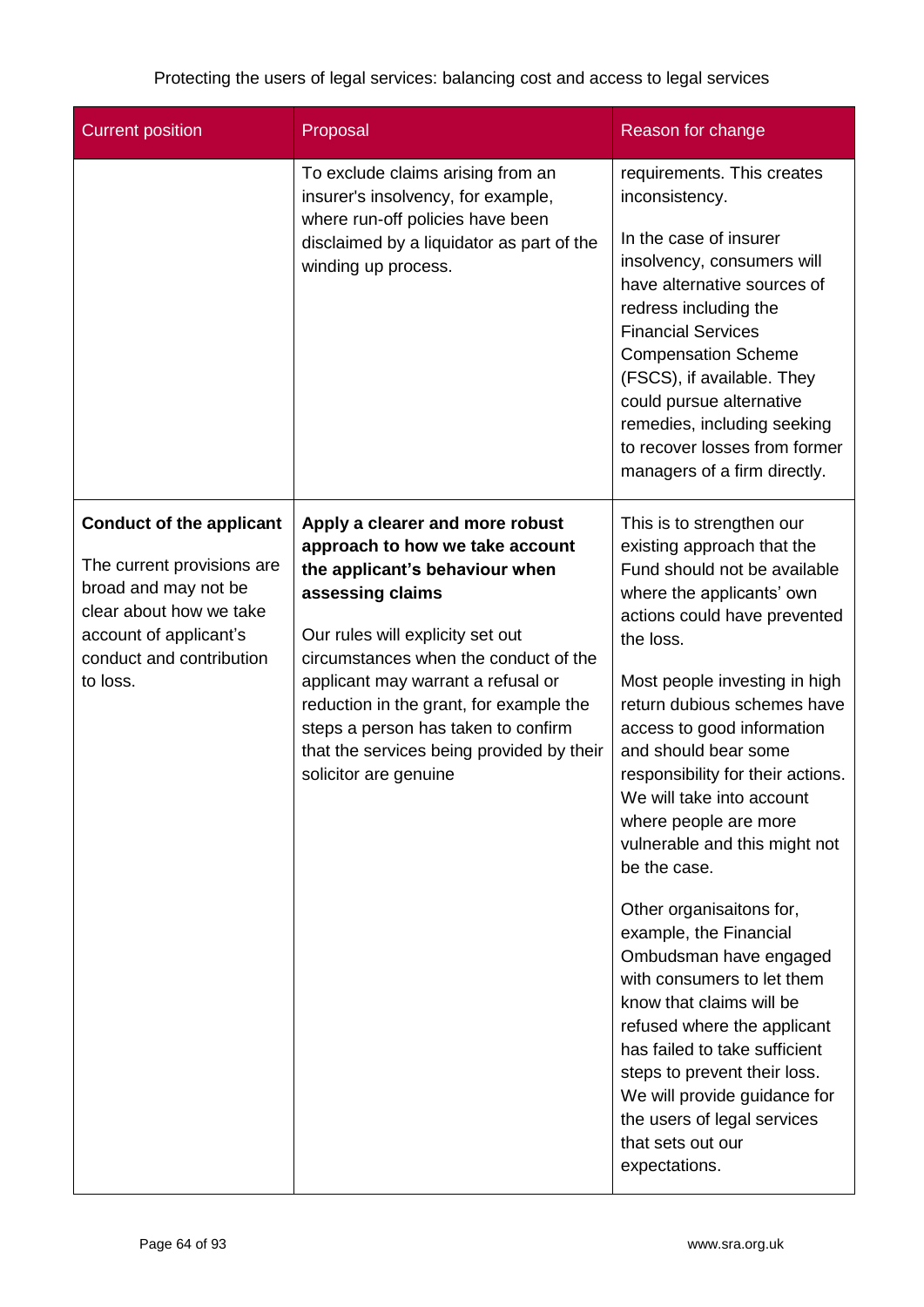| <b>Current position</b>                                                                                                                                                              | Proposal                                                                                                                                                                                                                                                                                                                                                                                                                                                                                                                                     | Reason for change                                                                                                                                                                                                                                                                                                                                                                                                                                                                                                                                                                                                                                                               |
|--------------------------------------------------------------------------------------------------------------------------------------------------------------------------------------|----------------------------------------------------------------------------------------------------------------------------------------------------------------------------------------------------------------------------------------------------------------------------------------------------------------------------------------------------------------------------------------------------------------------------------------------------------------------------------------------------------------------------------------------|---------------------------------------------------------------------------------------------------------------------------------------------------------------------------------------------------------------------------------------------------------------------------------------------------------------------------------------------------------------------------------------------------------------------------------------------------------------------------------------------------------------------------------------------------------------------------------------------------------------------------------------------------------------------------------|
| <b>Conduct of the applicant</b><br>The rules do not impose<br>any specifc requirments<br>on applicants and we have<br>no direct investigatory<br>powers                              | To require a duty of full and frank<br>disclosure by an applicant when<br>requesting a payment from the Fund<br>and to provide us with direct<br>investigatory powers that allow us to<br>challenge evidence provided.<br>This is so we can strengthen how we<br>examine the applicant's behaviour in<br>making a claim and allow us to<br>challenge their evidence.<br>We will also expect applicant to provide<br>us with all relevant information and<br>documents in support of the claim.                                               | This is to make sure that we<br>have the right powers to<br>challenge the behaviours and<br>conduct of applicants in<br>assessing whether a claim<br>should be paid, resulting in a<br>more rigourous claims<br>process<br>For dubious investment<br>schemes it will enable us to<br>investigate more robustly<br>what reliance was placed on<br>the advice/assistance of the<br>SRA-authorised firm when an<br>applicant chose to put money<br>into the scheme.                                                                                                                                                                                                                |
| <b>Maximum payments</b><br>from the Fund<br>The Compensation Fund<br>can provide grants of up to<br>£2m per claim. This limit<br>can be exceeded in<br>exceptional<br>circumstances. | Reduce the maximum payment for a<br>grant from £2m to £500,000 and<br>provide clear criteria when a higher<br>payment might be considered.<br>We think if we lower the limit for a<br>maxiumum payment it is even more<br>important to be clear about where we<br>might treat applications as a "single"<br>claim" for the purposes of calculating<br>whether the maximum grant has been<br>reached.<br>We will also develop our guidance to<br>set out clear criteria for<br>thecircumstances where a higher<br>payment will be considered. | The payment limit should be<br>set at a level that provides<br>targeted consumer protection<br>to relive hardship whilst<br>securing the ongoing viability<br>of the Fund.<br>The current maximum was<br>introduced to align with the<br>level of mandatory cover for a<br>single claim under our PII<br>arrangements. Our data<br>shows that the highest<br>amount paid out has never<br>reached the maximum. Only<br>a few payments have been<br>more than £500,000.<br>These tend to be linked to<br>fraudulent probate and<br>conveyancing transactions.<br>The data does not suggest<br>that we should apply<br>differential limits as we are<br>proposing for PII claims. |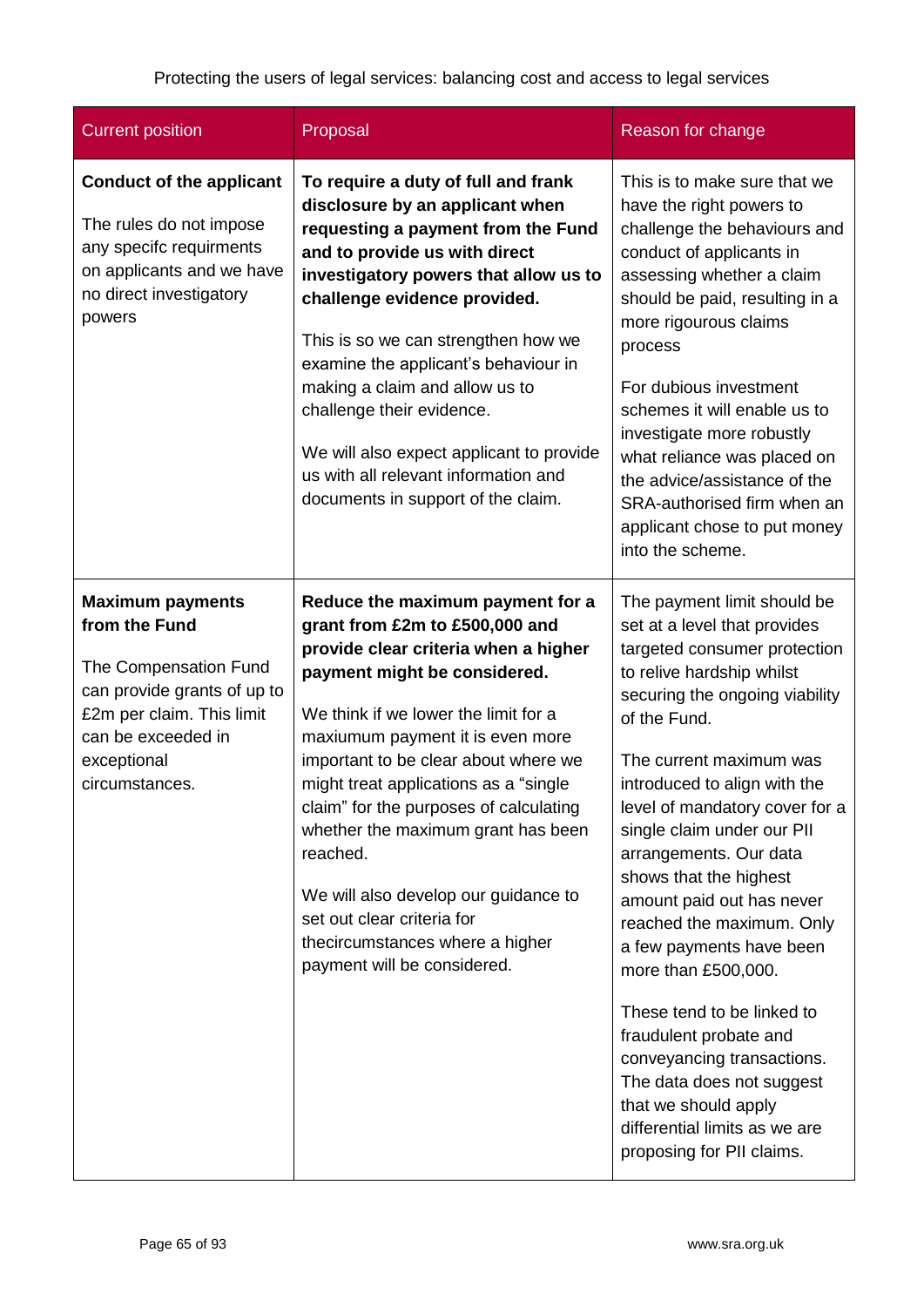**Question 13:** To what extent do you agree that the proposed changes to the Compensation Fund would clarify its purpose as a targeted hardship fund protecting the vulnerable that need and deserve it those in most?

Strongly agree Somewhat agree Neither disagree or agree Somewhat disagree Strongly disagree

Please explain your answer

**Question 14:** Are there any options for changes to how we manage the Compensation Fund that we have not identified that we should consider further?

Please explain why and provide any evidence that supports your view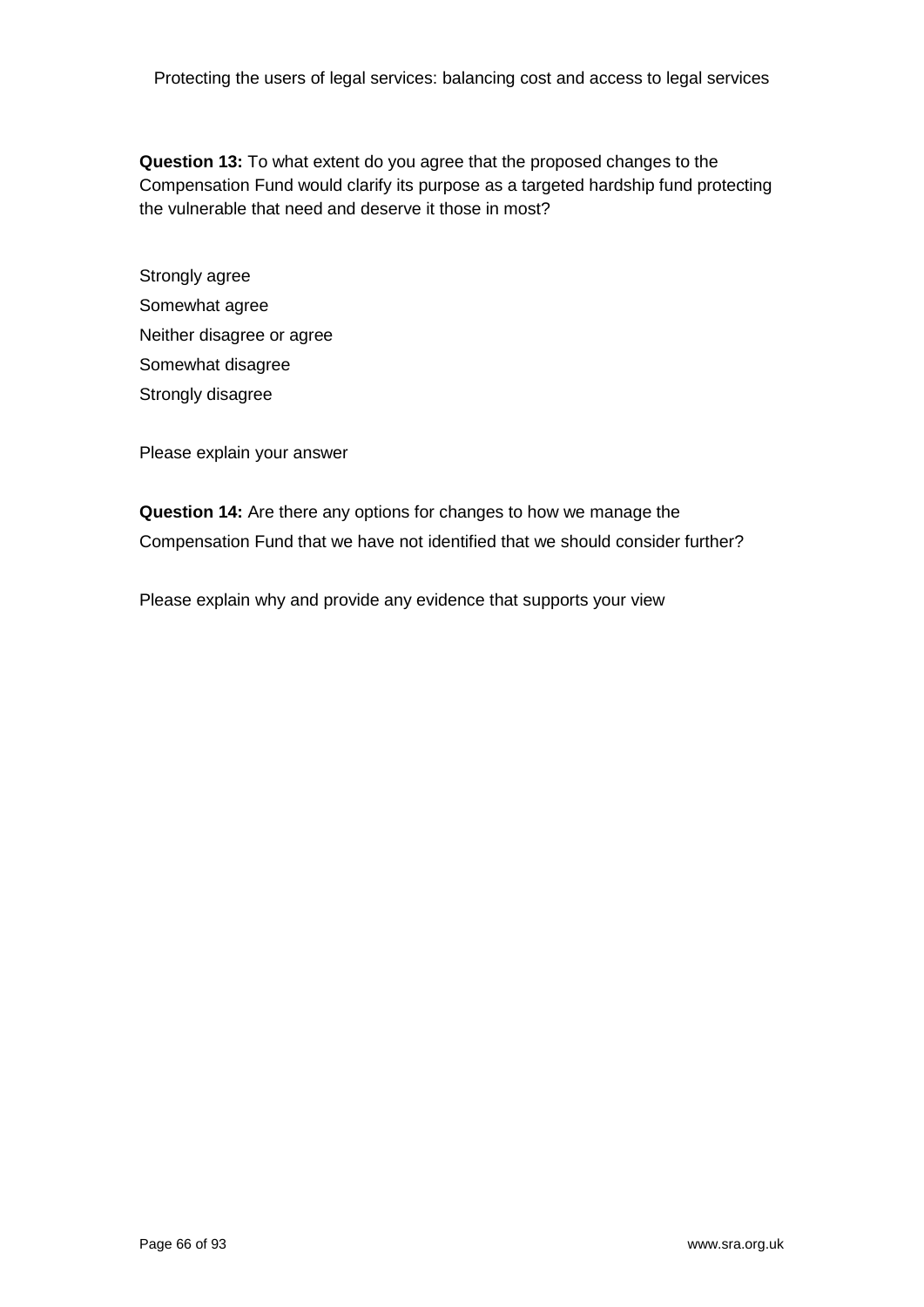## Excluding claims from wealthy households

- 105. The ONS define total net household wealth as the sum of four components: [property wealth \(net\),](http://www.ons.gov.uk/ons/rel/was/wealth-in-great-britain-wave-4/2012-2014/rpt-chapter-3.html) [physical wealth,](http://www.ons.gov.uk/ons/rel/was/wealth-in-great-britain-wave-4/2012-2014/rpt-chapter-4.html) [financial wealth \(net\)](http://www.ons.gov.uk/ons/rel/was/wealth-in-great-britain-wave-4/2012-2014/rpt-chapter-5.html) $23$  and private [pension wealth.](http://www.ons.gov.uk/ons/rel/was/wealth-in-great-britain-wave-4/2012-2014/rpt-chapter-6.html) It does not include business assets owned by household members, nor does it include rights to state pensions, which people accrue during their working lives and draw on in retirement.
- 106. We recognise that there there are a variety of assets that contribute to wealth and a diversity of methods that people use to save for their retirement. We propose to use a measure of wealth that is focused on net financial wealth. This is because we would not want include a person's main residence or pension savings in our assessment of eligibility. Our proposal is that applicants living in households with with net financial assets of more than £250,000 would not be eligible to make a claim on the Fund. Data from the ONS indicates that if we set the threshold at this level individuals living in 5 percentage of the wealthiest households in Great Britain (based on this measure) would be excluded from eligibility.
- 107. We have considered whether a definition based on total wealth $^{24}$  would be more appropriate because it does not distinguish between property, physical, financial or private pension wealth. The downside to this is that claimants would need to provide more information i.e. a valuation of total wealth rather than financial wealth which is relatively straightforward figure to calculate.
- 108. To determine eligibility, applicants will be asked to provide an estimate of their net financial wealth. If the claim is of high value, we will decide whether we ask the applicant to provide verification of the information provided. This approach also allows random sampling during the application process to be introduced whilst minimising the additional burden/cost of processing claims.

 $\overline{a}$ 

 $23$  Financial wealth comprises: formal financial assets (such as bank accounts, savings accounts, stocks and shares); informal financial assets (such as money saved at home); assets held by children in the household; and liabilities (such as formal borrowing, overdrafts and arrears on household bills) <sup>24</sup> The top 5 percent of wealthiest households in Great Britain have net total wealth of £1.5m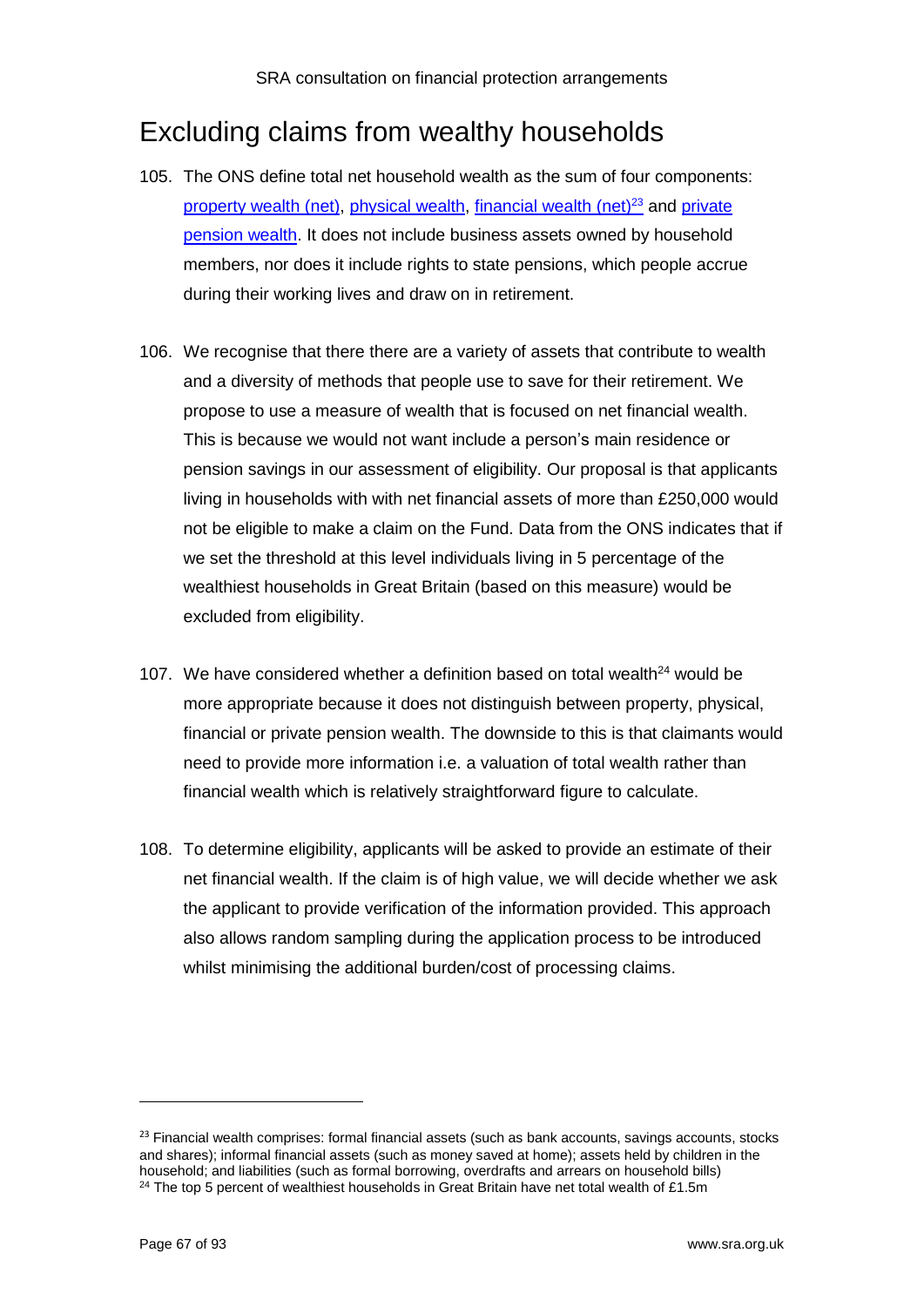**Question 15:** To what extent do you agree that we should we exclude applications from people living in wealthy households?

Strongly agree Somewhat agree Neither disagree or agree Somewhat disagree Strongly disagree

Please explain your answer

**Question 16:** Do you think our proposed measure of wealth and threshold for excluding these application is appropriate?

Y/N

If no, do you have any suggestions for an alternative measure of wealth and or at what level the threshold should be set?

**Question 17:** Do you think we should be making any other changes to eligibility and/or the circumstances where we would make a payment?

Y/N

If yes, please set out your suggestions and reasons for the change

## Maximum payment

- 109. We are proposing a maximum payment from the Fund of £500,000. Given the reduction in the maximum payment we think it is important that we set out how we would consider whether the limit has been reached in circumstances where there could be more than one person, in a single or related transaction, that is affected by the act/omission of the solicitor that results in a loss of money.
- 110. We think the general principle should be that where the loss of money relates to a single retainer that should be dealt with as a single claim on the Fund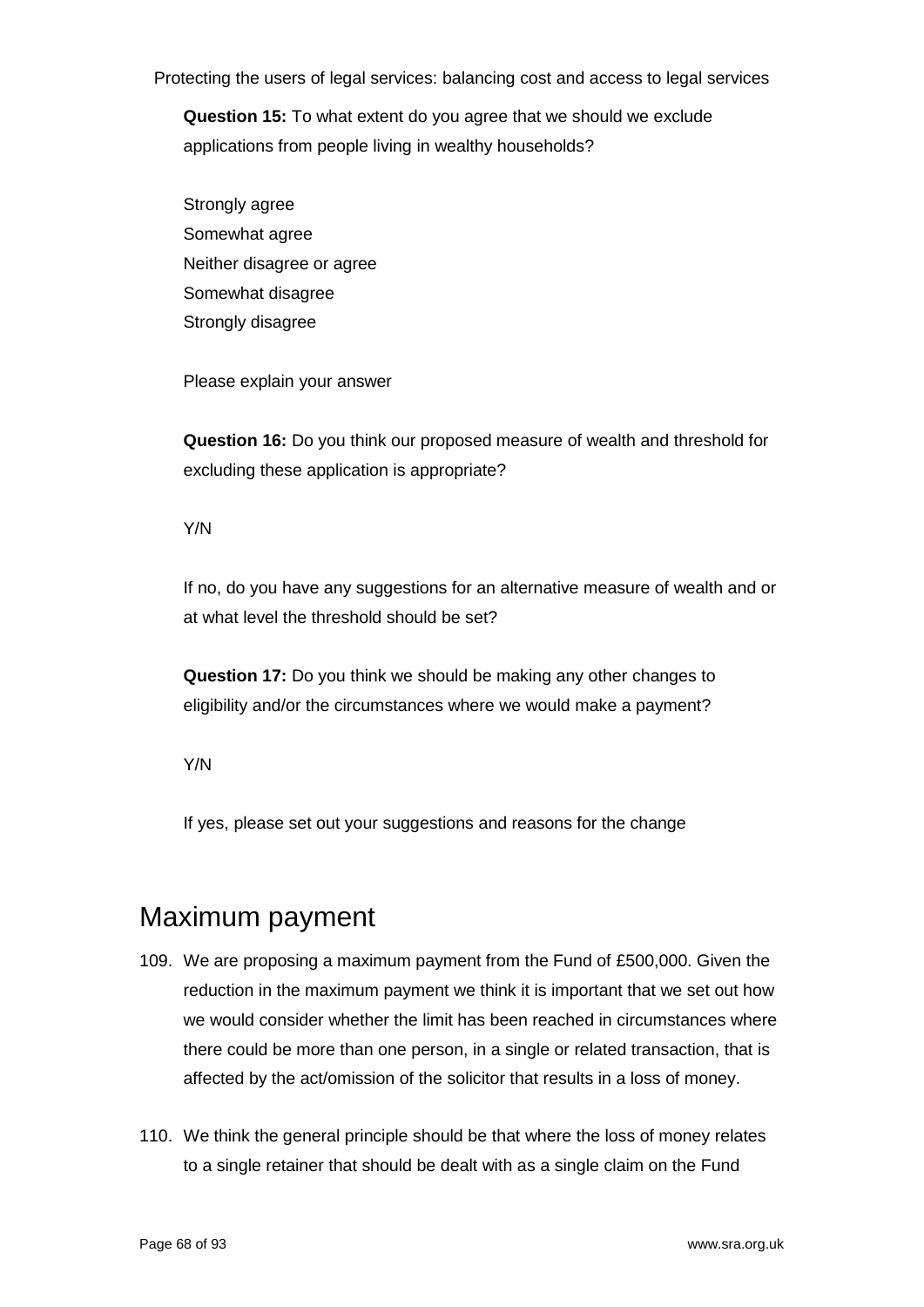regardless of the number of people affected. We would consider separate applications from more than one person where there are separate retainers or the transactions being undertaken are not connected.

111. We give examples of how this could apply to different scenarios giving rise to a single application or multiple applications to the Fund.

| <b>Scenario</b>                                                                                                                                                                                                                                                                                        | <b>Possible approach</b>                                                                                                          |
|--------------------------------------------------------------------------------------------------------------------------------------------------------------------------------------------------------------------------------------------------------------------------------------------------------|-----------------------------------------------------------------------------------------------------------------------------------|
| Mr and Mrs A sell their jointly<br>owned property for £1m which their<br>solicitor takes.                                                                                                                                                                                                              | This is one application and the Fund<br>pays £500,000 in total                                                                    |
| Persons B, C and D agree to sell<br>their shares in a company to a third<br>party for £400,000, £800,000 and<br>£800,000 respectively. The same<br>solicitor acts for all three but has<br>sperate retainers with them. After<br>completion the solicitor takes the<br>whole £2m sale proceeds.        | These are three applications and the<br>Fund pays £400,000 to B and £500,000<br>to both C and D (£1.4m in total)                  |
| J, K and L are beneficiaries of H's<br>Estate and are entitled to one third<br>each when they reach 25 years<br>old. A solicitor is appointed as the<br>sole executor of the Estate which<br>realises £4.5m. £1.5m is paid to J<br>when they reach 25. The remaining<br>£3m is taken by the solicitor. | This is one application (by the Estate)<br>and the Fund pays £250,000 to K and L<br>(£500,000 in total)                           |
| M sells their portfolio of four<br>properties to four separate buyers<br>for £200,000, £300,000, £600,000<br>and £900,000 respectively. The<br>sales were not connected but did<br>complete in the same week. The<br>solicitor took the whole £2m.                                                     | These are four applications and the Fund<br>pays £1m to M in total (£200,000,<br>£300,000, £500,000 and £500,000<br>respectively) |

112. We would be interested to hear views on possible approaches and whether we should include in the Compensation Fund rules the concept of a 'single claim'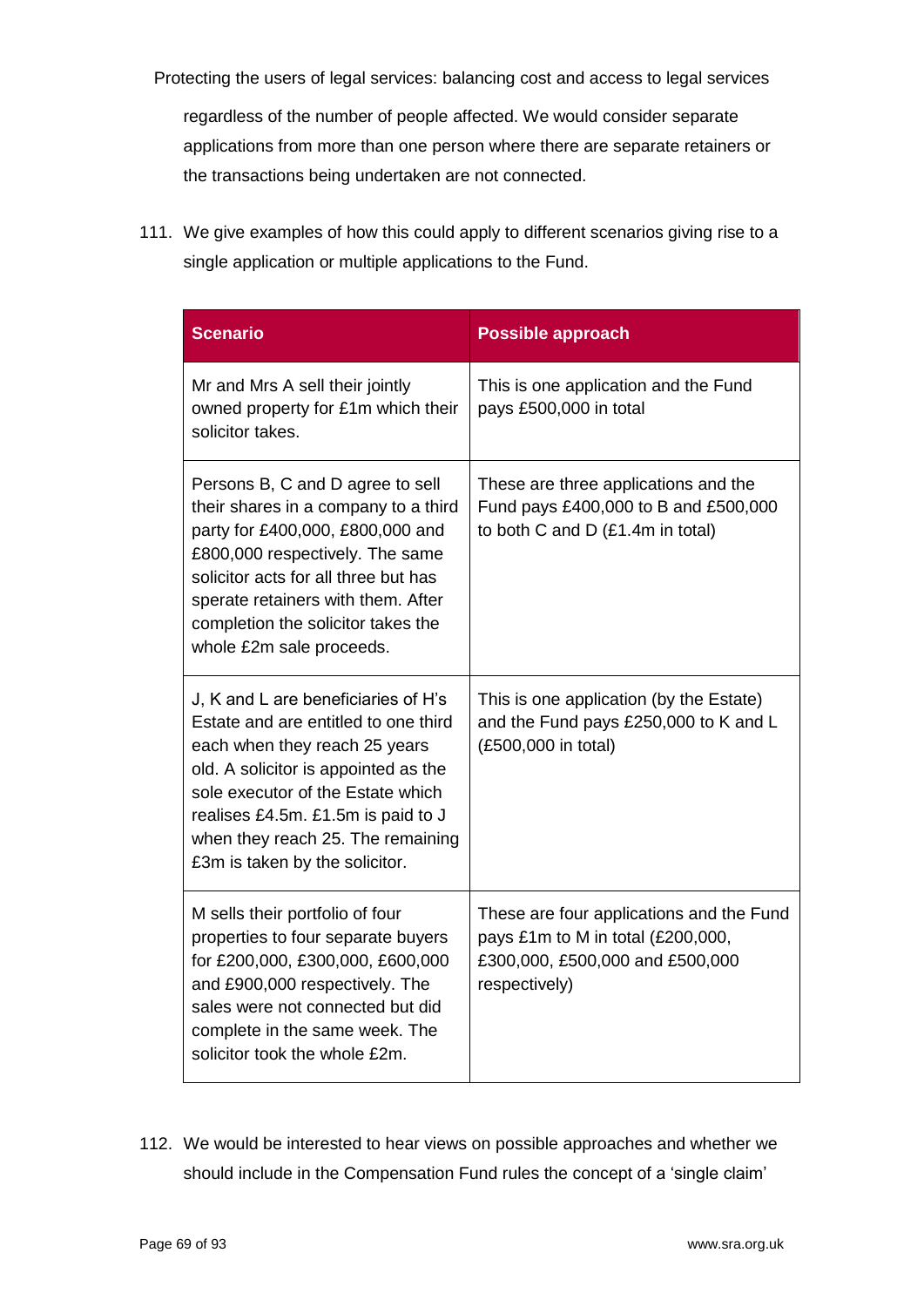for the purposes of calculating whether the maximum payment has been reached and how it could be defined. This will then impact on how applications to the Fund are dealt with and the maximum payment made.

**Question 18:** Do you think we have set out the right approach for assessing when a maximum payment has been reached?

Y/N

If no, please explain why.

## Contributions to the Compensation Fund

- 113. We need to consider whether the existing methodology remains the fairest and most appropriate way to calculate contributions to the Compensation Fund. Some firms we regulate have suggested that if they implement effective internal controls and procedures to protect client money and therefore present a reduced risk of creating claims against the Fund, they should benefit from a reduced level of contributions.
- 114. Our future approach must also reflect the changes we are making to where solicitors can practice. As an example, clients of solicitors working in a firm not authorised by a regulator under the Legal Service Act will not be able to make a claim on the Compensation Fund. We are therefore need to collect views on what is the fairest way for firms and individuals to contribute to the Fund. This includes recovering the cost of interventions that are funded by the Compensation Fund contribution.

**Question 19:** Do you think the current formula remains a fair way to apportion the costs of maintaining the Compensation Fund?

#### Y/N

If no, please explain you answer and any suggestions you have for alternative approaches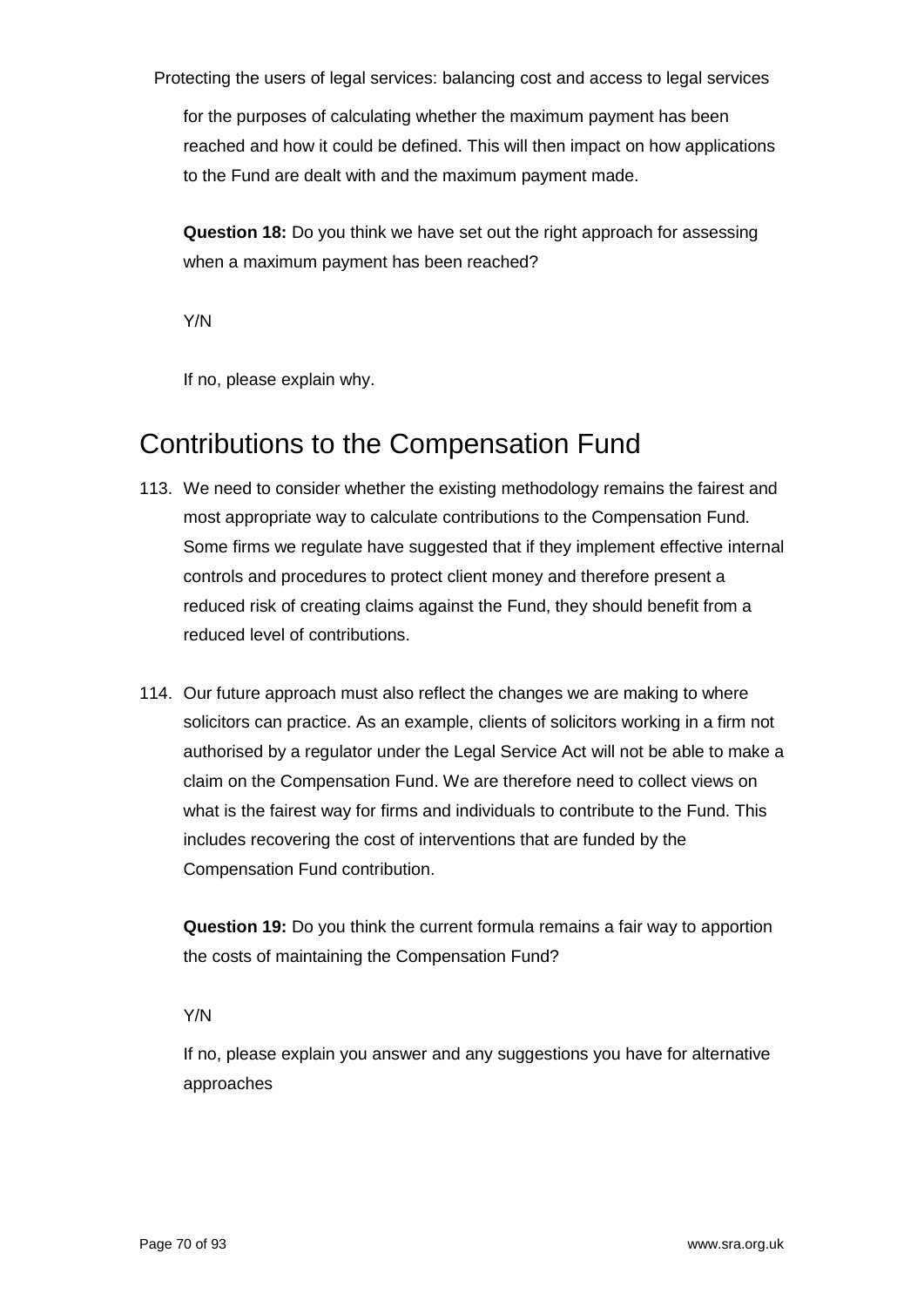## Dubious investment schemes

### What is the usual business of a solicitor?

- 115. There has been an increase in contributions to the Fund required from the profession because of the recent re-emergence of solicitor involvement in dubious investment schemes. The involvement of a law firm is used to give an impression of credibility or security.
- 116. In response to this risk, we have taken a series of steps to alert members of the public and firms about what they should be looking out for and how we expect firms to comply with our rules. For many years, we have made it clear and reminded solicitors that they would be in breach of the **SRA Principles** if they do become involved in dubious schemes. We have warned them that if they fail to observe our warnings this could lead to disciplinary action or criminal prosecution. We have also taken robust enforcement action against both individual solicitors and firms when we have identified involvement in questionable investment schemes.
- 117. Payments from the Fund can be made for losses in consequence of the provable dishonesty by the solicitor<sup>25</sup> or where the solicitor or firm has failed to look after money properly. Our rules also already already limit payments to the losses that arise out of the 'usual business of a solicitor'
- 118. Case law has examined what is classed as the 'usual business' of a solicitor and the Court of Appeal has also provided guidance on what factors need to be considered in deciding whether a solicitor has been acting in the course of the 'usual business' of a solicitor<sup>26</sup>. We have excluded claims arising from some dubious investment schemes on these grounds.

 $\overline{a}$ 

<sup>&</sup>lt;sup>25</sup> The category is wider than just solicitors eg employees, managers of licensed bodies, but for simplicity only solicitors will be mentioned.

<sup>&</sup>lt;sup>26</sup> Factors include the person dealing with the solicitor (i.e. the client) must honestly believe that what the solicitor was doing was usual business. The Court stated that where the activities carried on were "preposterous", "abnormal" and "incredible" then they could not be part of a firm's usual business.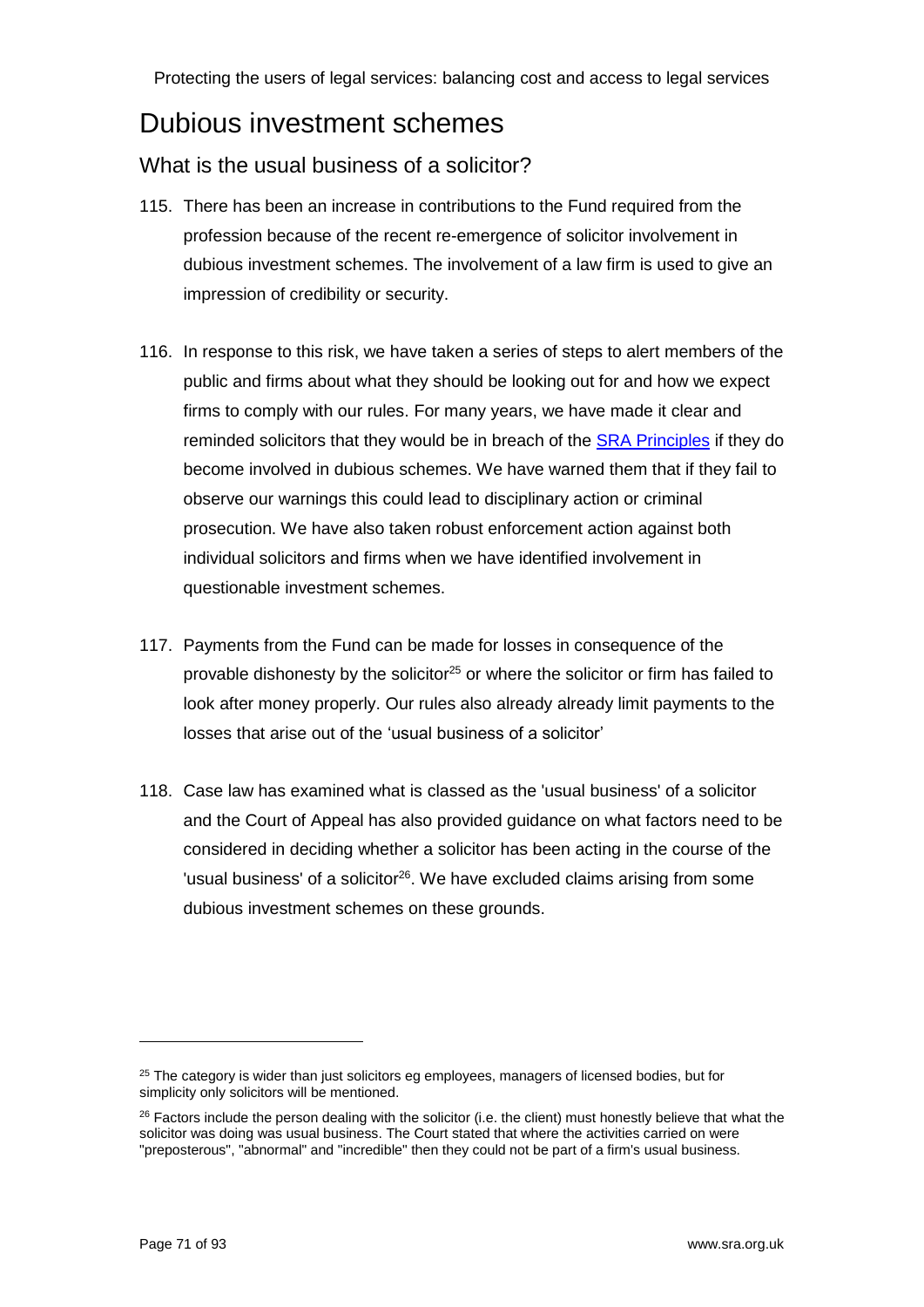- 119. We can also exercise discretion around, for example, whether the applicant has other ways they can cover their losses or to what extent their own behaviour has contributed to their losses.
- 120. To provide greater certainty about the situations where the Fund would consider making a payment, we have considered whether it would be practical to try to explicitly define in the Compensation Fund rules what is and what is not the 'usual business of a solicitor'. This has been driven by ongoing concerns around solicitor client accounts being used as a banking facility as well as the re-emergence of the risk of solicitor involvement in dubious investment schemes.
- 121. Our view is that it is not practicial to proceed with this option. The activities of a firm that constitute their 'usual business' will constantly change as the market develops and so does then the scope of the work firms might become involved in to meet the needs of their clients. This then becomes very subjective.

### Buyer beware

- 122. We think the purpose of the Compensation Fund is as a proportionate and targeted hardship fund, helping the vulnerable and those that need and deserve it the most. Our view is that the small numbers of people who engage in such risky matters should take steps to check the legitimacy of the high return schemes and products and the solicitors' involvement in them. The Fund cannot underwrite investments.
- 123. We think it is reasonable to expect people to take responsibility for their choices and decisions when they engage in legal services and to protect themselves where they can. This echoes the Financial Conduct Authority (FCA) consumer protection objective which refers to:
	- an "appropriate" level of protection
	- the relevance of levels of risk and
	- "the general principle that consumers should take responsibility for their decisions".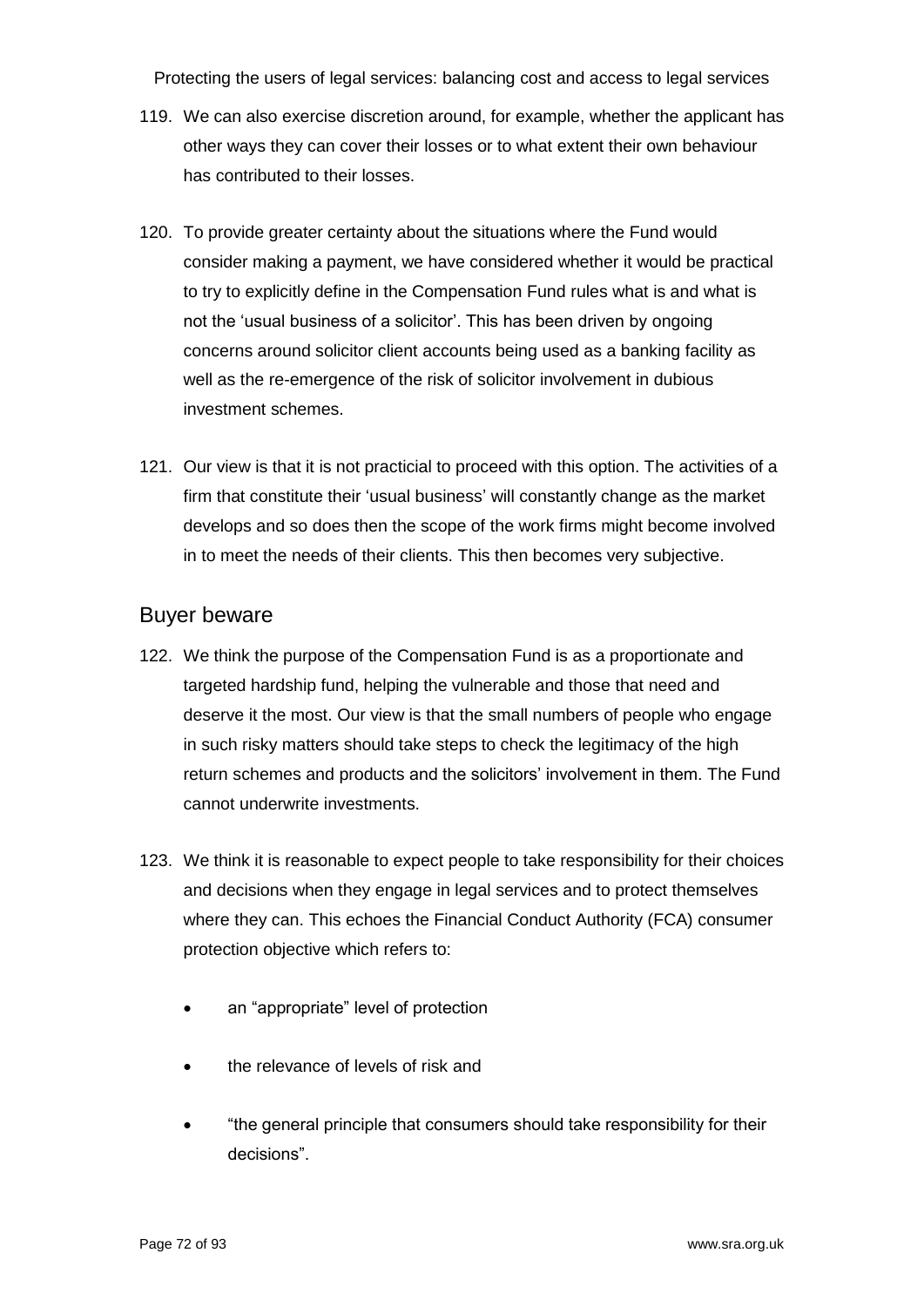- 124. Examples of taking responsibility could be carrying out research, reading our warnings and those issued by Action Fraud and the FCA, taking time to consider the investment and taking steps to check whether the scheme has been reported on Scam Alert websites or is subject to any other warnings from the FCA. We and other regulators have made sure there are widespread warning notices in all forms of media about dubious investment schemes and scams.
- 125. As discussed above we are modernising the Compensation Fund rules to allow us to apply a clearer and more robust approach to how we take account the applicant's behaviour when assessing claims. Applicants will be required to act honestly when applying for a payment, and to promptly provide all information in support of an application. The rules will explicity allow us to refuse or reduce a payment to take account of any conduct of the applicant that has contributed to the loss.
- 126. This approach will still recognise that some applicants will have sought legal advice 'in good faith' and will not know that the solicitor was either dishonest or that the firm was being used to provide credibility to dubious schemes. It also recognise some people will be vulnerable due to certain events or factors which means they may not make the best decision for their needs.

**Question 20:** What steps do you think might be reasonable for someone to take to investigate a scheme/transaction before committing money to it and that it is genuine?

## Guiding Principles

- 127. We are also interested in views on whether setting out clear guiding Principles in the rules or as guidance could make the purpose and scope of the Fund and how we make decisions clearer to users of legal services and their advisors. Our suggested Principles are as below:
	- The purpose of the Fund is to help people who need it the most when they have lost money as the result of a solicitors actions by replacing some or all of that money.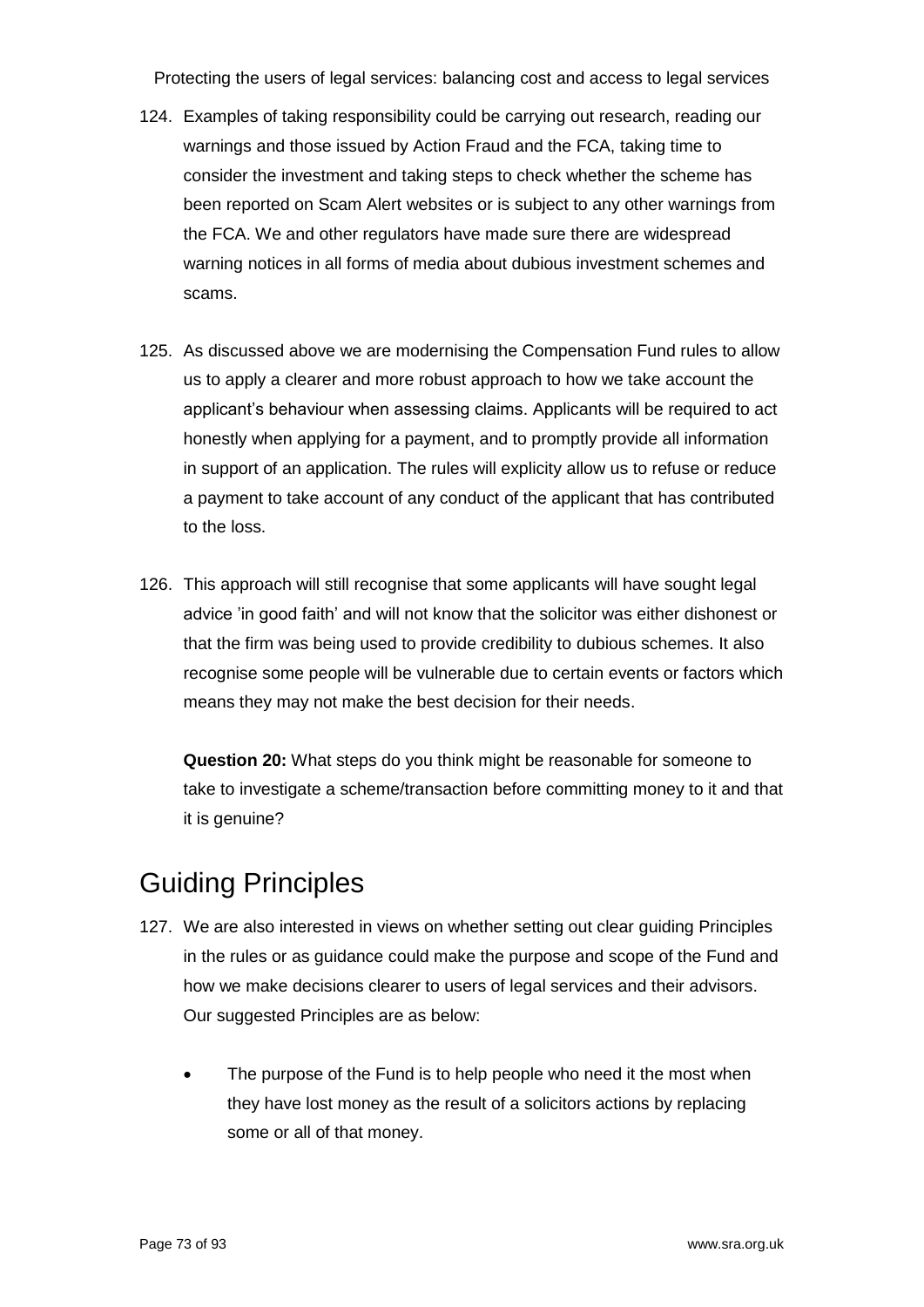- The Fund does not pay grants for additional or consequential losses.
- The Fund helps people who have lost money because a person or firm we authorise did not have insurance when they should have.
- The Fund cannot underwrite investment schemes.
- Any payment is at the discretion of the Fund (no-one has a legal right to a grant).
- The Fund takes account of the general principle that people are responsible for their own decisions about their money and that they must act carefully.
- Grants should only be paid to people who have acted fairly, honestly and properly at all times.
- Grants should only be paid to people who have no other way to recover their losses.
- The Fund may sometimes have to decide that it will or will not pay grants in particular circumstances, such as for certain types of case, particular losses, or to defined groups of people who have lost money.

**Question 21:** Do you think setting out clear Guiding Principles in the rules or as guidance could make the purpose and scope of the Fund and how we make decisions clearer to users of legal services and their advisors?

Y/N

Please explain your answer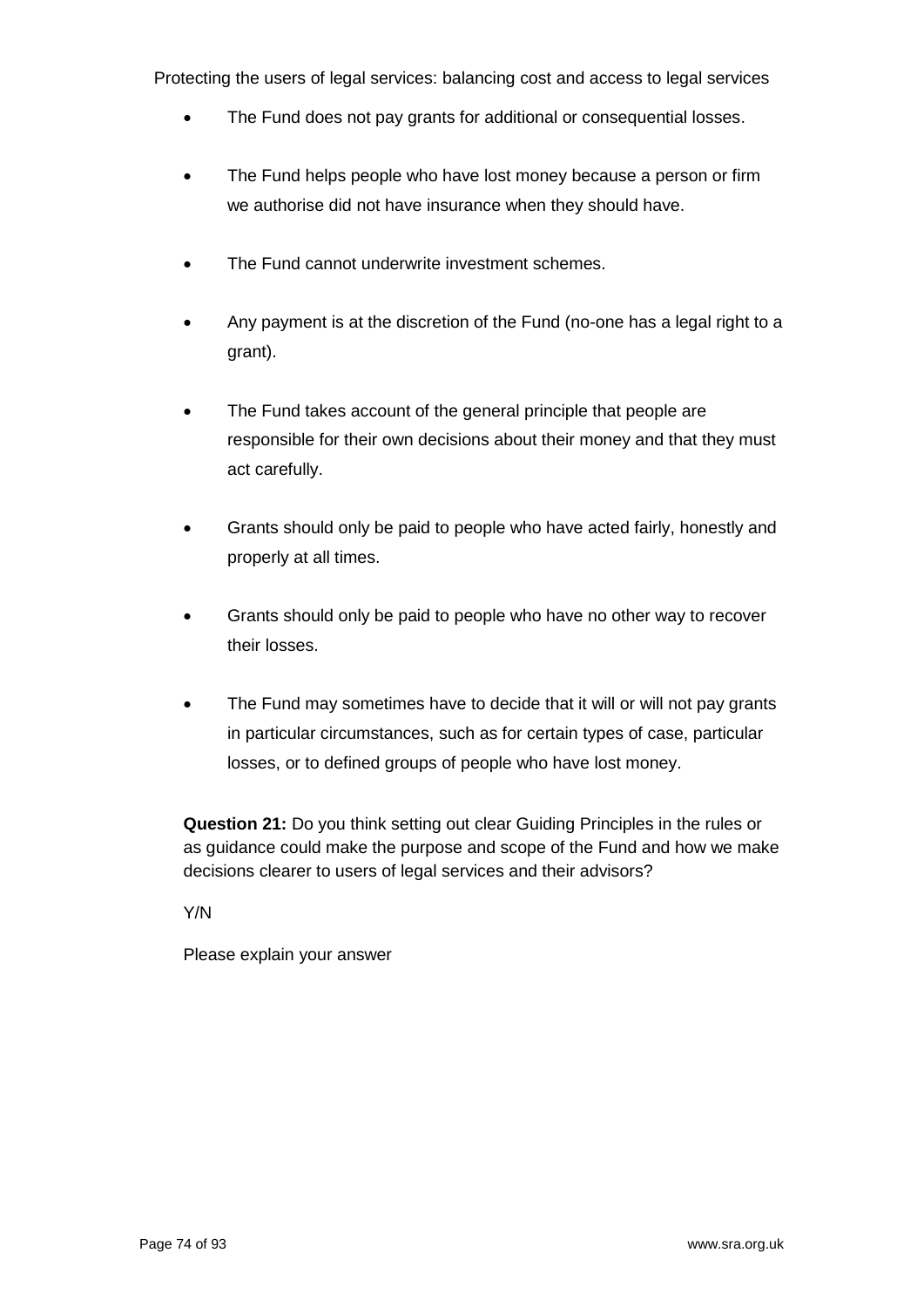## Impact on public protection

- 128. The Fund will remain viable and continue to act as a safety net for those affected by authorised individuals or firms who have misappropriated or failed to account for client money. Although the changes would narrow eligibility, people that need and deserve the most protection will remain protected. There is significant evidence that indicates those with protected characteristics find their ability to achieve a high income is limited. This means that the introduction of the eligibility criteria to exclude applicants from wealthy households is unlikely to impact on applicants with protected characteristics. The changes we are making should also make sure that payments we make reflect more robustly how an applicant has behaved in the period leading to the claim and during the application itself.
- 129. These impacts are set out in more detail in the initial impact assessment.

### Impact on firms

130. All firms, particularly small firms, are likely to see value in a more robust approach to assessing claims. We want to make sure that the right people benefit from the Fund. This will mean adopting a more robust approach to assess applications so that we make sure payments are justified. This will help in making sure that the Fund remains viable.

## Acknowledging challenges

- 131. We encourage stakeholders to comment on our analysis and conclusions and to provide any additional evidence that either that supports or does not support them.
- 132. We have identified the risks and challenges and mitigations associated with the proposals in our initial impact assessment. In summary these are: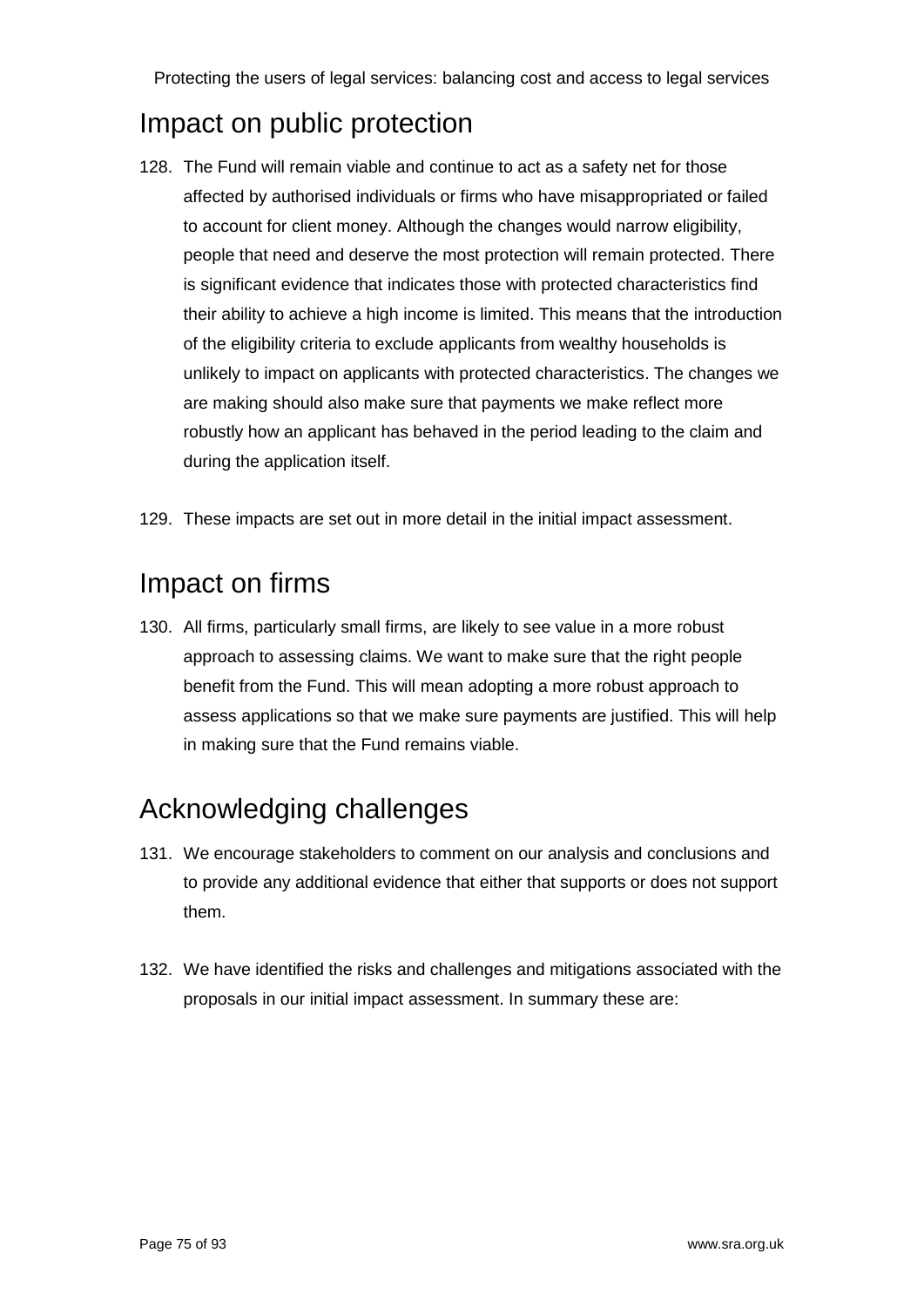| <b>Challenge</b>                                                                                                                                                                                                                                                                                                                                                                                                                | <b>Mitigating this challenge</b>                                                                                                                                                                                                                                                                                                                                                                                                                                                                                                                                                                                                                                                                                                                                                                                                                                                                                                                                                                             |
|---------------------------------------------------------------------------------------------------------------------------------------------------------------------------------------------------------------------------------------------------------------------------------------------------------------------------------------------------------------------------------------------------------------------------------|--------------------------------------------------------------------------------------------------------------------------------------------------------------------------------------------------------------------------------------------------------------------------------------------------------------------------------------------------------------------------------------------------------------------------------------------------------------------------------------------------------------------------------------------------------------------------------------------------------------------------------------------------------------------------------------------------------------------------------------------------------------------------------------------------------------------------------------------------------------------------------------------------------------------------------------------------------------------------------------------------------------|
| Tighten the eligibility criteria limits who<br>can make a claim on the Compensation<br><b>Fund</b><br>A tighter eligibility criteria and narrower range<br>of grants means that certain types of people<br>may not get the benefit that they may<br>historically have received. In addition, how<br>wealth is determined can be different<br>depending on various sources of income.                                            | Most consumers will remain protected by the<br>Fund. We believe that those excluded, such as<br>barristers, experts and wealthy individuals, are<br>more likely to be able to access other avenues<br>of redress. Also, where appropriate, they will<br>have the skills to access legal remedies to<br>recover losses or bear losses incurred.<br>Where we are excluding claims because a firms'<br>insurer is insolvent, this is mitigated by access to<br>alternative redress. It might be from the FSCS if<br>the firm meets the eligibility criteria. In certain<br>circumstances, partners, directors of a firm may<br>remain personally liable.<br>A refund of the premium, from the FSCS, to the<br>firm should allow them to buy new cover. This is<br>also linked to the implications of the closure of<br>the Solicitors Indemnity Fund after 2020. A<br>viable market for post six-year run-off cover may<br>also create an alternative option or product to<br>address this situation.           |
| There is an increased information<br>requirement for individuals to confirm<br>they are eligible and to provide<br>information to support their claims<br>All applicants will be required to provide<br>information about income and assets to<br>determine if they are eligible to claim.<br>If eligible, in somes cases applicants will be<br>required to provide more robust information in<br>support of their application. | Our assessment is that these are necessary in<br>order to protect the right people and assess<br>claims robustly. We will adopt a proportionate<br>approach. All applicants will be asked to state<br>their income and assets. Where this claim is of<br>high value, we will decide whether we ask<br>applicants to provide verification of the<br>information provided.<br>We do not expect there to be any<br>disproportionate impact on applicants in<br>confirming their income/wealth. We will provide<br>clear guidance and easy to use forms for<br>applicant to provide this information. The type of<br>information is no more onerous than information<br>requested for care allowances and other means<br>tested funds.<br>Seeking information in support of an application<br>will help process applications quicker and help<br>determine whether the applicant contributed to<br>the loss by, for example failing to take<br>reasonable steps before giving the solicitor<br>access to monies. |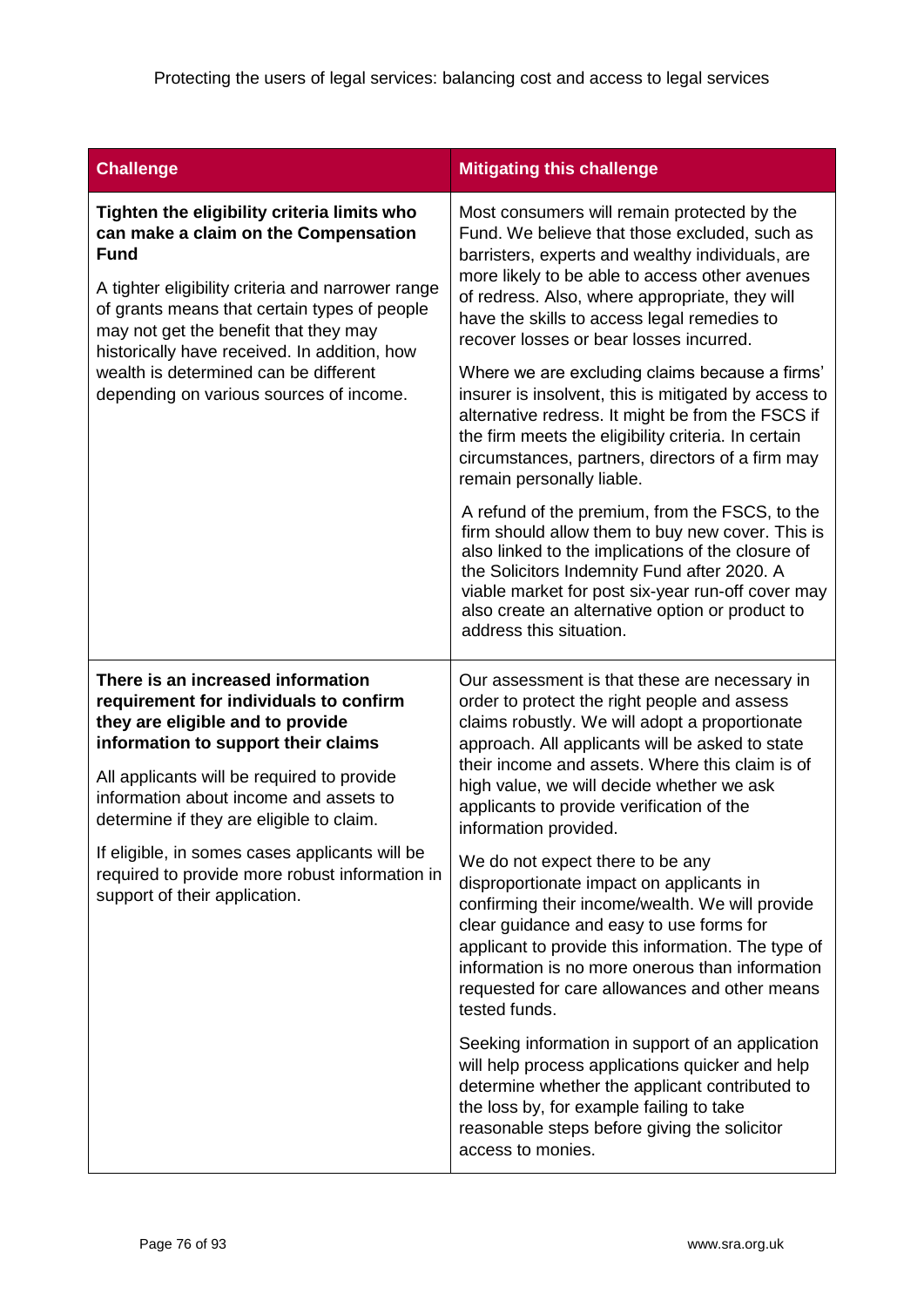| By not paying application costs we might<br>disadvantage applicants that find it<br>difficult to understand and complete the<br>application form themselves                                                                 | We are implementing a more streamlined and<br>easy to use application process. Where support<br>is needed to complete an application, we will<br>engage with consumer organisations, including<br>Citizens Advice and Which? to support the<br>development of guides and offer free help.                                  |
|-----------------------------------------------------------------------------------------------------------------------------------------------------------------------------------------------------------------------------|----------------------------------------------------------------------------------------------------------------------------------------------------------------------------------------------------------------------------------------------------------------------------------------------------------------------------|
| Higher risk of firm failure could occur if<br>firms are pursued for losses that are no<br>longer covered by the Fund. There is also<br>a risk to individual solicitor<br>manager/owners if they become<br>personally liable | The Fund does not provide residual cover where<br>insurance protection is not available.<br>We envisage that events leading to losses (not<br>covered by the Fund) should reduce if firms<br>implement good systems and controls. Our new<br>Code of Conduct highlights the need to have<br>systems and controls in place. |

**Question 22:** Are there any positive or negative EDI impacts from the proposed changes to the Compensation Fund that you do not think we have identified?

Y/N

If yes, please explain what you think these impacts are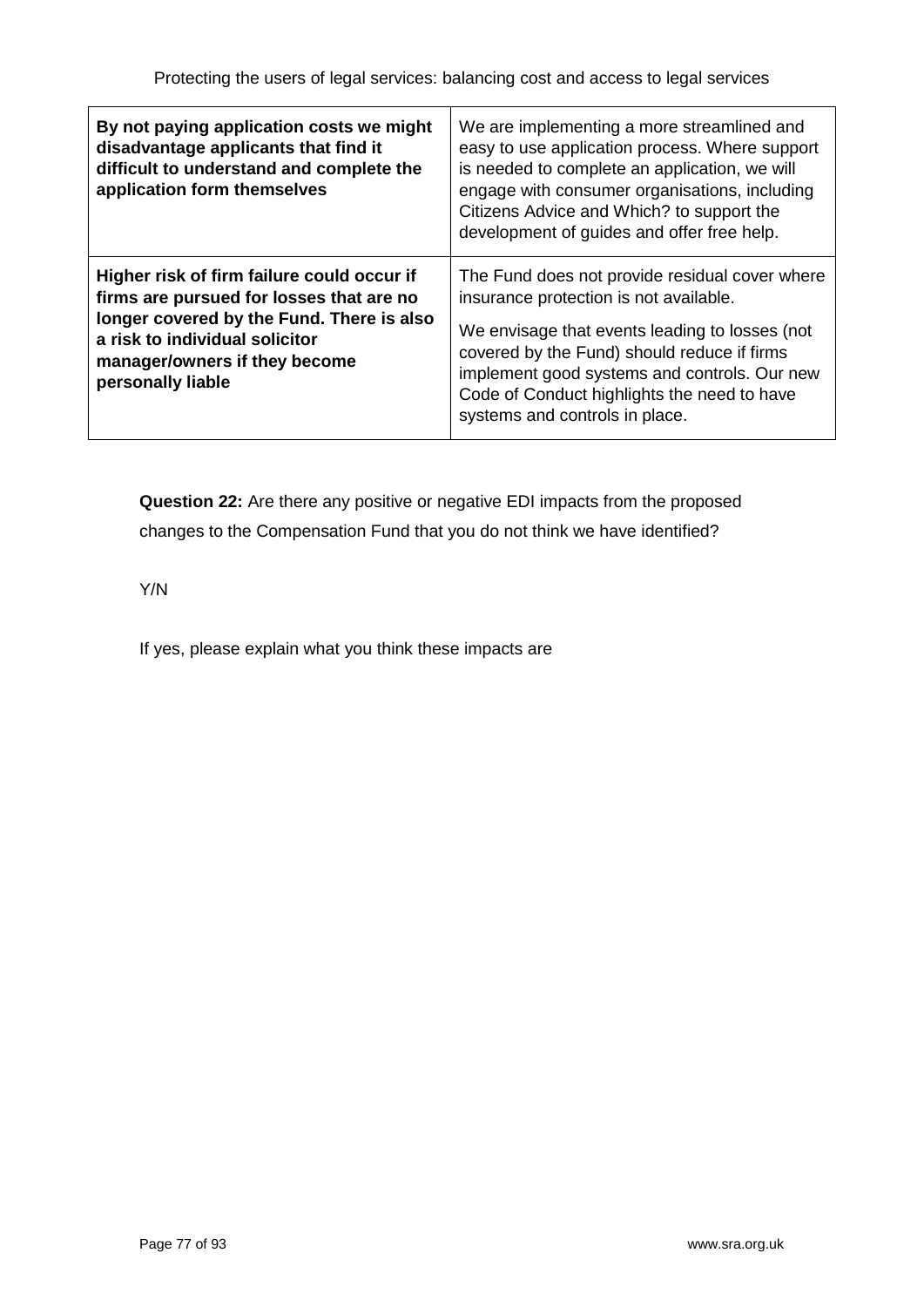# **Section Three: wider changes to how we regulate**

133. Our arrangements should support, but not replace, regulatory oversight of professional standards. Our review has highlighted areas where we are making wider changes to how we regulate that could potentially reduce the cost of financial protection.

### Acting on insuer information

- 134. Information provided by insurers about poor practice by individual firms, relating to their insurance, can be combined with other information we hold to target supervision and enforcement action towards firms most likely to cause harm.
- 135. Insurers are required to notify us about firms poor practice. This includes failure to pay the excess, failure to pay run-off premiums, misrepresentation and dishonesty. While in some cases this may reflect genuine commercial disputes between firms and insurers, they may also be linked to wider regulatory failings in the firm, including dishonesty, financial instability or poor systems and controls.
- 136. Early provision of this information not only helps us take decisions about what to investigate, but allows us to advance our investigations more quickly by focussing on key areas of concern. We have made improvements to how we record and respond to this information and how it is used in our risk taxonomy to target enforcement.
- 137. Depending on the information provided, we may take different types of action, including:
	- keeping the information for future use in deciding whether the firm poses a risk to the public - we review this information each time any further matters are reported and where we see a pattern we can reopen any matters as part of a larger investigation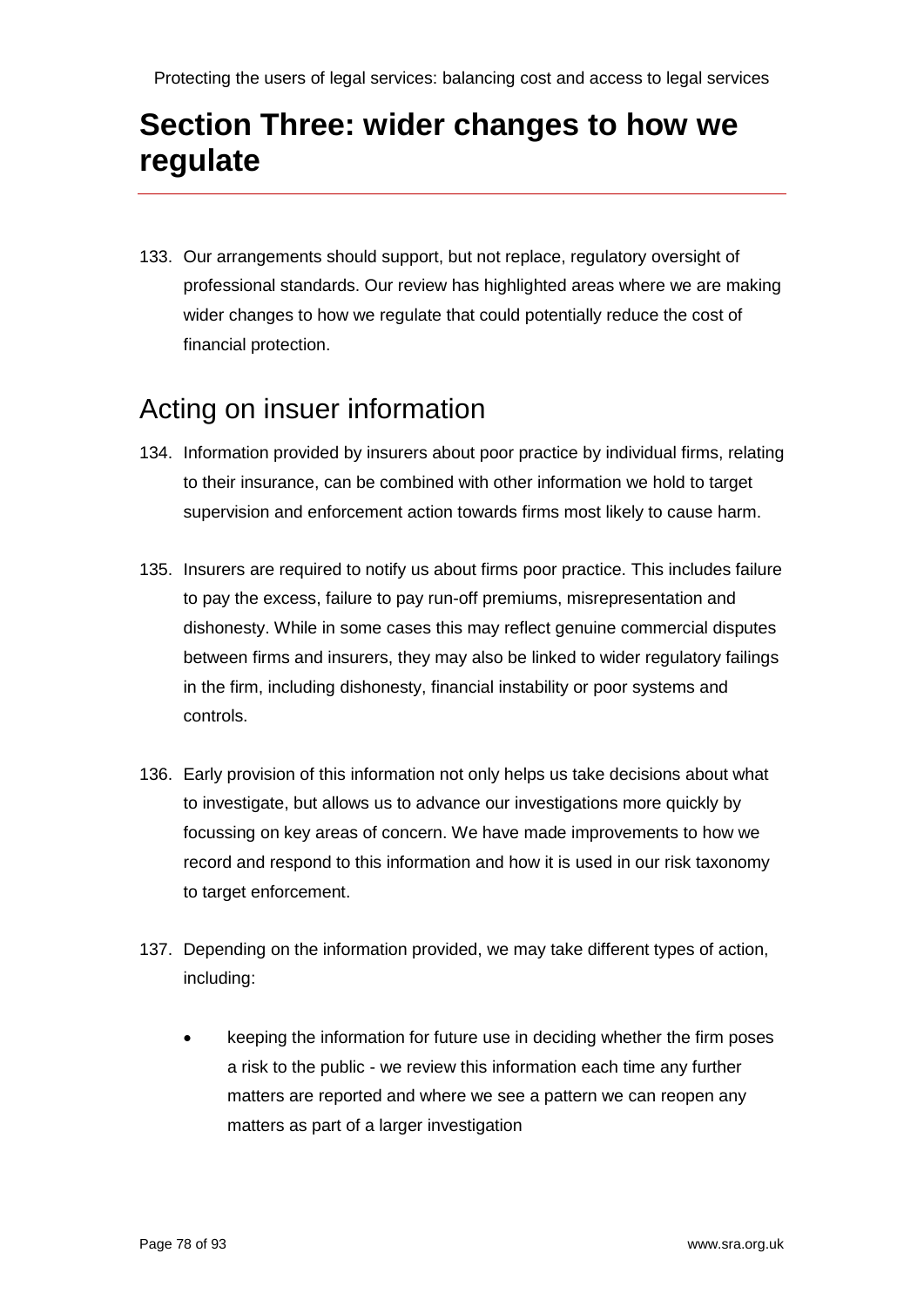- using the information as part of a formal investigation into a firm or regulated individual
- using the information to supervise a law firm more closely or take formal enforcement action.
- 138. We are moving towards a principles-based, flexible, approach to enforcement which will help us to focus more effectively on serious breaches of our rules and where there is a serious risk to the users of legal services. We consider non payment of run-off premiums and incidences where firms have acted dishonestly towards their insurer as a serious regulatory breach and take action accordingly.

## Insurer refusals to pay a claim under an insurance policy

- 139. We are also reviewing the steps we currently take when an insurer notifies us that they are refusing to provide cover under the terms of the insurance policy. The most common reason why an insuers can refuse cover is if a person covered by the insurance policy has acted dishonestly. If the partners have "condoned" the dishonesty then the insurers may refuse to consider the claim. The value of the claims can frequently be very high.
- 140. The positions taken by insurers can be controversial, but it is difficult for us to challenge them because the dispute over coverage between the law firm and the insurer.
- 141. If these claims are not managed it could leave consumers without a remedy. This is because:
	- the Compensation Fund may refuse grants on various grounds
	- the scope of the Compensation Fund is not as wide as PII.
- 142. There are a range of options that could allow for closer engagement between us, firms and the insurers in these cases. For example: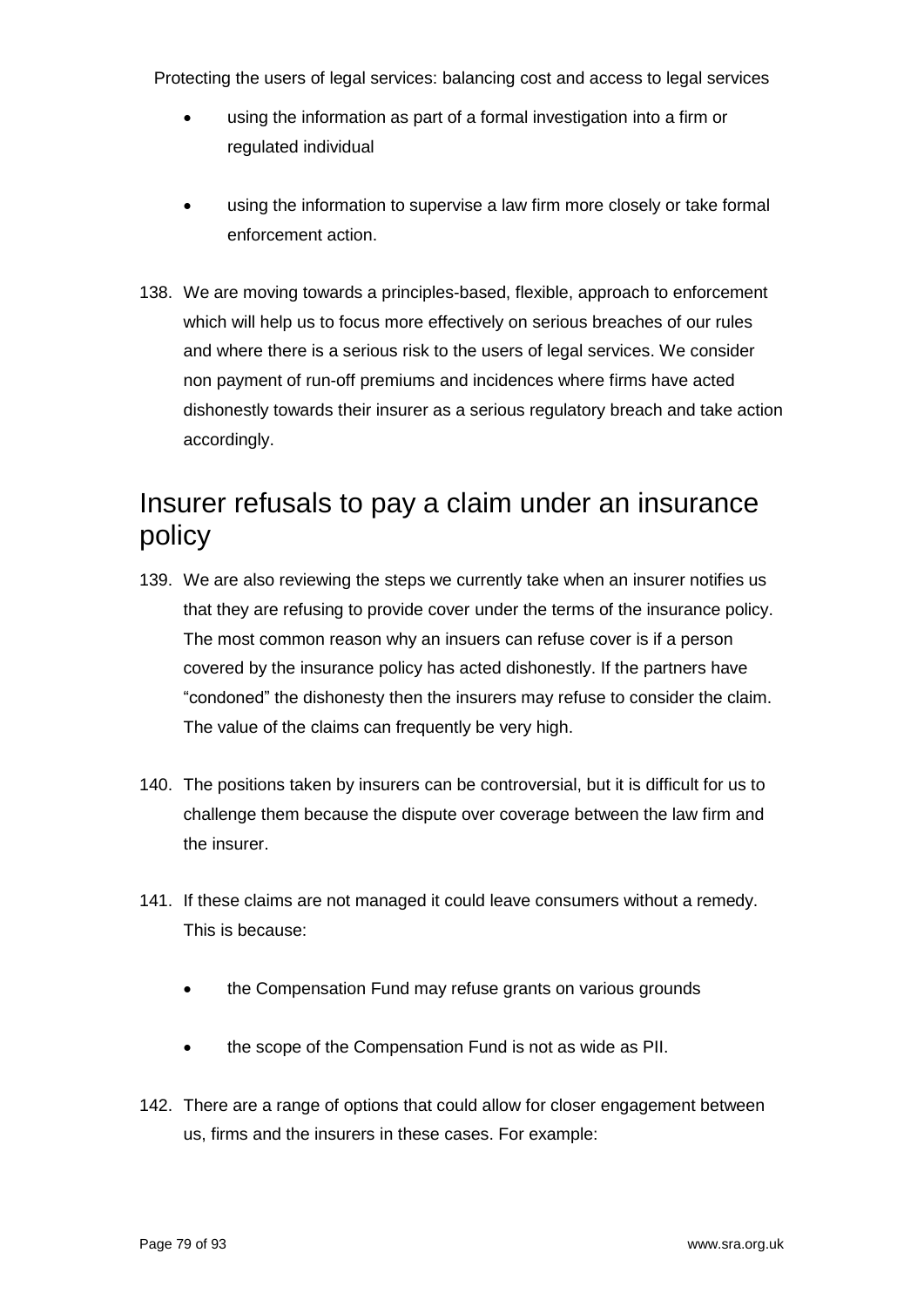- allowing us to become involved in an arbitration between a firm and an insurer or changes to allow us to more easily access arbitration decisions
- allowing us to attend conferences with Counsel/experts that examine cases where dishonesty is alleged and cover has been declined.
- 143. We would be interested to hear views on whether we should become involved at an ealier stage when an insurer is considering/decides not to provide cover for a claim.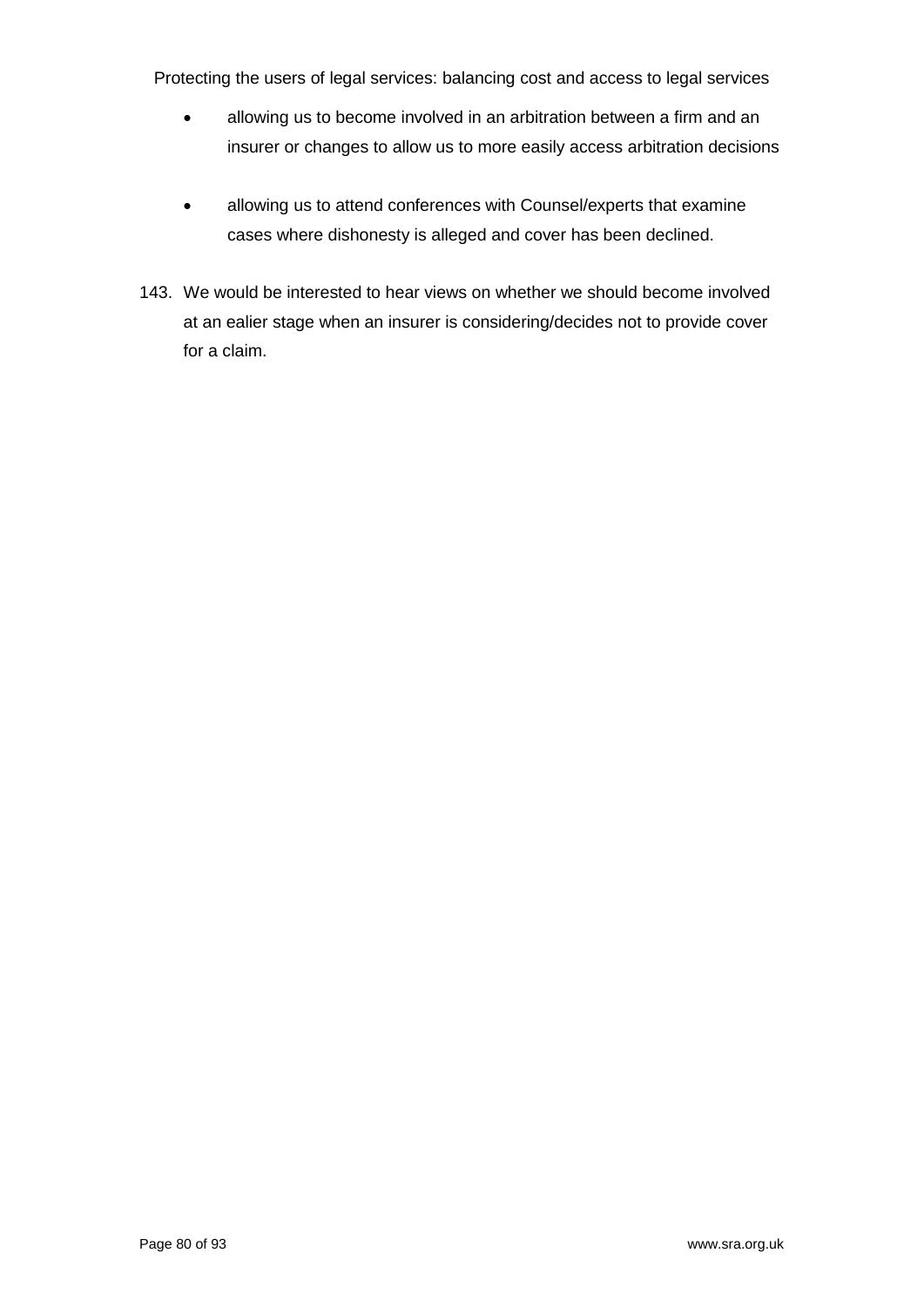## Improving our firm closure process

- 144. We are improving the process for firm closures by asking for better (and more useful) information when a firm completes our firm closure notification form. This will include seeking verification of information provided from firms and other third parties. We want to be sure that the firm has genuinely closed in an orderly way and these improvements will help meet that objective. We will seek verification that a firm has paid run-off premiums, the status of a successor practice and that client money and files have been dealt with properly.
- 145. Improvements in how we manage this information will also help establish any possible links to an application for a new firm to be authorised. Where we can identify that a solicitor has not paid run-off premium or not closed properly we will not want them to be setting up new firms, so-called 'phoenix firms'. In cases where we see poor behaviour, we will consider regulatory action against individuals and the firm and using tools such as regulatory conditions to control how individuals practise. An important point to note is that a firm will remain authorised until we have decided to revoke authorisation – and will therefore, remain subject to our regulation.
- 146. We are also changing how we can share information with insurers about firm closures so they are in a better position at an earlier stage to check whether a run-off premium has been paid and if not, to take earlier steps to recover the premium. This should reduce default rates.

## Reducing losses from "Friday fraud"<sup>27</sup>

- 147. We do not think it is appropriate at this point to exclude this risk from being covered by PII policies.
- 148. These crimes, especially in relation to conveyancing transactions, can cause large sums of money to be lost. The risk to an individual or family of the loss of such money is particularly damaging. Members of the public are also likely to face considerable associated distress due to failing to complete their house

 $\overline{a}$ 

 $27$  Friday afternoon fraud, the practice by which law firms are tricked into giving bank details to fraudsters as conveyancing transactions are being completed.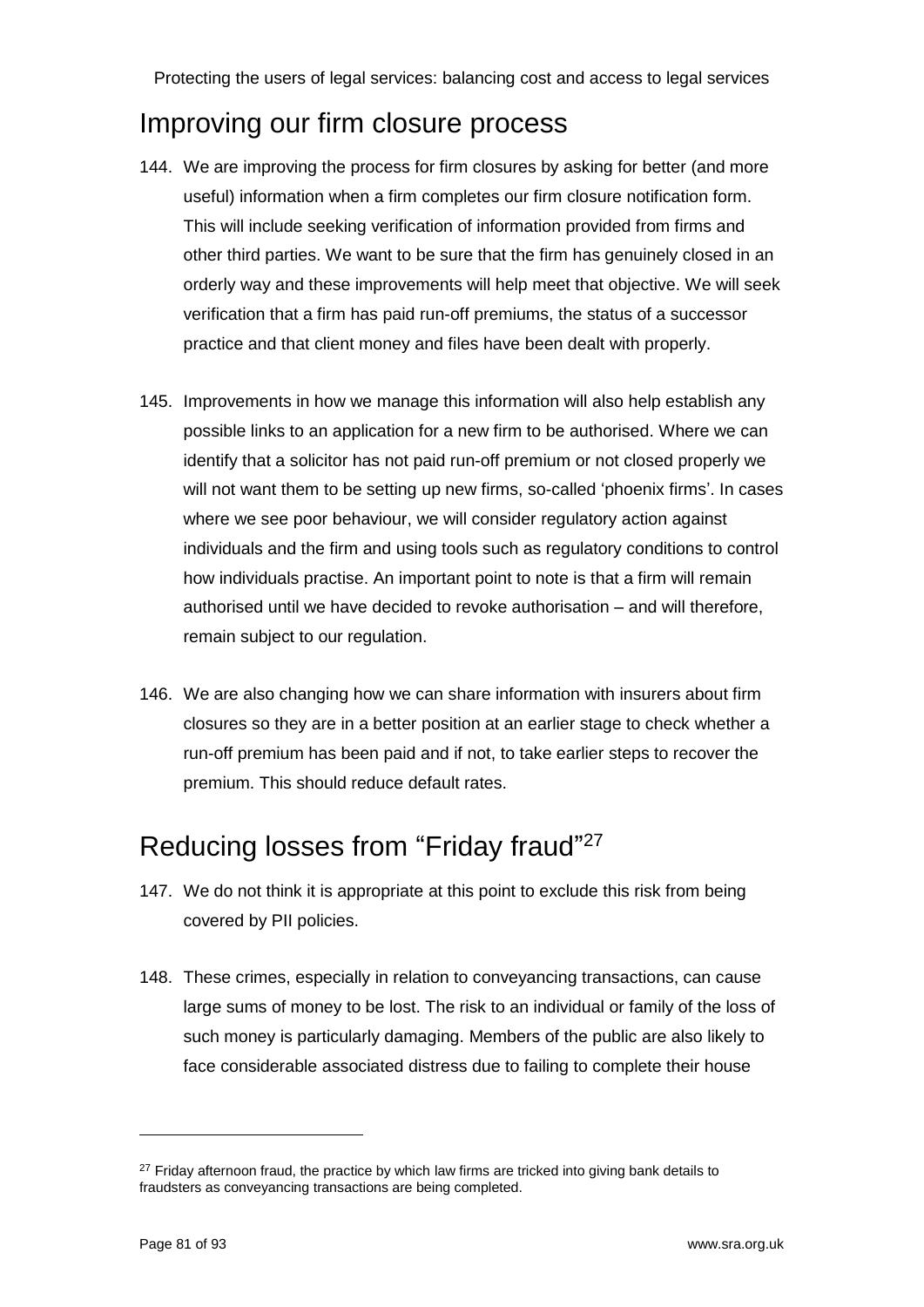Protecting the users of legal services: balancing cost and access to legal services purchase. As such it is not reasonable to leave these consumers unprotected. Excluding cybercrime from PII cover would leave clients at risk in the event of suffering harm from such crimes unless similar cover is required through specialist cyber policies. These products do not seem to be available in the market although we recognise that this is partly because this risk is covered by PII policies.

- 149. If we treat cybercrime differently to other risks this creates uncertainty for people about how they are protected.
- 150. The [Law Society Gazette](https://www.lawgazette.co.uk/features/pii-special-storm-watching/5064653.article) recently reported that the number of cyber attacks is falling partly due to simple awareness campaigns. However, we recognise this remains as an area of risk and a significant issue for insurers. If unchecked, it could lead to significant premium rises if the profession does not respond in a determined way.
- 151. We expect firms to notify us when they have suffered a cyber-attack (including near misses). We are focused on taking regulatory action in instances where the firm have either been involved in the fraudulent act or have demonstrated that they have no systems and controls to prevent situations arising. Or where they have not replaced the money or reported the loss to us.
- 152. There is no single 'magic bullet' to address this type of crime. We believe a portfolio of measures are necessary. These include increasing overall education and awareness of the risks, in parallel with guidance and enforcement activities.

**Question 23:** Can you suggest any other approaches or strategies that the SRA might adopt to prevent firms being victims of cybercrime attacks?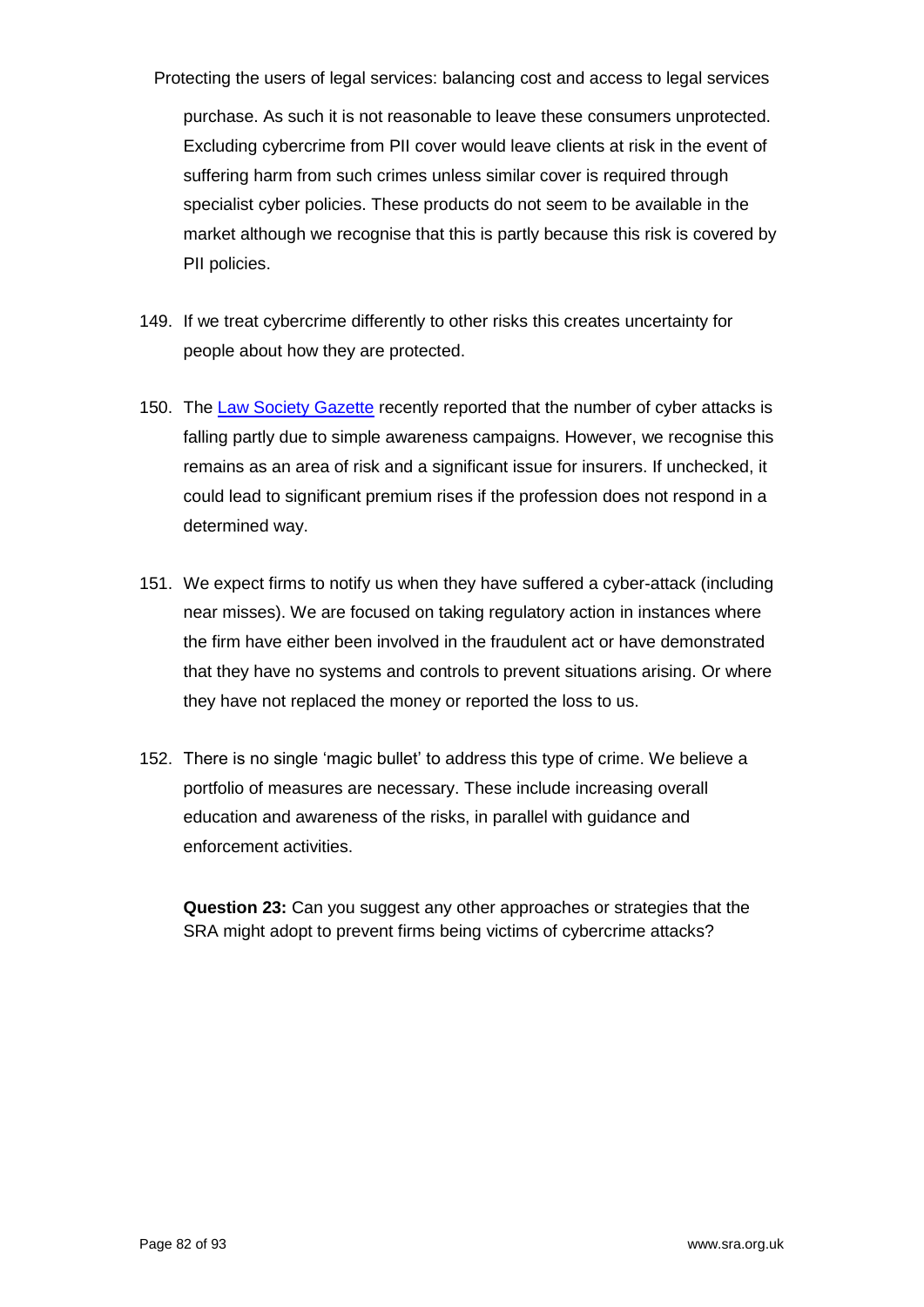# **Our questions in full**

We are keen to hear your views on our changes to PII and the Compensation Fund. An uninterrupted list of our questions is below.

**Question 1**: To what extent do you think the proposed changes to our PII requirements provide an appropriate minimum level of cover for a regulated law firm?

Strongly agree Somewhat agree Neither disagree or agree Somewhat disagree Strongly disagree Please explain your answer

**Question 2:** To what extent do you agree that our minimum PII requirements do not need to include cover for financial institutions and other large business clients?

Strongly agree Somewhat agree Neither disagree or agree Somewhat disagree Strongly disagree Please explain your answer Please provide any additional comments on the alternative option that this could be

at the election of the law firm

**Question 3:** Do you think our definition for excluding large financial institutions corporations and business client is appropriate?

Y/N

If no, please provide an alternative way of drafting the exclusion definition.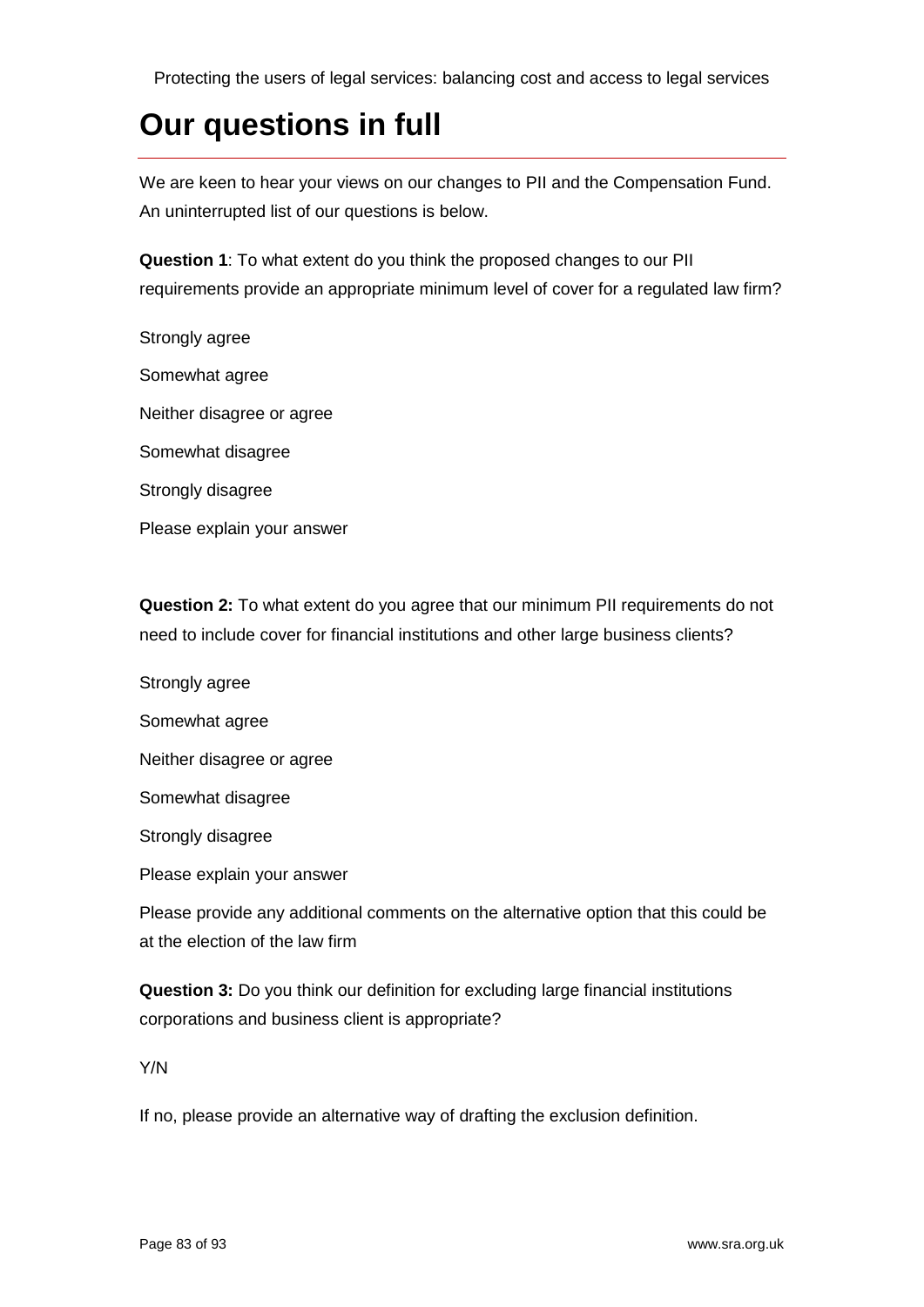**Question 4**: To what extent do you agree that we should introduce a separate component in our PII arrangements meaning only firms that need to have cover for conveyancing services are required to buy this cover?

Strongly agree Somewhat agree Neither disagree or agree Somewhat disagree Strongly disagree Please explain your answer

**Question 5**: Do you think our proposed definition of conveyancing services is appropriate?

Y/N

If no, please explain what you think should be an alternative definition.

**Question 6:** Do you think there are changes we should be making to our successor practice rules?

Y/N

If yes, please explain what these are and provide any evidence to support you view

**Question 7:** Do you agree with the approach we are taking to bring the MTCs and the PIA up to date?

Strongly agree

Somewhat agree

Neither disagree or agree

Somewhat disagree

Strongly disagree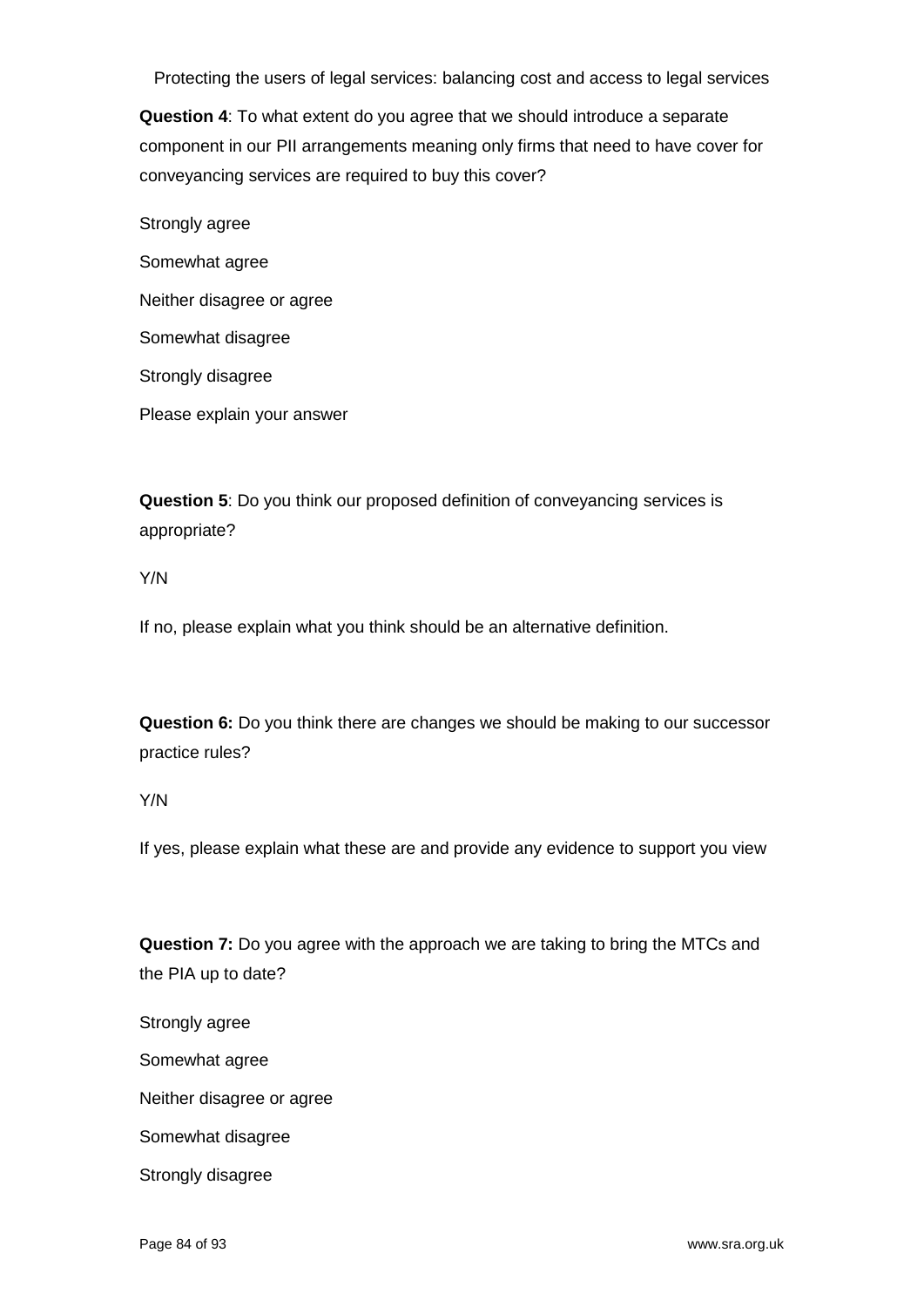Please explain your answer

Do you have any detailed comments on the changes we have made to the provisions in the MTCs?

**Question 8:** To what extent do you agree that the changes to our PII requirements provide law firms with more flexible options to potentially lower insurance costs?

Strongly agree

Somewhat agree

Neither disagree or agree

Somewhat disagree

Strongly disagree

Please explain your answer

**Question 9:** Do you agree the proposed level for the cap on cover in run-off provides adequate protection for the users of legal services whilst balancing the need for premiums to be more affordable?

Strongly agree

Somewhat agree

Neither disagree or agree

Somewhat disagree

Strongly disagree

Please explain your answer and what evidence you have to support your view, or if you have a view on an alternative level for the cap.

**Question 10:** To what extent do you agree that the changes to our PII requirements could encourage new firms to enter the legal services market increasing choice for users of legal services?

Strongly agree

Somewhat agree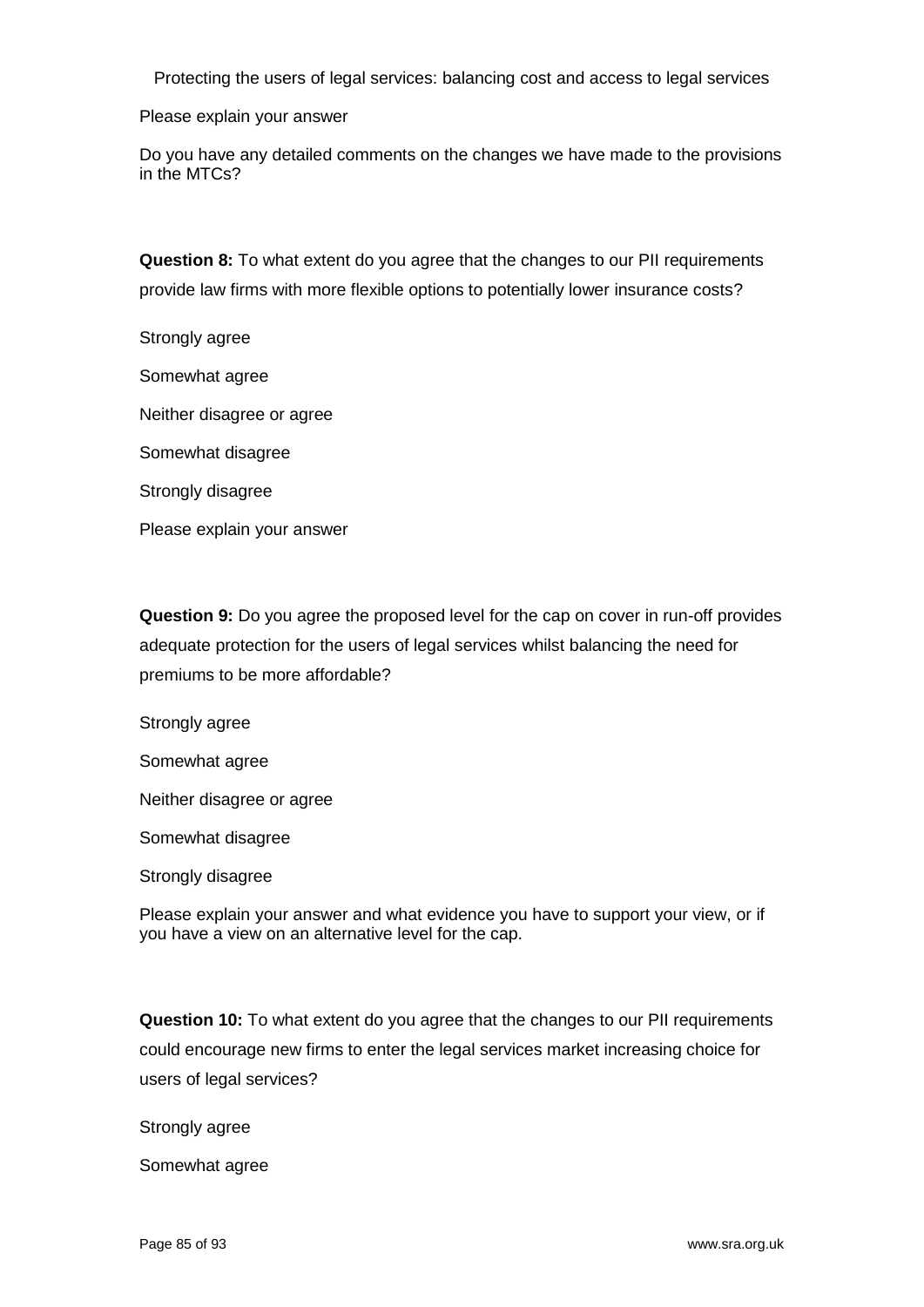Protecting the users of legal services: balancing cost and access to legal services Neither disagree or agree Somewhat disagree Strongly disagree

**Question 11:** Are there any positive or negative EDI impacts from the proposed changes to our PII requirements that you think we have not identified?

Y/N

Please explain your answer

If Yes, please explain what you think these impacts are

**Question 12**: Are there any options for changes to our PII requirements that we are not proposing or have not identified that we should consider further? Please explain why and provide any evidence that supports your view

**Question 13:** To what extent do you agree that the proposed changes to the Compensation Fund would clarify its purpose as a targeted hardship fund protecting the vulnerable that need and deserve it those in most?

Strongly agree Somewhat agree Neither disagree or agree Somewhat disagree Strongly disagree Please explain your answer

**Question 14**: Are there any options for changes to how we manage the Compensation Fund that we have not identified that we should consider further?

Please explain why and provide any evidence that supports your view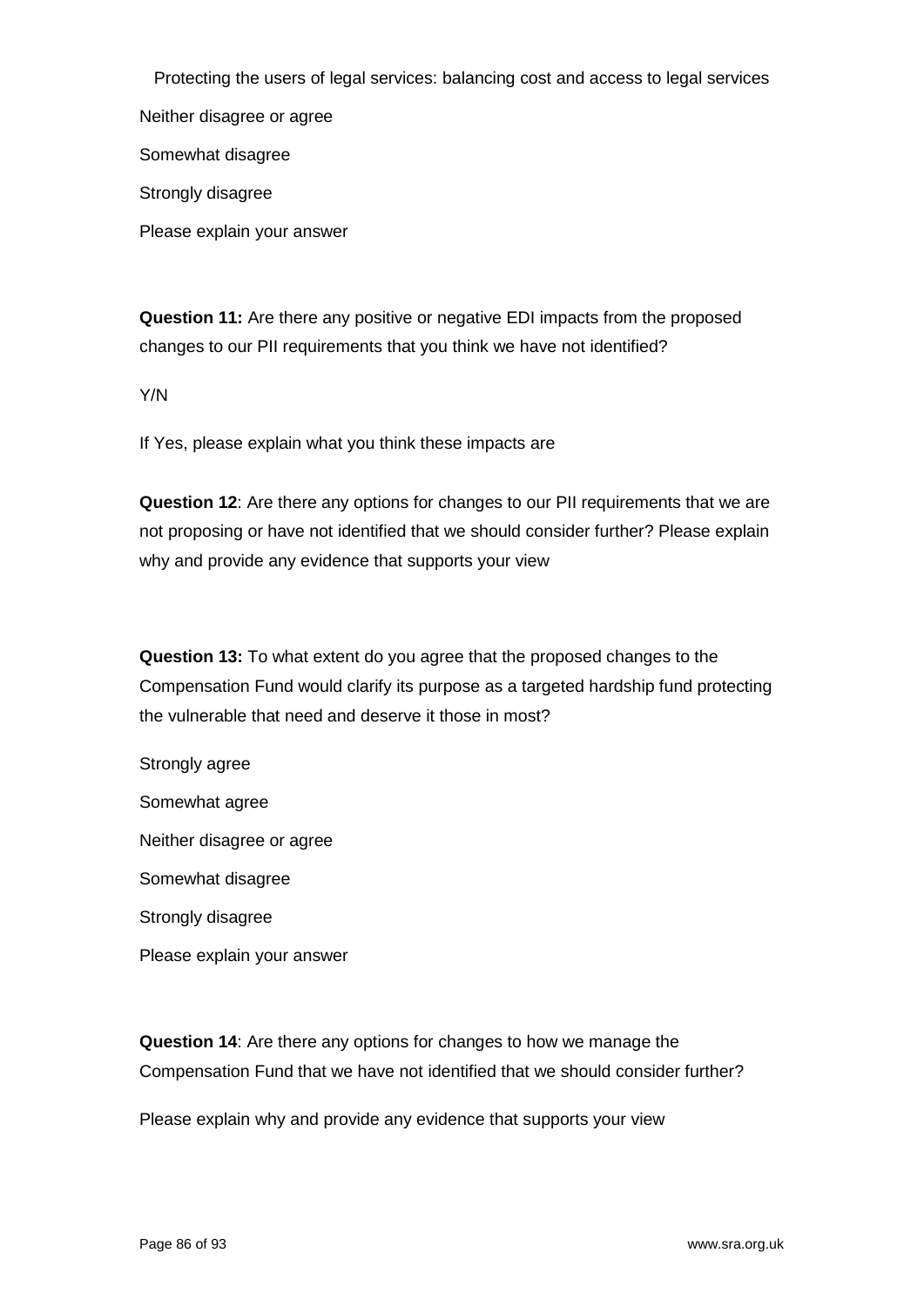**Question 15**: To what extent do you agree that we should exclude applications from people living in wealthy households?

Strongly agree Somewhat agree Neither disagree or agree Somewhat disagree Strongly disagree Please explain your answer

**Question 16:** Do you think our proposed measure of wealth and threshold for excluding these application is appropriate?

Y/N

If no, do you have any suggestions for an alternative measure of wealth and or at what level the threshold should be set?

**Question 17**: Do you think we should be making any other changes to eligibility and/or the circumstances where we would make a payment?

#### Y/N

If yes, please set out your suggestions and reasons for the change

**Question 18**: Do you think we have set out the right approach for assessing when a maximum payment has been reached?

Y/N

If no, please explain why.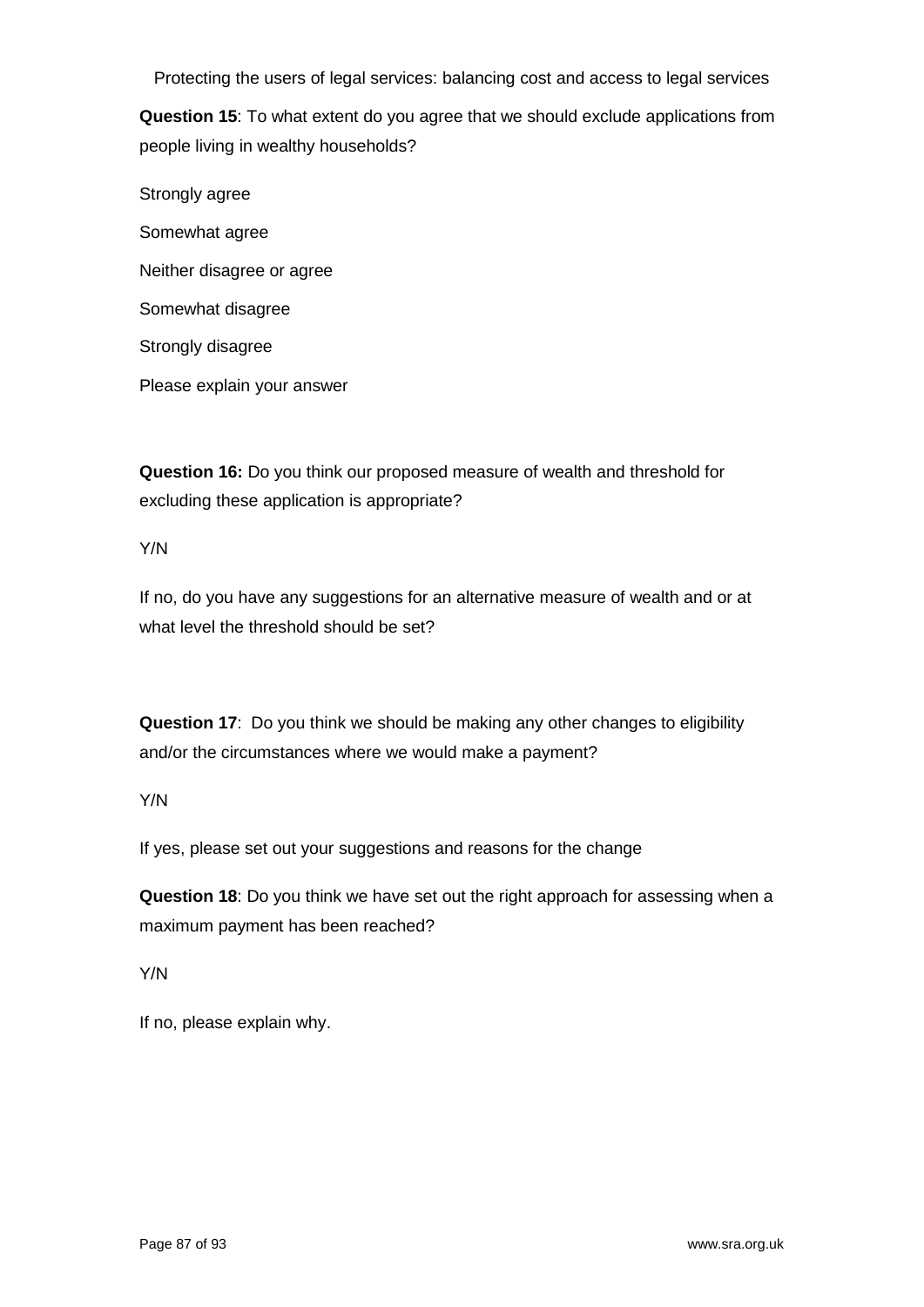**Question 19**: Do you think the current formula remains a fair way to apportion the costs of maintaining the Compensation Fund?

Y/N

If no, please explain you answer and any suggestions you have for alternative approaches

**Question 20**: What steps do you think might be reasonable for someone to take to investigate a scheme/transaction before committing money to it and that it is genuine?

**Question 21**: Do you think setting out clear Guiding Principles in the rules or as guidance could make the purpose and scope of the Fund and how we make decisions clearer to users of legal services and their advisors?

Y/N

Please explain your answer

**Question 22**: Are there any positive or negative EDI impacts from the proposed changes to the Compensation Fund that you do not think we have identified?

Y/N

If Yes, please explain what you think these impacts are

**Question 23**: Can you suggest any other approaches or strategies that the SRA might adopt to prevent firms being victims of cybercrime attacks?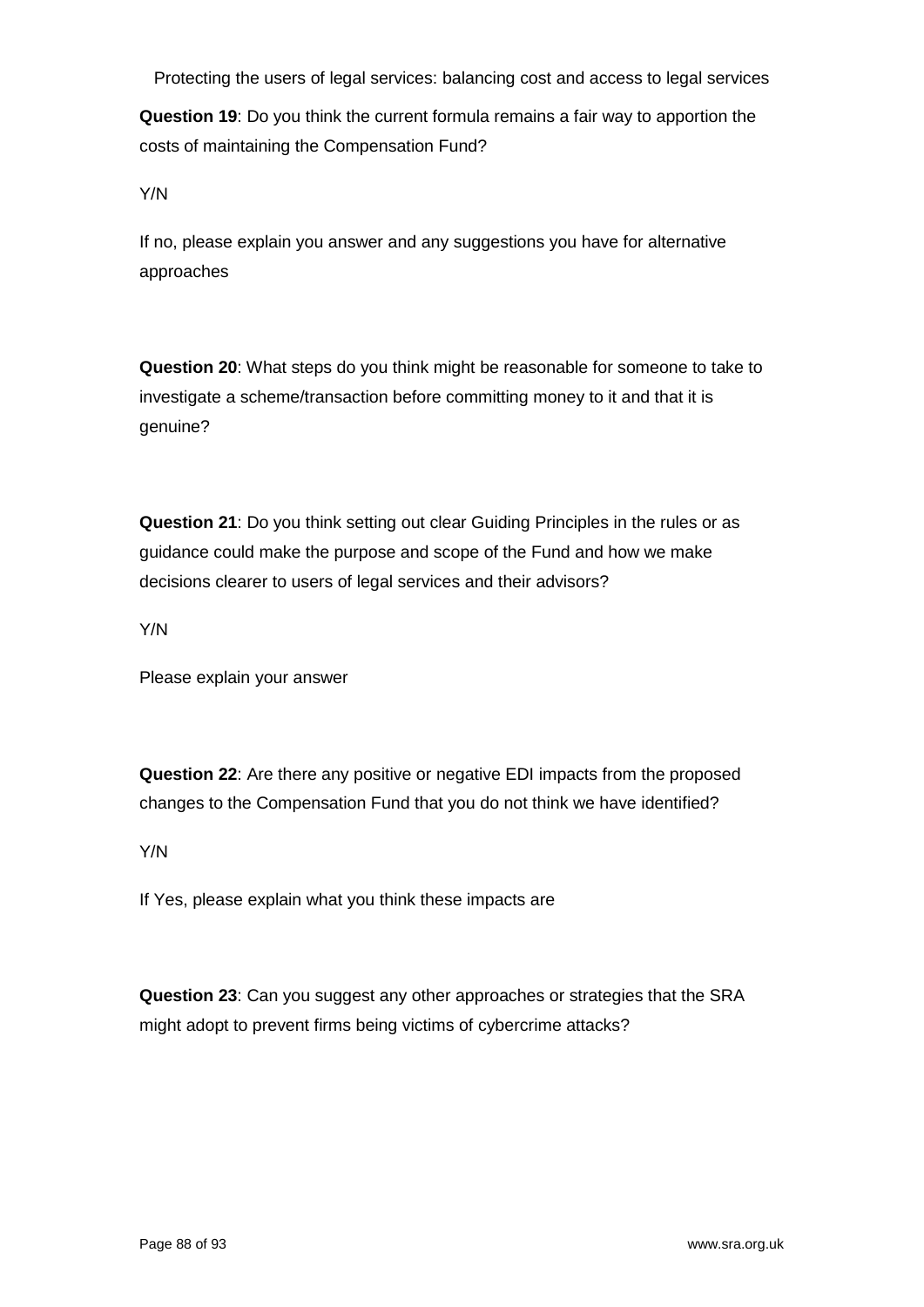# **Our next steps**

#### **Consultation dates**

This consultation is running from 23 March until 15 June 2018.

#### **Our decision**

Once the consultation period closes, we will read and analyse responses. We will then decide what proposals we need to take forward.

#### **Publishing responses**

Please note that, unless otherwise stated, we will publish responses to our consultations.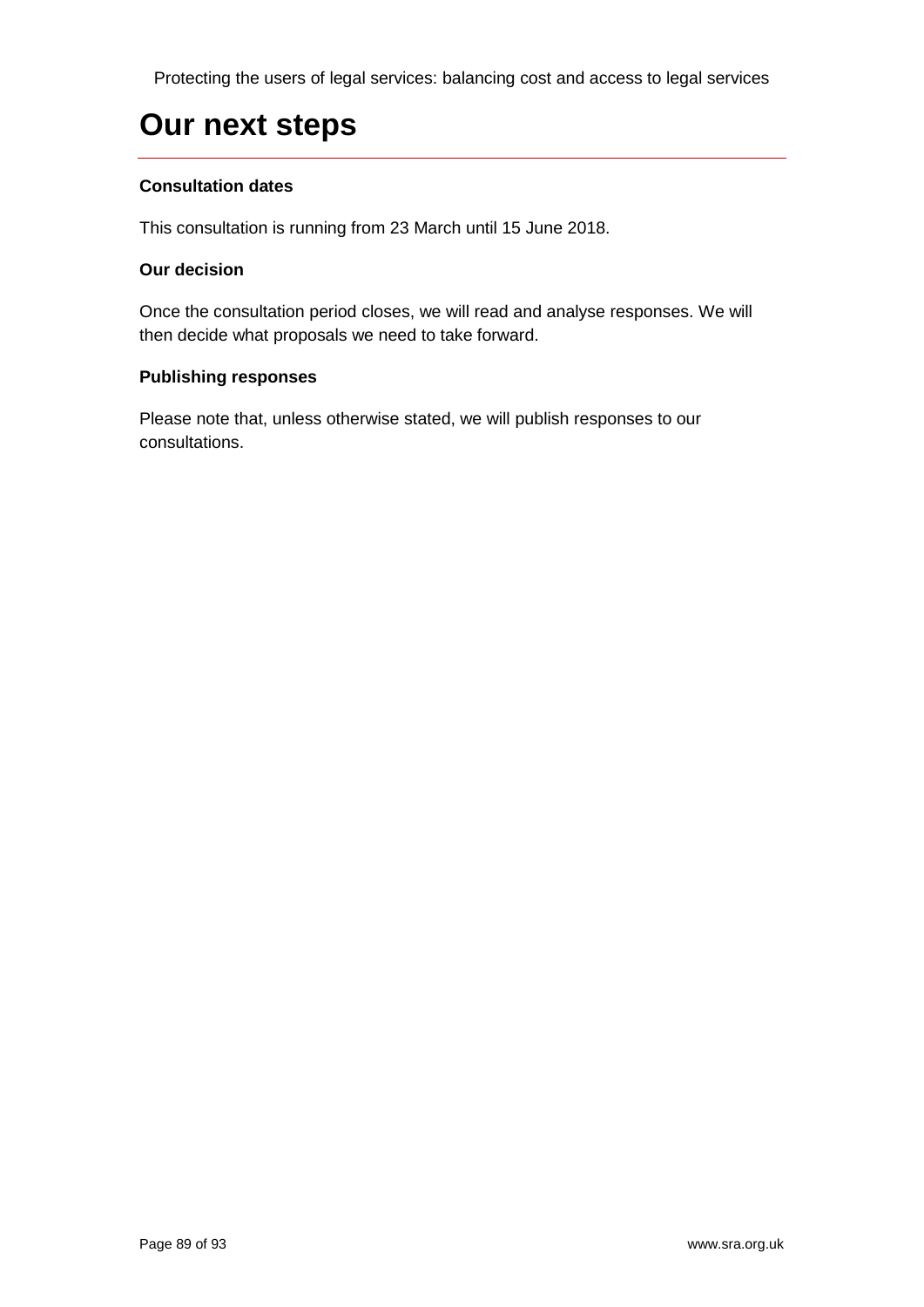## **Annexes**

Annex 1 shows how our current PII arrangements compares to others.

Annex 2 is our initial impact assessment.

Annex 3 is our draft Compensation Fund Rules and draft Indemnity Insurance Rules, including draft Minimum Terms and Conditions reflecting the proposals set out in this consultation paper.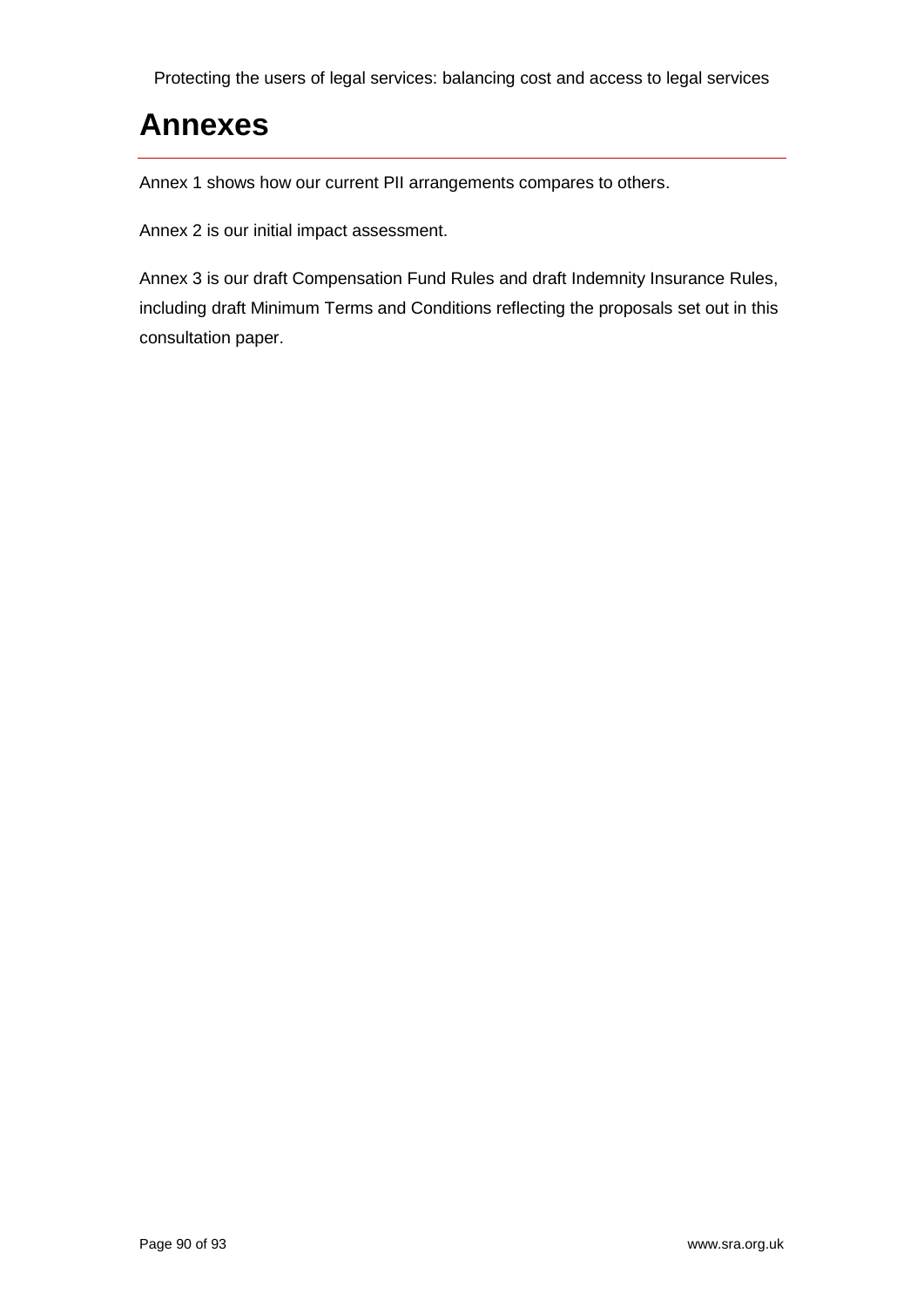# **Get involved**

Your views matter, which is why we are keen to engage with you outside of formal consultations.

#### **Attend one of our events**

To attend one of our events, or to see us at an event we are participating in, keep an eye on all our upcoming events by visiting our [website.](http://www.sra.org.uk/sra/news/events.page)

#### **Invite us to speak at your event**

If you would like to invite an SRA [speaker](https://forms.sra.org.uk/s3/Speaker-requests) to your event, please fill in our speaker [request form.](https://forms.sra.org.uk/s3/Speaker-requests)

#### **Follow us on social media**



#### **Join a virtual reference group**

Our virtual reference groups allow you to stay in touch and learn more about what we are working on.

#### [Small firms](http://www.surveygizmo.com/s3/1905202/Virtual-reference-group)

We want to make sure that thinking about how our work affects sole practitioners and other small firms is embedded in our operations and our regulatory reform programme.

#### [SRA Innovate](file:///C:/Users/012694/AppData/Local/Microsoft/Windows/INetCache/Content.Outlook/N4HYLZP6/forms.sra.org.uk/s3/vrginnovate)

We want to make sure that thinking about how regulation affects innovation and growth in legal services is embedded in our operations and regulatory reform programme.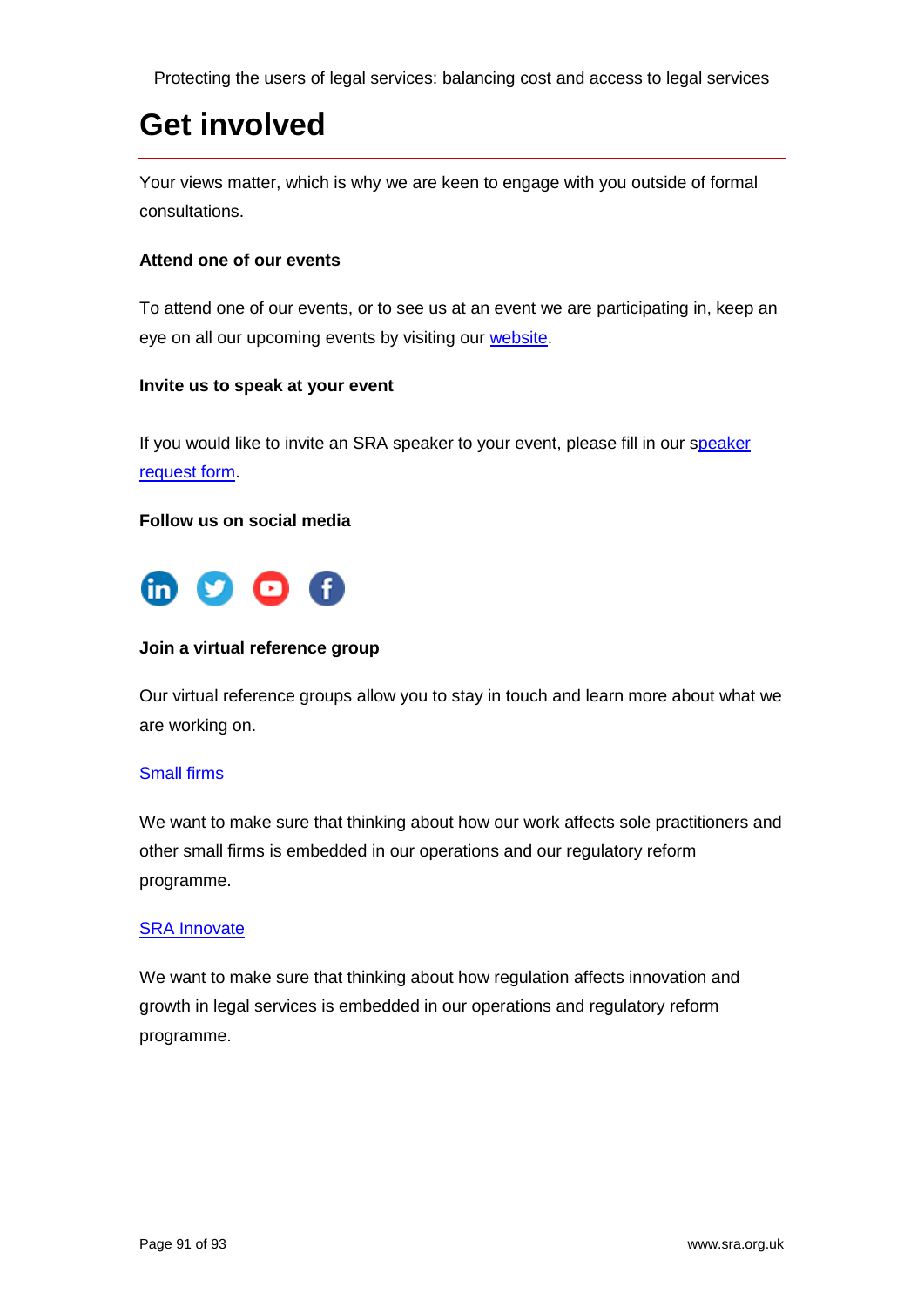#### [SRA Evolve](file:///C:/Users/012694/AppData/Local/Microsoft/Windows/INetCache/Content.Outlook/N4HYLZP6/forms.sra.org.uk/s3/evolve)

We recognise good user experiences are essential. That is why we need you at the heart of our work to modernise our IT and simplify what we do. SRA Evolve is one of the ways we are making sure that users call the shots in our IT change programme.

#### **[Diversity matters](http://forms.sra.org.uk/s3/diversitymatters)**

Members of our Diversity matters reference group are helping us to think about how we can progress our work on equality, diversity and inclusion.